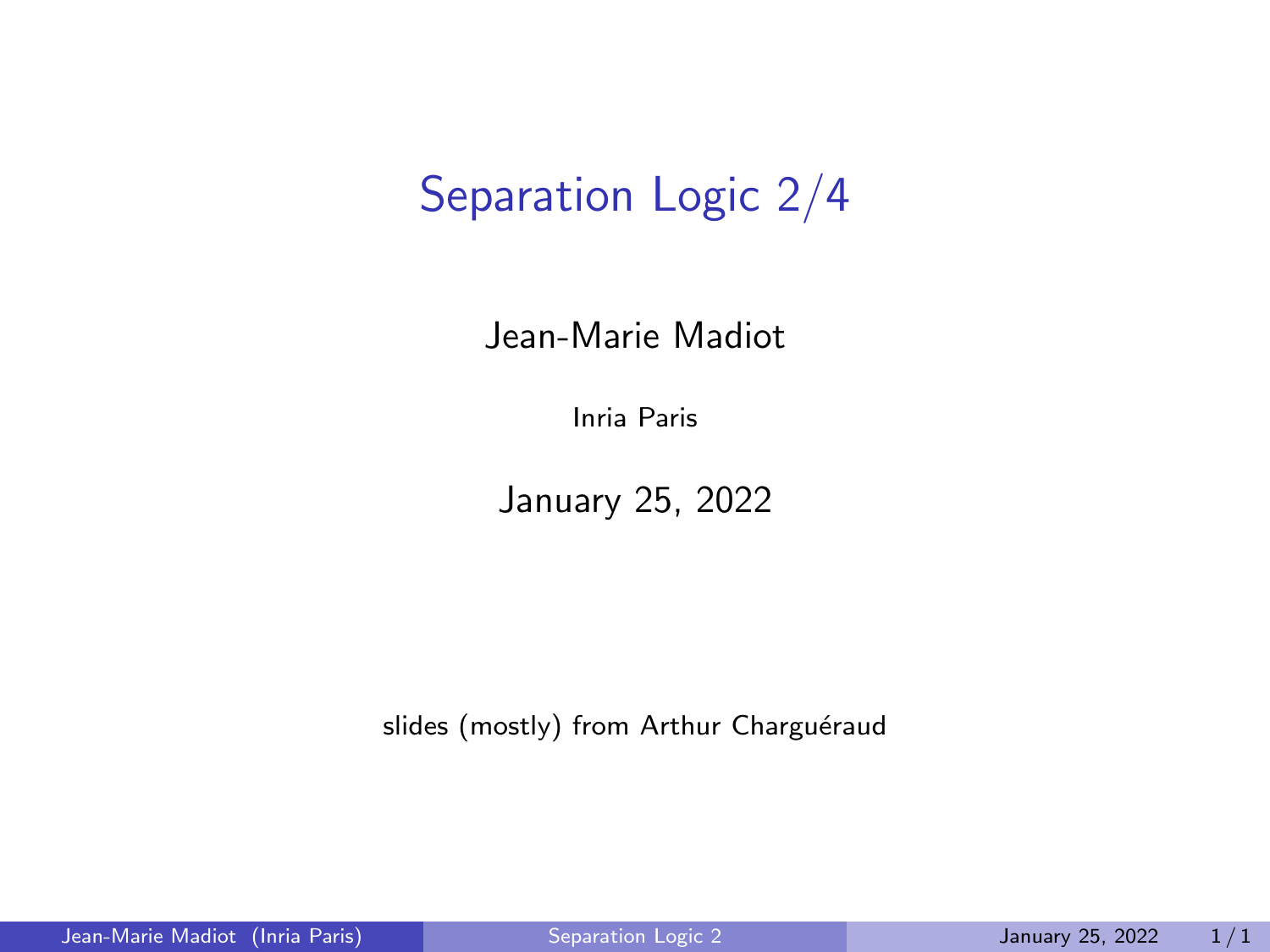# Chapter 7 The Frame Rule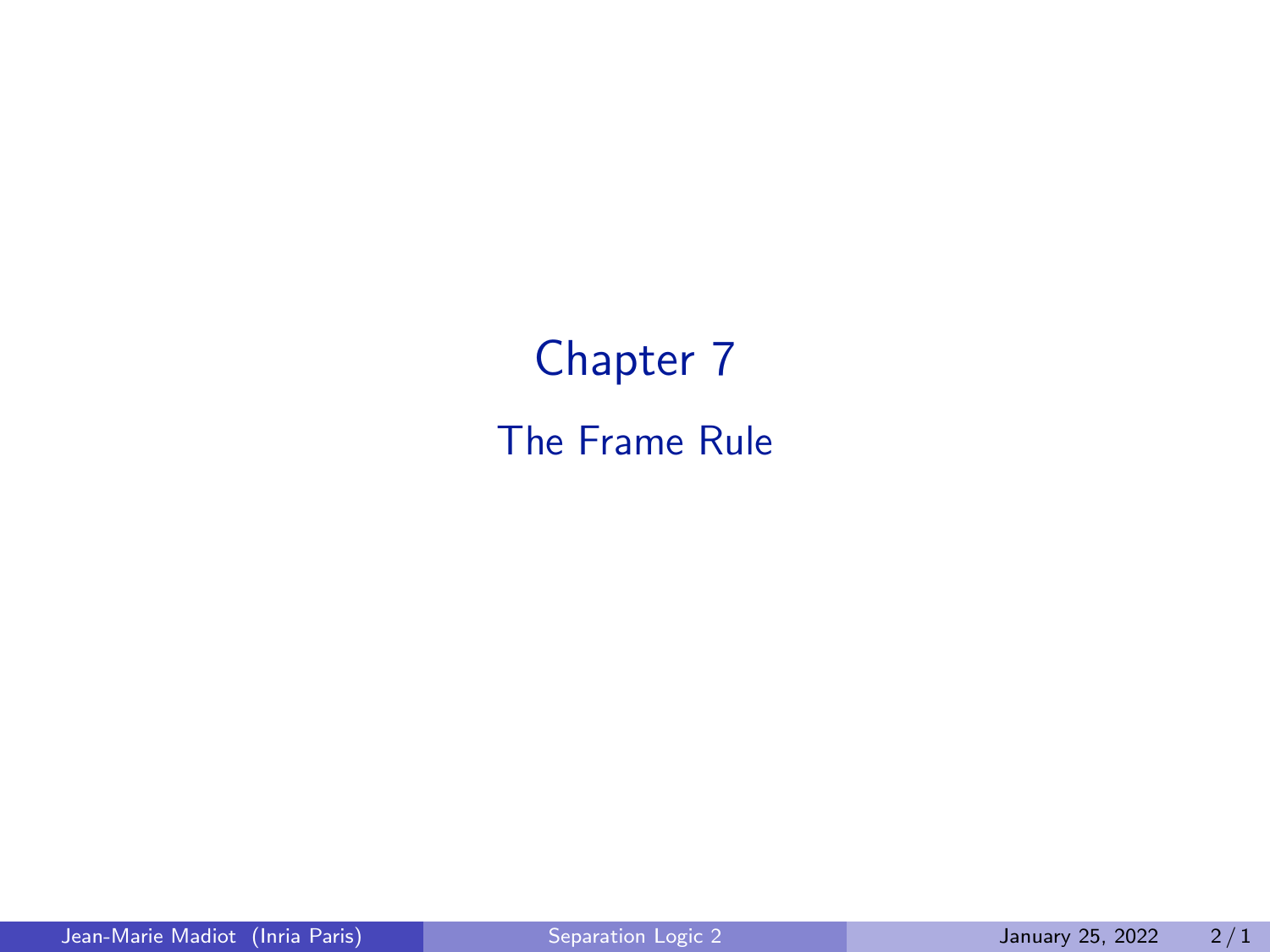### Preservation of independent state

We have:

$$
\{r \mapsto 2\} \text{ (incr r) } \{\lambda_-, r \mapsto 3\}
$$

We also have:

$$
\{r \mapsto 2 \star s \mapsto 7\} \text{ (incr r) } \{\lambda_-, r \mapsto 3 \star s \mapsto 7\}
$$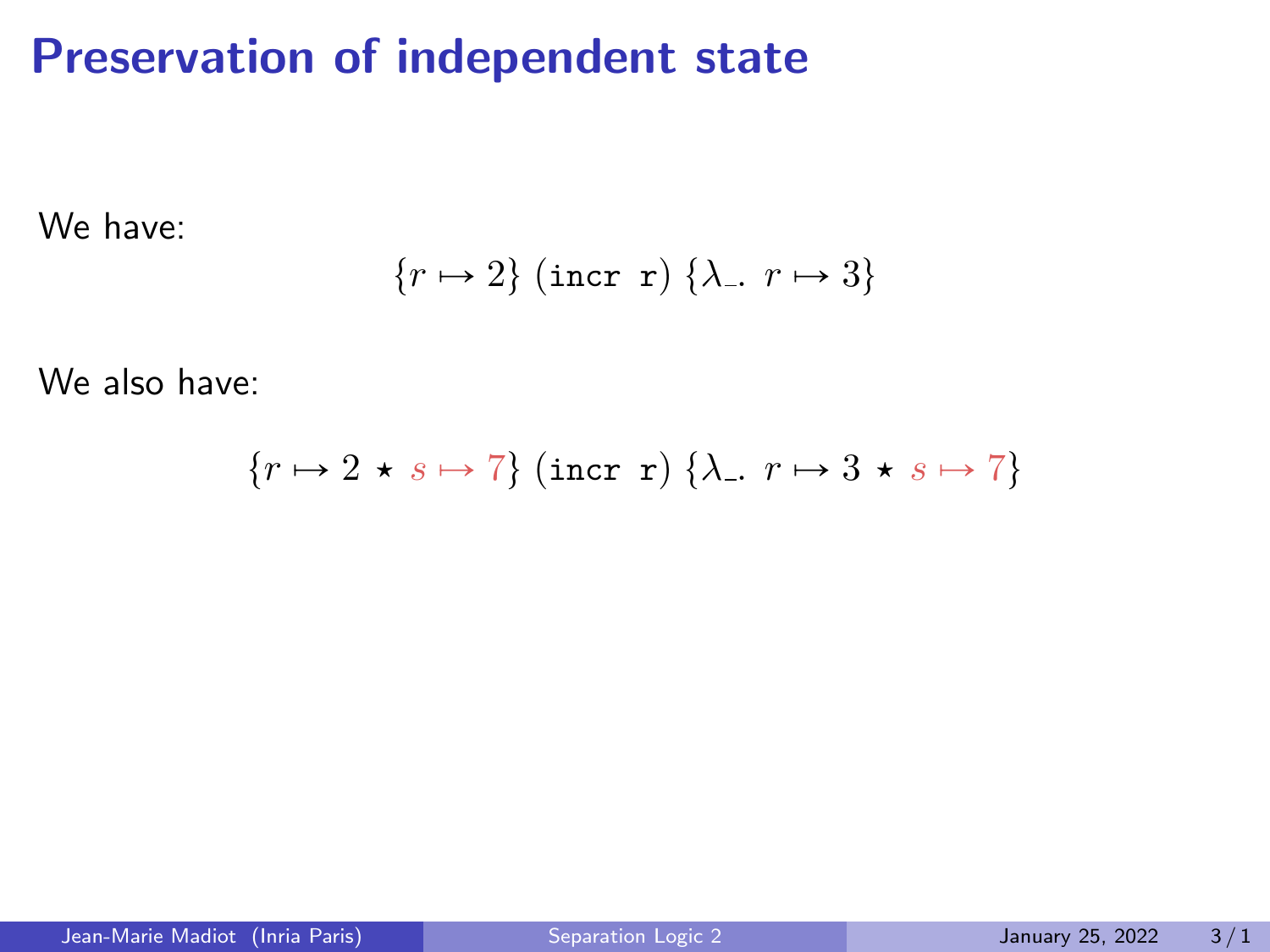### Preservation of independent state

We have:

$$
\{r \mapsto 2\} \text{ (incr r) } \{\lambda_-, r \mapsto 3\}
$$

We also have:

$$
\{r \mapsto 2 \star s \mapsto 7\} \text{ (incr r) } \{\lambda_-, r \mapsto 3 \star s \mapsto 7\}
$$

More generally:

$$
\{r \mapsto 2 \star H\} \text{ (incr r) } \{\lambda_-, r \mapsto 3 \star H\}
$$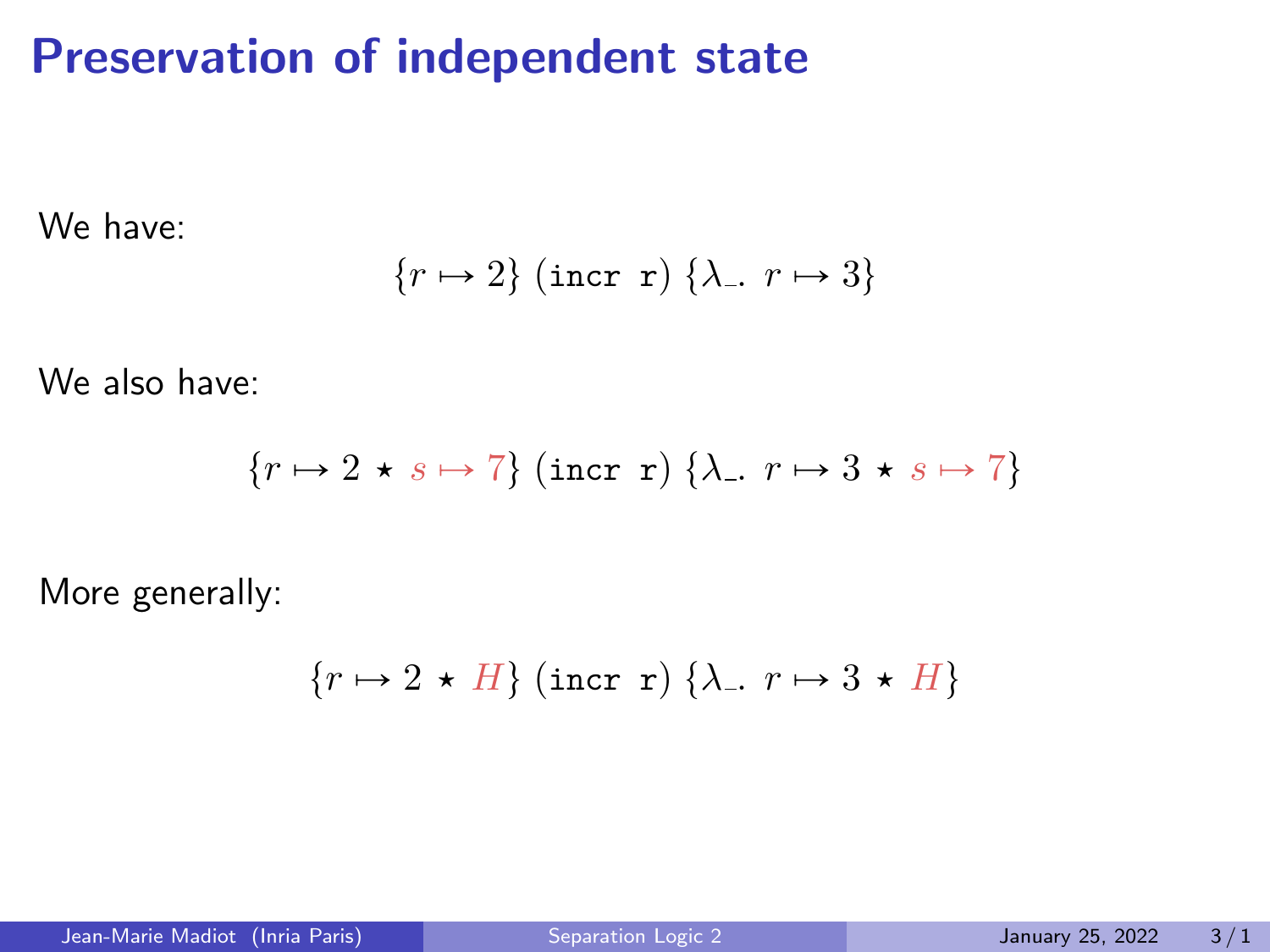### The frame rule

Principle: a triple remains valid when both the pre-condition and the post-condition are extended with a same heap predicate.

General form:

$$
\frac{\{H_1\} \, t \, \{\lambda x. \, H_1'\}}{\{H_1 \star H_2\} \, t \, \{\lambda x. \, H_1' \star H_2\}}
$$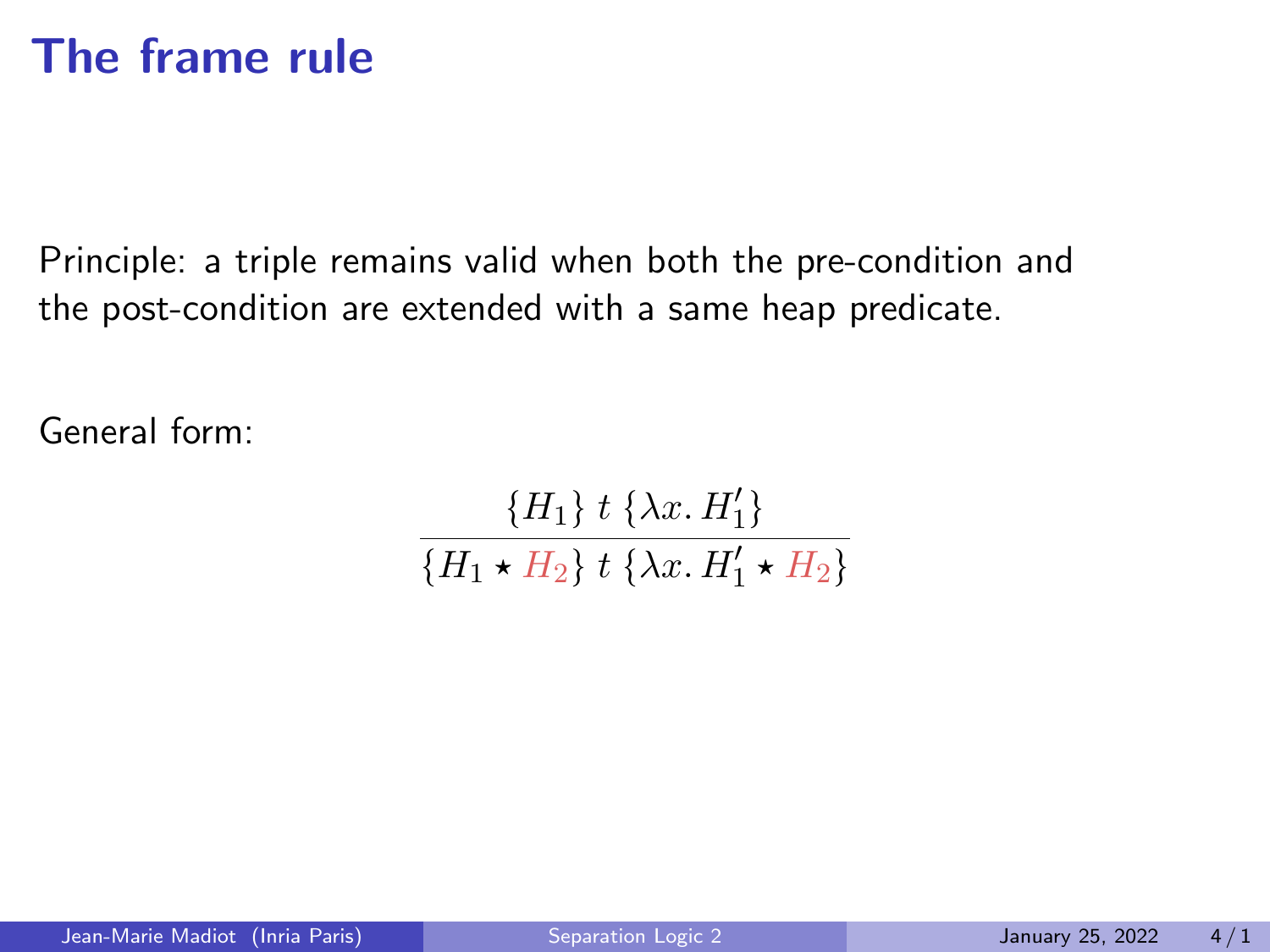### Frame rule and allocation

We have:

$$
\{\text{[\ ]}\} \text{ (ref 3) }\{\lambda r. \ (r \mapsto 3)\}
$$

By the frame rule, we have:

$$
\{s \mapsto 5\} \text{ (ref 3) } \{\lambda r. \ (r \mapsto 3) \star (s \mapsto 5)\}
$$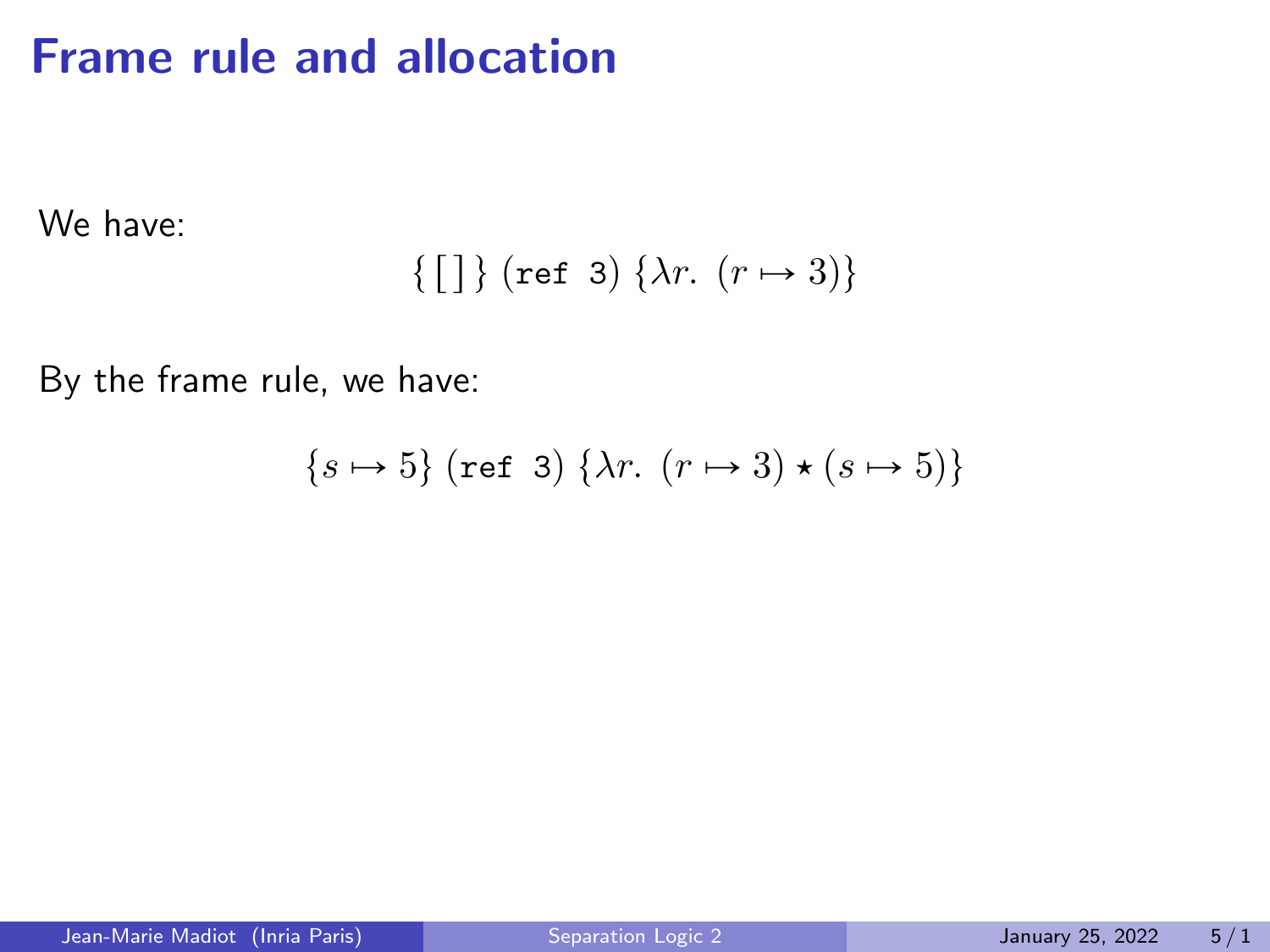### Frame rule and allocation

We have:

$$
\{\text{[\ ]}\} \text{ (ref 3) }\{\lambda r. \ (r \mapsto 3)\}
$$

By the frame rule, we have:

$$
{s \mapsto 5} \text{ (ref 3) } \{\lambda r. \ (r \mapsto 3) \star (s \mapsto 5)\}
$$

This post-condition ensures  $r \neq s$ .

The reference cell  $r$  is thus guaranteed to be distinct from any cell that might exist prior to the allocation of  $r$ .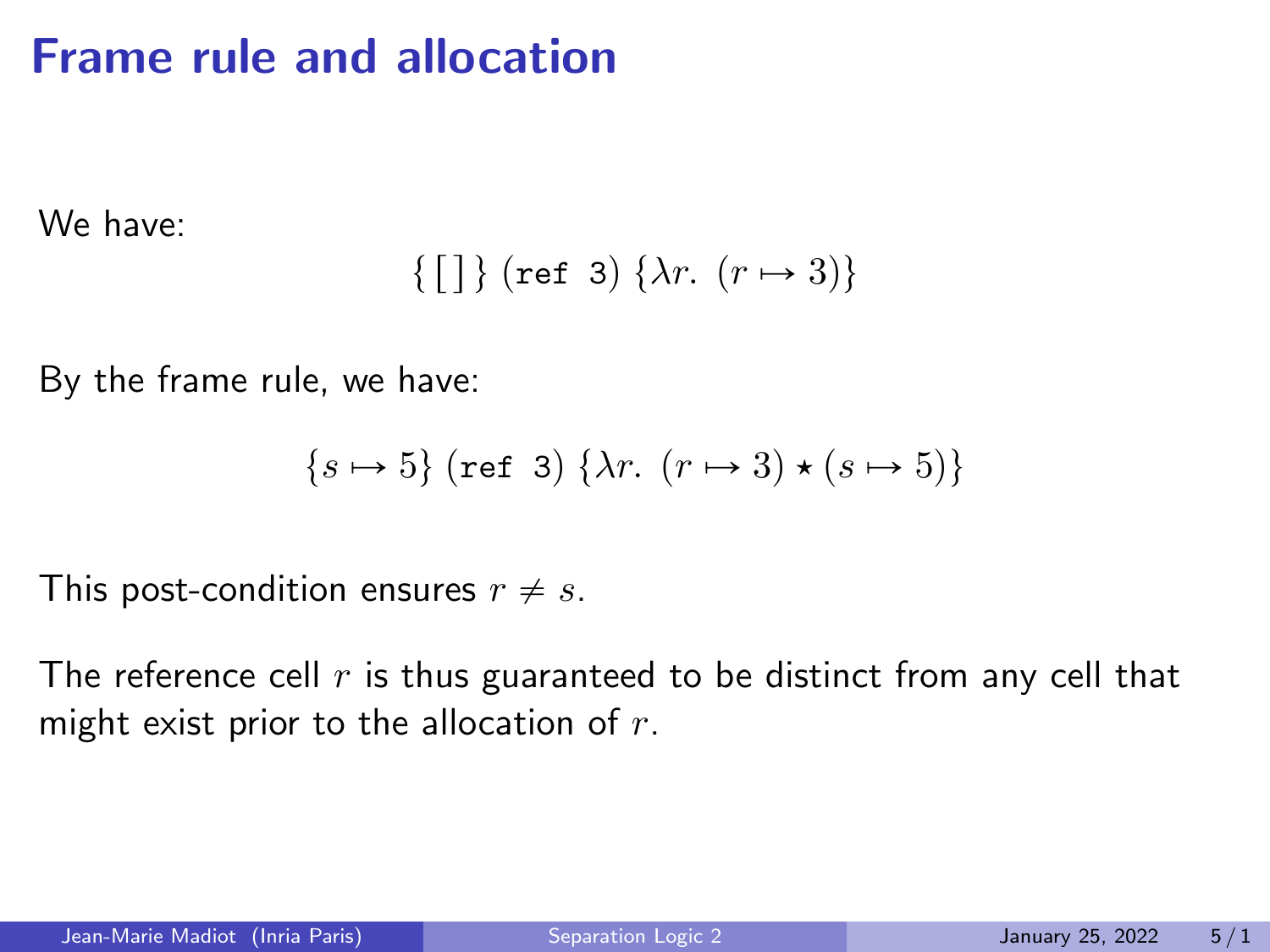### Length of a mutable list, recursively

```
let rec mlength (p: a cell) =
if p == nullthen 0
  else let n' = mlength p.tl in 1 + n'
```
Specification:

 $\forall pL. \quad \{p \rightsquigarrow \text{MList } L\} \text{ (mlength p) } \{\lambda n. \ [n = \text{length } L] \star p \rightsquigarrow \text{MList } L\}$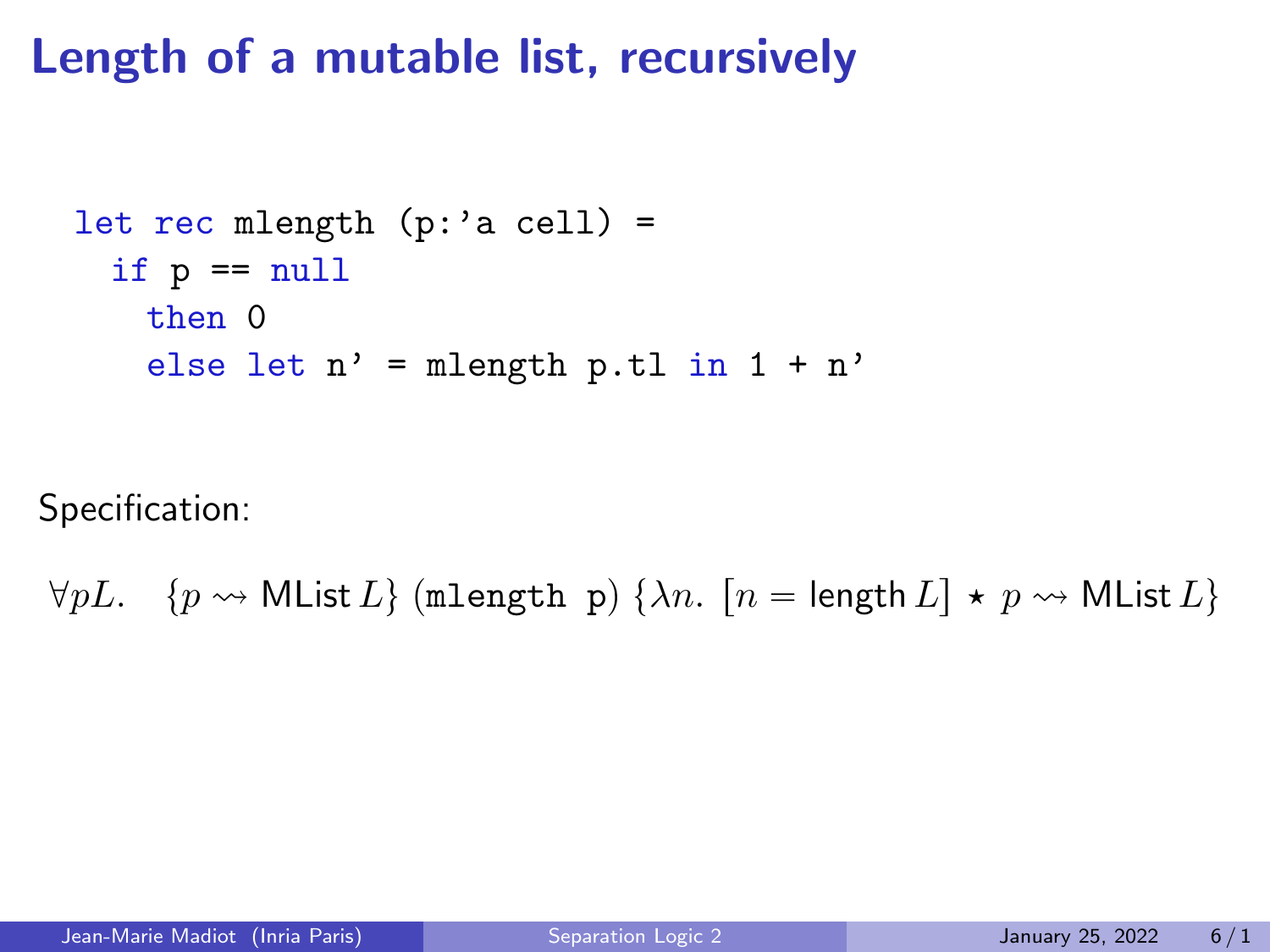### Length of a mutable list, recursively

```
let rec mlength (p: a cell) =
if p == nullthen 0
  else let n' = mlength p.tl in 1 + n'
```
Specification:

$$
\forall pL. \quad \{p \leadsto \text{MList } L\} \text{ (mlength p) } \{\lambda n. \ [n = \text{length } L] \star p \leadsto \text{MList } L\}
$$

We prove this specification by induction on  $L$ .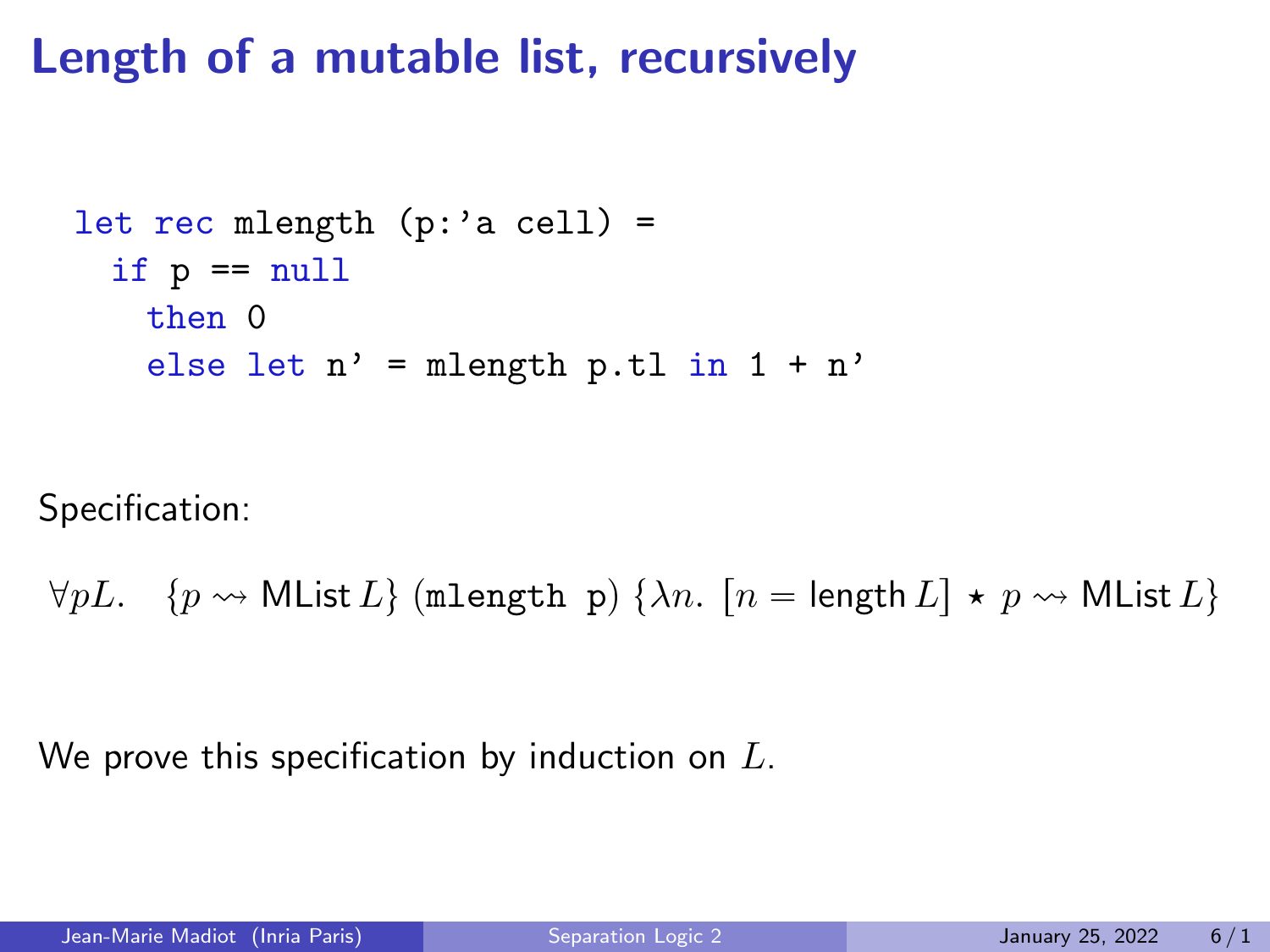### Verification of mlength: nil case

**Case**  $L = \textbf{nil}$ . Then  $p = \textbf{null}$ . Goal is:

 $\{p \leadsto M$ List nil $\}$  (0)  $\{\lambda n$ .  $[n = \text{length null} \star p \leadsto M$ List nil $\}$ 

Same as:

$$
\{[p=\text{null}]\}\ (0)\ \{\lambda n.\ [n=0]\ \star\ [p=\text{null}]\}
$$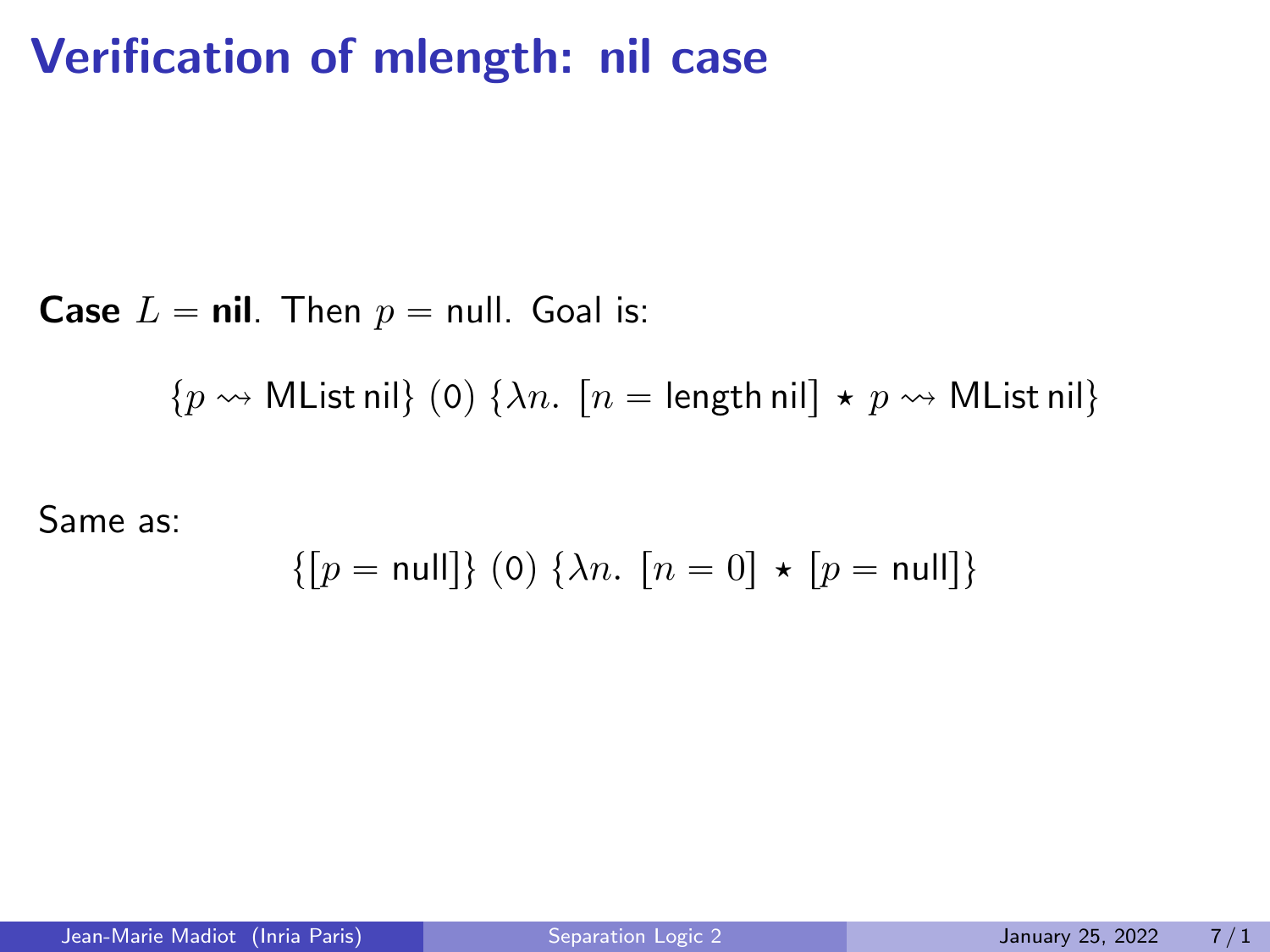### Verification of mlength: frame process

 $\forall pL. \quad \{p \leadsto \text{MList } L\} \text{ (mlength p) } \{\lambda n. \quad [n = \text{length } L] \star p \leadsto \text{MList } L\}$ 



Assume  $L = x :: L'.$ 

 $p \rightsquigarrow \mathsf{MList}\,L$  pre-condition  $p \rightsquigarrow \{\vert \mathsf{hd}{=}x; \, \mathsf{tl}{=}p'\} \; \star \; p' \rightsquigarrow \mathsf{MList}\, L$ by unfolding  $p' \leadsto \mathsf{MList}\,L'$ frame begins  $p' \rightsquigarrow \mathsf{MList}\,L' \, \star \, [n' = | L'$ by induction  $p \rightsquigarrow$  {|hd=x; t|= $p'$ |}  $\star$   $p' \rightsquigarrow$  MList  $L' \star$   $[n' = | L'$ frame ends  $p \rightsquigarrow \mathsf{MList}\,L \, \star \, [n'+1 = |x::L'$ by folding  $p \rightsquigarrow \mathsf{MList}\,L \star [n = |L|]$  post-condition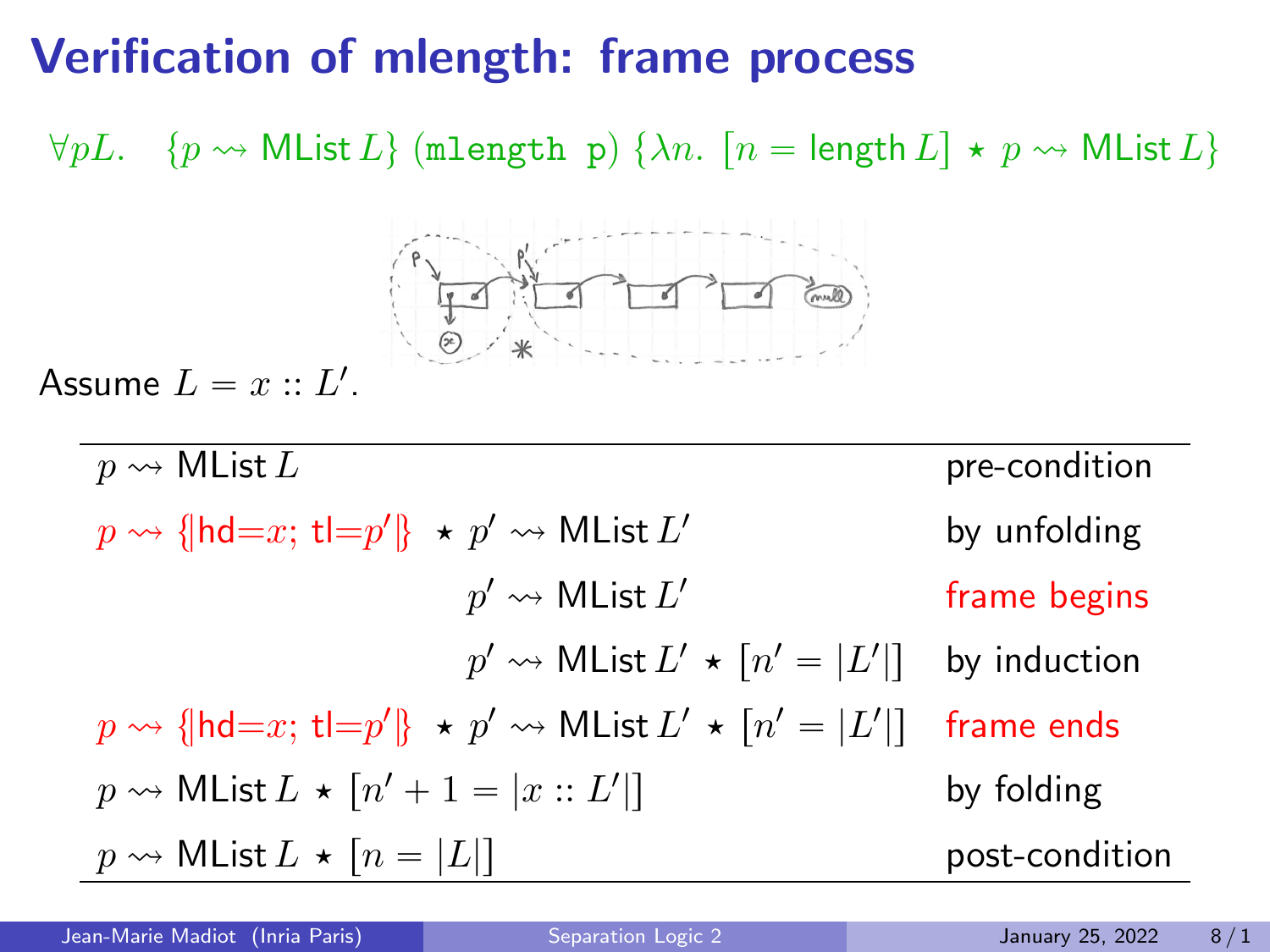### Instantiation of the frame rule

Induction hypothesis:

$$
\{p' \leadsto \text{MList } L'\}
$$
  
(mlength p')  

$$
\{\lambda n'. [n = length L'] \star p' \leadsto \text{MList } L'\}
$$

By the frame rule:

$$
\{p' \leadsto \text{MList } L' \star p \leadsto \{\text{hd}=x; \, \text{tl}=p'\}\}
$$
  
( $\text{mlength } p'$ )  
 $\{\lambda n. [n = \text{length } L'] \star p' \leadsto \text{MList } L' \star p \leadsto \{\text{hd}=x; \, \text{tl}=p'\}\}$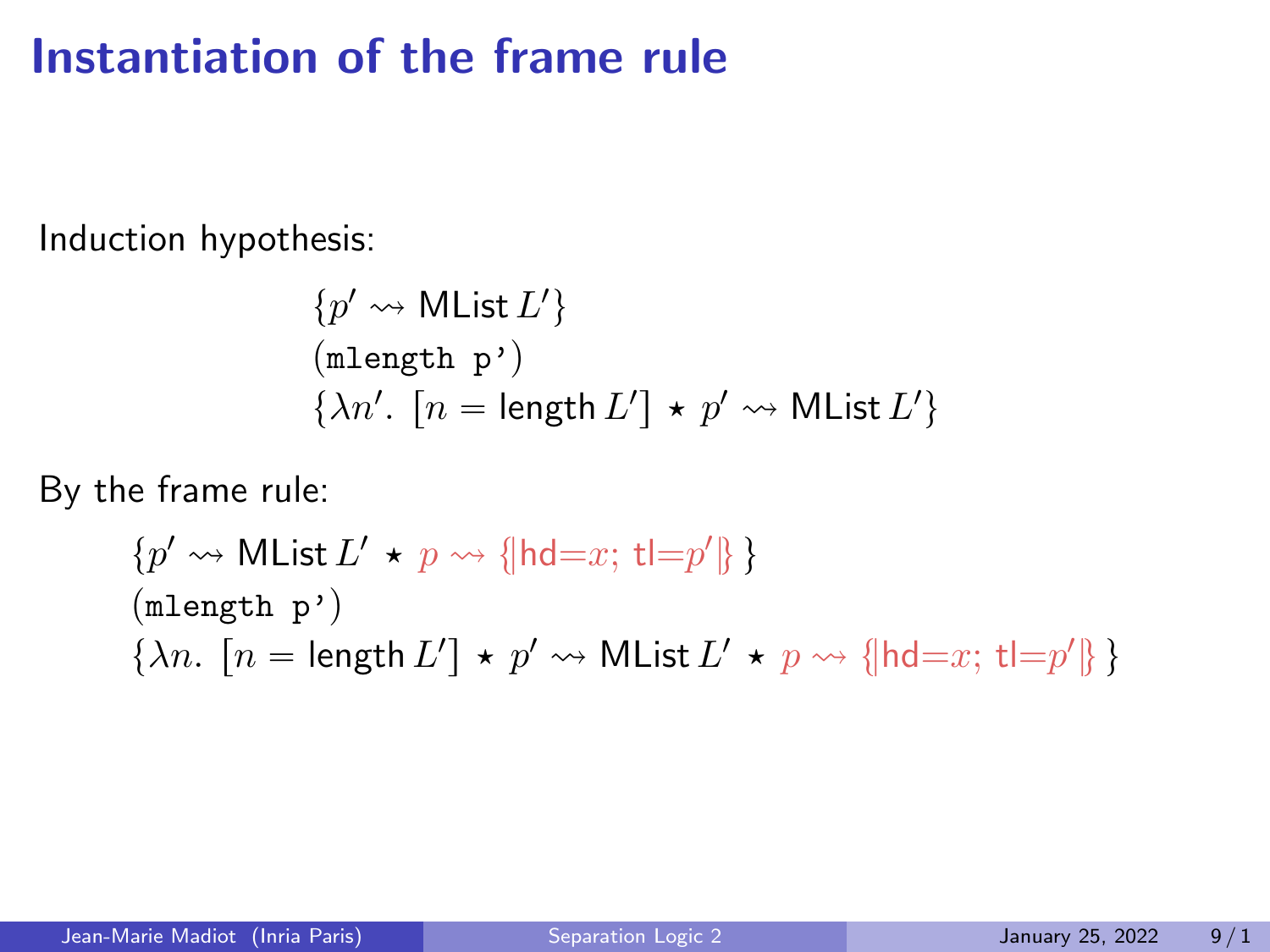### Verification of mlength: coq

Coq demo.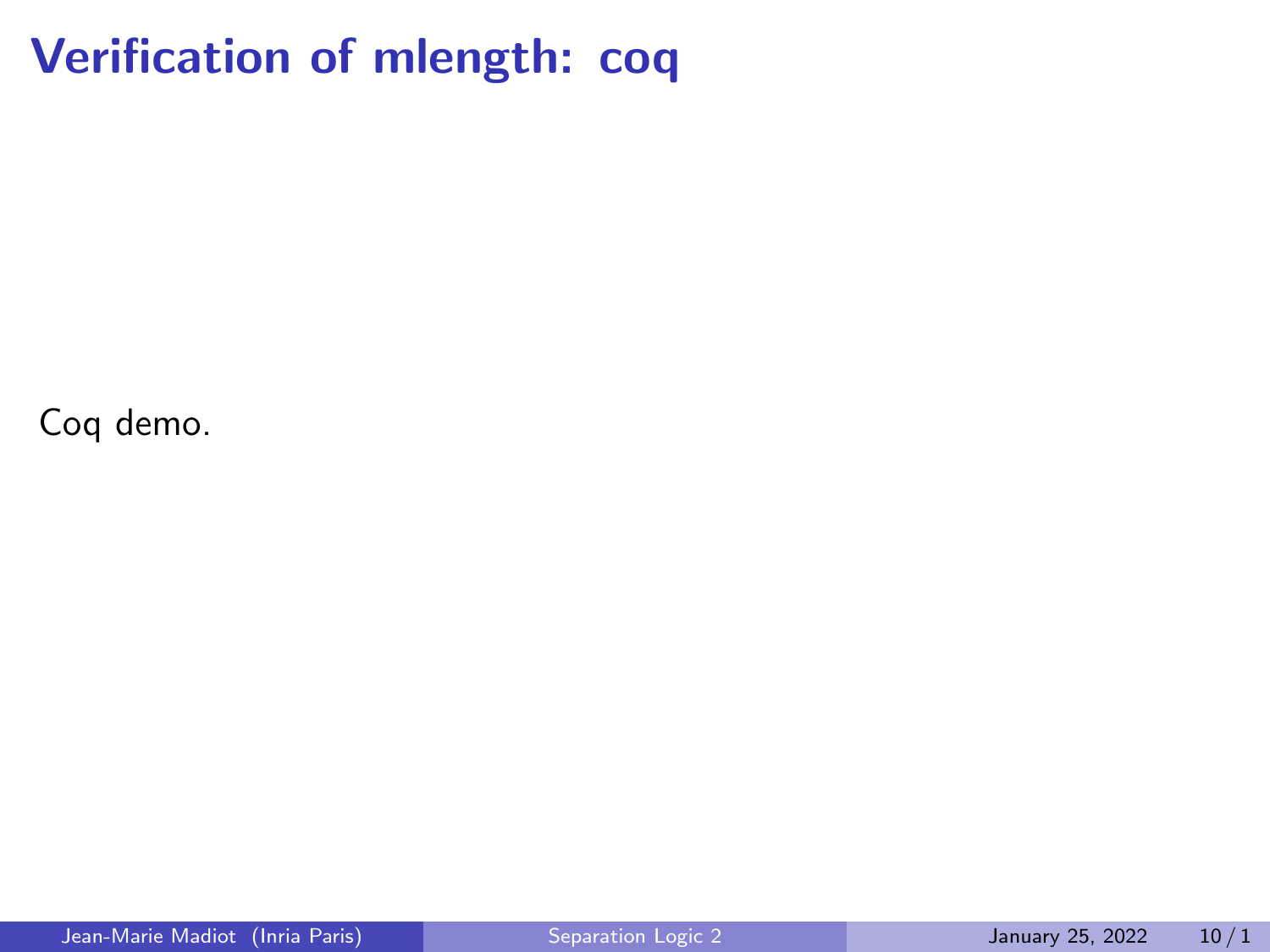# Verification of in-place increment



```
let rec list_incr (p: a cell) =
 if p != null then begin
  p.hd \le p.hd + 1;
  list_incr p.tl
 end
```
 $\forall pL. \quad \{p \leadsto \textsf{MList}\,L\}$  (list incr p)  $\{\lambda_-, p \leadsto \textsf{MList}\,(\textsf{map}\,(+1)\,L)\}$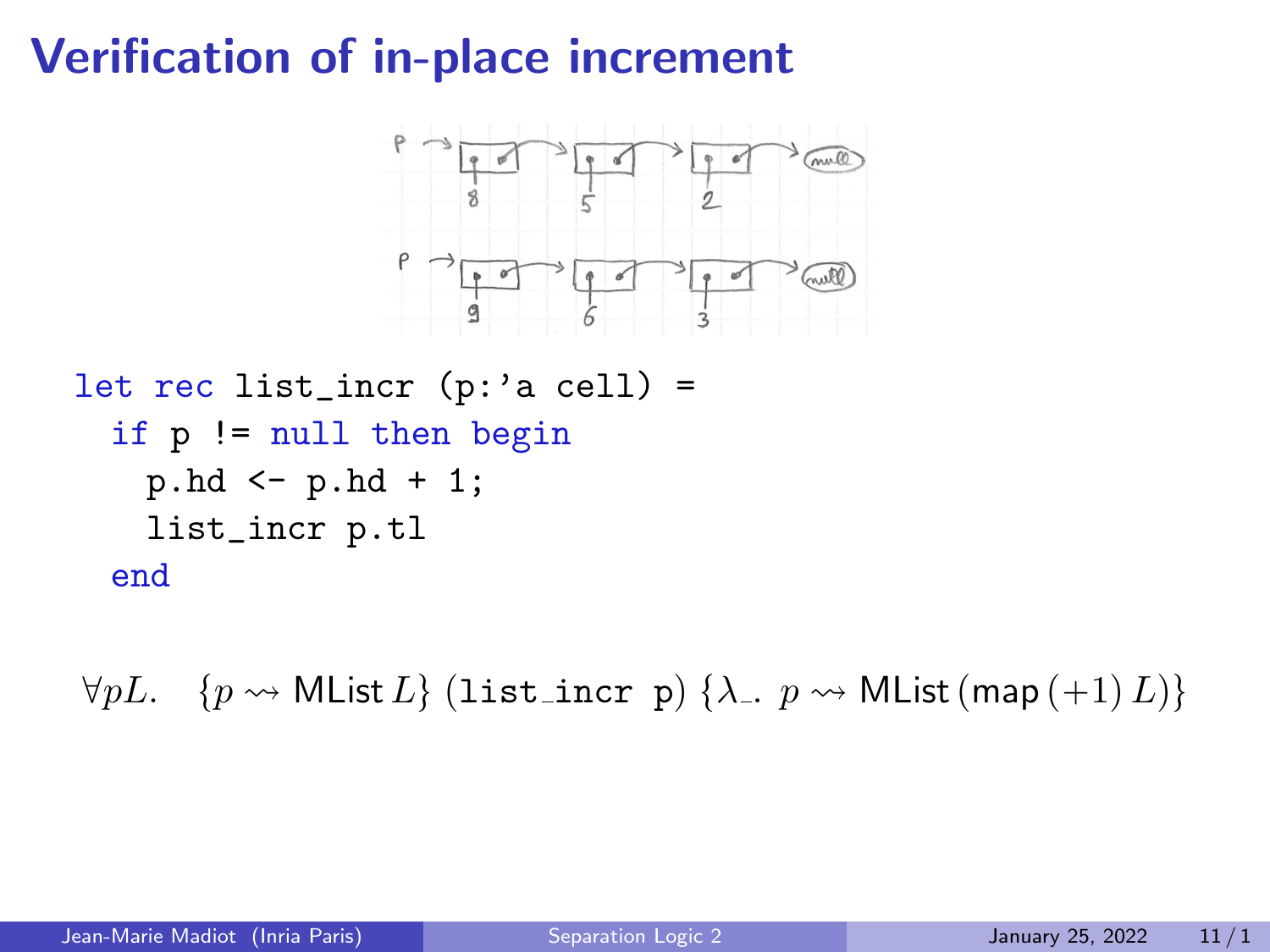# Verification of in-place increment



```
let rec list_incr (p: a cell) =
 if p != null then begin
  p.hd \leq p.hd + 1;
  list_incr p.tl
 end
```
 $\forall pL. \quad \{p \leadsto \textsf{MList}\,L\}$  (list incr p)  $\{\lambda_-, p \leadsto \textsf{MList}\,(\textsf{map}\,(+1)\,L)\}$ 

**Exercise:** describe the frame process for in-place increment.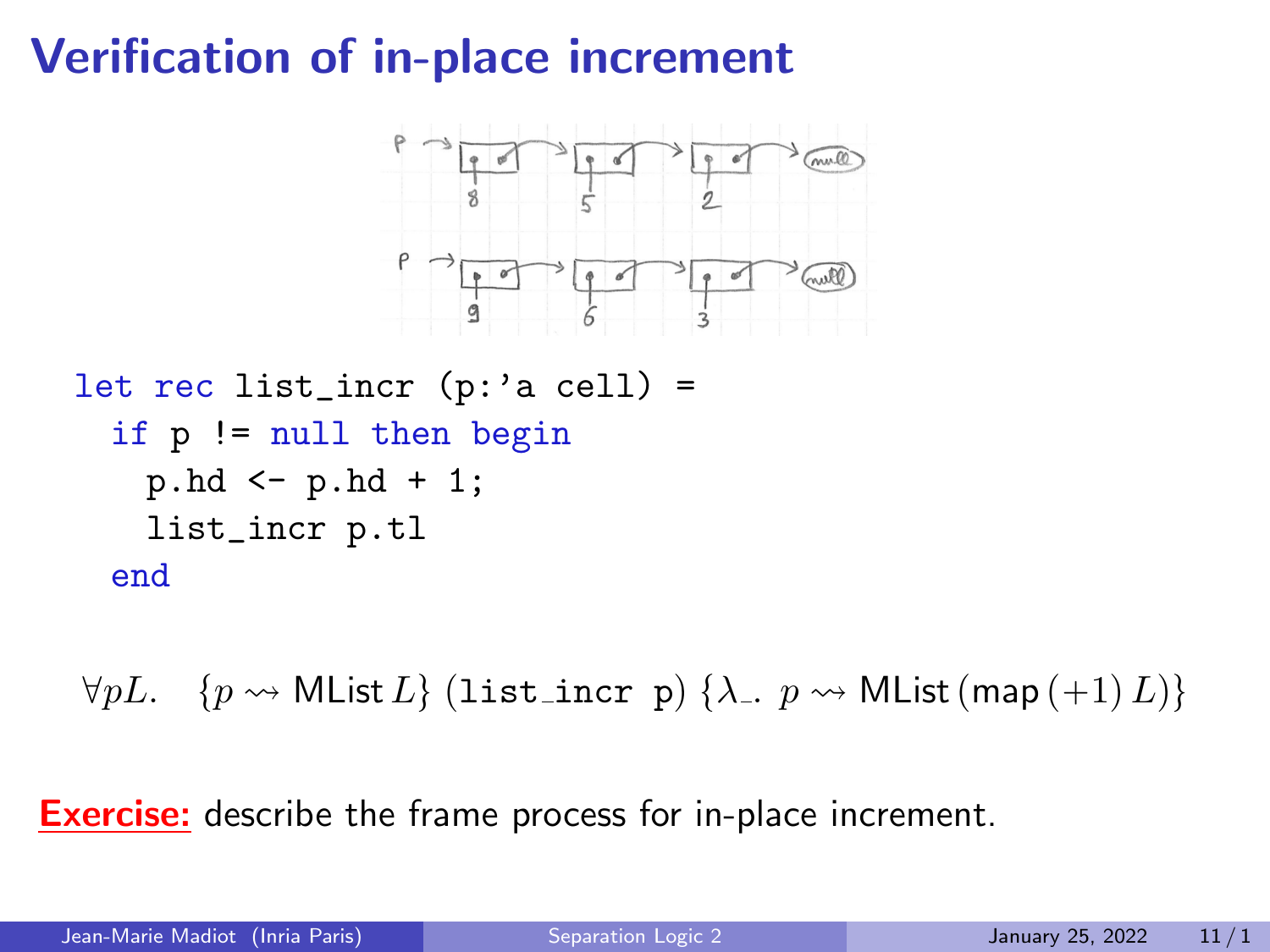### Verification of in-place increment: frame process

 $\forall pL. \quad \{p \leadsto \textsf{MList}\,L\} \text{ (list\_incr p) }\{\lambda_-, p \leadsto \textsf{MList}\,(\textsf{map}\,(+1)\,L)\}\$ 

Assume  $L = x :: L'.$ 

| $p \rightsquigarrow$ MList L                                                               | pre-condition  |
|--------------------------------------------------------------------------------------------|----------------|
| $\star \not\sim \mathsf{MList}\,L'$<br>$p \rightsquigarrow$ { hd=x; t = $p'$  }            | by unfolding   |
| $p \rightsquigarrow$ { hd=x + 1; t =p' } $\star$ p' $\rightsquigarrow$ MList L'            | incrementing   |
| $p' \rightsquigarrow$ MList $L'$                                                           | frame begins   |
| $p' \rightsquigarrow$ MList (map $(+1) L'$ )                                               | by induction   |
| $p \rightsquigarrow$ { hd=x + 1; t =p' } $\star$ p' $\rightsquigarrow$ MList (map (+1) L') | frame ends     |
| $p \rightsquigarrow$ MList $((x+1) :: (map (+1) L'))$                                      | by folding     |
| $p \rightsquigarrow$ MList (map $(+1) L$ )                                                 | by rewriting   |
|                                                                                            | post-condition |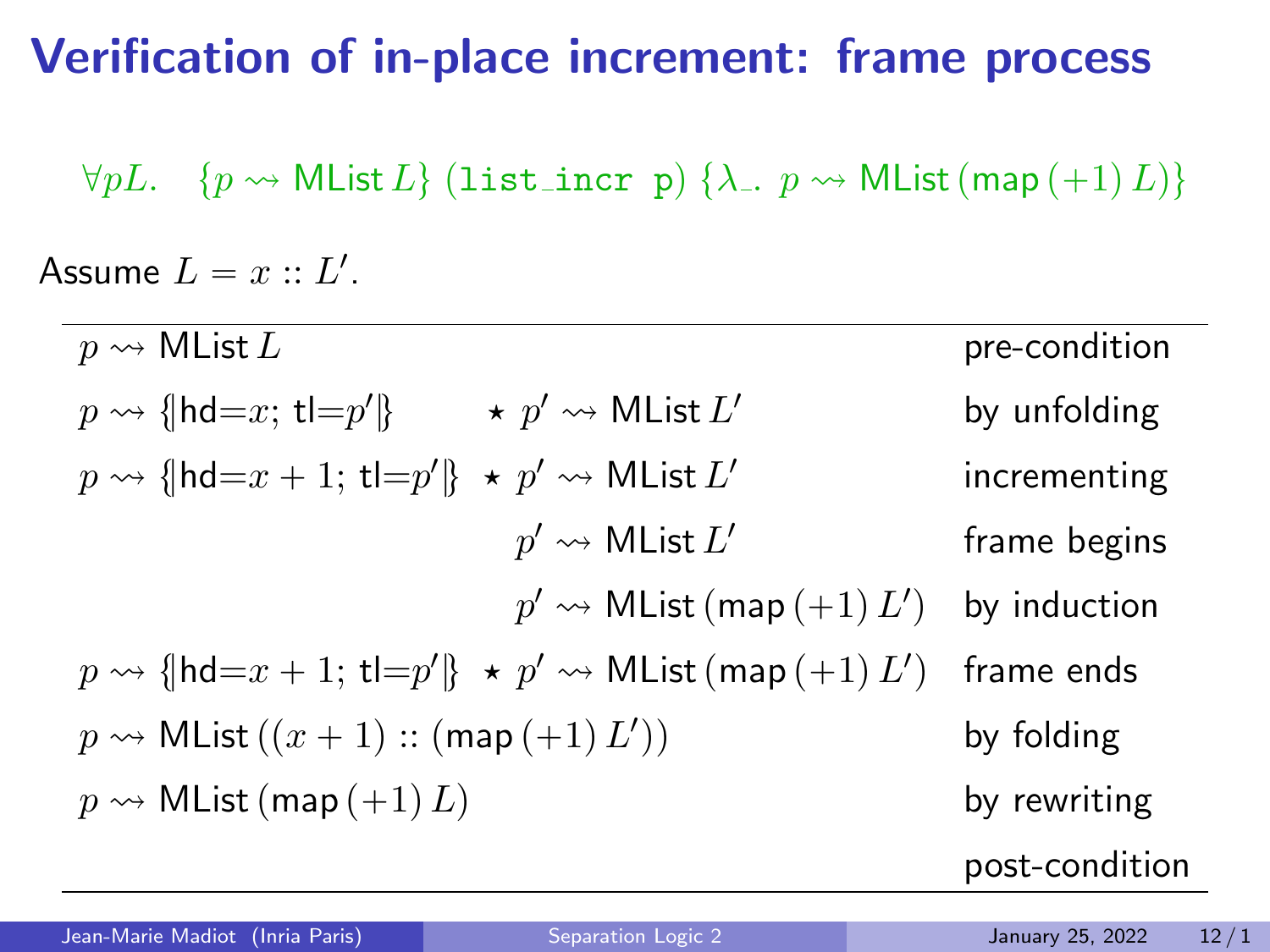### Verification of list\_incr: coq

Coq.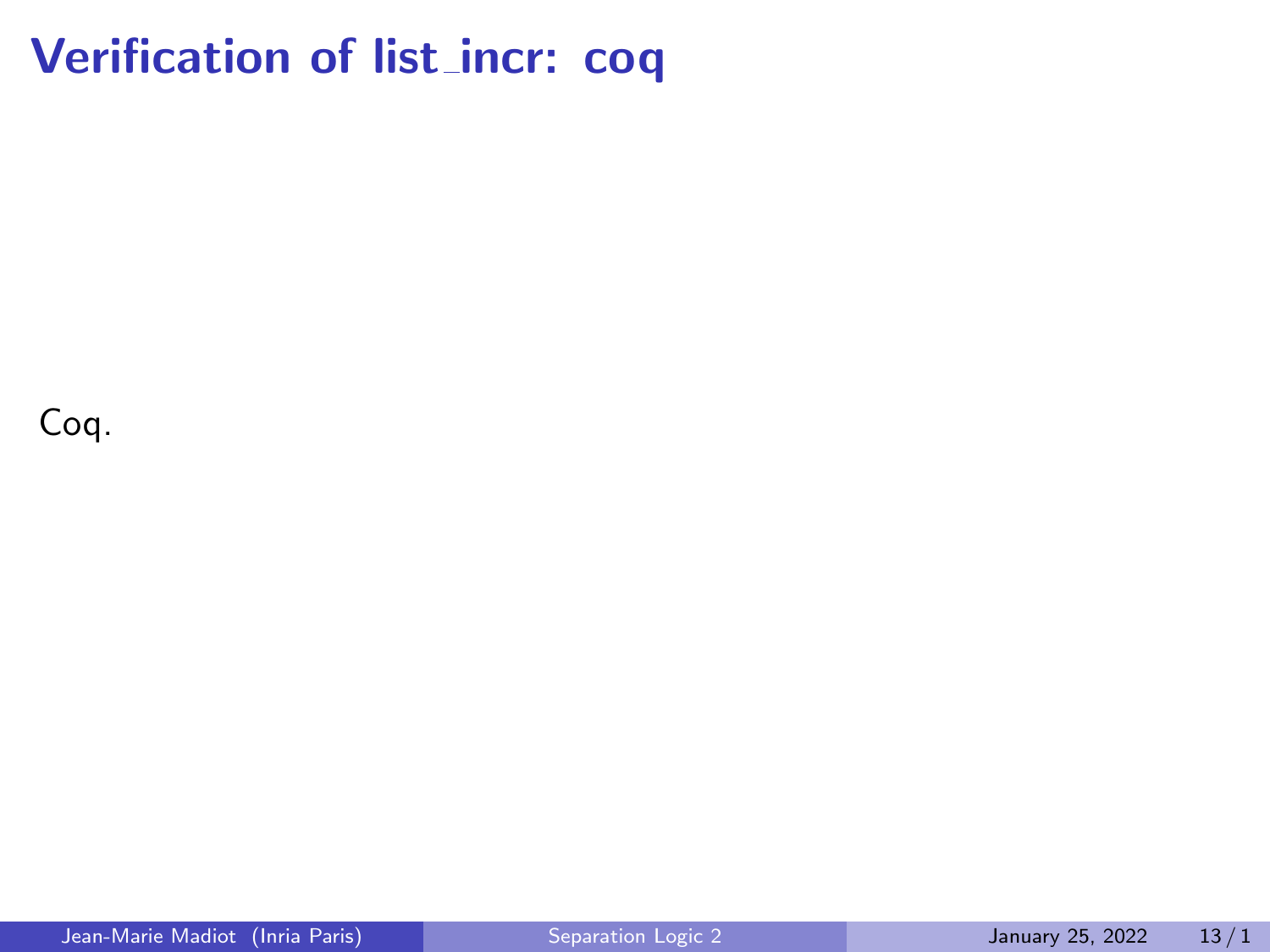# Specification of tree copy

```
let rec copy (p:node) : node =
if p == null then null else
let p1' = copy p.left in
let p2' = copy p.right in
{ item = p.item;
  left = p1';
  right = p2' }
```


**Exercise:** specify the tree copy function.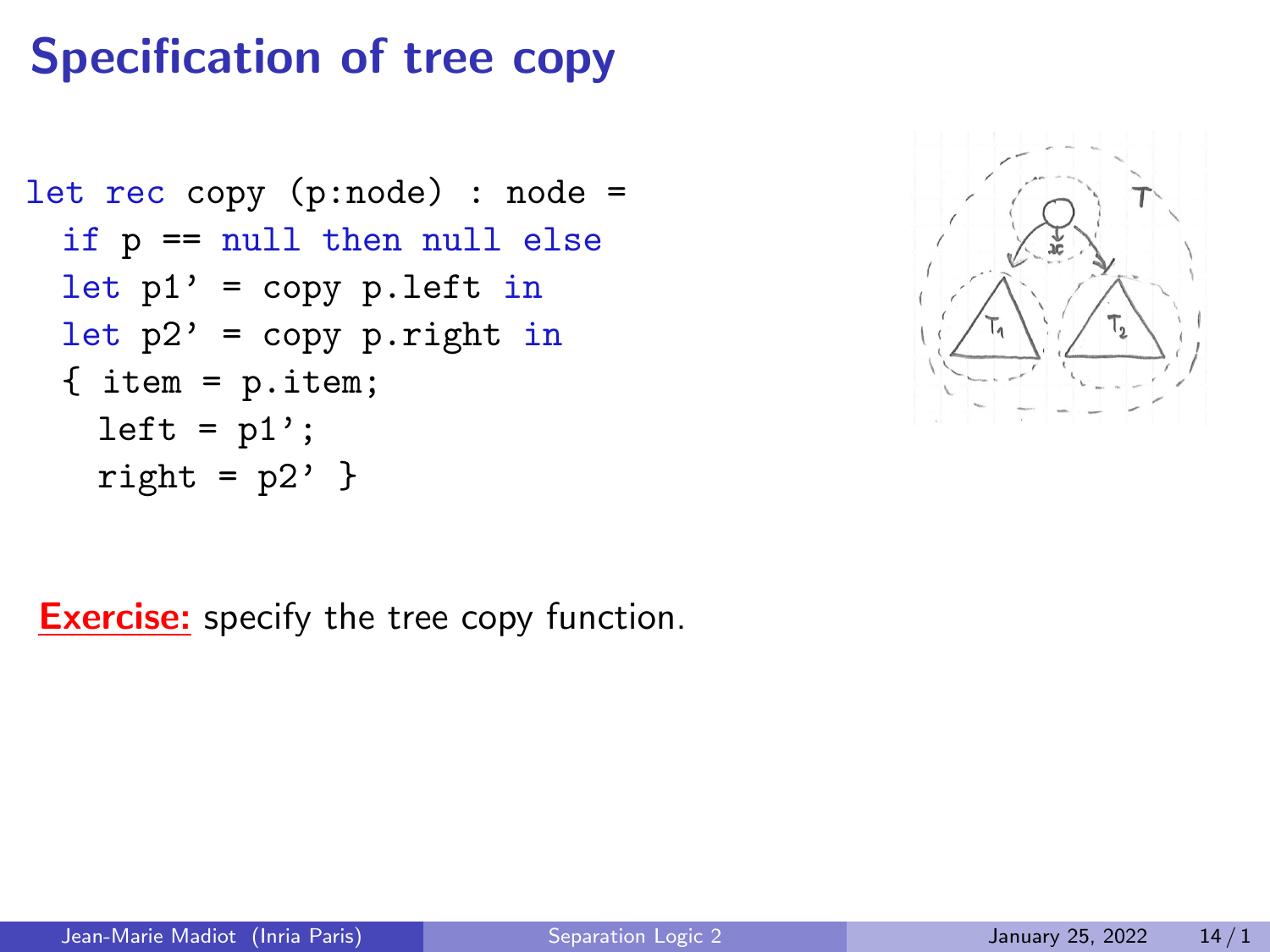# Specification of tree copy

```
let rec copy (p:node) : node =
if p == null then null else
let p1' = copy p.left in
let p2' = copy p.right in
{ item = p.item;
  left = p1';
  right = p2' }
```


**Exercise:** specify the tree copy function.

 $\forall pT. \quad \{p\rightsquigarrow \mathsf{Mtree}\, T\} \text{ (copy p) }\{\lambda p'. \enskip p\rightsquigarrow \mathsf{Mtree}\, T \,\star\, p' \rightsquigarrow \mathsf{Mtree}\, T\}$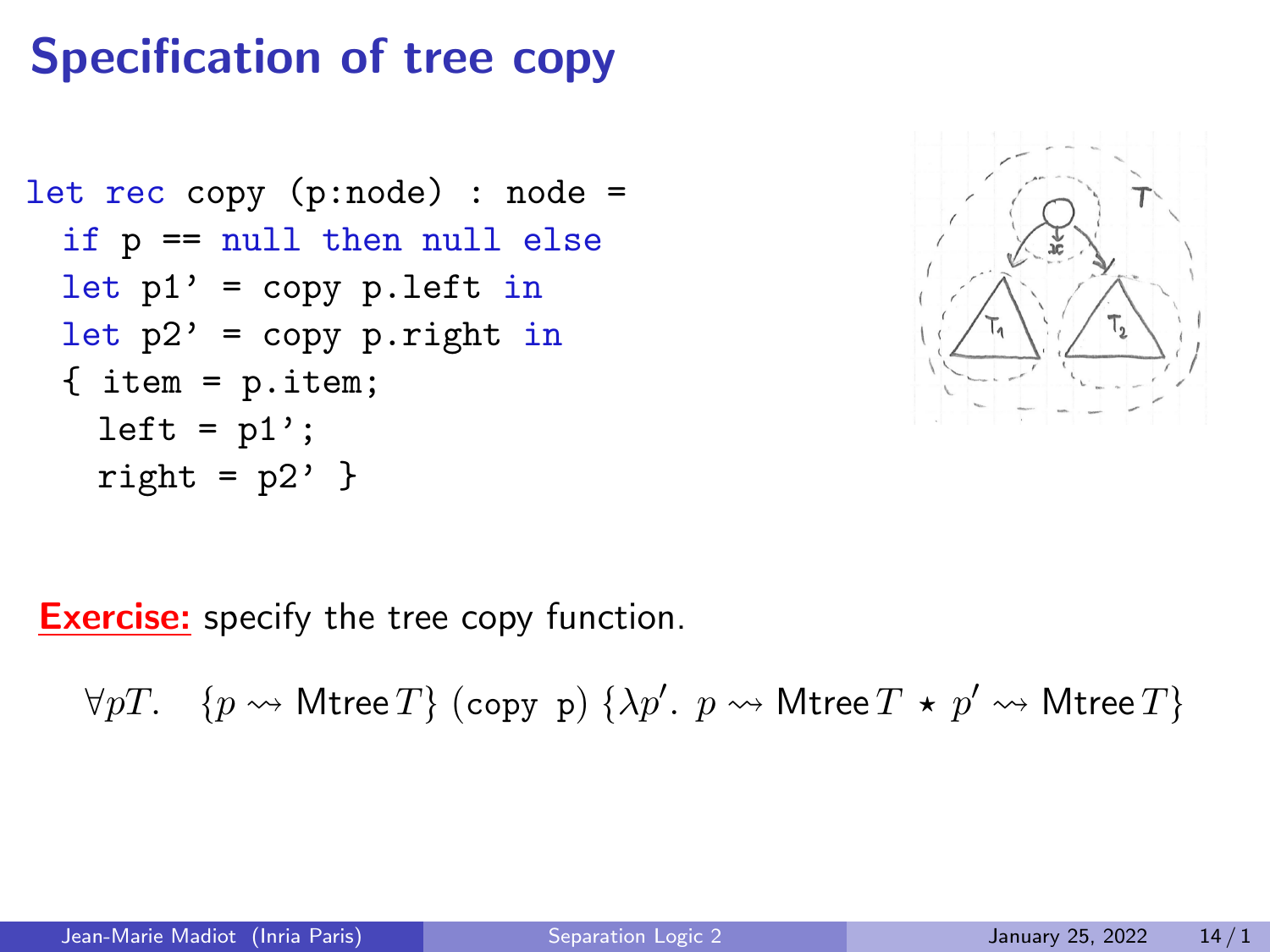# Specification of tree copy

```
let rec copy (p:node) : node =
if p == null then null else
let p1' = copy p.left in
let p2' = copy p.right in
{ item = p.item;
  left = p1';
  right = p2' }
```


**Exercise:** specify the tree copy function.

 $\forall pT. \quad \{p\rightsquigarrow \mathsf{Mtree}\, T\} \text{ (copy p) }\{\lambda p'. \enskip p\rightsquigarrow \mathsf{Mtree}\, T \,\star\, p' \rightsquigarrow \mathsf{Mtree}\, T\}$ 

**Exercise:** describe the frame process for tree copy.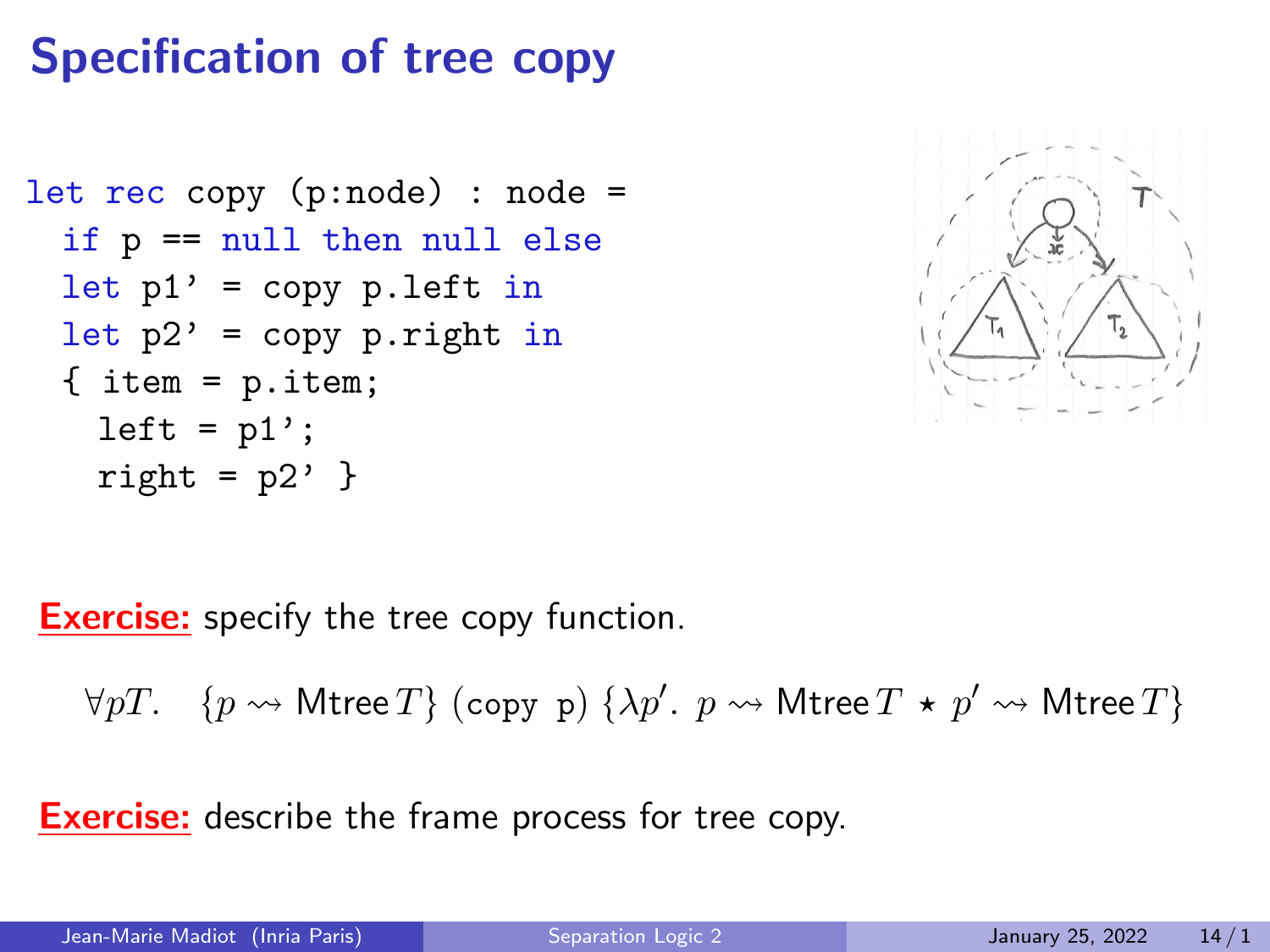# Verification of tree copy: frame process

| $p \rightsquigarrow$ Mtree $T$                                                                                          | by pre-condition |
|-------------------------------------------------------------------------------------------------------------------------|------------------|
| $p \mapsto \{  x; p_1; p_2  \} \star p_1 \rightsquigarrow$ Mtree $T_1 \star p_2 \rightsquigarrow$ Mtree $T_2$           | by unfolding     |
| $p_1 \rightsquigarrow$ Mtree $T_1$                                                                                      | frame begins     |
| $p_1 \rightsquigarrow$ Mtree $T_1$                                                                                      |                  |
| $\star p_1' \rightsquigarrow$ Mtree $T_1$                                                                               | by induction     |
| $p \mapsto \{  x; p_1; p_2  \star p_1 \leadsto \mathsf{Mtree}\, T_1 \star p_2 \leadsto \mathsf{Mtree}\, T_2 \}$         |                  |
| $\star p_1' \rightsquigarrow$ Mtree $T_1$                                                                               | frame ends       |
| $p_2 \rightsquigarrow$ Mtree $T_2$                                                                                      | frame begins     |
| $p_2 \rightsquigarrow$ Mtree $T_2$                                                                                      |                  |
| $\star p'_2 \rightsquigarrow$ Mtree $T_2$                                                                               | by induction     |
| $p \mapsto \{x; p_1; p_2\} \star p_1 \rightsquigarrow$ Mtree $T_1 \star p_2 \rightsquigarrow$ Mtree $T_2$               |                  |
| $\star p'_1 \rightsquigarrow$ Mtree $T_1 \star p'_2 \rightsquigarrow$ Mtree $T_2$                                       | frame ends       |
| $p \mapsto \{  x; p_1; p_2  \star p_1 \leadsto \mathsf{Mtree}\, T_1 \star p_2 \leadsto \mathsf{Mtree}\, T_2 \}$         |                  |
| $\star p' \mapsto \{  x; p_1'; p_2' \} \star p_1' \rightsquigarrow$ Mtree $T_1 \star p_2' \rightsquigarrow$ Mtree $T_2$ | by allocation    |
| $p \rightsquigarrow \mathsf{Mtree}\, T$                                                                                 |                  |
| $\star~p' \leadsto \mathsf{M}$ tree $T$                                                                                 | by folding       |
|                                                                                                                         |                  |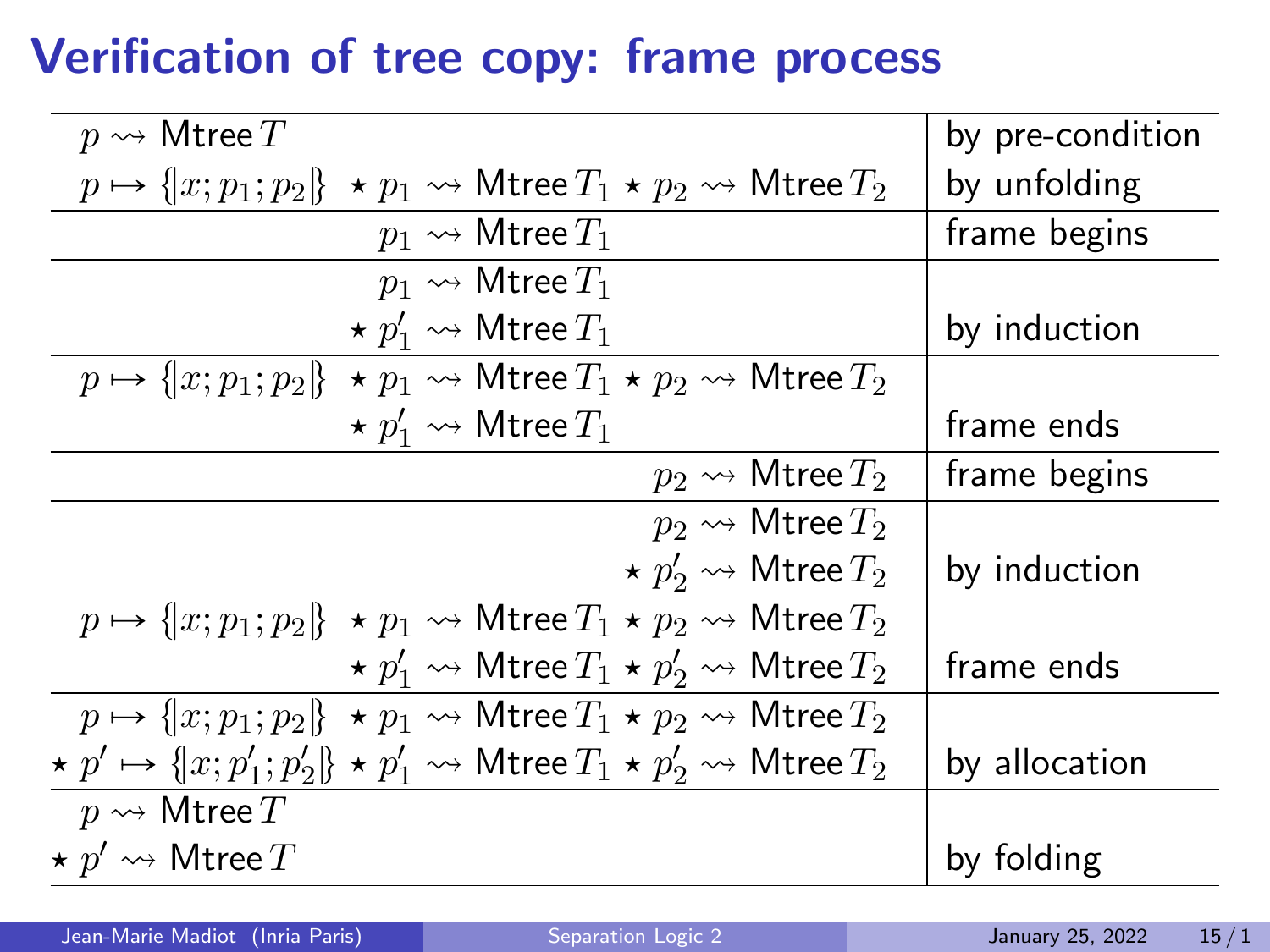### Summary

$$
\frac{\{H_1\} \ t \ \{\lambda x. H_1'\}}{\{H_1 \star H_2\} \ t \ \{\lambda x. H_1' \star H_2\}} \ \text{frame}
$$

In-place mutable list increment, when  $L = x :: L'.$ 

 $p \rightsquigarrow$  MList L  $p \rightsquigarrow \{\mathsf{hd}{=}x;\, \mathsf{tl}{=}p'\} \qquad \star \ p' \rightsquigarrow \mathsf{MList}\, L$ by unfolding  $p \rightsquigarrow \{\mathsf{hd}{=}x+1; \, \mathsf{tl}{=}p'\} \; \star \; p' \rightsquigarrow \mathsf{MList}\, L'$ incrementing  $p' \leadsto \mathsf{MList}\,L'$ frame begins  $p' \leadsto \mathsf{MList}\left(\mathsf{map}\left(+1\right)L'\right)$ by induction  $p \rightsquigarrow \{\vert \mathsf{hd}{=}x+1; \, \mathsf{tl}{=}p'\}\; \star \; p' \rightsquigarrow \mathsf{MList}\left(\mathsf{map}\left(+1\right)L'\right)$ frame ends  $p \rightsquigarrow \mathsf{MList}\left( (x+1) :: \mathsf{(map}\, (+1)\, L'\right)$ by folding  $p \rightsquigarrow$  MList  $(\text{map}(+1)L)$  by rewriting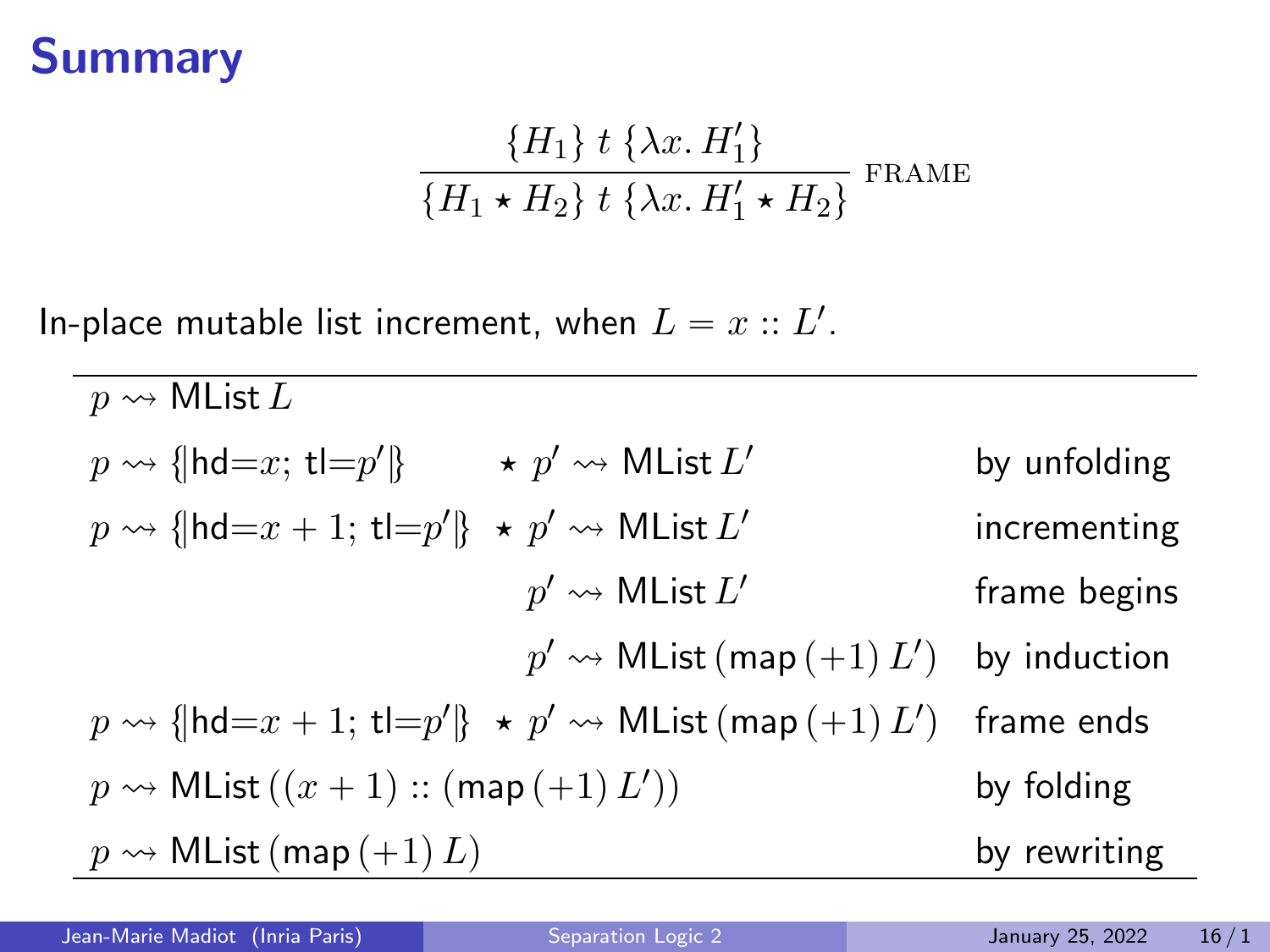# Chapter 8 Small footprint specifications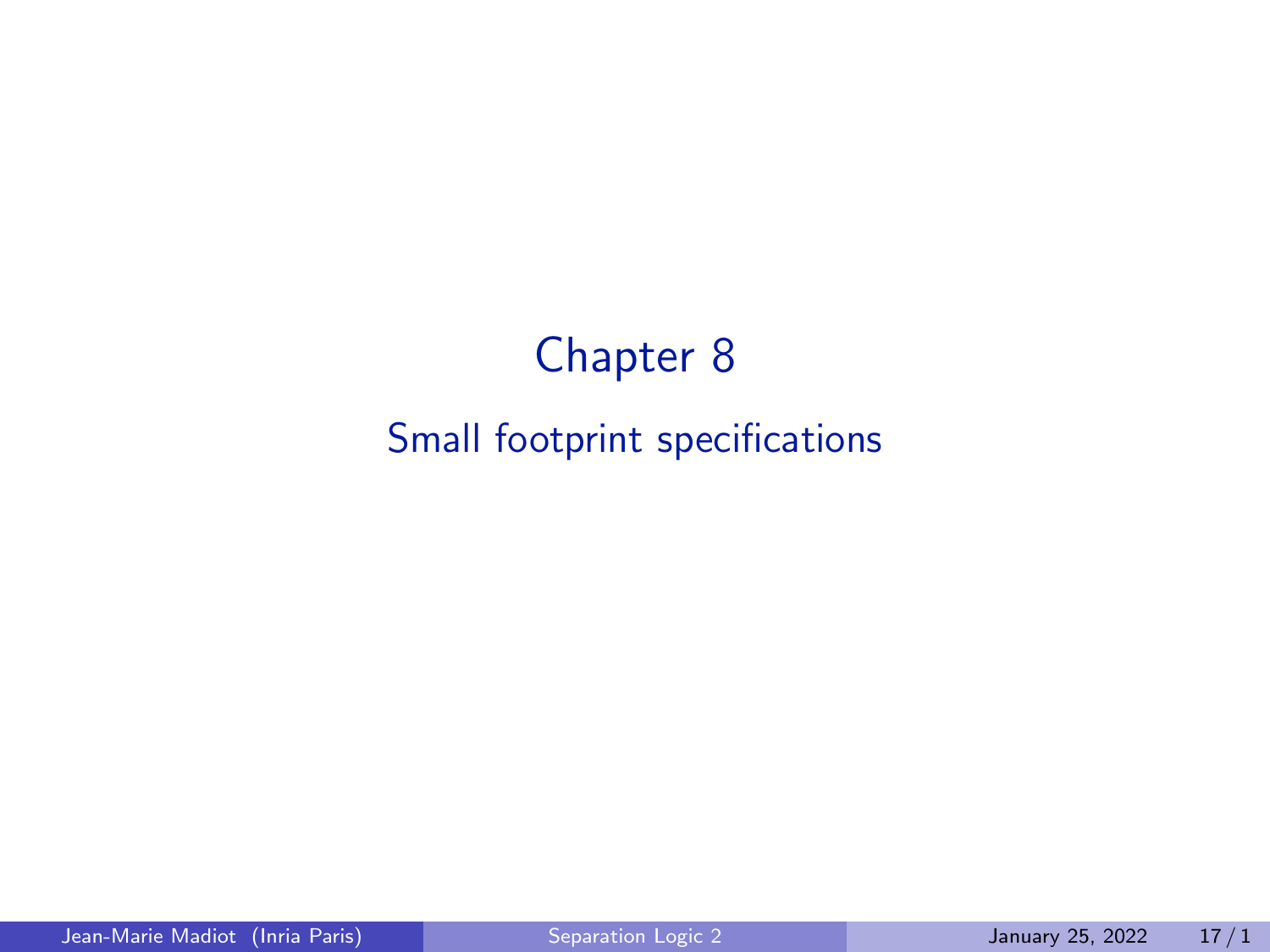### Small footprint access to records

 $p \rightsquigarrow$  {|hd=v; t|=q|} = p.hd  $\mapsto v \star p$ .t|  $\mapsto q$ 

Specification of a write on the head field:

 $\{p \leadsto \{\mathsf{hd}=w; \mathsf{t}=\mathsf{q}\}\}\$  (p.hd <- v)  $\{\lambda_-, p \leadsto \{\mathsf{hd}=v; \mathsf{t}=\mathsf{q}\}\}\$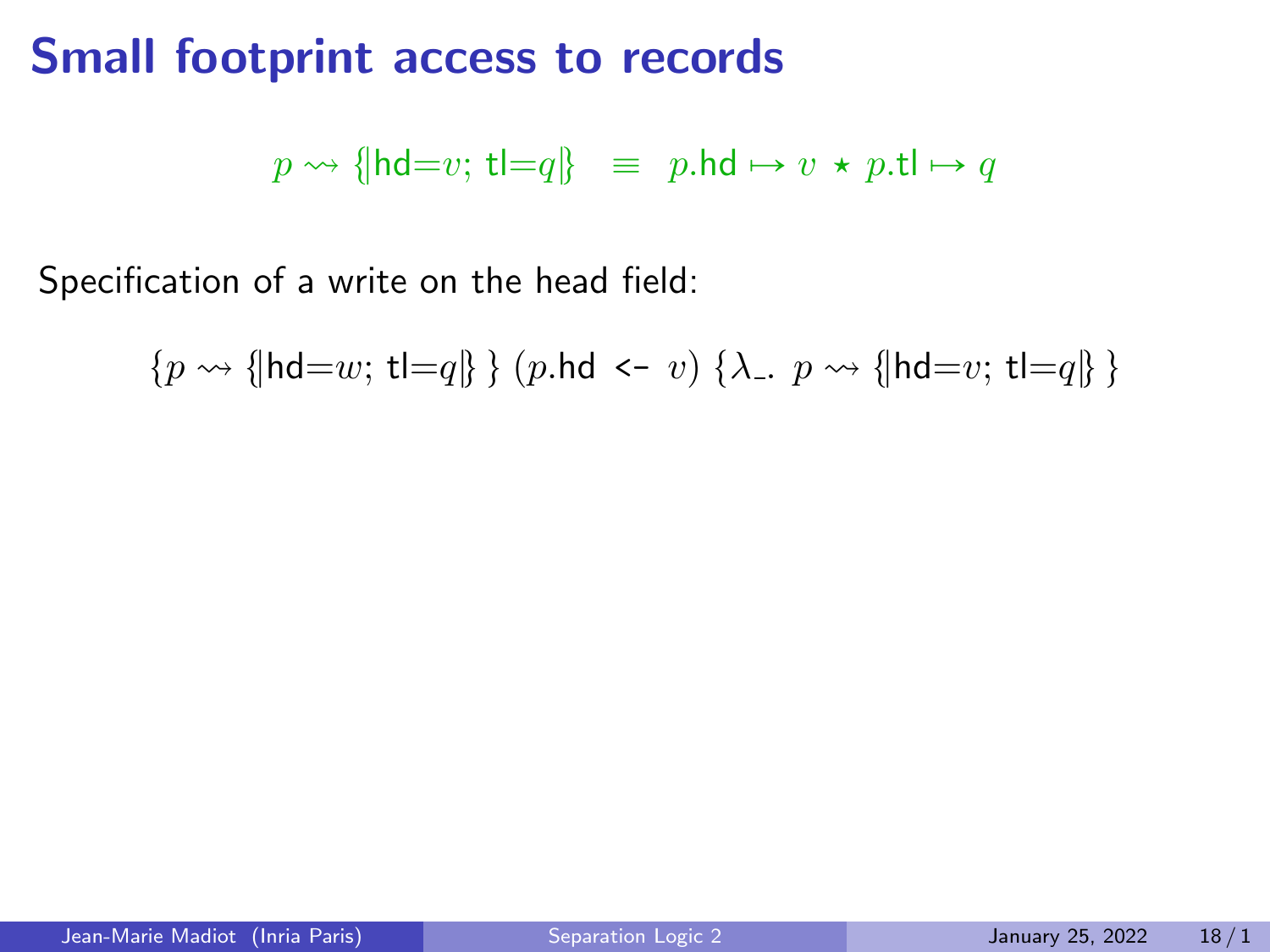### Small footprint access to records

 $p \rightsquigarrow$  {|hd=v; tl=q} = p.hd  $\mapsto v \star p$ .tl  $\mapsto q$ 

Specification of a write on the head field:

$$
\{p \leadsto \{\mathsf{hd}{=}w; \, \mathsf{tl}{=}q\}\ \} \ (p.\mathsf{hd} \ \texttt{<}\texttt{-} \ v) \ \{\lambda_-\texttt{.} \ p \leadsto \{\mathsf{hd}{=}v; \, \mathsf{tl}{=}q\}\ \}
$$

Same, but with a smaller footprint:

$$
\{p.\mathsf{hd} \mapsto w\} \ (p.\mathsf{hd} \ \texttt{<-}\ v) \ \ \{\lambda_-, \ p.\mathsf{hd} \mapsto v\}
$$
\n
$$
\text{or} \quad \{p.\mathsf{hd} \mapsto -\} \ (p.\mathsf{hd} \ \texttt{<-}\ v) \ \ \{\lambda_-, \ p.\mathsf{hd} \mapsto v\}
$$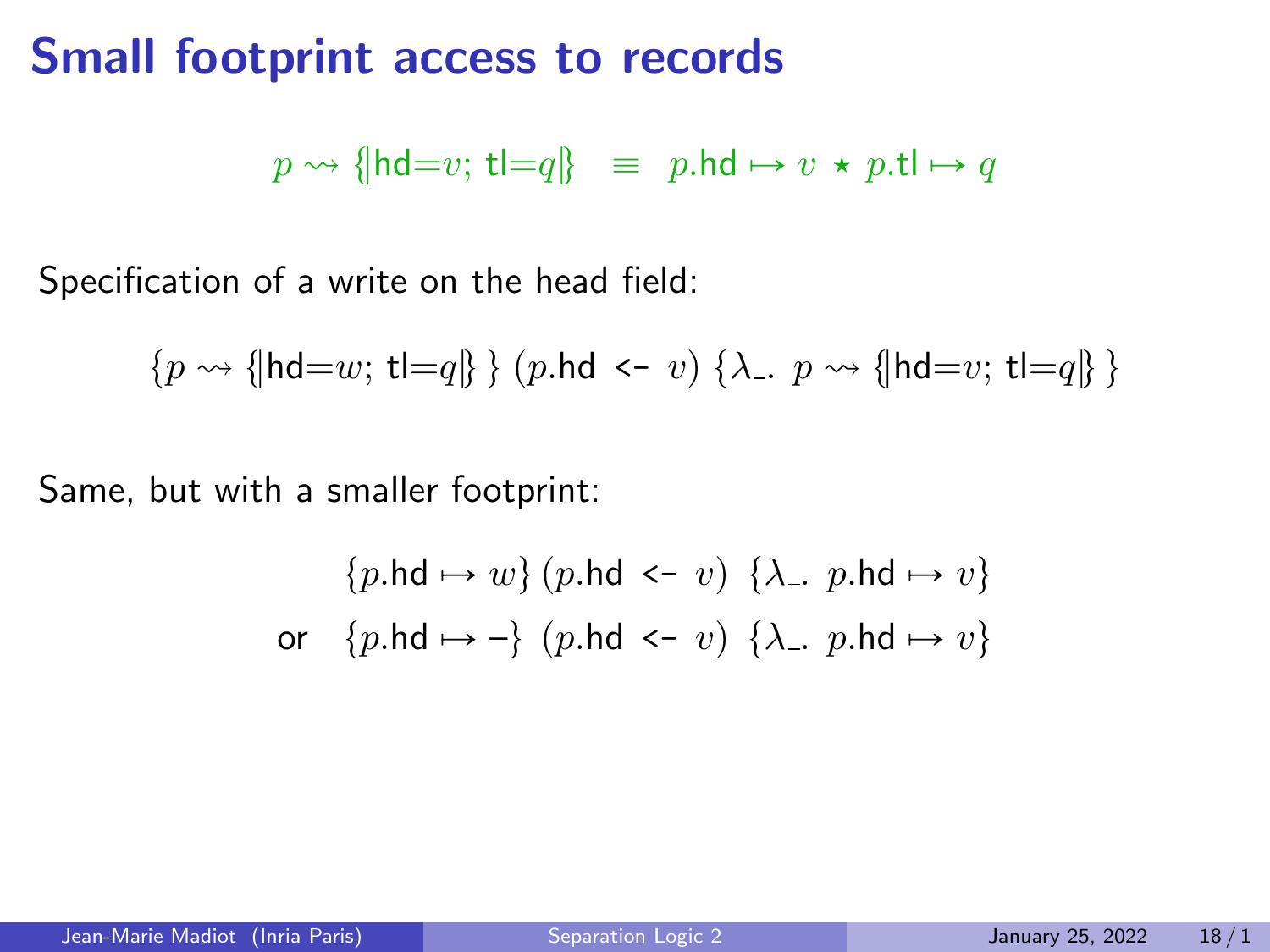### Small footprint access to records

 $p \rightsquigarrow$  {|hd=v; t|=q|} = p.hd  $\mapsto v \star p$ .t|  $\mapsto q$ 

Specification of a write on the head field:

$$
\{p \leadsto \{\mathsf{hd}{=}w; \, \mathsf{tl}{=}q\}\ \} \ (p.\mathsf{hd} \ \texttt{<}\texttt{-} \ v) \ \{\lambda_-\texttt{.} \ p \leadsto \{\mathsf{hd}{=}v; \, \mathsf{tl}{=}q\}\ \}
$$

Same, but with a smaller footprint:

$$
\{p.\mathsf{hd} \mapsto w\} \ (p.\mathsf{hd} \ \texttt{<} \ v) \ \ \{\lambda_-, \ p.\mathsf{hd} \mapsto v\}
$$
\n
$$
\text{or} \quad \{p.\mathsf{hd} \mapsto -\} \ (p.\mathsf{hd} \ \texttt{<} \ v) \ \ \{\lambda_-, \ p.\mathsf{hd} \mapsto v\}
$$

From small to large footprint using frame:

$$
\{p.\mathsf{hd} \mapsto w \, \star \, p.\mathsf{tl} \mapsto q\} \; \text{($p.\mathsf{hd} \, \texttt{<}\,$}\, v) \;\{\lambda_-, \, p.\mathsf{hd} \mapsto v \, \star \, p.\mathsf{tl} \mapsto q\}
$$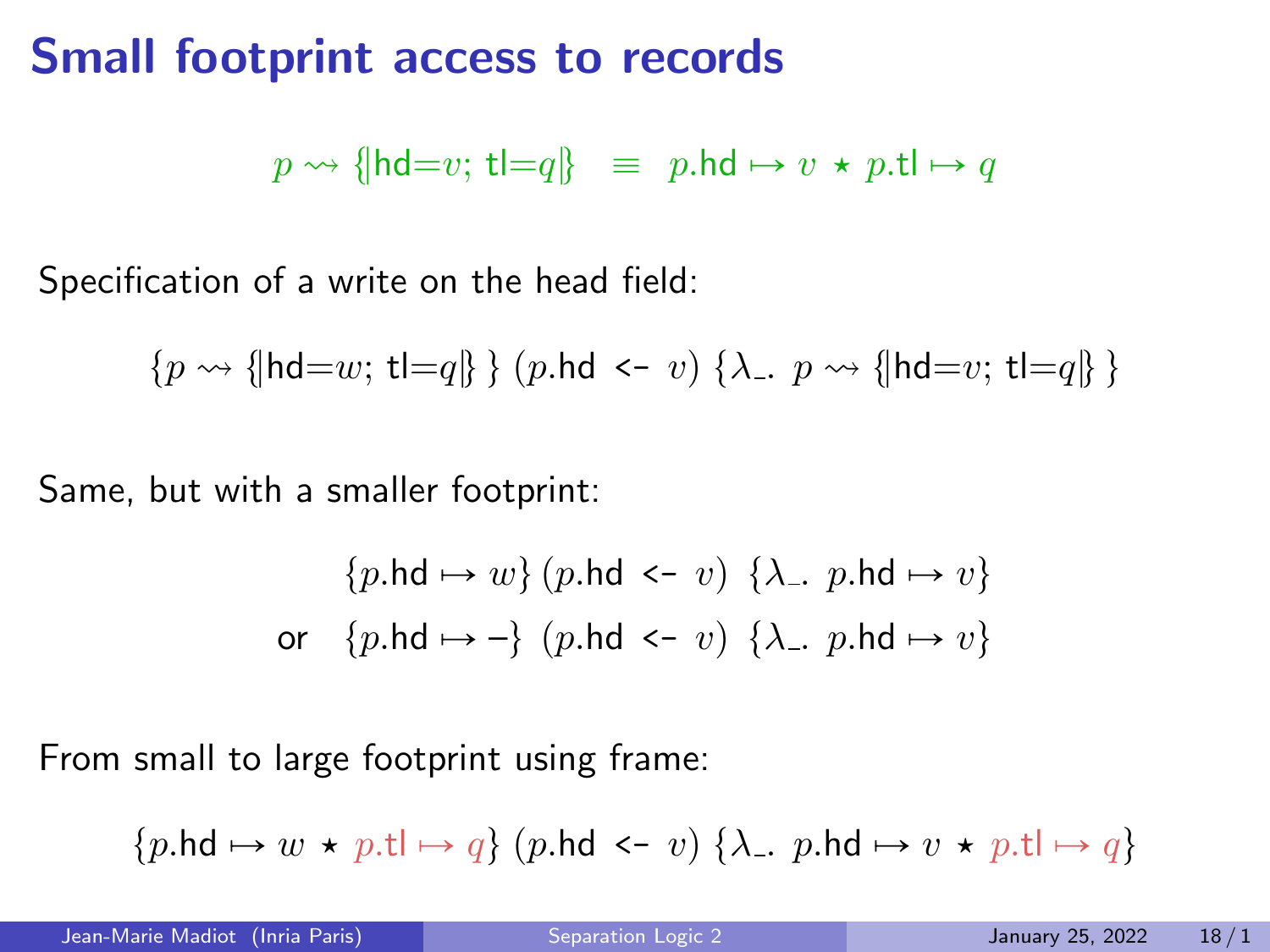### Representation predicate for arrays

Representation predicate for C arrays:

$$
p \rightsquigarrow \text{Array } L \quad \equiv \quad \bigotimes_{v \text{ at index } i \text{ in } L} p[i] \mapsto v
$$

where:

$$
p[i] \mapsto v \quad \equiv \quad (p+i) \mapsto v
$$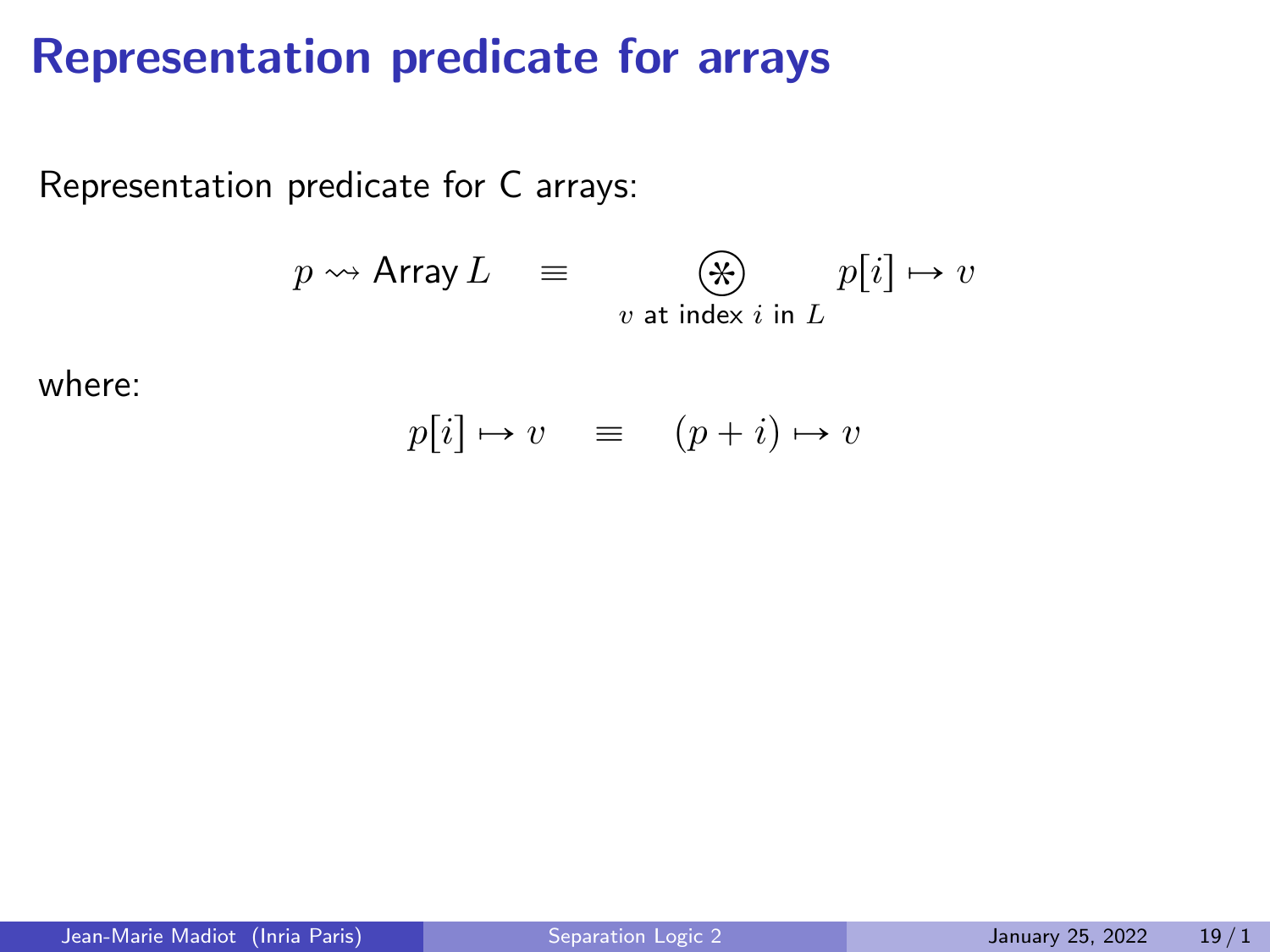### Representation predicate for arrays

Representation predicate for C arrays:

$$
p \rightsquigarrow \text{Array } L \quad \equiv \quad \bigotimes_{v \text{ at index } i \text{ in } L} p[i] \mapsto v
$$

where:

$$
p[i] \mapsto v \quad \equiv \quad (p+i) \mapsto v
$$

Representation predicate for ML arrays:

$$
p \rightsquigarrow
$$
 Array  $L \equiv p$ .length  $\mapsto |L| \star \underset{v \text{ at index } i \text{ in } L}{\circledast} p[i] \mapsto v$ 

where plength  $\mapsto n$  and  $p[i] \mapsto v$  are abstract definitions for the user.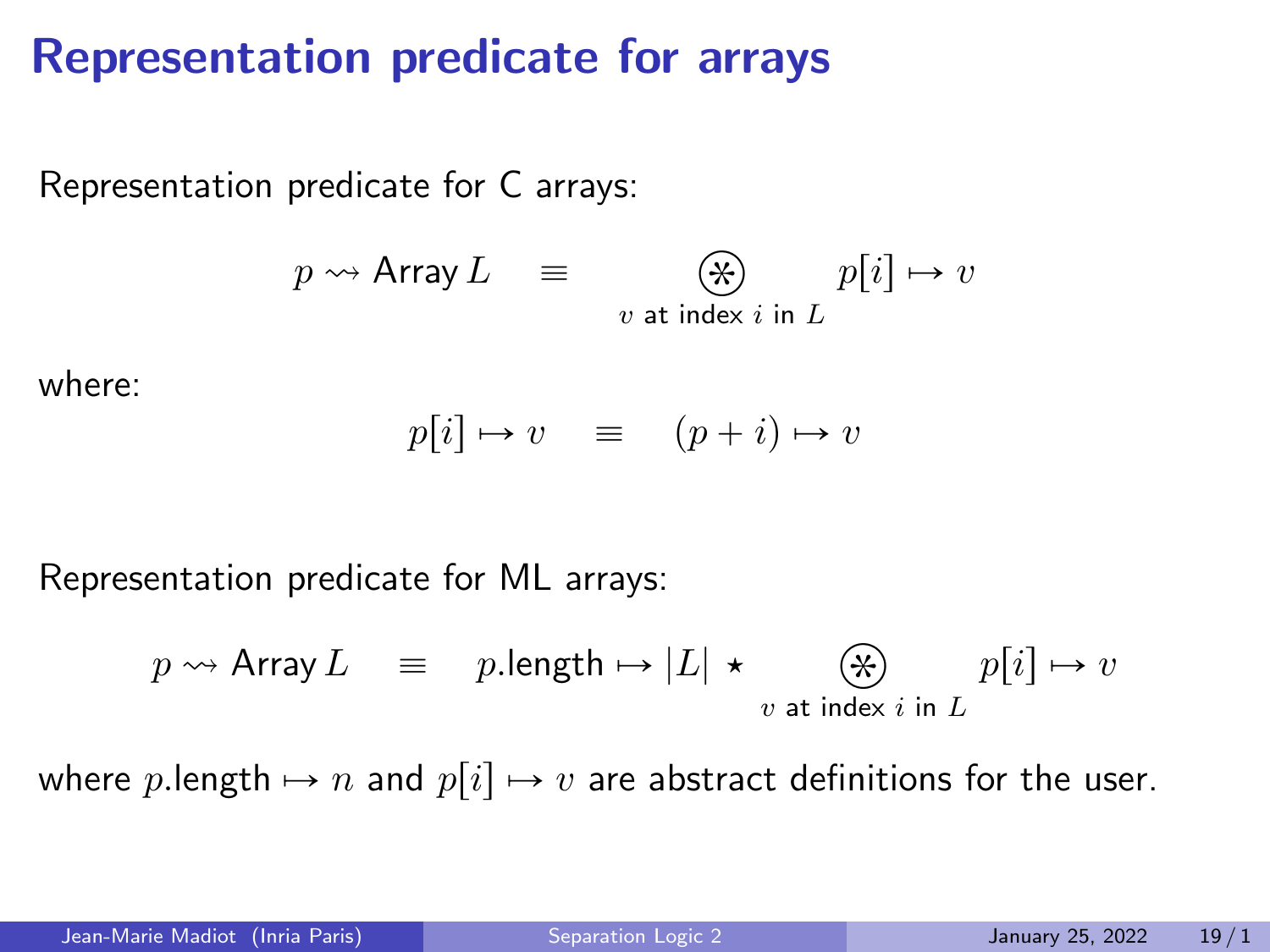### Small footprint specifications of array operations

 $i \in$  dom  $L \Rightarrow$ 

 $\{p \leadsto$  Array  $L\}$  (Array.get i p)  $\{\lambda x. |x = L[i]| \star p \leadsto$  Array  $L\}$  $\{p \leadsto$  Array  $L\}$  (Array.set i p v)  $\{\lambda_-, p \leadsto$  Array  $(L[i := v])\}$ 

 $\{p \leadsto$  Array  $L\}$  (Array.length p)  $\{\lambda n.$   $[n = |L|] \star p \leadsto$  Array  $L\}$ 

**Exercise:** give small footprint specifications for array operations. How to derive the large footprint specifications from them?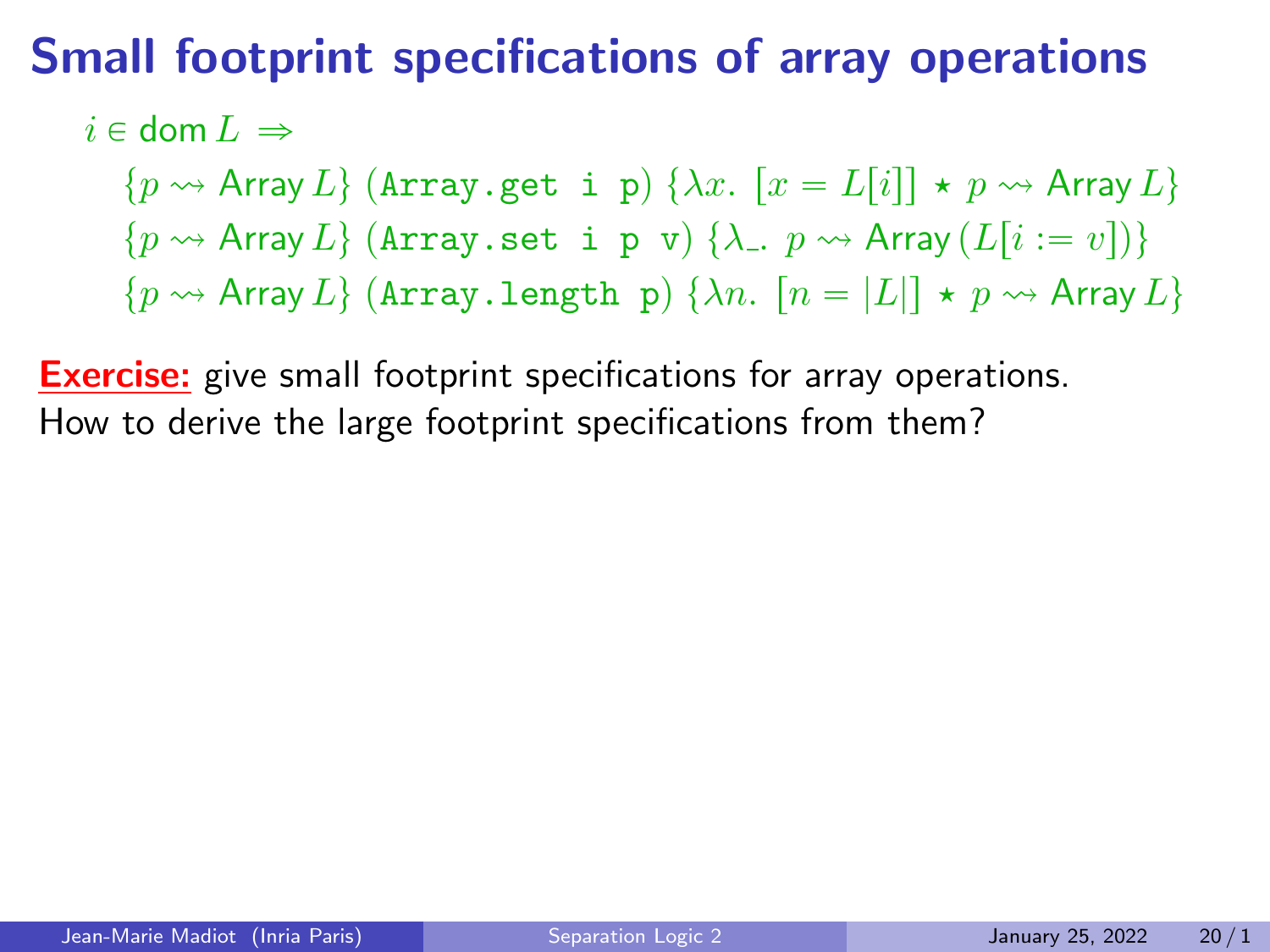### Small footprint specifications of array operations

$$
i\in\mathsf{dom}\,L\,\Rightarrow
$$

 $\{p \leadsto$  Array  $L\}$  (Array.get i p)  $\{\lambda x. |x = L[i]| \star p \leadsto$  Array  $L\}$  $\{p \leadsto$  Array  $L\}$  (Array set i p v)  $\{\lambda_-, p \leadsto$  Array  $(L[i := v])\}$  $\{p \leadsto$  Array  $L\}$  (Array.length p)  $\{\lambda n.$   $[n = |L|] \star p \leadsto$  Array  $L\}$ 

**Exercise:** give small footprint specifications for array operations. How to derive the large footprint specifications from them?

$$
\forall p, i, v, n,
$$
  
\n
$$
\{p[i] \mapsto v\}
$$
 (Array.get i p)  $\{\lambda x. [x = v] \star p[i] \mapsto v\}$   
\n
$$
\{p[i] \mapsto -\}
$$
 (Array.set i p v)  $\{\lambda_-, p[i] \mapsto v\}$   
\n
$$
\{p.length \mapsto n\}
$$
 (Array.length p)  $\{\lambda x. [x = n] \star p.length \mapsto n\}$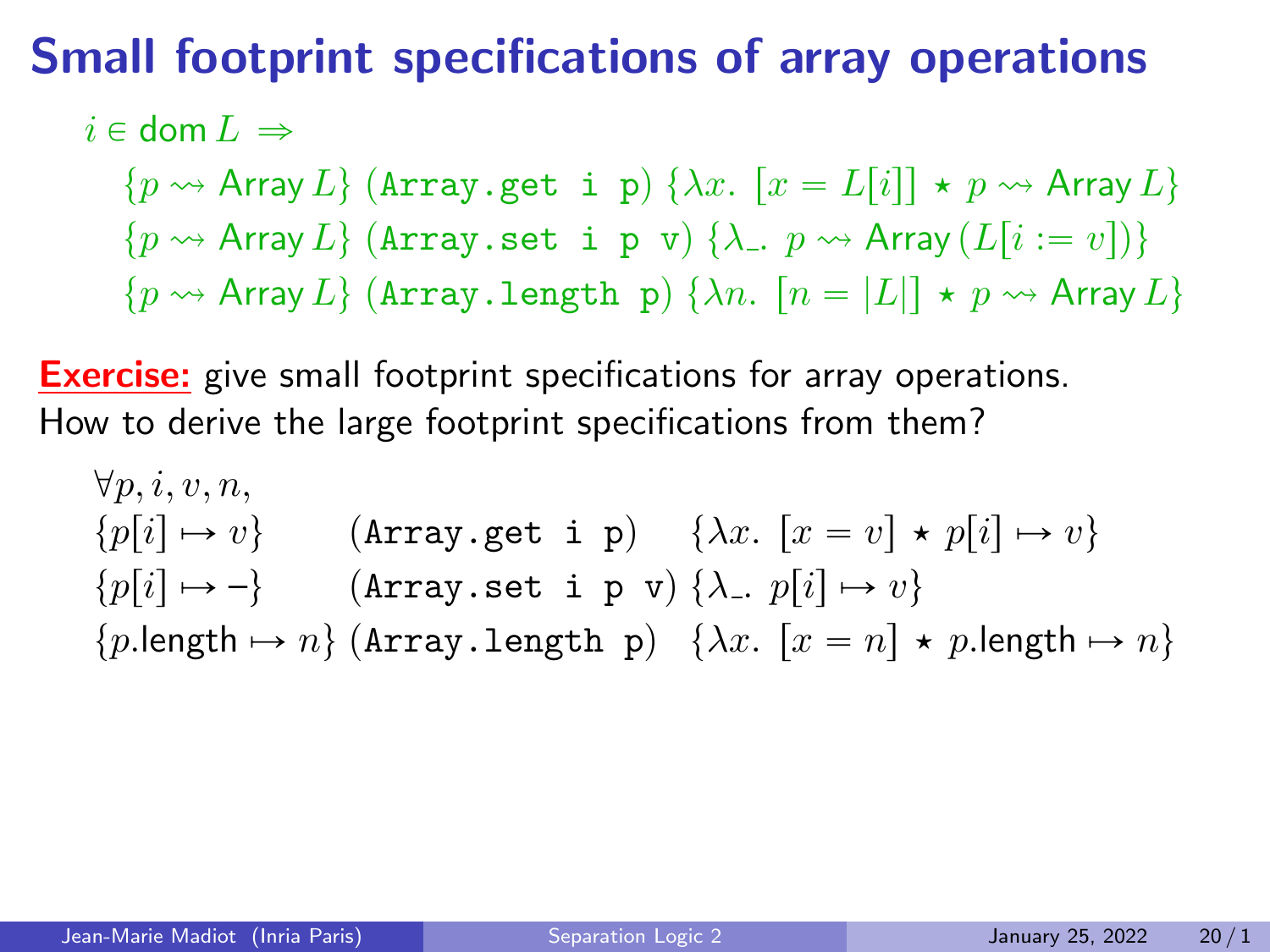### Small footprint specifications of array operations

$$
i\in\operatorname{dom} L\,\Rightarrow
$$

 $\{p \leadsto$  Array  $L\}$  (Array.get i p)  $\{\lambda x. |x = L[i]| \star p \leadsto$  Array  $L\}$  $\{p \leadsto$  Array  $L\}$  (Array set i p v)  $\{\lambda_-, p \leadsto$  Array  $(L[i := v])\}$  $\{p \leadsto$  Array  $L\}$  (Array.length p)  $\{\lambda n.$   $[n = |L|] \star p \leadsto$  Array  $L\}$ 

**Exercise:** give small footprint specifications for array operations. How to derive the large footprint specifications from them?

$$
\forall p, i, v, n,
$$
\n
$$
\{p[i] \mapsto v\}
$$
\n
$$
\{p[i] \mapsto v\}
$$
\n
$$
\{p[i] \mapsto v\}
$$
\n
$$
\{p[i] \mapsto -\}
$$
\n
$$
\{p[i] \mapsto n\}
$$
\n
$$
\{p.\text{length} \mapsto n\}
$$
\n
$$
\{p.\text{length} \mapsto n\}
$$
\n
$$
\{p \mapsto n\}
$$
\n
$$
\{p \mapsto n\}
$$
\n
$$
\{p \mapsto p[i] \mapsto v\}
$$
\n
$$
\{p \mapsto n\}
$$
\n
$$
\{p \mapsto p[i] \mapsto L[i]
$$
\n
$$
\{p \mapsto p[i] \mapsto p[i] \mapsto n\}
$$
\n
$$
\{p \mapsto p[i] \mapsto L[i]
$$
\n
$$
\{p \mapsto p[i] \mapsto u\}
$$
\n
$$
\{p \mapsto p[i] \mapsto u\}
$$
\n
$$
\{p \mapsto p[i] \mapsto v\}
$$
\n
$$
\{p \mapsto p[i] \mapsto v\}
$$
\n
$$
\{p \mapsto p[i] \mapsto v\}
$$
\n
$$
\{p \mapsto p[i] \mapsto v\}
$$
\n
$$
\{p \mapsto p[i] \mapsto v\}
$$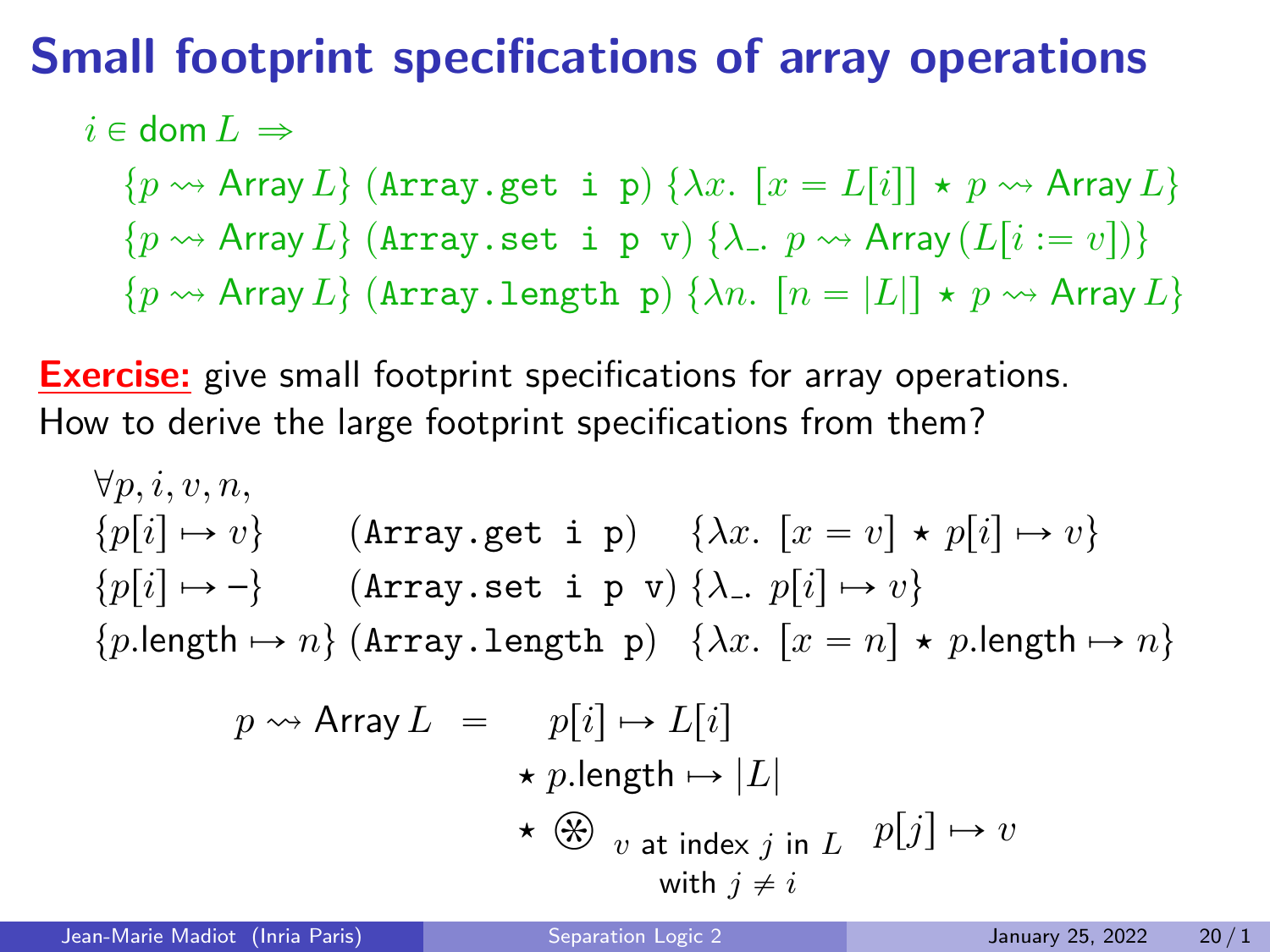### Dynamic access of ML arrays

Dynamic checks in ocaml:

```
# let v = Array.make 5 0 in Array.get v 7;;
```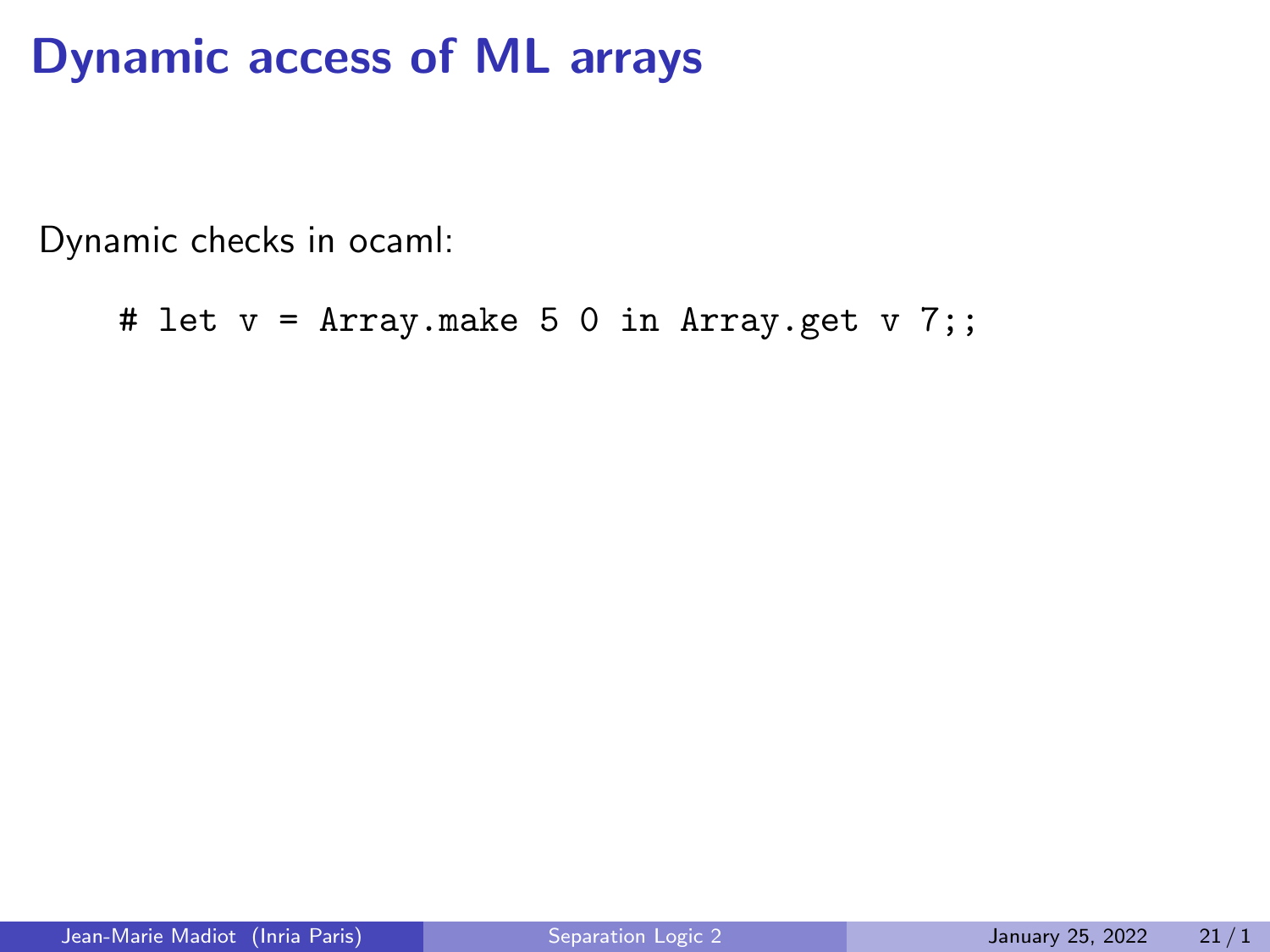### Dynamic access of ML arrays

Dynamic checks in ocaml:

```
# let v = Array.make 5 0 in Array.get v 7;;
```
Exception: Invalid\_argument "index out of bounds".

This means preconditions must retain some header information.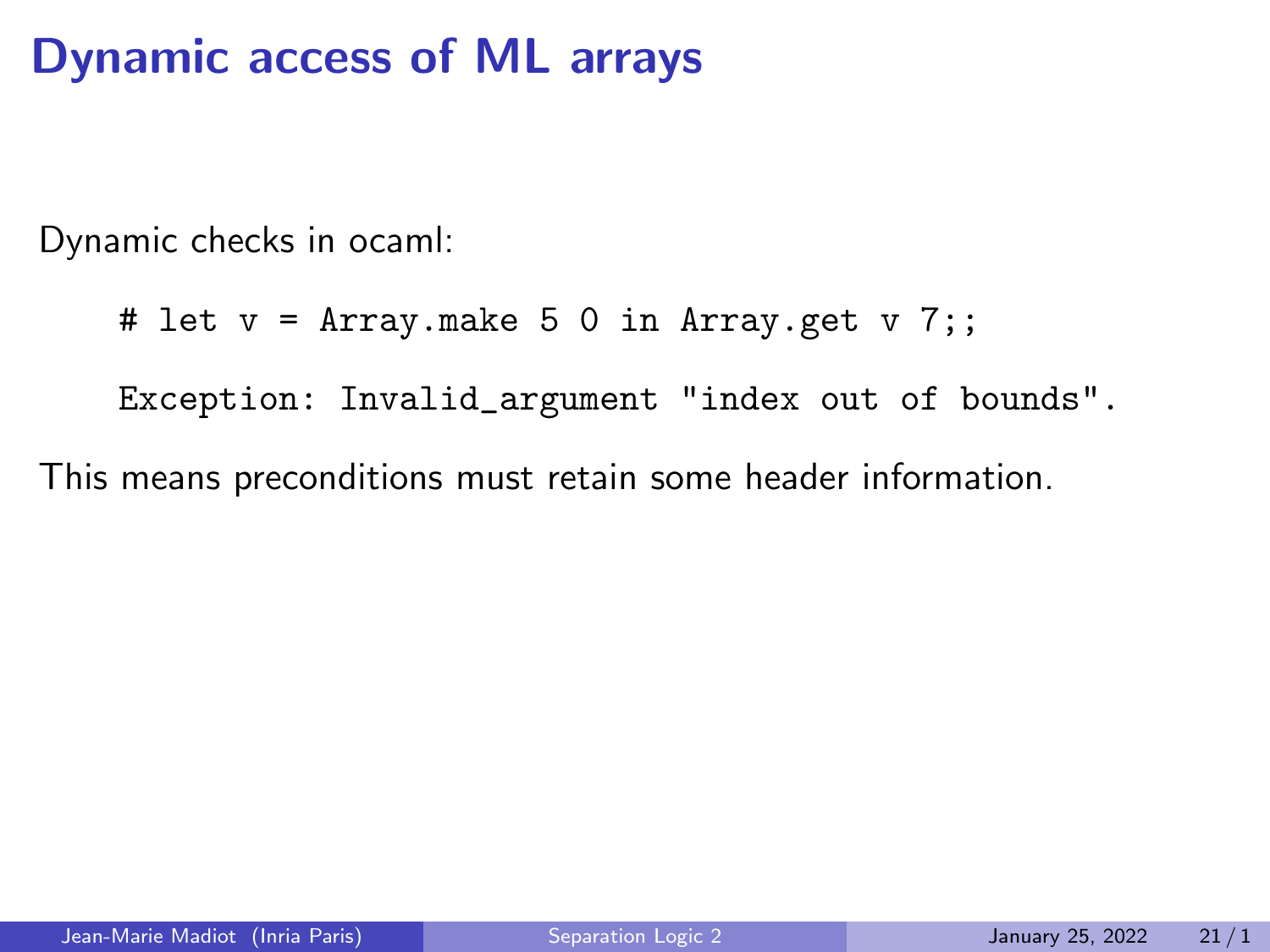### Dynamic access of ML arrays

Dynamic checks in ocaml:

```
# let v = Array.make 5 0 in Array.get v 7;;
```
Exception: Invalid\_argument "index out of bounds".

This means preconditions must retain some header information.

When running programs proved in separation logic, one can disable those dynamic checks ocamlopt -unsafe and get faster code.

(Same story with null.)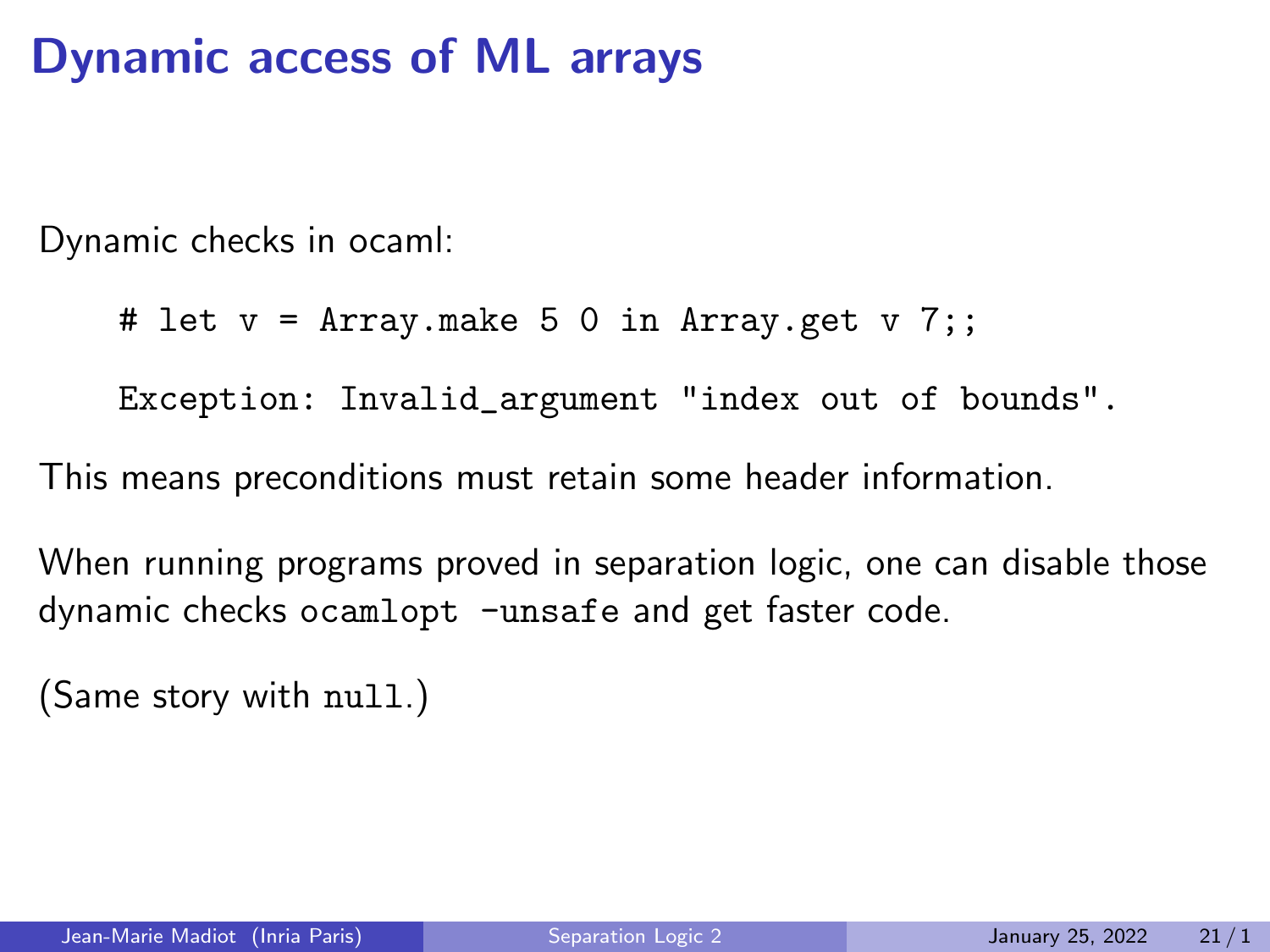### Access to a memory cell

In C, record and array accesses are treated uniformly:

| $p$ ->hd = v | compiles to | $*(p+hd)=v$ |
|--------------|-------------|-------------|
| $p[i] = v$   | compiles to | $*(p+i)=v$  |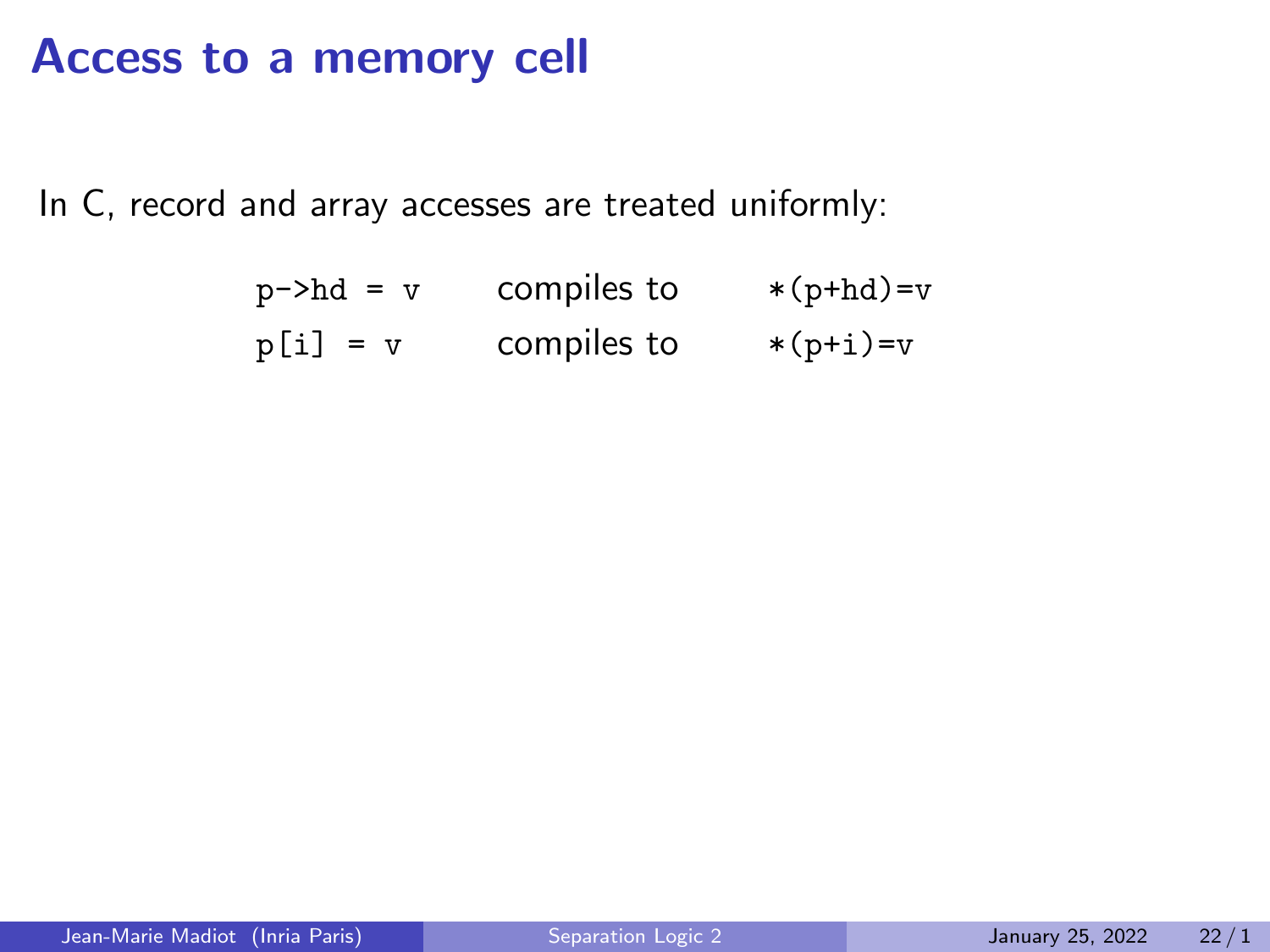### Access to a memory cell

In C, record and array accesses are treated uniformly:

| $p$ ->hd = $v$ | compiles to | $*(p+hd)=v$   |
|----------------|-------------|---------------|
| $p[i] = v$     | compiles to | $*(p+i)=v$    |
| $i[p] = v$     | compiles to | $*(i+p)=v$ () |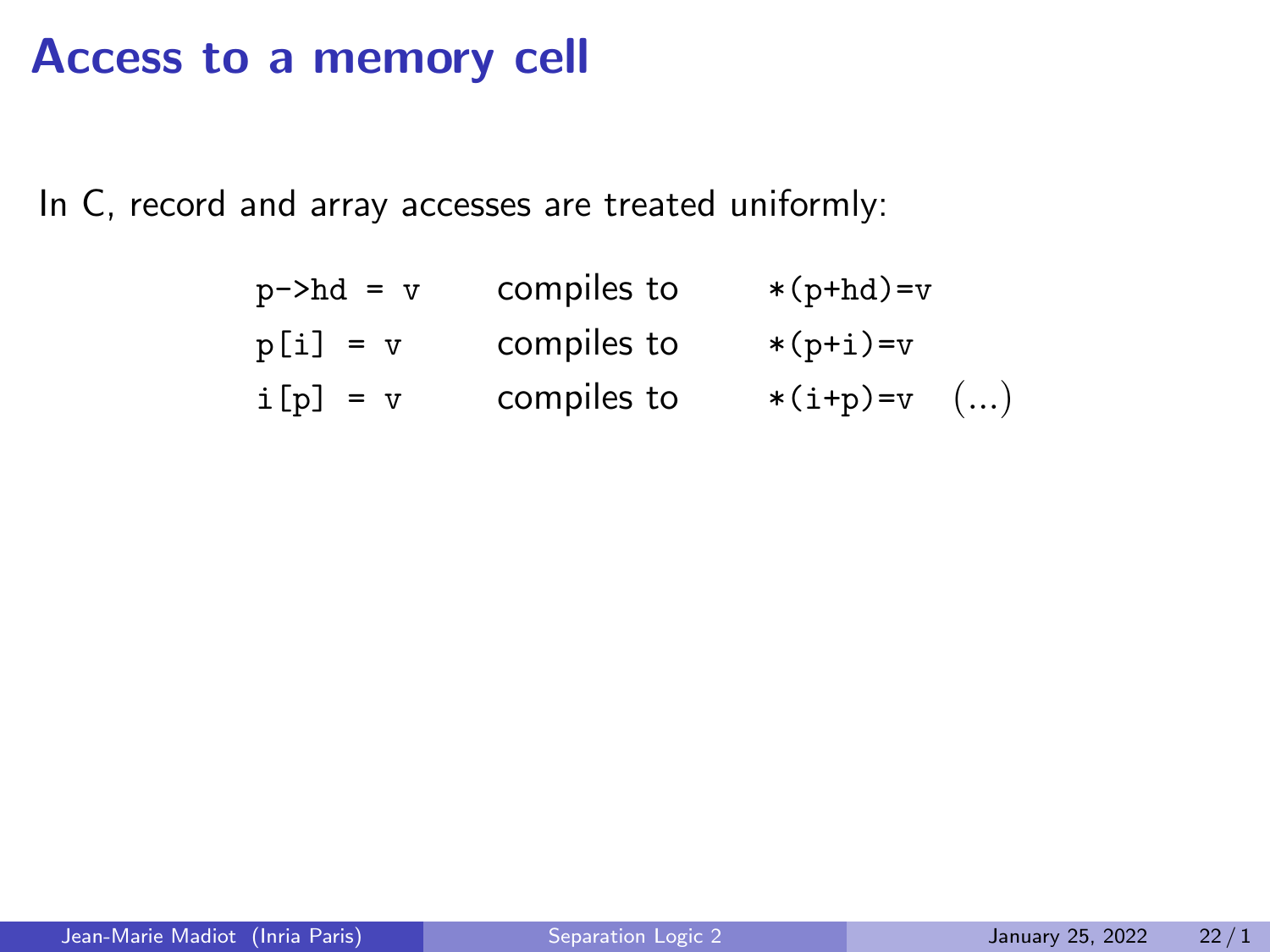#### Access to a memory cell

In C, record and array accesses are treated uniformly:

| $p$ ->hd = $v$ | compiles to | $*(p+hd)=v$   |  |
|----------------|-------------|---------------|--|
| $p[i] = v$     | compiles to | $*(p+i)=v$    |  |
| $i[p] = v$     | compiles to | $*(i+p)=v$ () |  |

Common small footprint specification for accessing a memory cell:

$$
\{p \mapsto -\} \; (*\mathbf{p} = \mathbf{v}) \; \{\lambda_-, \ p \mapsto v\} \n\{p \mapsto v\} \; (*\mathbf{p}) \qquad \{\lambda x. \; [x = v] \star p \mapsto v\}
$$

All other specifications for read and write operations are derivable.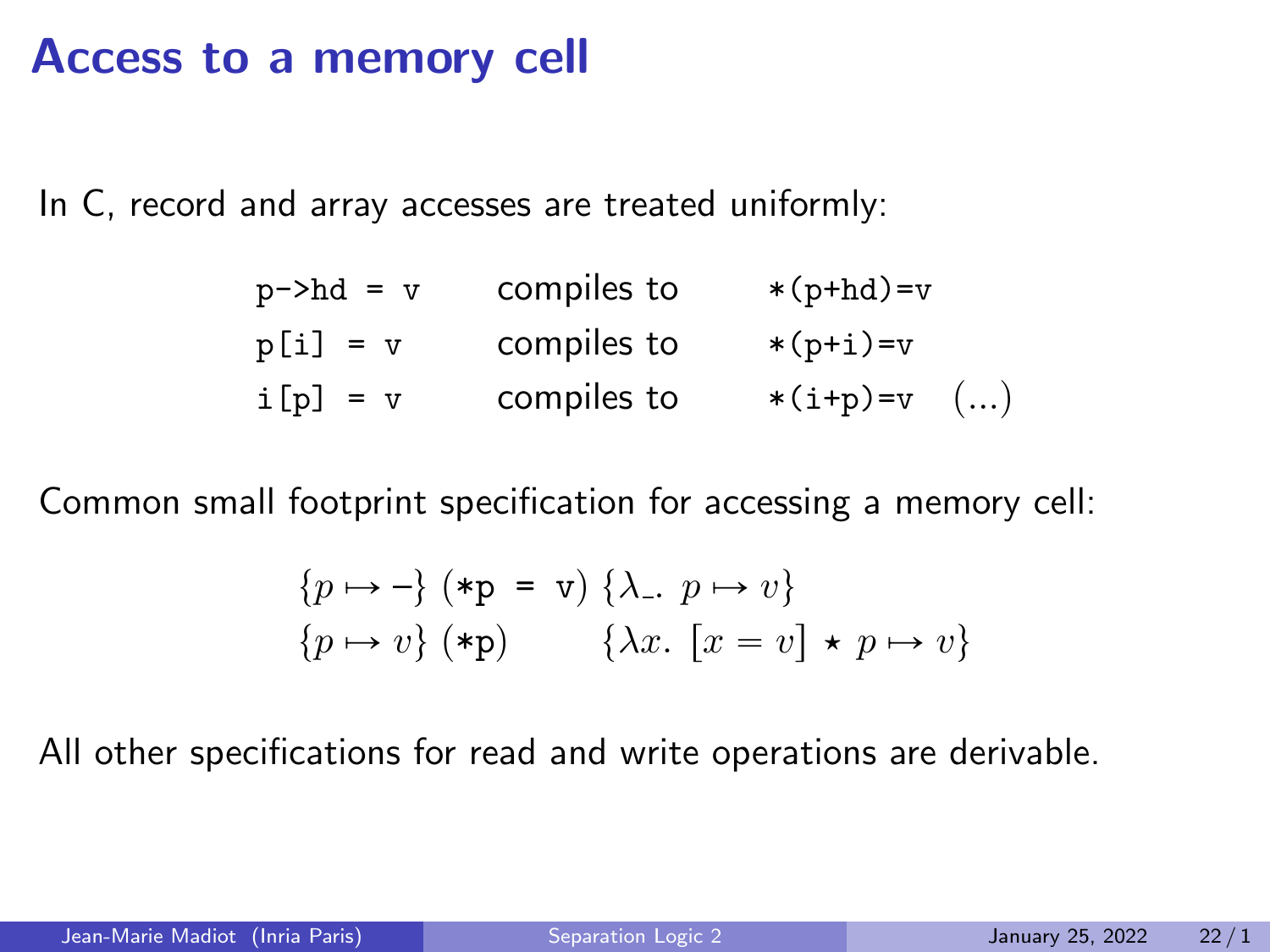#### Quicksort code



```
let rec qsort i j t =
 if j - i > 1 then begin
  let m = pivot i j t in
  qsort i (m-1) t;
  qsort (m+1) j t;
end
```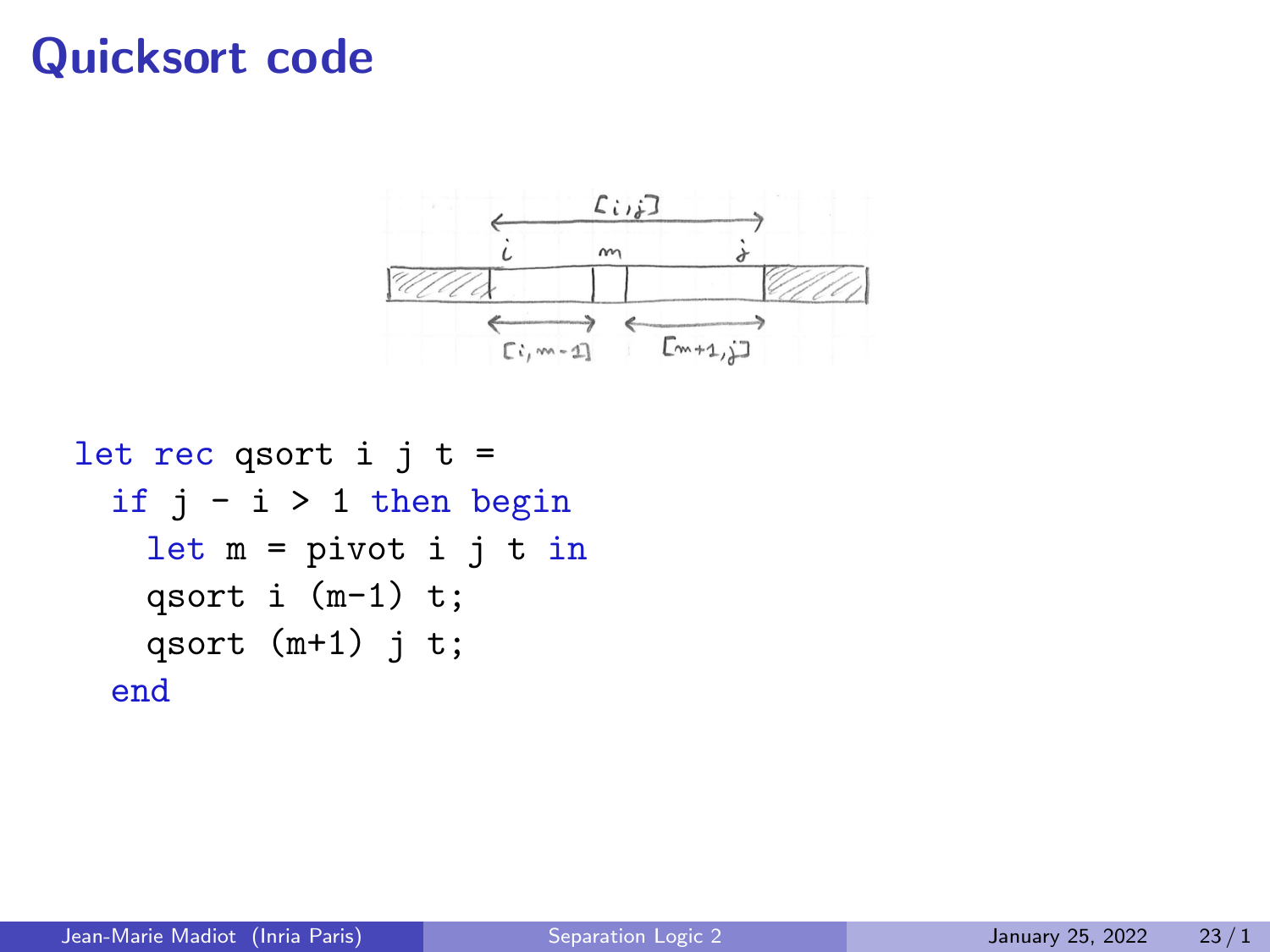# Large-footprint specification of quicksort

$$
\forall pLij. \quad 0 \leq i \leq j < |L| \Rightarrow
$$
\n
$$
\{p \leadsto \text{Array } L\}
$$
\n
$$
\{q \text{sort } i \quad j \quad p\}
$$
\n
$$
\{\lambda_-. \quad \exists L'. \quad (p \leadsto \text{Array } L') \quad \} \Rightarrow
$$
\n
$$
\star [\text{sortedSeg } i \quad j \quad L'] \quad \} \Rightarrow
$$
\n
$$
\star [\text{pertedSeg } i \quad j \quad L'] \quad \star [\text{permut } L \quad L'] \quad \star [\forall a \in [0, i) \cup (j, |L|). \quad L'[a] = L[a]]
$$

where: sortedSeg  $i \, j \, L' \equiv \forall a,b \in [i,j].$   $a \leqslant b \Rightarrow L'[a] \leqslant L'[b].$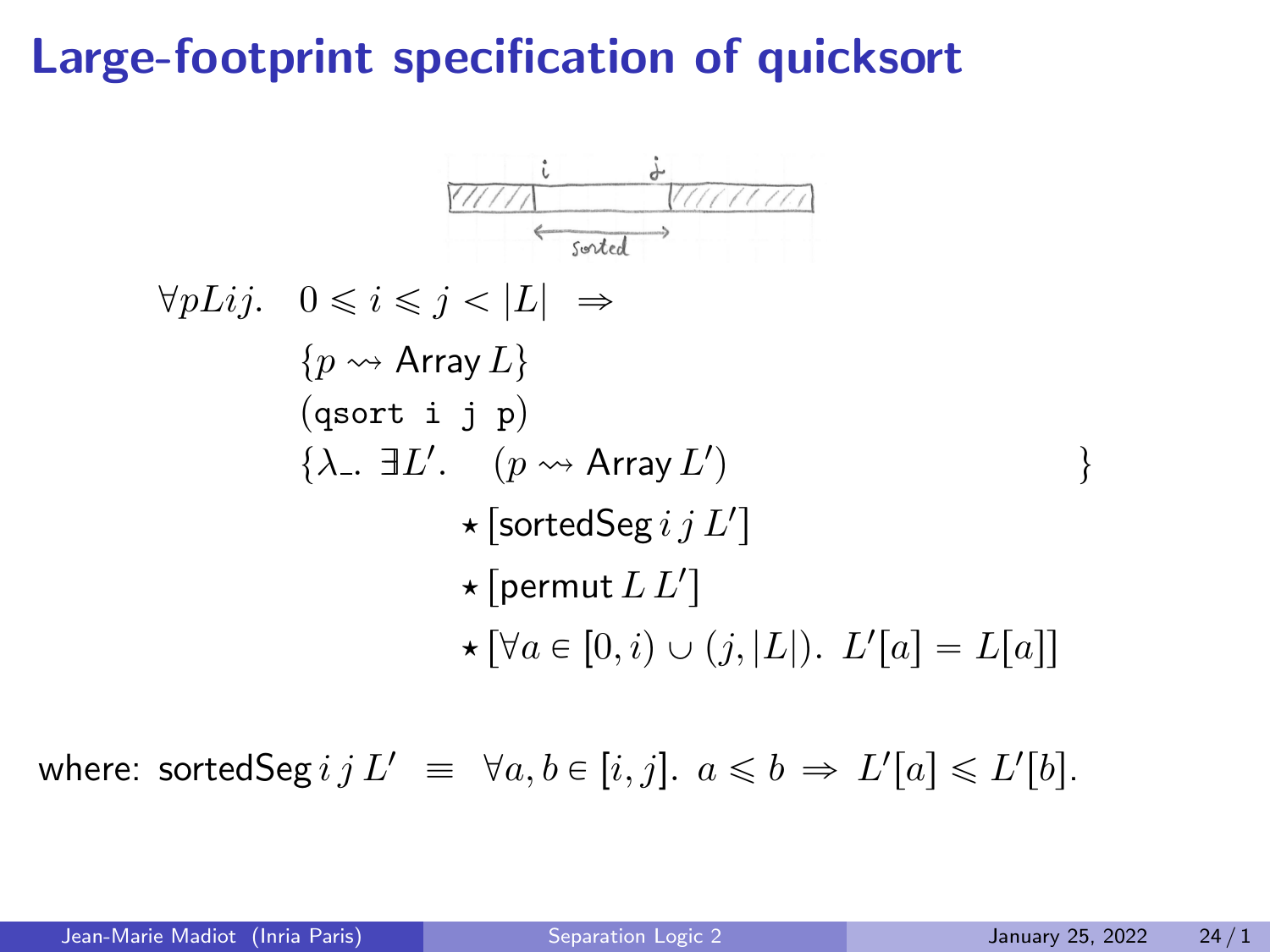# Group of array cells

Definition

$$
p \rightsquigarrow \mathsf{Cells}\, M \quad \equiv \quad \bigotimes_{(i,v)\in M} p[i] \mapsto v
$$

where M has type "map int  $A$ ", for some  $A$ .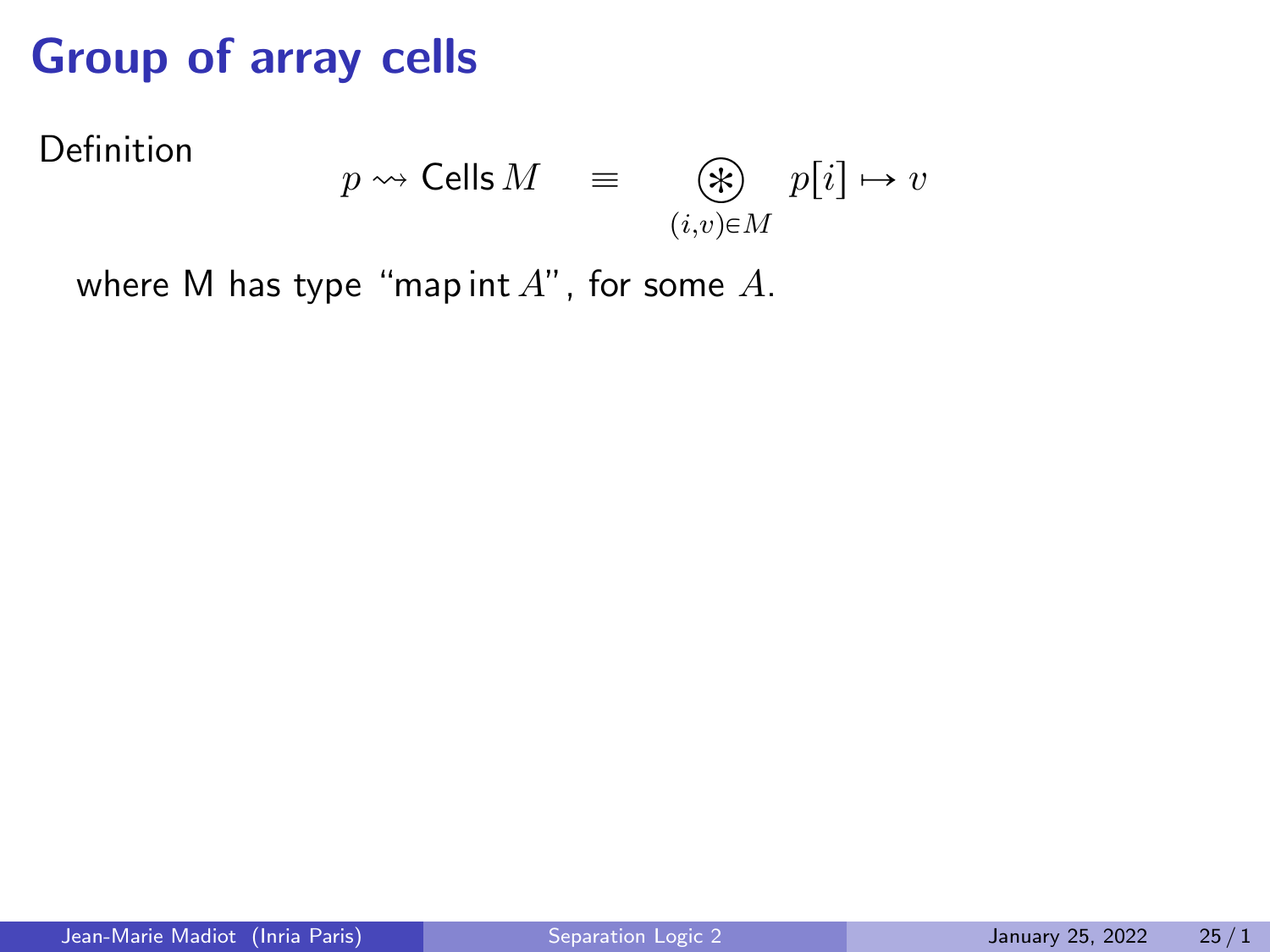# Group of array cells

Definition

$$
p \rightsquigarrow \mathsf{Cells}\, M \quad \equiv \quad \bigotimes_{(i,v)\in M} p[i] \mapsto v
$$

where M has type "map int  $A$ ", for some  $A$ .

Conversions:

$$
p \rightsquigarrow \text{Array } L = p.length \mapsto |L| \star p \rightsquigarrow \text{Cells (mapOfList } L)
$$
\n
$$
p \rightsquigarrow \text{Cells } \emptyset = []
$$
\n
$$
p \rightsquigarrow \text{Cells } \{(i, v)\} = p[i] \mapsto v
$$
\n
$$
p \rightsquigarrow \text{Cells } (M_1 \uplus M_2) = p \rightsquigarrow \text{Cells } M_1 \star p \rightsquigarrow \text{Cells } M_2 \qquad \text{(when } M_1 \perp M_2 \text{)}
$$

where: mapOfList  $L = \{(i, v) | v$  at index *i* in  $L\}$ .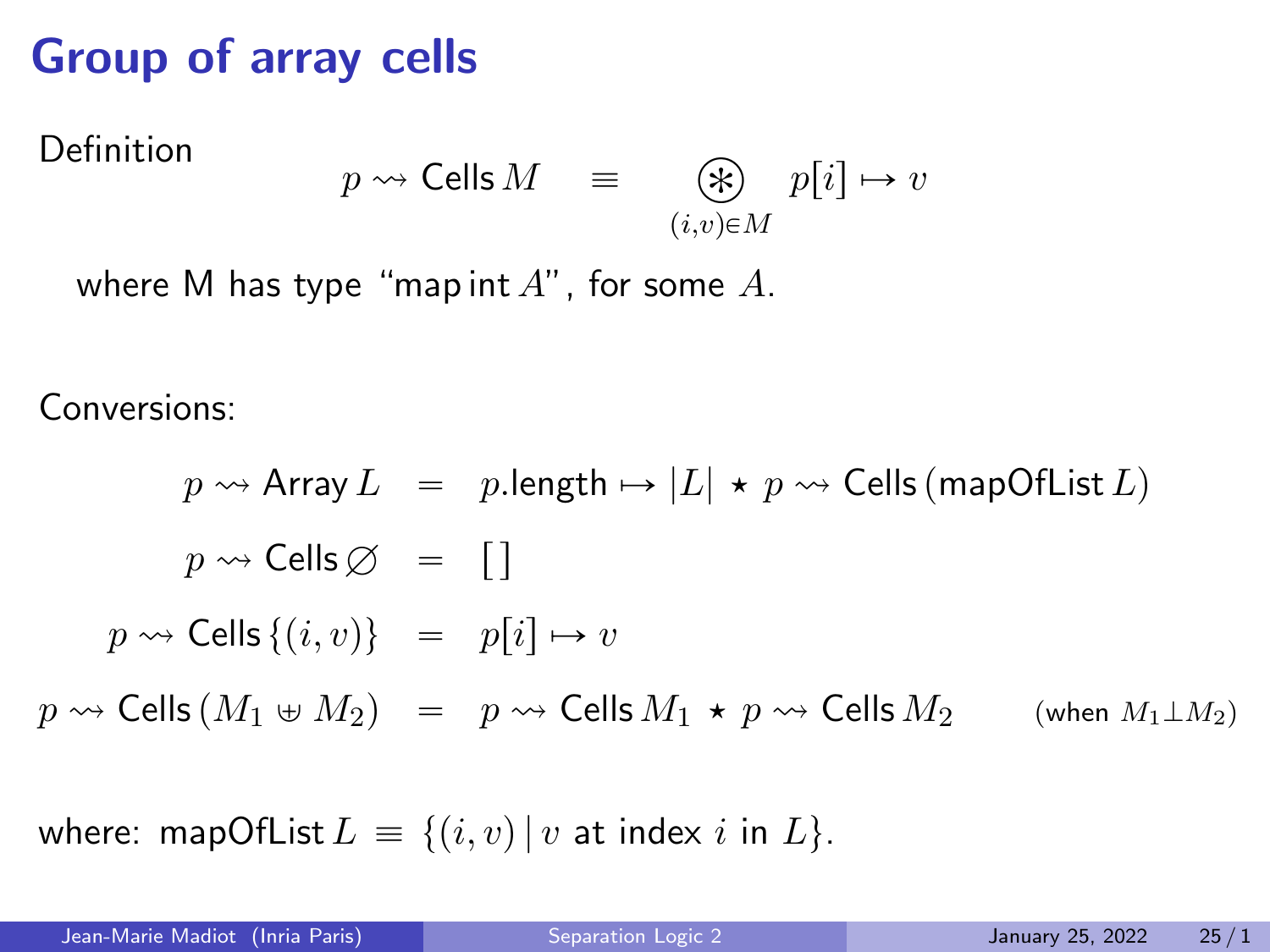## Small-footprint specification of quicksort



**Exercise:** give a small-footprint specification for quicksort.

- use  $p \rightarrow$  Cells M with some constraints to describe a segment,
- use sorted Seg  $i j M$  to assert that a segment is sorted,
- use permut  $M$   $M'$  to assert that values in a segment are permuted.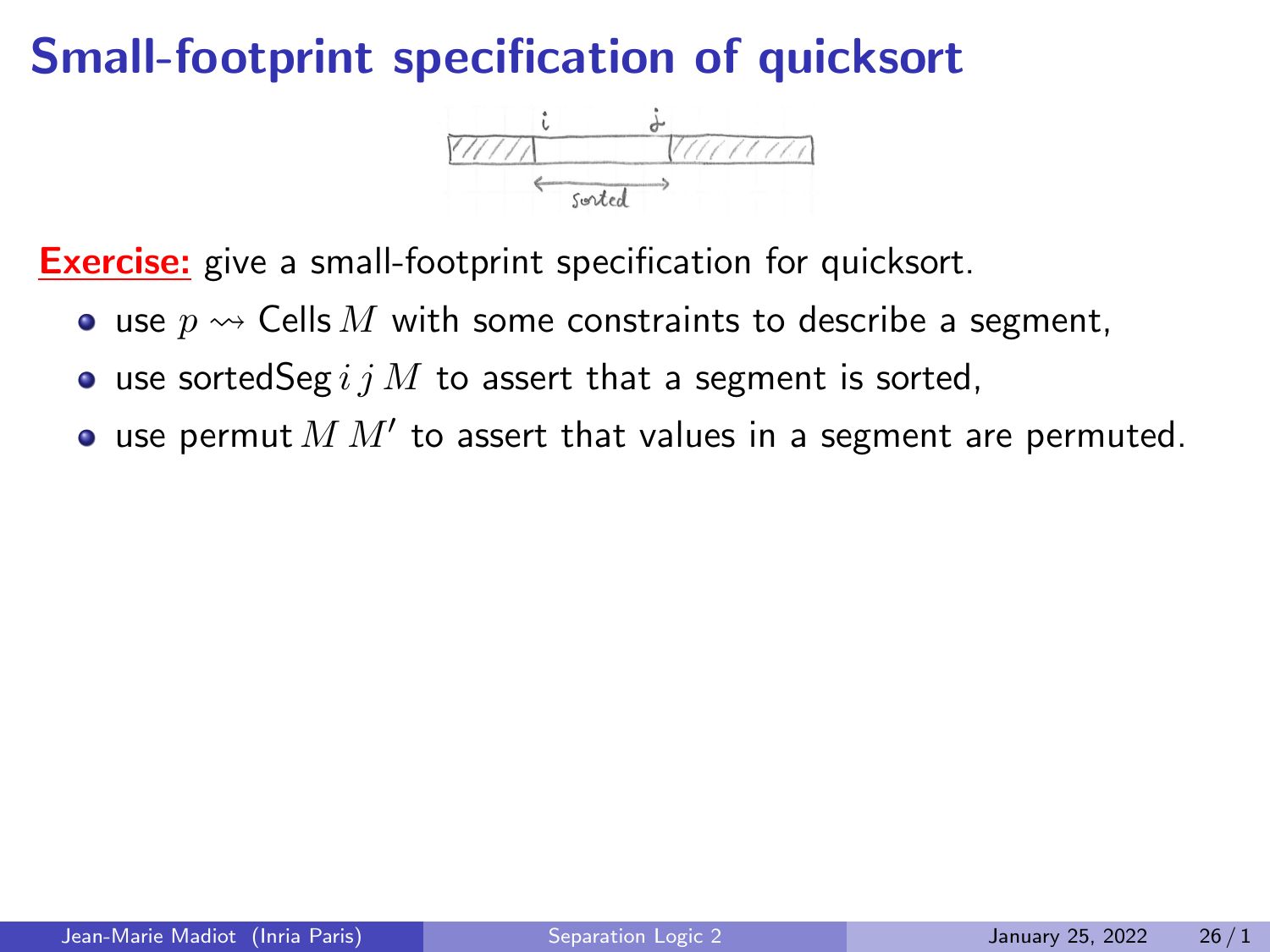# Small-footprint specification of quicksort



**Exercise:** give a small-footprint specification for quicksort.

- use  $p \rightarrow$  Cells M with some constraints to describe a segment,
- use sorted Seg  $i j M$  to assert that a segment is sorted,
- use permut  $M$   $M'$  to assert that values in a segment are permuted.

$$
\forall pMij. \quad \text{dom } M = [i, j] \Rightarrow
$$
\n
$$
\{p \leadsto \text{Cells } M\}
$$
\n
$$
(\text{qsort i } j p)
$$
\n
$$
\{\lambda_{-}. \ \exists M'. \quad p \leadsto \text{Cells } M' \}
$$
\n
$$
\star [\text{sortedSeg } i j M']
$$
\n
$$
\star [\text{permut } M M']
$$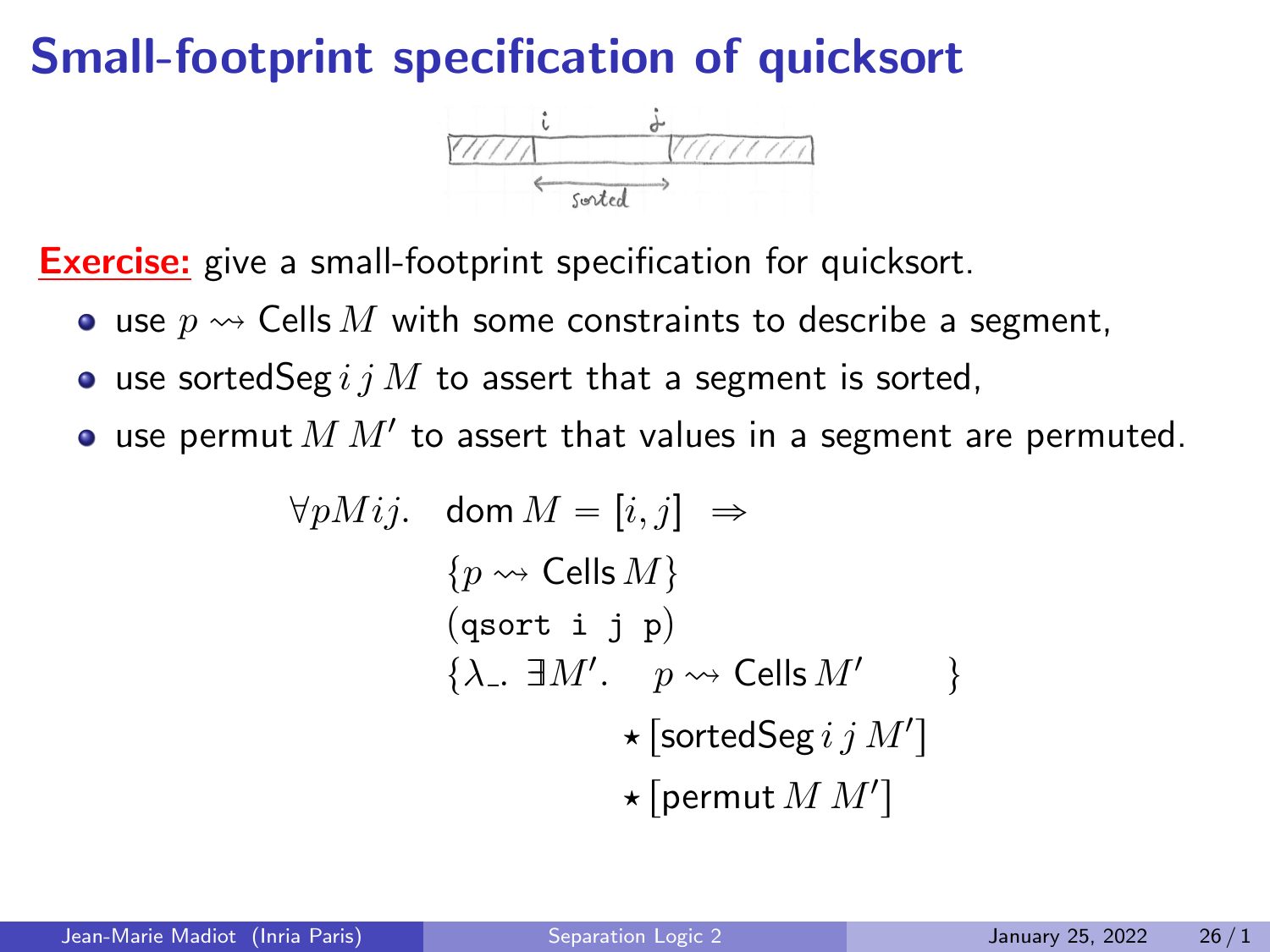# Segment splitting in Quicksort



Assume dom  $M = [i, j]$  with  $j - i > 1$ . Then:

$$
p \rightsquigarrow \text{Cells } M = p \rightsquigarrow \text{Cells } (M_{\lfloor i,m-1 \rfloor})
$$

$$
\star p \rightsquigarrow \text{Cells } (M_{\lfloor [m,m]})
$$

$$
\star p \rightsquigarrow \text{Cells } (M_{\lfloor [m+1,j]})
$$

Note that:

$$
p \leadsto \mathsf{Cells}\left(M_{|\,[m,m]}\right) ~=~ p[m] \mapsto M[m]
$$

In recursive calls, we frame over the cells that are not involved.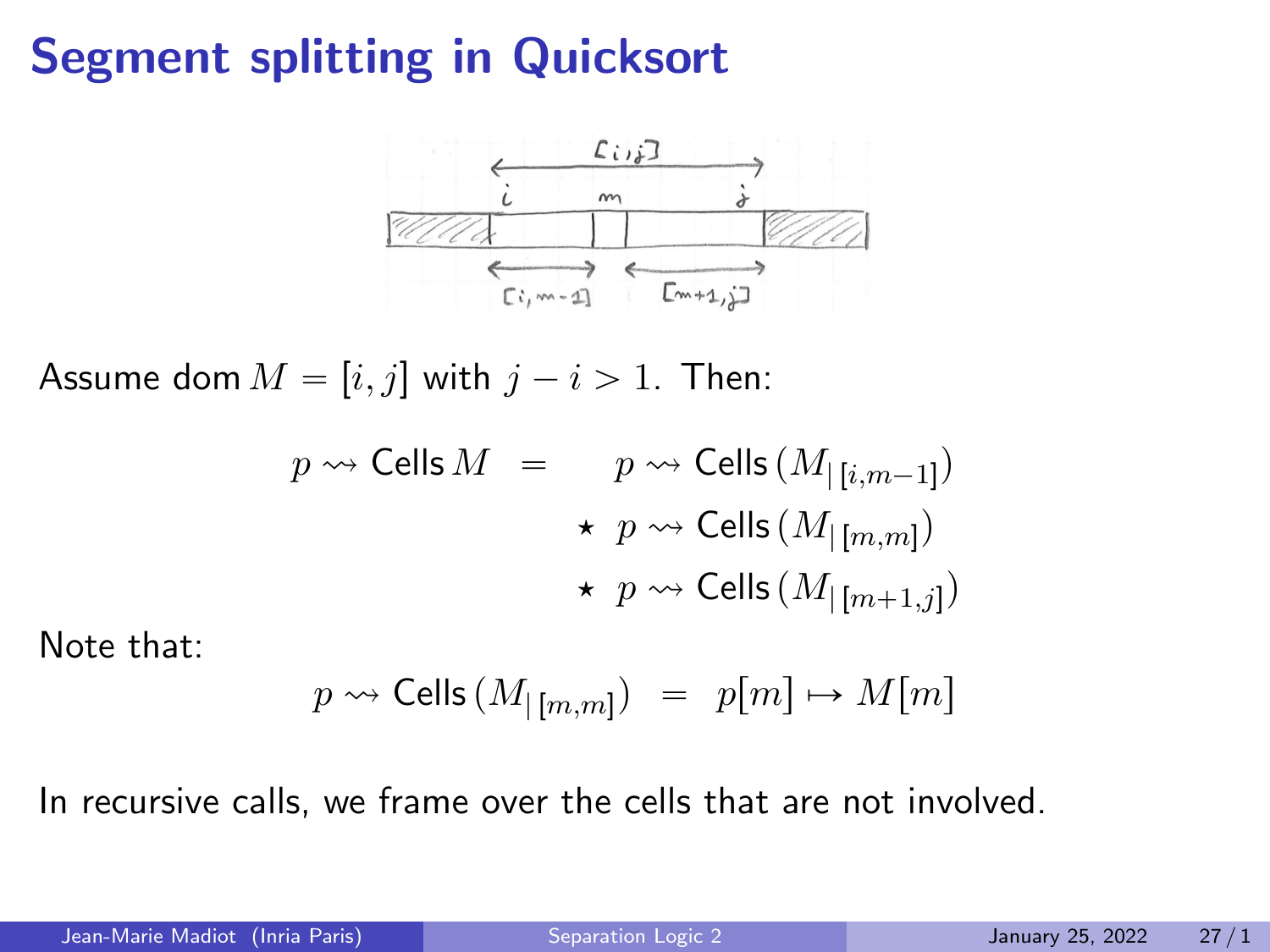# Operations on groups of cells

Convenient specifications for operating directly on groups of cells:

 $i \in$  dom  $M \Rightarrow$ 

 $\{p \leadsto$  Cells  $M\}$  (Array.get i p)  $\{\lambda x. [x = M[i]] \star p \leadsto$  Cells  $M\}$  $\{p \leadsto$  Cells  $M\}$  (Array.set i p v)  $\{\lambda_-, p \leadsto$  Cells  $(M[i := v])\}$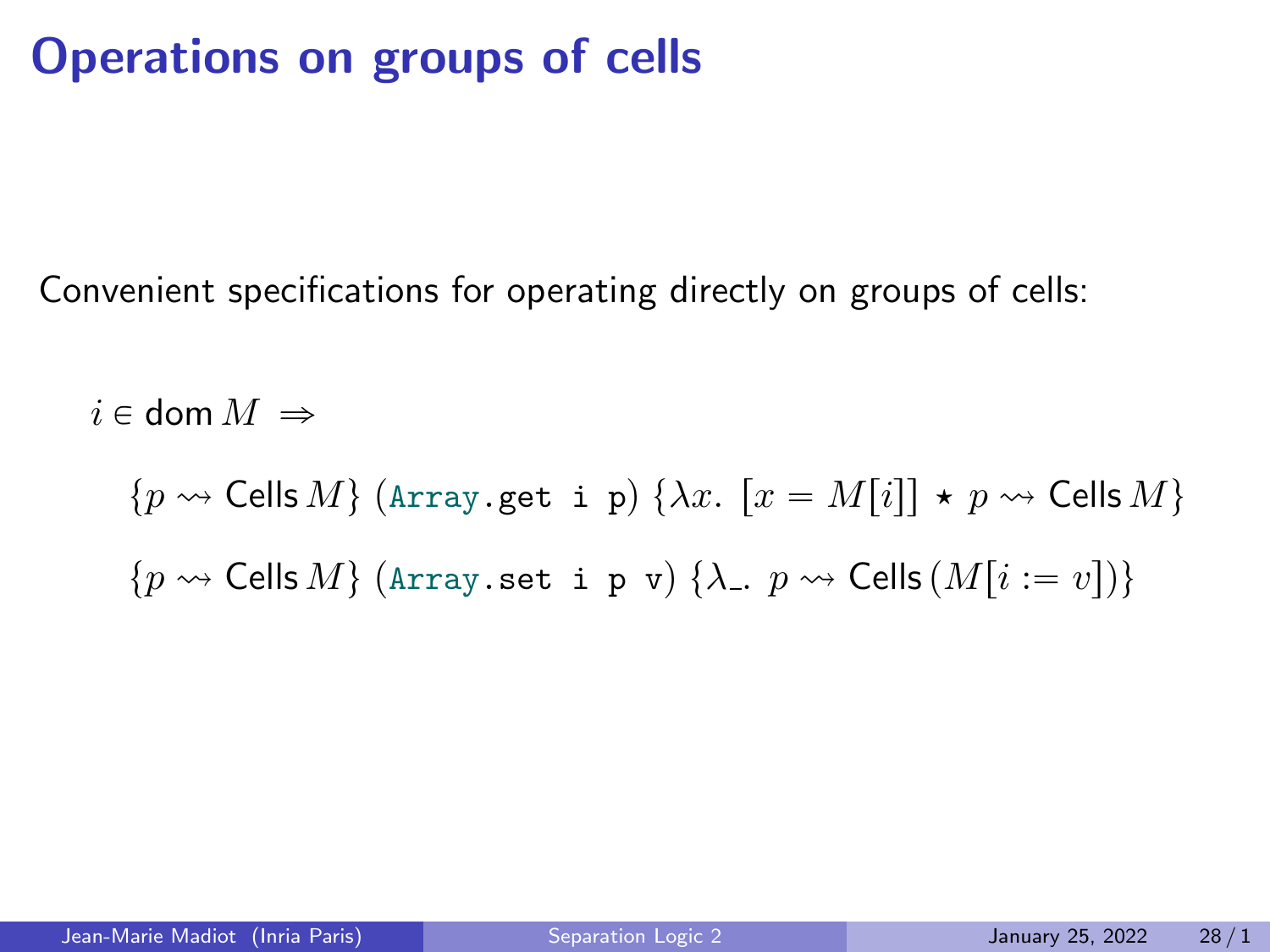#### Summary

Representation of a full array using a list:

$$
p \rightsquigarrow
$$
 Array  $L \equiv p$ .length  $\mapsto |L| \star \underset{v \text{ at index } i \text{ in } L}{\bigotimes} p[i] \mapsto v$ 

Small footprint accesses:

$$
{p[i] \mapsto v} \qquad \text{(Array.get i p)} \qquad {\lambda_-, p[i] \mapsto v} \qquad \{p[i] \mapsto -\} \qquad \text{(Array.set i p v)} \quad \{ \lambda x. [x = v] \star p[i] \mapsto v \} \qquad \{p.length \mapsto n\} \text{ (Array.length p)} \quad \{ \lambda x. [x = n] \star p.length \mapsto n \}
$$

Representation of a set of array cells using a finite map:

$$
p \rightsquigarrow \mathsf{Cells}\, M \quad \equiv \quad \bigotimes_{(i,v)\in M} p[i] \mapsto v
$$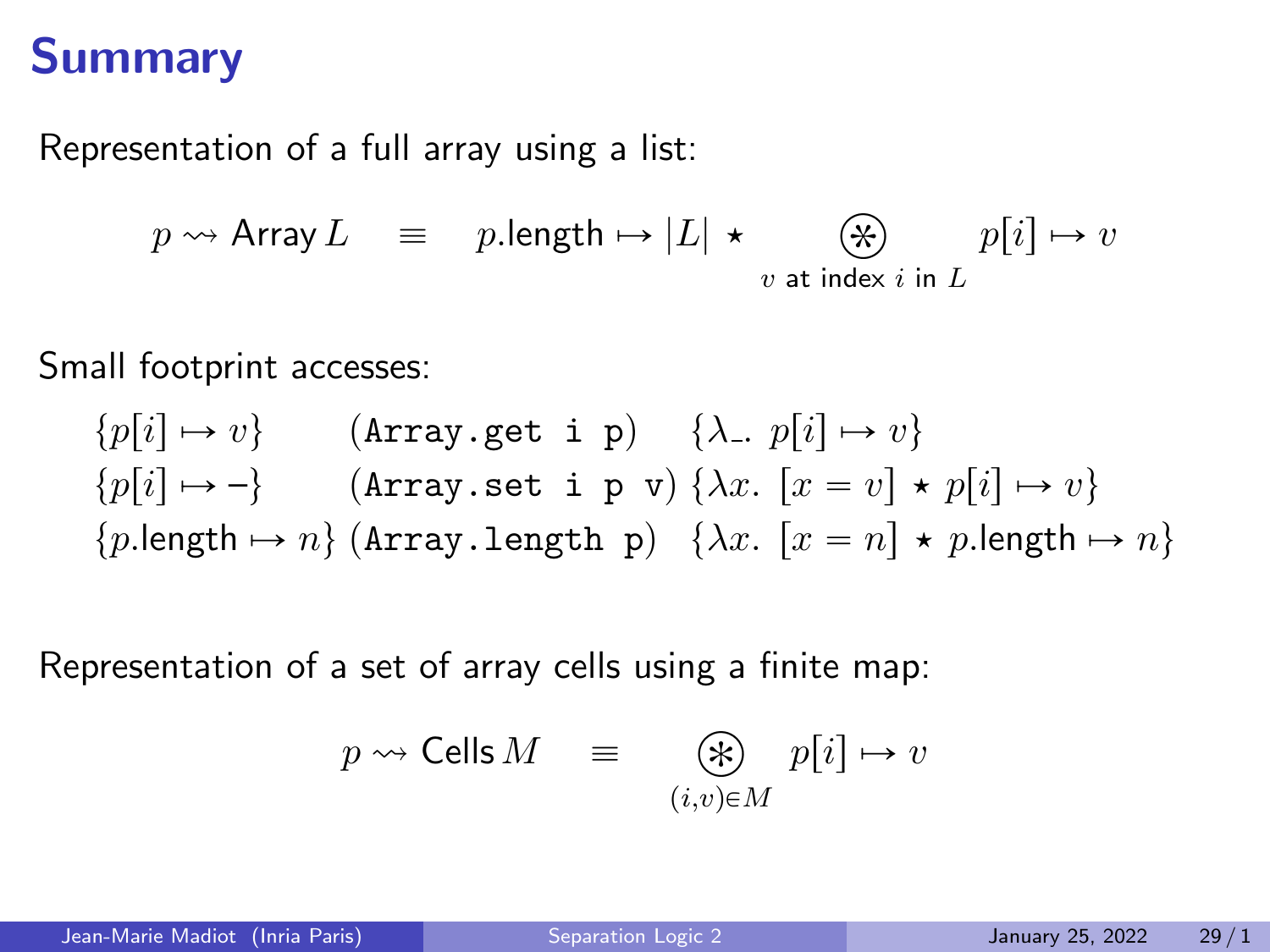# Chapter 9 Heap entailment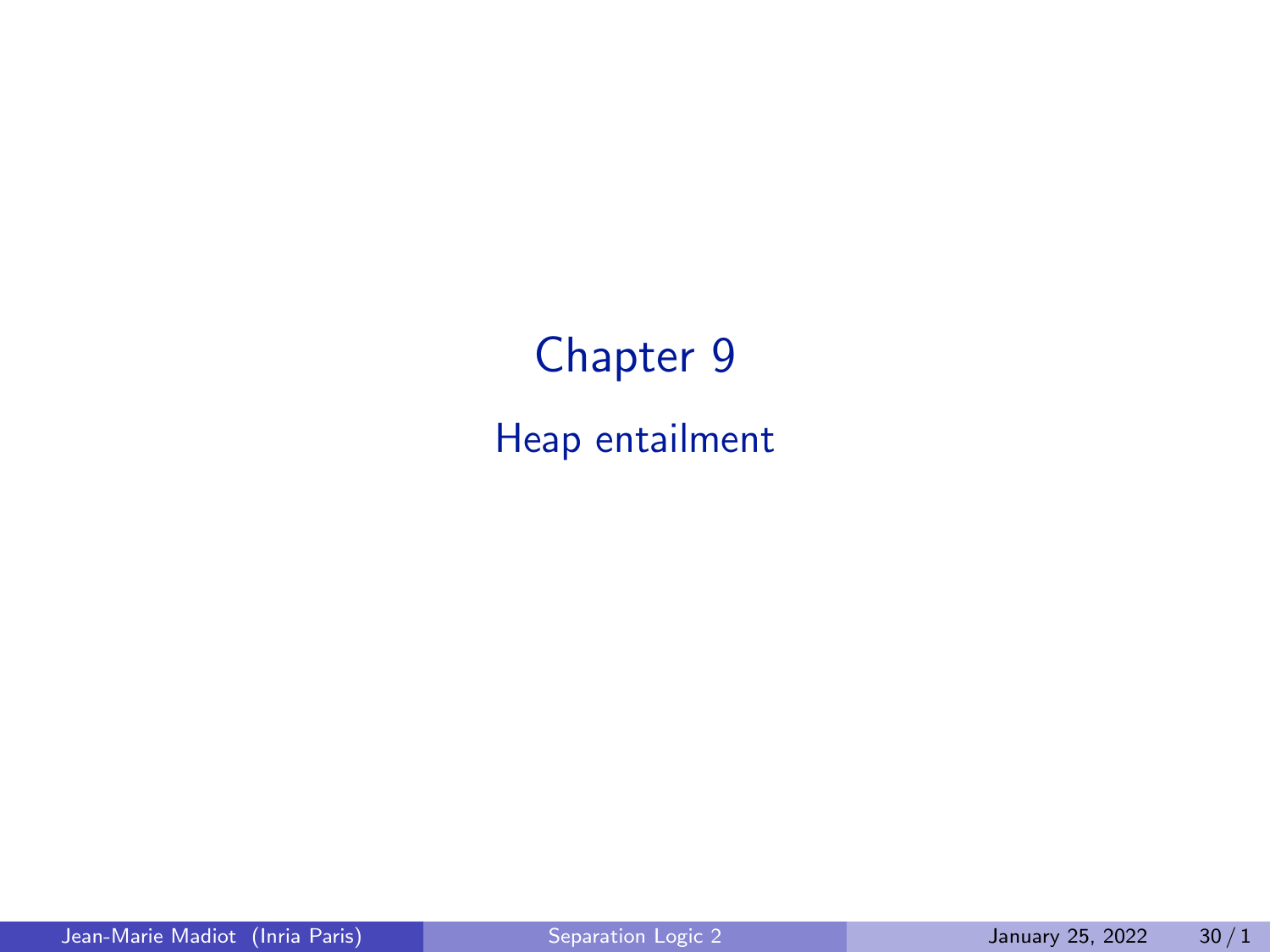# Definition of Hprop

Let:

$$
\text{Hprop} \;\; \equiv \;\; \text{heap} \rightarrow \text{Prop}
$$

For example:

 $\begin{bmatrix} \end{bmatrix}$  : Hprop  $l \mapsto v$  : Hprop

 $H_1 \star H_2$  : Hprop

In particular:

 $(\star)$  : Hprop  $\rightarrow$  Hprop  $\rightarrow$  Hprop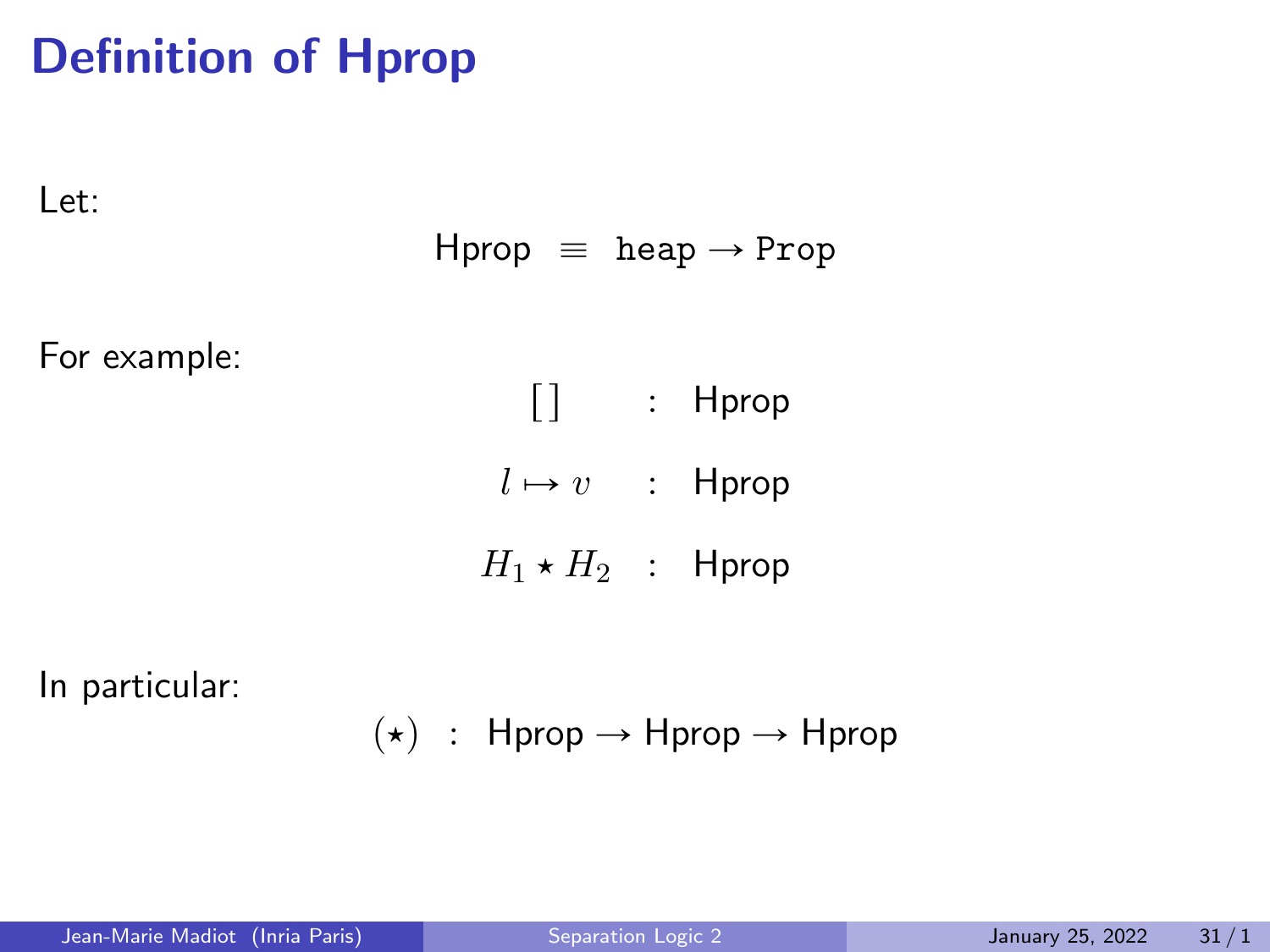#### The separation algebra

Associativity:  $(H_1 \star H_2) \star H_3 = H_1 \star (H_2 \star H_3)$ Commutativity:  $H_1 \star H_2 = H_2 \star H_1$ Neutral element:  $H \star [ ] = H$ 

Extrusion of existentials:  $(\exists x. H_1) \star H_2 = \exists x. (H_1 \star H_2)$  (if  $x \notin H_2$ ) Extrusion of pure facts:  $([P] \star H) m = P \wedge (H m)$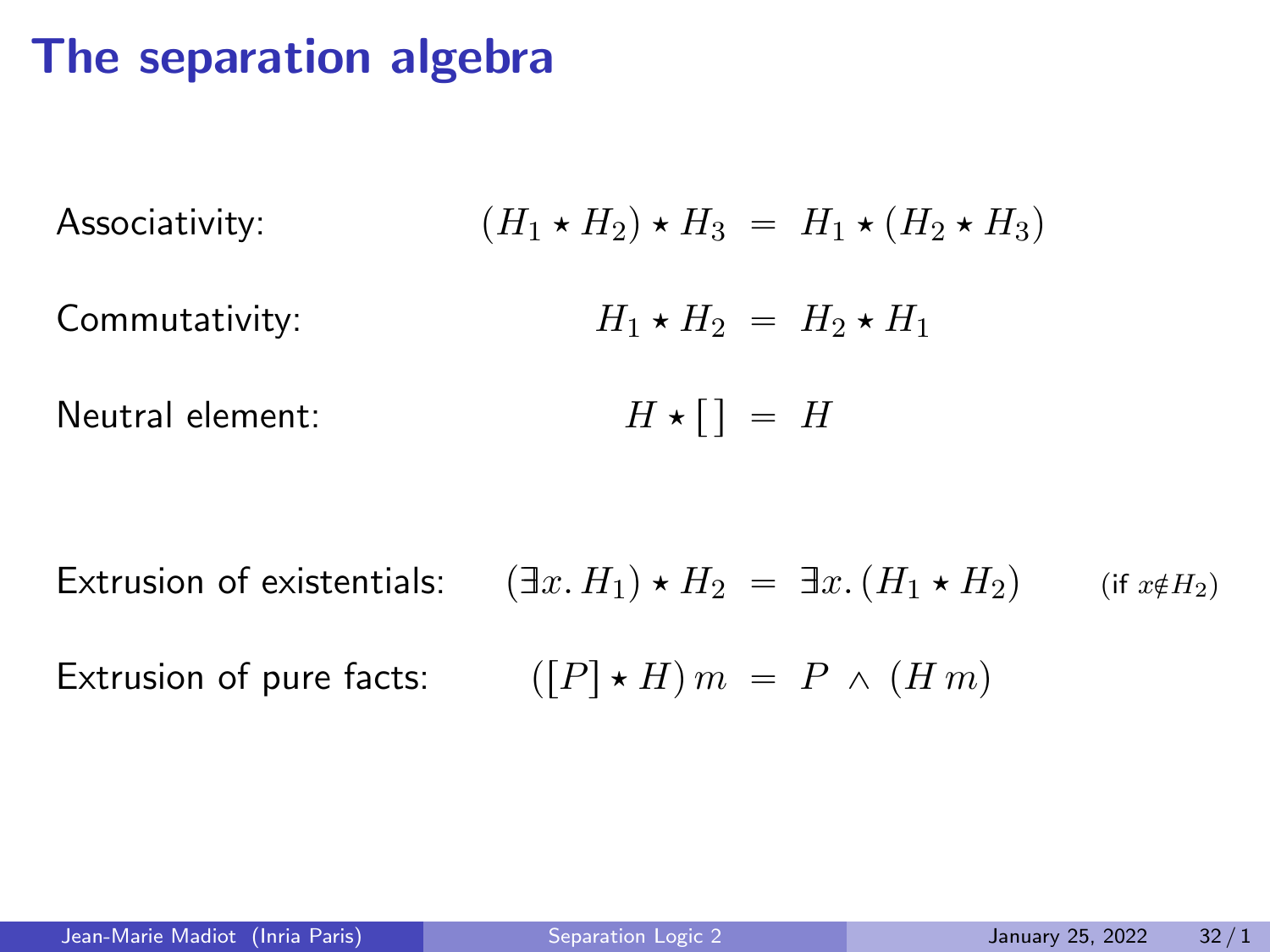#### **Extensionality**

Functional extensionality:

$$
(\forall x.\, f\, x = g\, x) \, \Rightarrow \, (f = g) \qquad \text{(if $f,g:A \to B$)}
$$

Propositional extensionality:

$$
(P \Leftrightarrow Q) \, \Rightarrow \, (P = Q) \qquad \quad \text{(if } P, Q \text{:Prop)}
$$

Predicate extensionality:

$$
(\forall x. P \, x \Leftrightarrow Q \, x) \Rightarrow (P = Q) \qquad \text{(if } P, Q: A \to \text{Prop})
$$

Heap predicate extensionality:

$$
(\forall m.\,H\,m \Leftrightarrow H'\,m) \,\Leftrightarrow\,(H=H') \qquad \quad \text{(if $H,H'$:Hprop)}
$$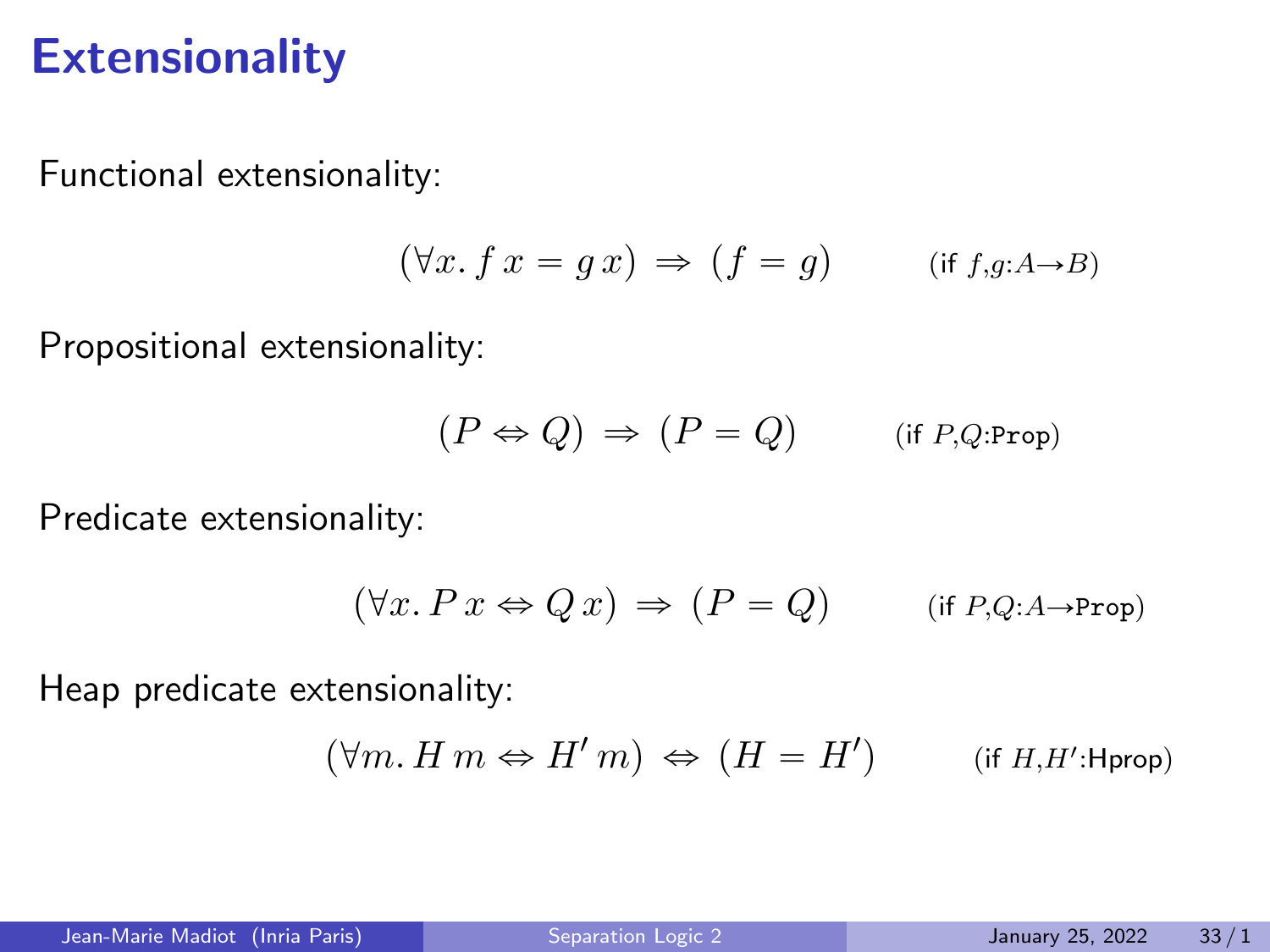#### Heap entailment

Definition:

$$
H_1 \rhd H_2 \quad \equiv \quad \forall m. \ H_1 m \Rightarrow H_2 m
$$

For example:

$$
(r \mapsto 6) \vartriangleright \exists n. (r \mapsto n) \star [\text{even } n]
$$

Thanks to  $(\triangleright)$ , we never need to manipulate heaps explicitly.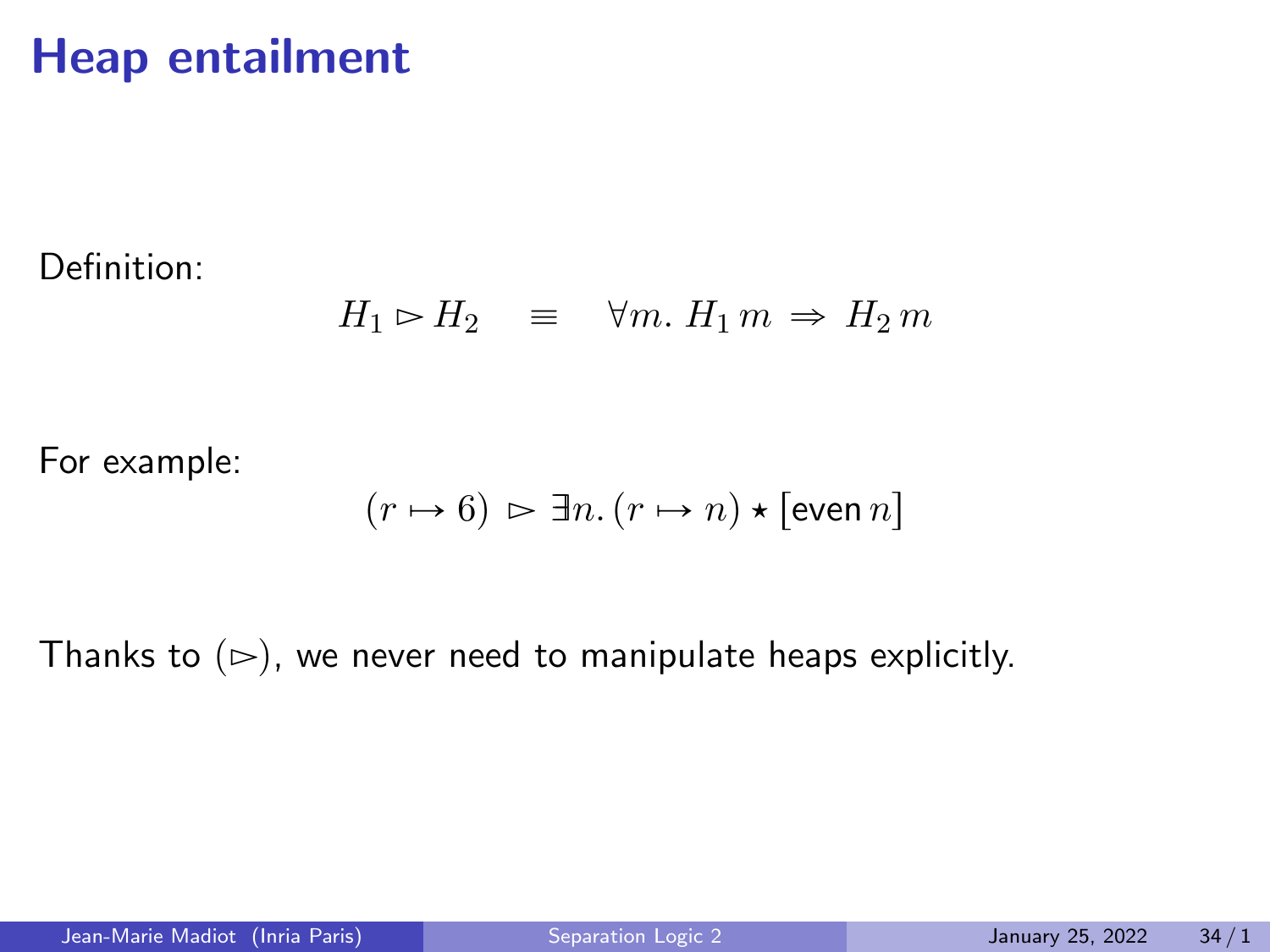#### Heap entailment as a partial order

#### $H_1 \rhd H_2 \equiv \forall m. H_1 m \Rightarrow H_2 m$

The relation  $(\triangleright)$  defines a partial order on the type Hprop:

| <b>REFLEXIVITY</b> | <b>TRANSITIVITY</b>           |  | ANTISYMMETRY                                      |  |
|--------------------|-------------------------------|--|---------------------------------------------------|--|
|                    | $H_1 \rhd H_2$ $H_2 \rhd H_3$ |  | $H_1 \triangleright H_2$ $H_2 \triangleright H_1$ |  |
| $H \rhd H$         | $H_1 \rhd H_3$                |  | $H_1 = H_2$                                       |  |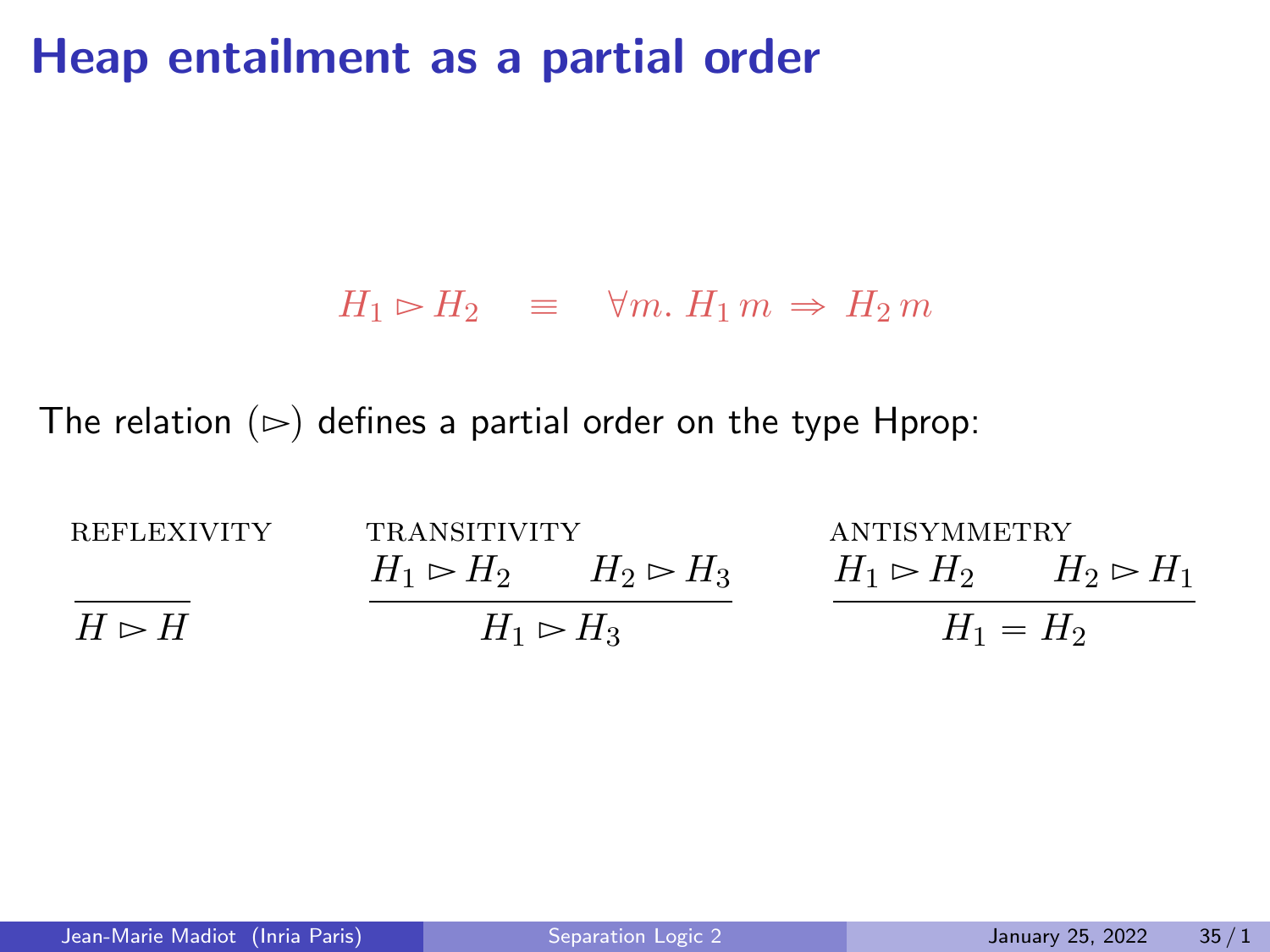#### Frame property for heap entailment

$$
\frac{H_1 \supset H_1'}{H_1 \star H_2 \supset H_1' \star H_2}
$$
ENTAIL-FRAME

For example, to prove:

$$
(r \mapsto 2) \star (s \mapsto 3) \;\; \rhd \;\; (r \mapsto 2) \star (t \mapsto n)
$$

it suffices to prove:

$$
(s \mapsto 3) \; \succ \; (t \mapsto n).
$$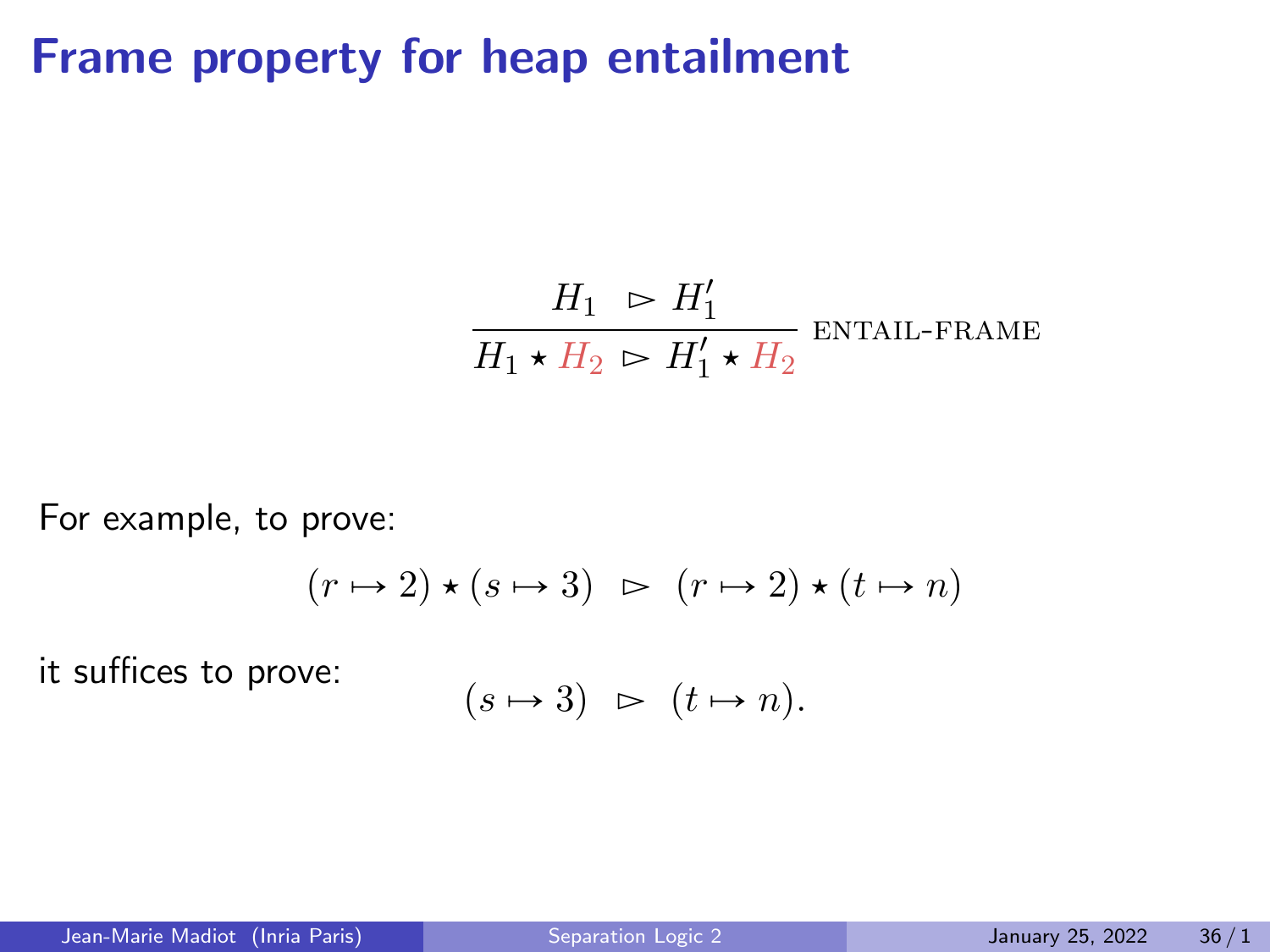1. 
$$
(r \mapsto 3) \star (s \mapsto 4) \succ (s \mapsto 4) \star (r \mapsto 3)
$$
  
\n2.  $(r \mapsto 3) \succ (s \mapsto 4) \star (r \mapsto 3)$   
\n3.  $(s \mapsto 4) \star (r \mapsto 3) \succ (r \mapsto 4)$   
\n4.  $(s \mapsto 4) \star (r \mapsto 3) \succ (r \mapsto 3)$   
\n5. [False]  $\star (r \mapsto 3) \succ (s \mapsto 4) \star (r \mapsto 4)$   
\n6.  $(r \mapsto 4) \star (s \mapsto 3) \succ \text{[False]}$   
\n7.  $(r \mapsto 4) \star (r \mapsto 3) \succ \text{[False]}$   
\n8.  $(r \mapsto 3) \star (r \mapsto 3) \succ \text{[False]}$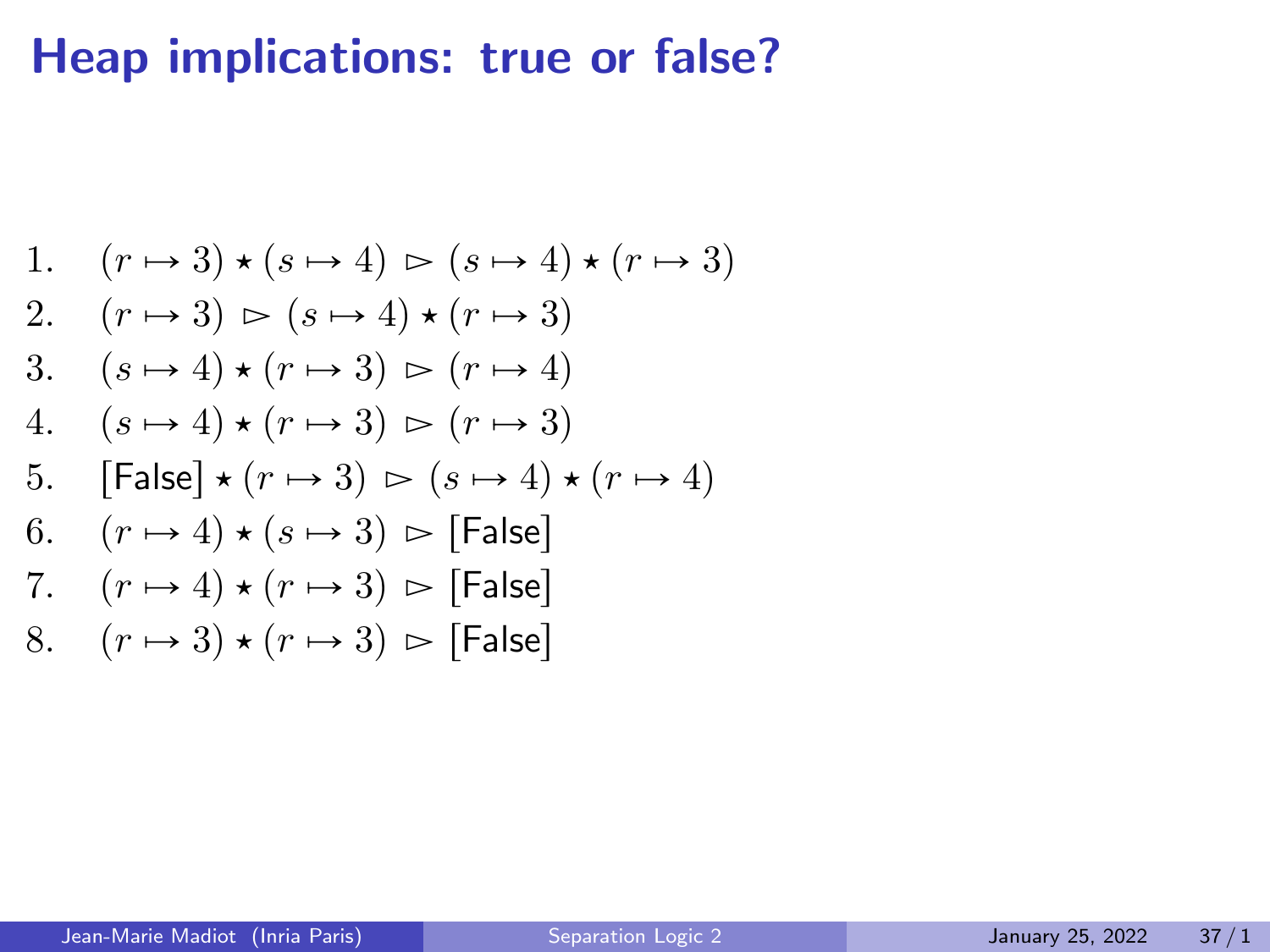1. 
$$
(r \mapsto 3) \star (s \mapsto 4) \succ (s \mapsto 4) \star (r \mapsto 3)
$$
  
\n2.  $(r \mapsto 3) \succ (s \mapsto 4) \star (r \mapsto 3)$   
\n3.  $(s \mapsto 4) \star (r \mapsto 3) \succ (r \mapsto 4)$   
\n4.  $(s \mapsto 4) \star (r \mapsto 3) \succ (r \mapsto 3)$   
\n5. [False]  $\star (r \mapsto 3) \succ (s \mapsto 4) \star (r \mapsto 4)$   
\n6.  $(r \mapsto 4) \star (s \mapsto 3) \succ$  [False]  
\n7.  $(r \mapsto 4) \star (r \mapsto 3) \succ$  [False]  
\n8.  $(r \mapsto 3) \star (r \mapsto 3) \succ$  [False]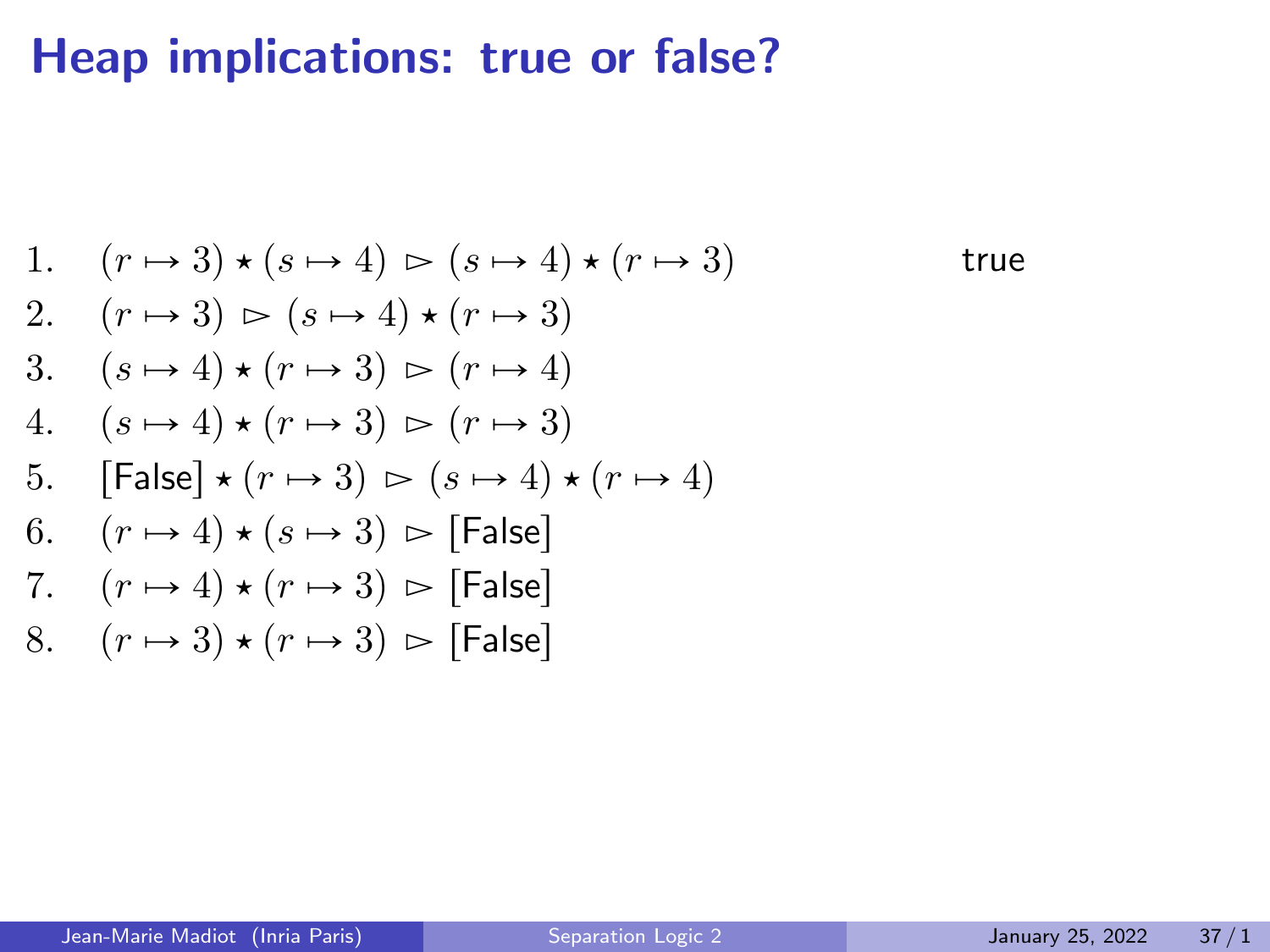1. 
$$
(r \rightarrow 3) \star (s \rightarrow 4) \succ (s \rightarrow 4) \star (r \rightarrow 3)
$$
 true  
\n2.  $(r \rightarrow 3) \succ (s \rightarrow 4) \star (r \rightarrow 3)$  false  
\n3.  $(s \rightarrow 4) \star (r \rightarrow 3) \succ (r \rightarrow 4)$   
\n4.  $(s \rightarrow 4) \star (r \rightarrow 3) \succ (r \rightarrow 3)$   
\n5. [False]  $\star (r \rightarrow 3) \succ (s \rightarrow 4) \star (r \rightarrow 4)$   
\n6.  $(r \rightarrow 4) \star (s \rightarrow 3) \succ$  [False]  
\n7.  $(r \rightarrow 4) \star (r \rightarrow 3) \succ$  [False]  
\n8.  $(r \rightarrow 3) \star (r \rightarrow 3) \succ$  [False]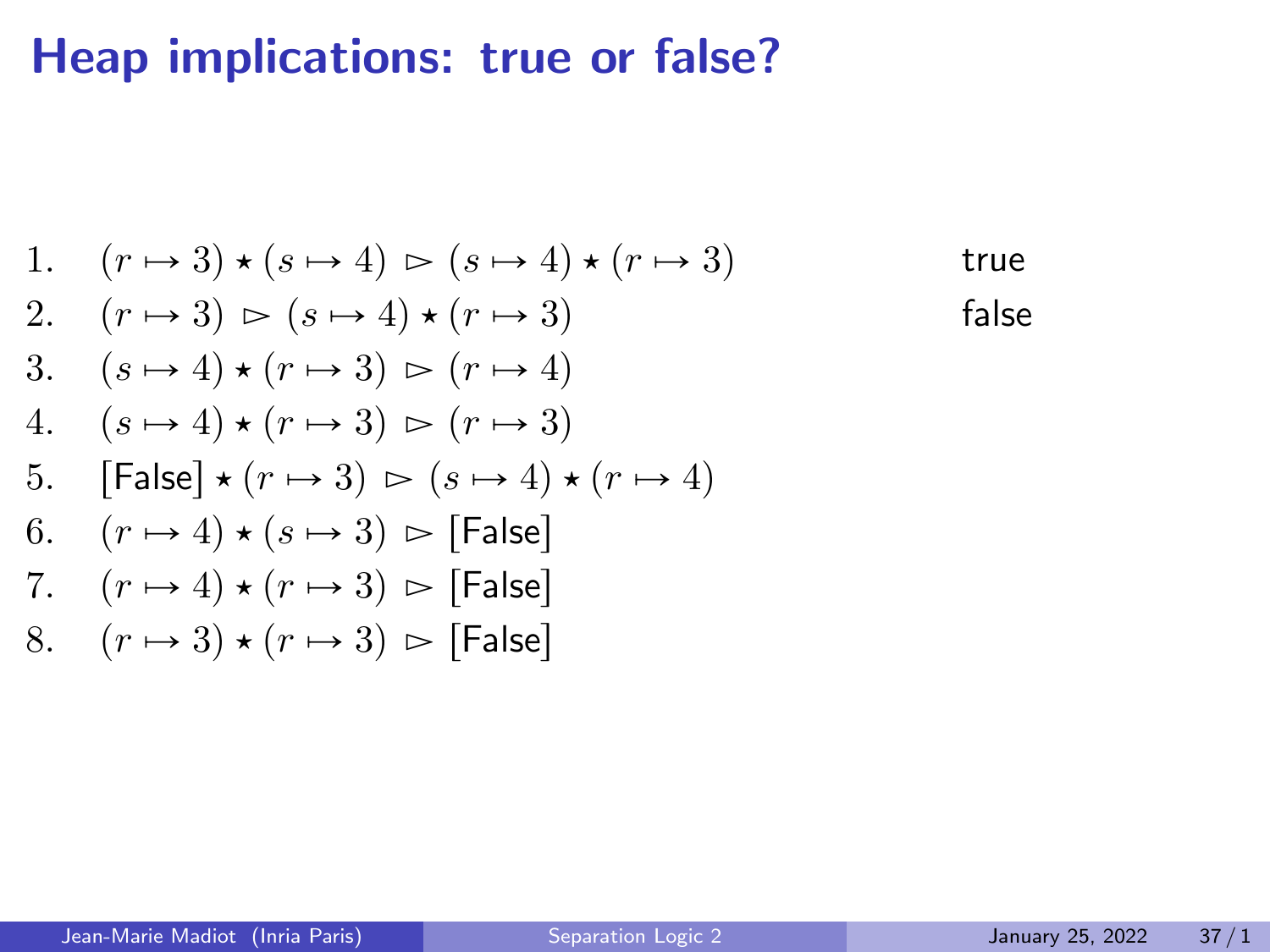1. 
$$
(r \rightarrow 3) \star (s \rightarrow 4) \rightharpoonup (s \rightarrow 4) \star (r \rightarrow 3)
$$
 true  
\n2.  $(r \rightarrow 3) \rightharpoonup (s \rightarrow 4) \star (r \rightarrow 3)$  false  
\n3.  $(s \rightarrow 4) \star (r \rightarrow 3) \rightharpoonup (r \rightarrow 4)$  false  
\n4.  $(s \rightarrow 4) \star (r \rightarrow 3) \rightharpoonup (r \rightarrow 3)$   
\n5. [False]  $\star (r \rightarrow 3) \rightharpoonup (s \rightarrow 4) \star (r \rightarrow 4)$   
\n6.  $(r \rightarrow 4) \star (s \rightarrow 3) \rightharpoonup$  [False]  
\n7.  $(r \rightarrow 4) \star (r \rightarrow 3) \rightharpoonup$  [False]  
\n8.  $(r \rightarrow 3) \star (r \rightarrow 3) \rightharpoonup$  [False]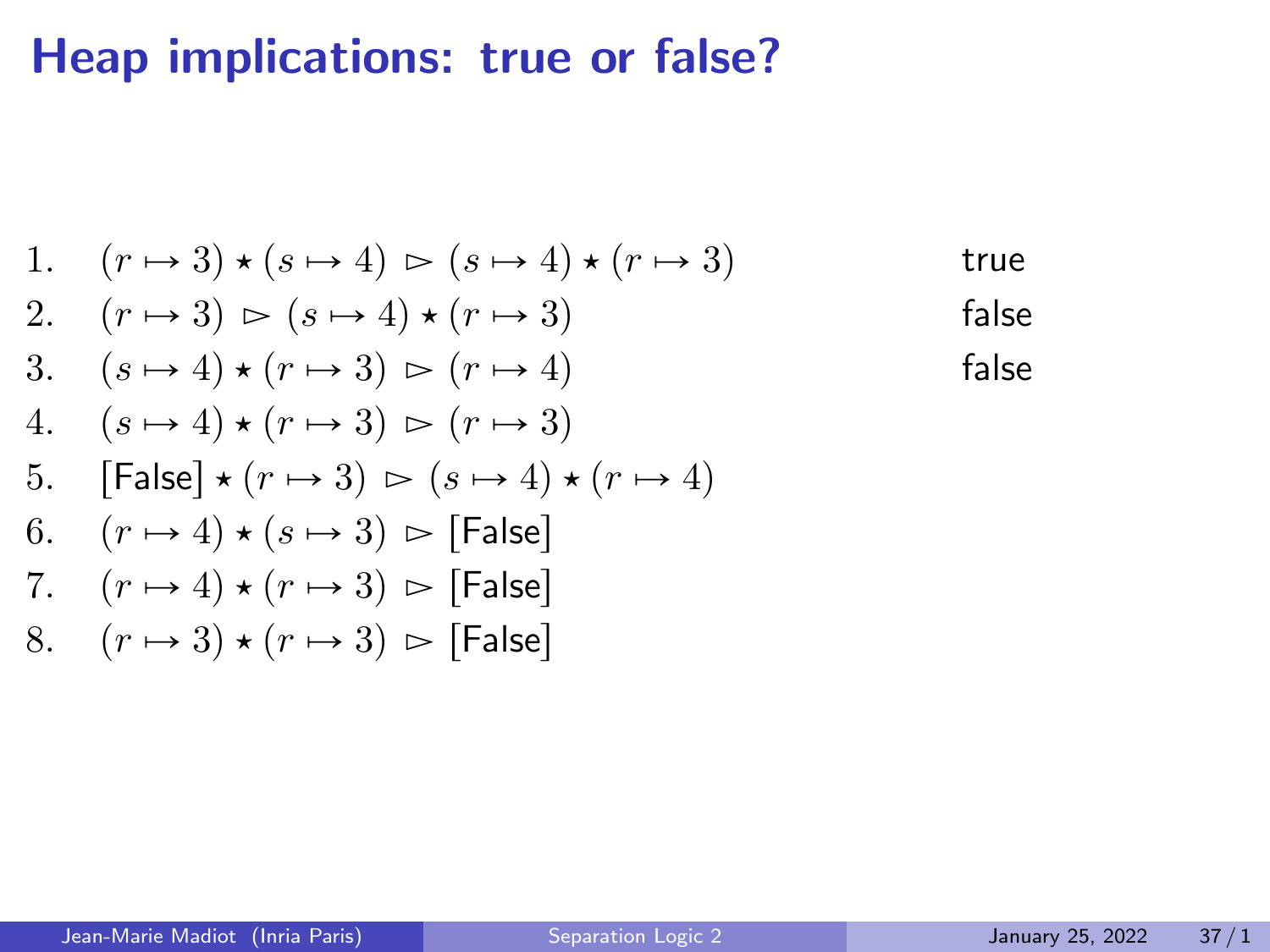1. 
$$
(r \rightarrow 3) \star (s \rightarrow 4) \rightharpoonup (s \rightarrow 4) \star (r \rightarrow 3)
$$
 true  
\n2.  $(r \rightarrow 3) \rightharpoonup (s \rightarrow 4) \star (r \rightarrow 3)$  false  
\n3.  $(s \rightarrow 4) \star (r \rightarrow 3) \rightharpoonup (r \rightarrow 4)$  false false  
\n4.  $(s \rightarrow 4) \star (r \rightarrow 3) \rightharpoonup (r \rightarrow 3)$  false false  
\n5. [False]  $\star (r \rightarrow 3) \rightharpoonup (s \rightarrow 4) \star (r \rightarrow 4)$   
\n6.  $(r \rightarrow 4) \star (s \rightarrow 3) \rightharpoonup$  [False]  
\n7.  $(r \rightarrow 4) \star (r \rightarrow 3) \rightharpoonup$  [False]  
\n8.  $(r \rightarrow 3) \star (r \rightarrow 3) \rightharpoonup$  [False]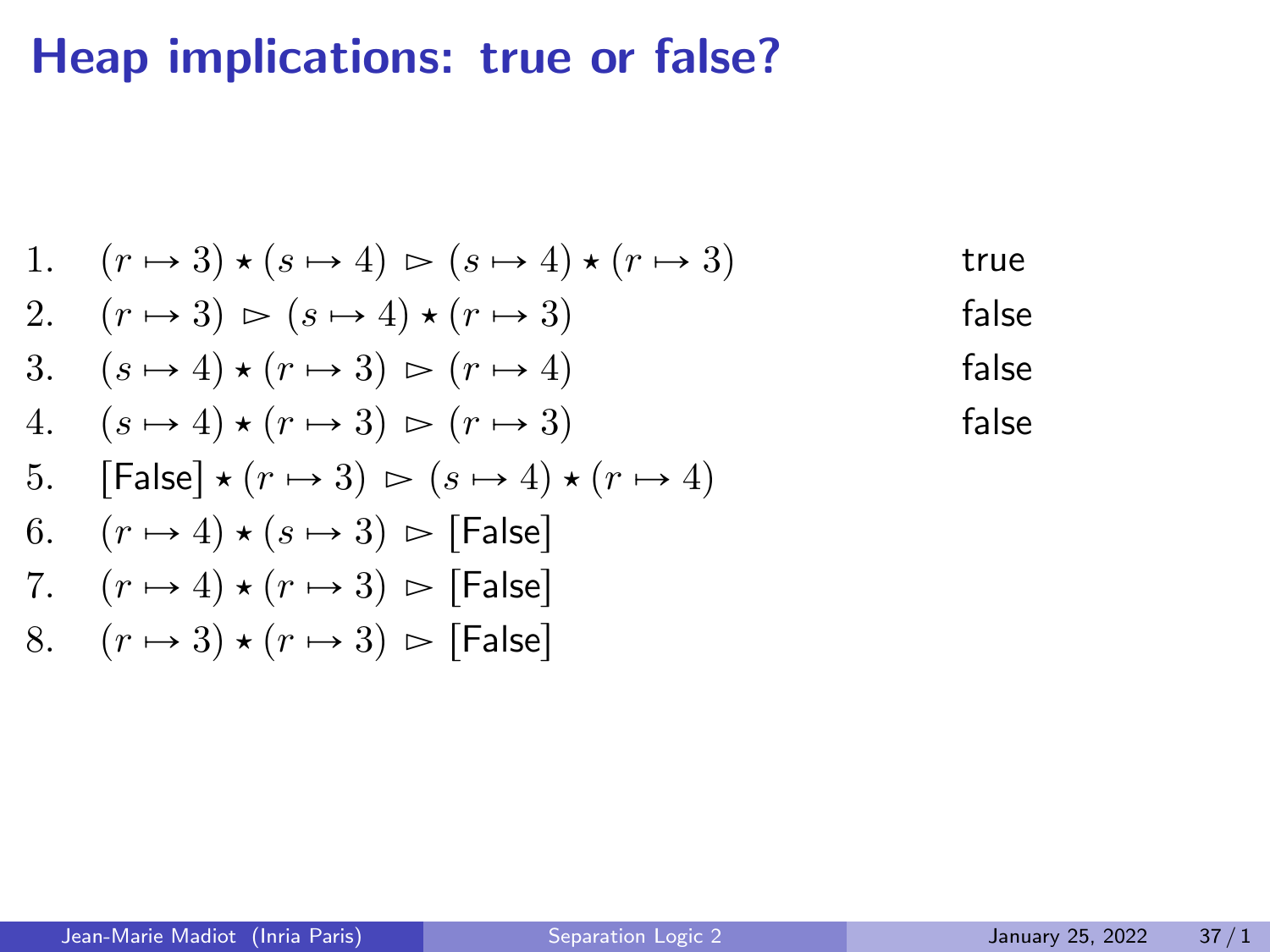1. 
$$
(r \rightarrow 3) \star (s \rightarrow 4) \rightharpoonup (s \rightarrow 4) \star (r \rightarrow 3)
$$
 true  
\n2.  $(r \rightarrow 3) \rightharpoonup (s \rightarrow 4) \star (r \rightarrow 3)$  false  
\n3.  $(s \rightarrow 4) \star (r \rightarrow 3) \rightharpoonup (r \rightarrow 4)$  false  
\n4.  $(s \rightarrow 4) \star (r \rightarrow 3) \rightharpoonup (r \rightarrow 3)$  false false  
\n5. [False]  $\star (r \rightarrow 3) \rightharpoonup (s \rightarrow 4) \star (r \rightarrow 4)$  true  
\n6.  $(r \rightarrow 4) \star (s \rightarrow 3) \rightharpoonup [False]$   
\n7.  $(r \rightarrow 4) \star (r \rightarrow 3) \rightharpoonup [False]$   
\n8.  $(r \rightarrow 3) \star (r \rightarrow 3) \rightharpoonup [False]$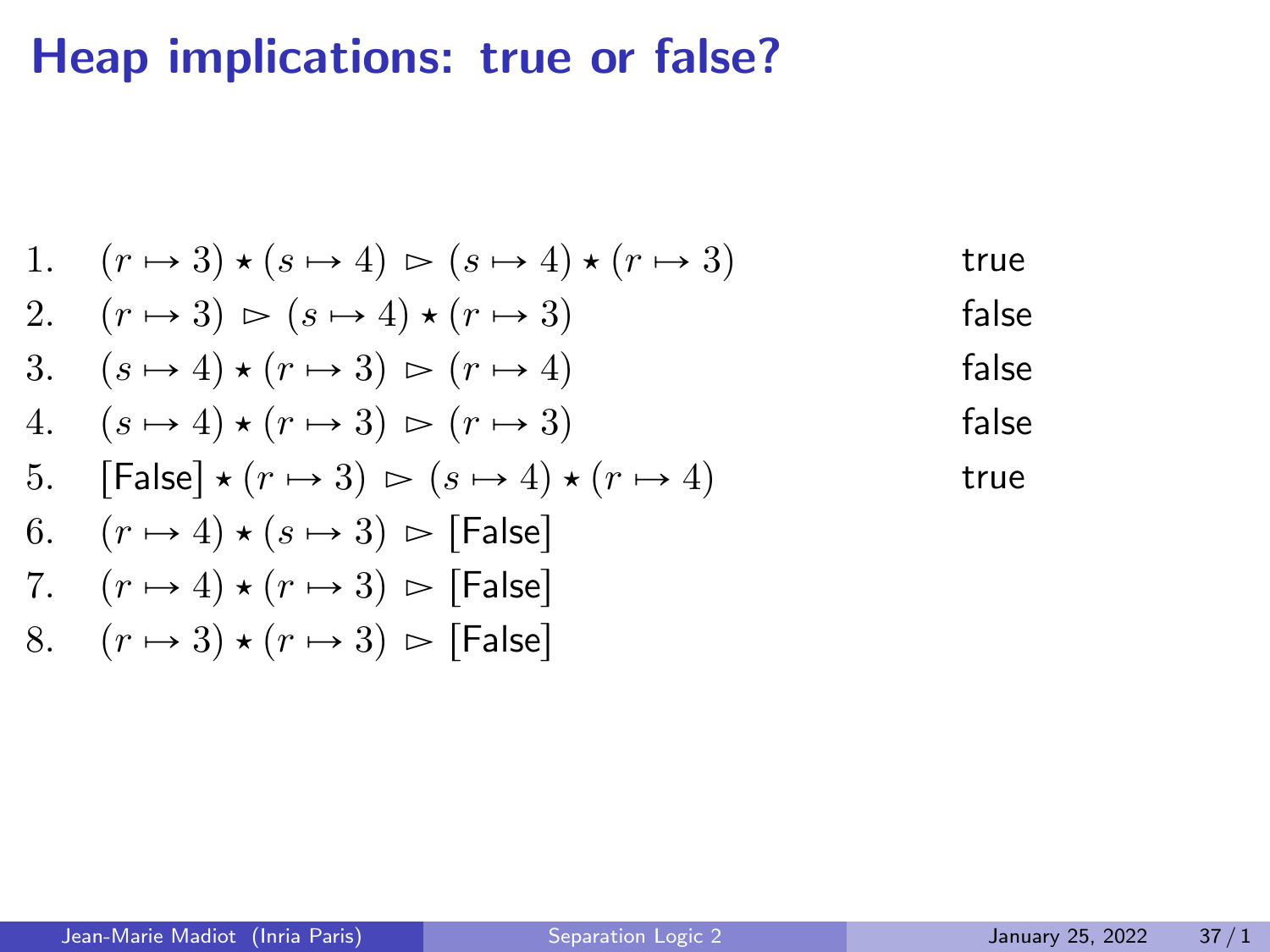1. 
$$
(r \rightarrow 3) \star (s \rightarrow 4) \rightharpoonup (s \rightarrow 4) \star (r \rightarrow 3)
$$
 true  
\n2.  $(r \rightarrow 3) \rightharpoonup (s \rightarrow 4) \star (r \rightarrow 3)$  false  
\n3.  $(s \rightarrow 4) \star (r \rightarrow 3) \rightharpoonup (r \rightarrow 4)$  false false  
\n4.  $(s \rightarrow 4) \star (r \rightarrow 3) \rightharpoonup (r \rightarrow 3)$  false false  
\n5. [False]  $\star (r \rightarrow 3) \rightharpoonup (s \rightarrow 4) \star (r \rightarrow 4)$  true  
\n6.  $(r \rightarrow 4) \star (s \rightarrow 3) \rightharpoonup$  [False] false false  
\n7.  $(r \rightarrow 4) \star (r \rightarrow 3) \rightharpoonup$  [False] false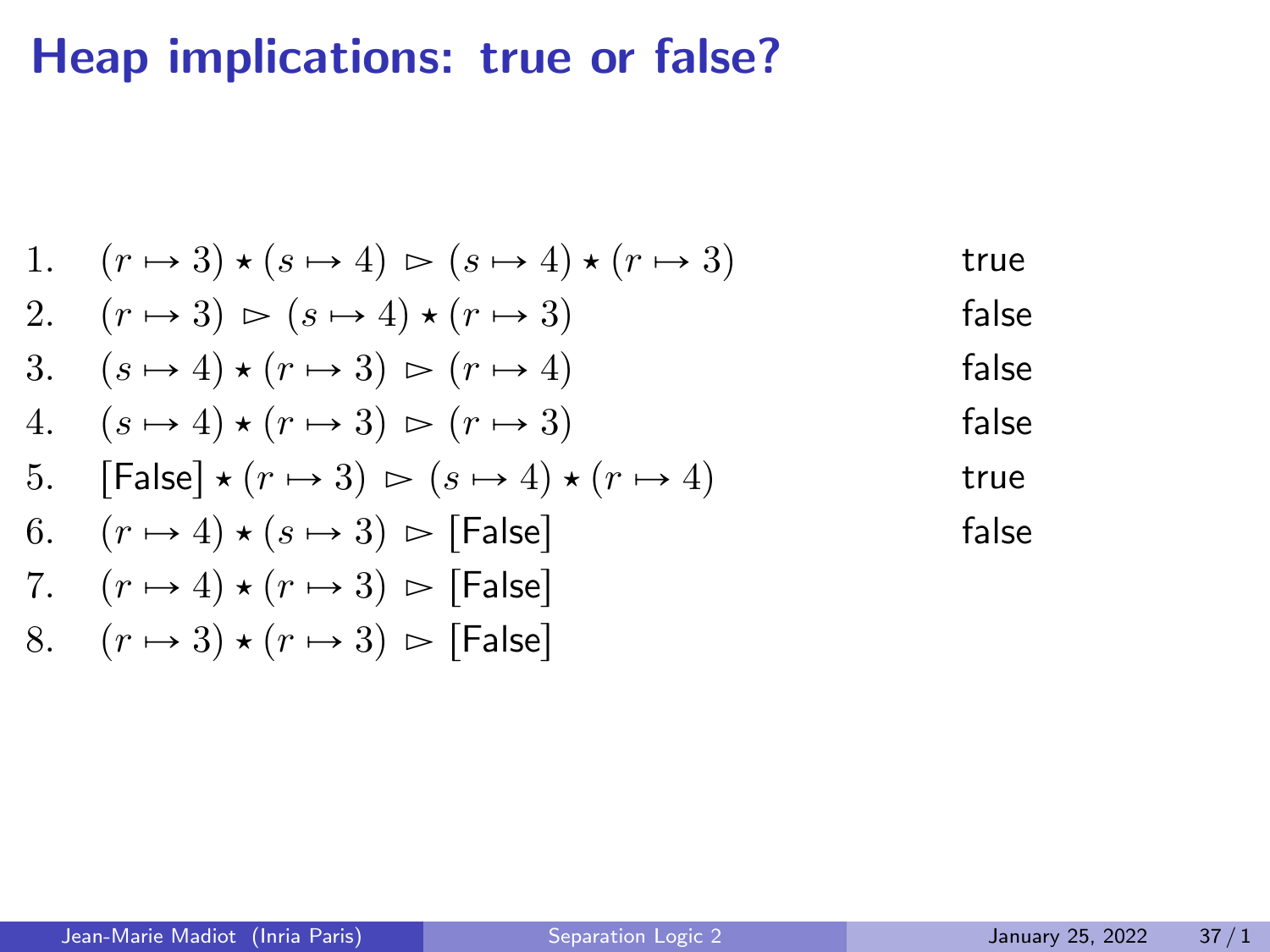1. 
$$
(r \rightarrow 3) \star (s \rightarrow 4) \succ (s \rightarrow 4) \star (r \rightarrow 3)
$$
 true  
\n2.  $(r \rightarrow 3) \succ (s \rightarrow 4) \star (r \rightarrow 3)$  false false  
\n3.  $(s \rightarrow 4) \star (r \rightarrow 3) \succ (r \rightarrow 4)$  false false  
\n4.  $(s \rightarrow 4) \star (r \rightarrow 3) \succ (r \rightarrow 3)$  false false  
\n5. [False]  $\star (r \rightarrow 3) \succ (s \rightarrow 4) \star (r \rightarrow 4)$  true  
\n6.  $(r \rightarrow 4) \star (s \rightarrow 3) \succ$  [False] false true  
\n7.  $(r \rightarrow 4) \star (r \rightarrow 3) \succ$  [False] true true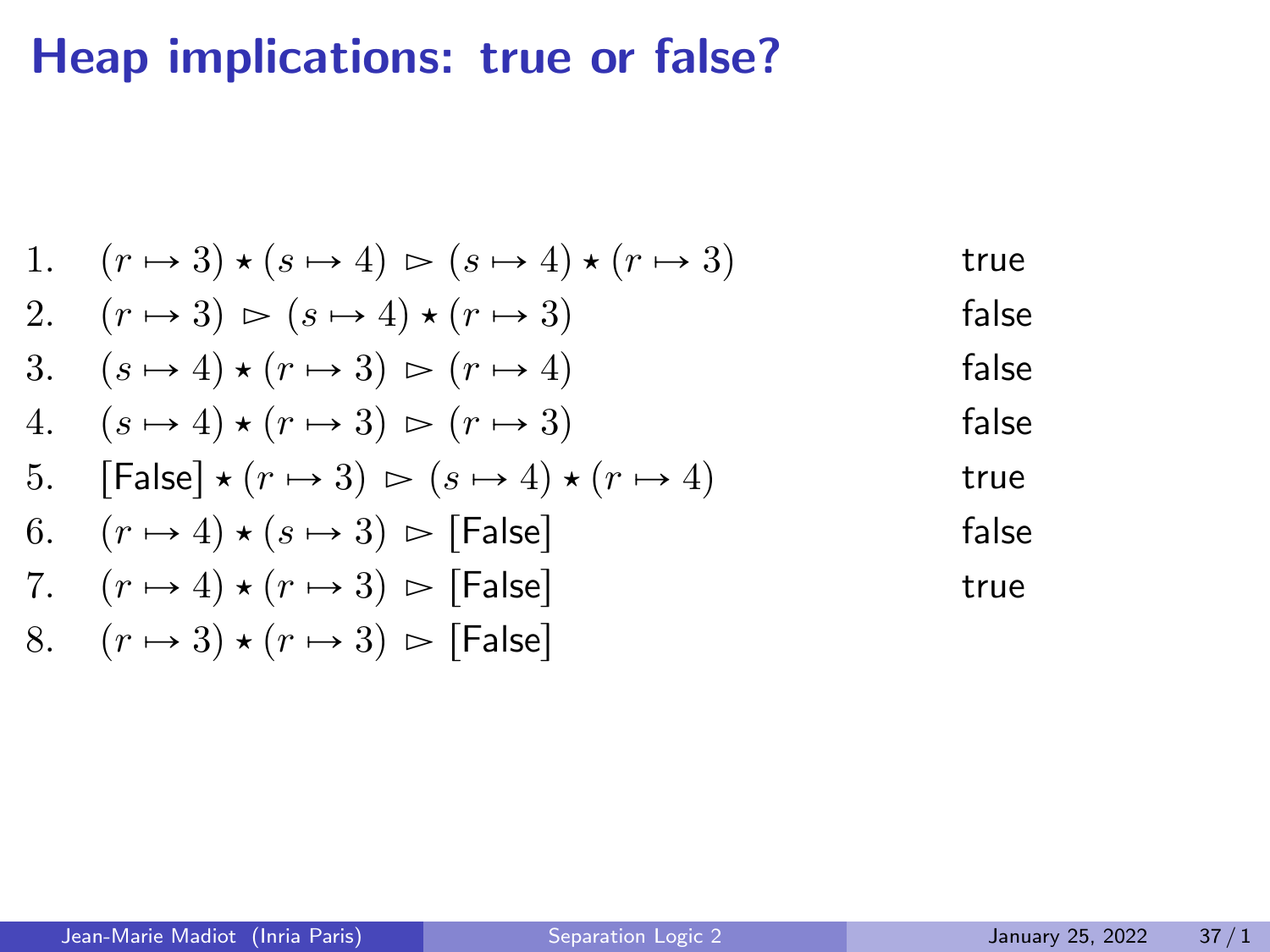| 1. $(r \rightarrow 3) \star (s \rightarrow 4) \rhd (s \rightarrow 4) \star (r \rightarrow 3)$ | true  |
|-----------------------------------------------------------------------------------------------|-------|
| 2. $(r \rightarrow 3) \rhd (s \rightarrow 4) \star (r \rightarrow 3)$                         | false |
| 3. $(s \rightarrow 4) \star (r \rightarrow 3) \rhd (r \rightarrow 4)$                         | false |
| 4. $(s \rightarrow 4) \star (r \rightarrow 3) \rhd (r \rightarrow 3)$                         | false |
| 5. [False] $\star (r \rightarrow 3) \rhd (s \rightarrow 4) \star (r \rightarrow 4)$           | true  |
| 6. $(r \rightarrow 4) \star (s \rightarrow 3) \rhd$ [False]                                   | false |
| 7. $(r \rightarrow 4) \star (r \rightarrow 3) \rhd$ [False]                                   | true  |
| 8. $(r \rightarrow 3) \star (r \rightarrow 3) \rhd$ [False]                                   | true  |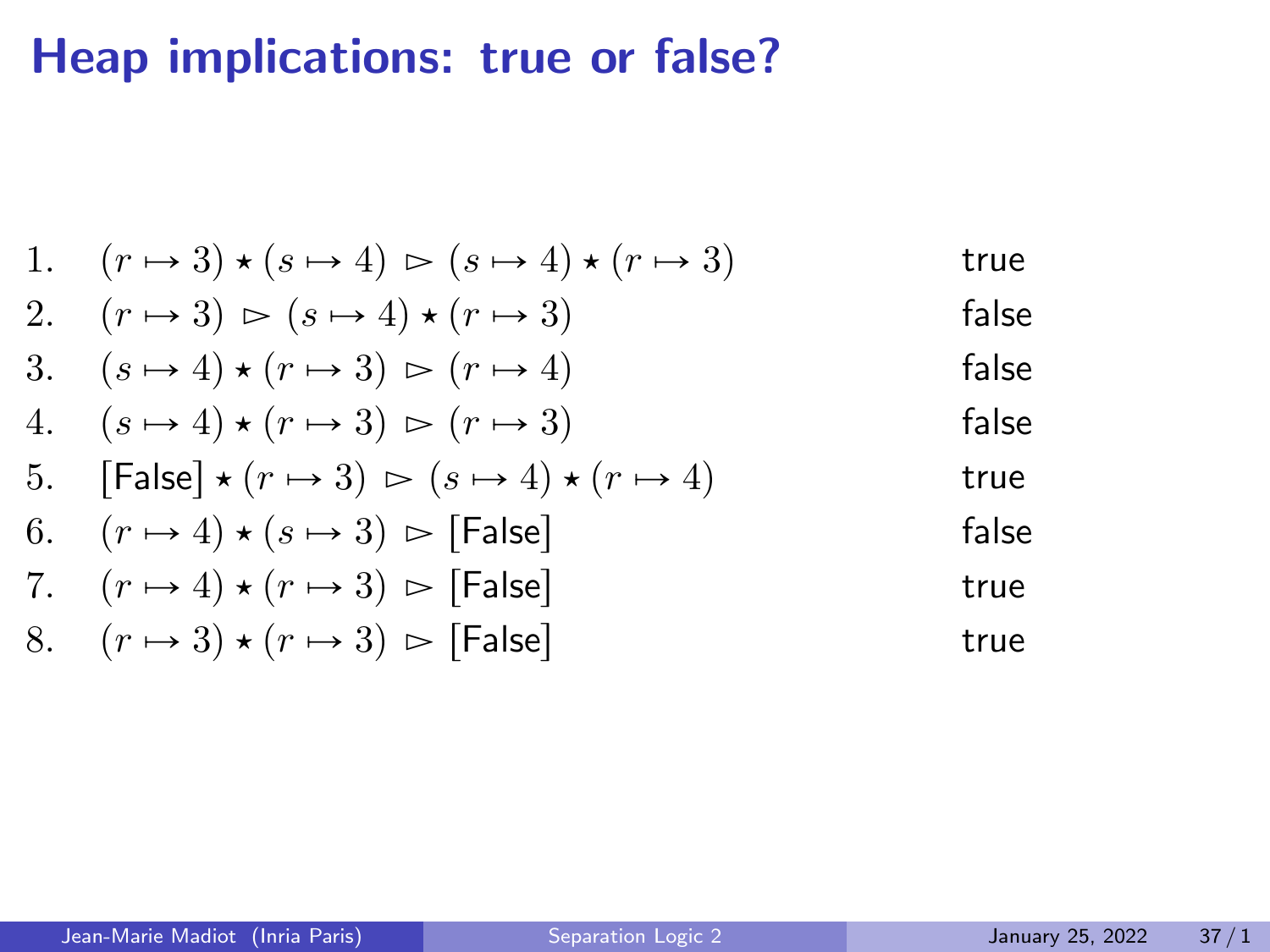#### Instantiation of existentials and propositions

$$
(r \mapsto 6) \, \rhd \, (\exists n. \, (r \mapsto n) \star \, [\text{even } n])
$$

To prove the above, we exhibit an even number n for which  $r \mapsto n$ .

Rules:

$$
\frac{H_1 \rhd ([x \to v] H_2)}{H_1 \rhd (\exists x. H_2)} \text{ existsrs-}R
$$

$$
\frac{(H_1 \rhd H_2)}{H_1 \rhd (H_2 \star [P])}
$$
 *PROP-R*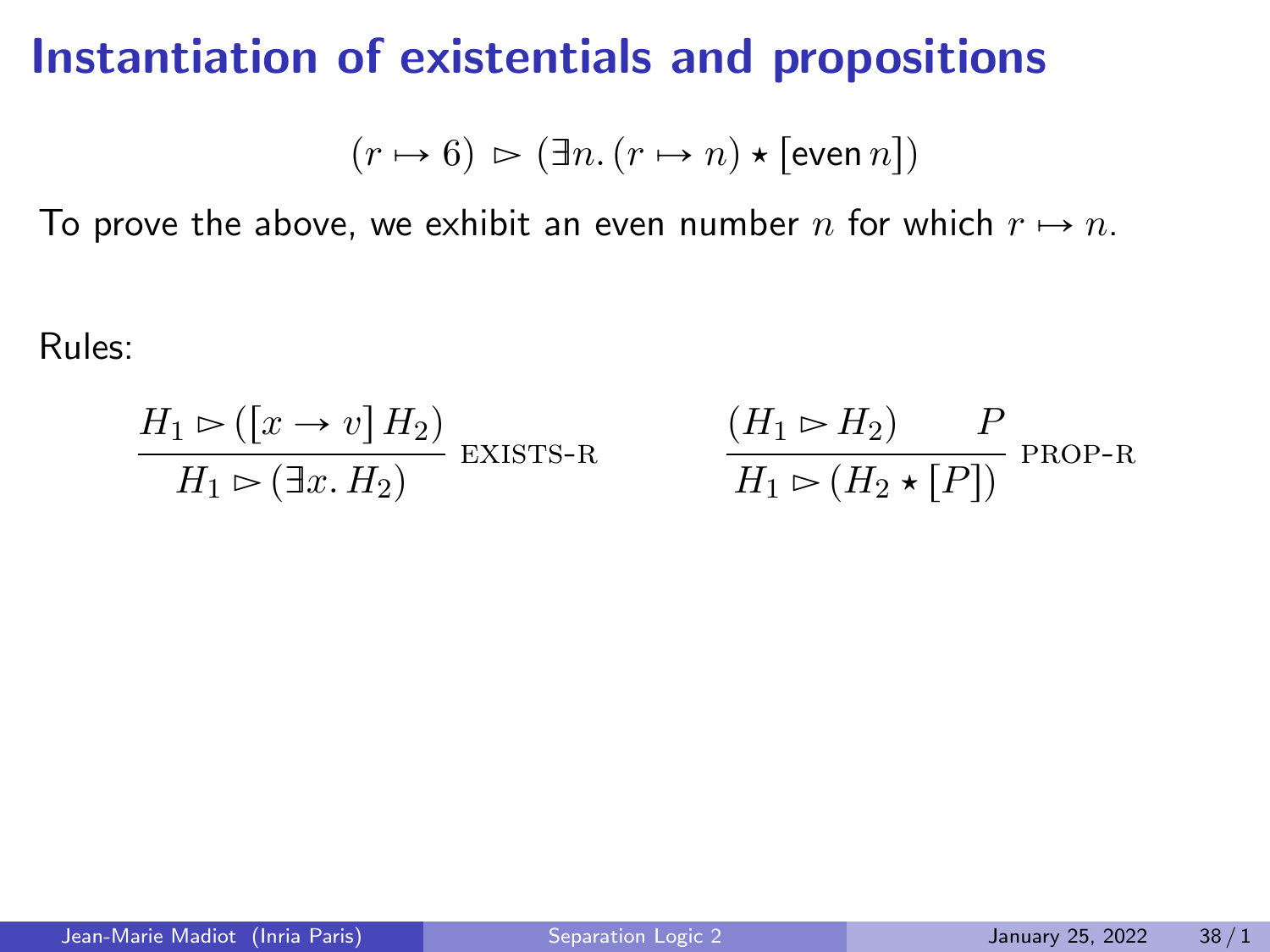#### Instantiation of existentials and propositions

$$
(r \mapsto 6) \, \rhd \, (\exists n. \, (r \mapsto n) \star \, [\text{even } n])
$$

To prove the above, we exhibit an even number n for which  $r \mapsto n$ .

Rules:

$$
\frac{H_1 \rhd ([x \to v] H_2)}{H_1 \rhd (\exists x. H_2)} \text{ existsrs-}\n\qquad\n\frac{(H_1 \rhd H_2) \qquad P}{H_1 \rhd (H_2 \star [P])} \text{prop-}\n\right\}
$$

Example:

$$
\frac{\overbrace{(r \mapsto 6) \bowtie (r \mapsto 6)}^{\text{REFL}} \text{even } 6}{(r \mapsto 6) \bowtie (r \mapsto 6) \star [\text{even } 6]}^{\text{REF}} \text{PROP-R}}{\overbrace{(r \mapsto 6) \bowtie [n \rightarrow 6] \ ((r \mapsto n) \star [\text{even } n])}_{\text{EVIST}}^{\text{SUBST}}}
$$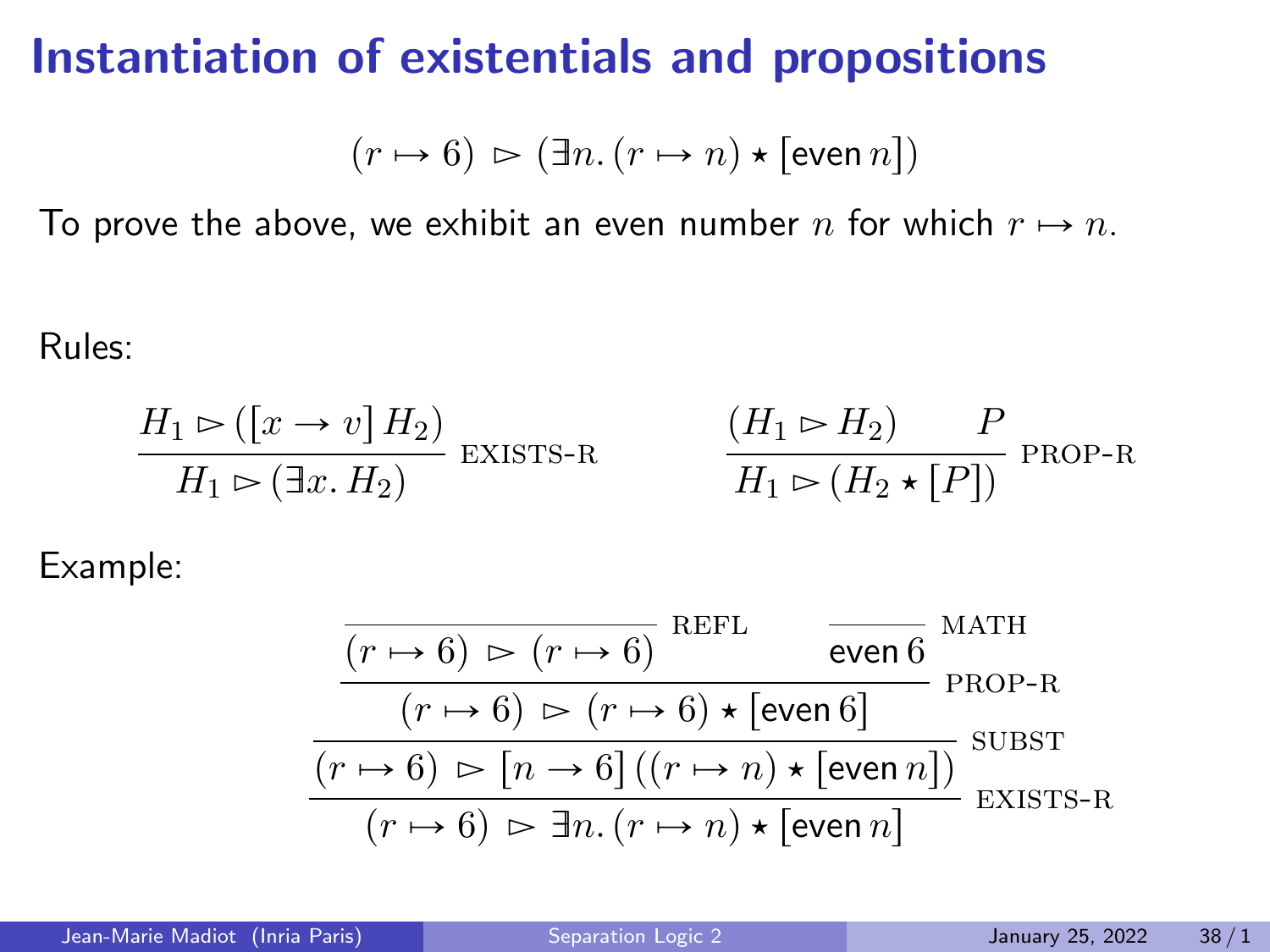#### Extraction of existentials and propositions

$$
(\exists n.\, [\text{even}\, n] \star (r \mapsto n)) \, \rhd \, (\exists m.\, [\text{even}\, m] \star (r \mapsto m+2))
$$

To prove the above, we show that for any even number  $n$ , we have:

$$
(r \mapsto n) \, \rhd \, \exists m. \, [\text{even } m] \star (r \mapsto m+2)
$$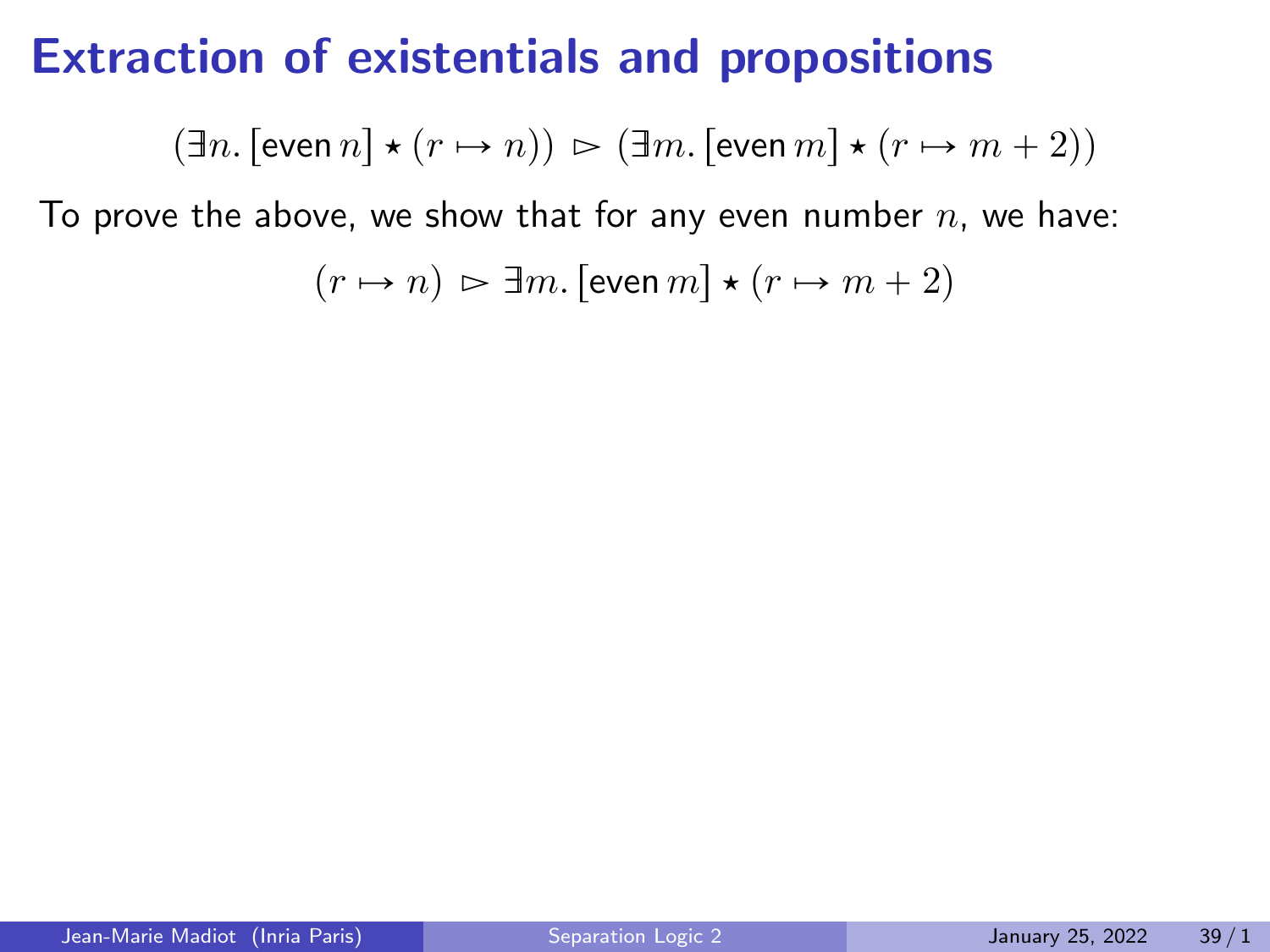#### Extraction of existentials and propositions

$$
(\exists n.\, [\text{even}\, n] \star (r \mapsto n)) \, \rhd \, (\exists m.\, [\text{even}\, m] \star (r \mapsto m+2))
$$

To prove the above, we show that for any even number  $n$ , we have:

$$
(r \mapsto n) \, \rhd \, \exists m. \, [\text{even } m] \star (r \mapsto m + 2)
$$

Reasoning rules:

$$
\frac{\forall x. (H_1 \rhd H_2)}{(\exists x. H_1) \rhd H_2} \text{ exists.}
$$
\n
$$
\frac{P \Rightarrow (H_1 \rhd H_2)}{([P] \cdot H_1) \rhd H_2} \text{ proof.}
$$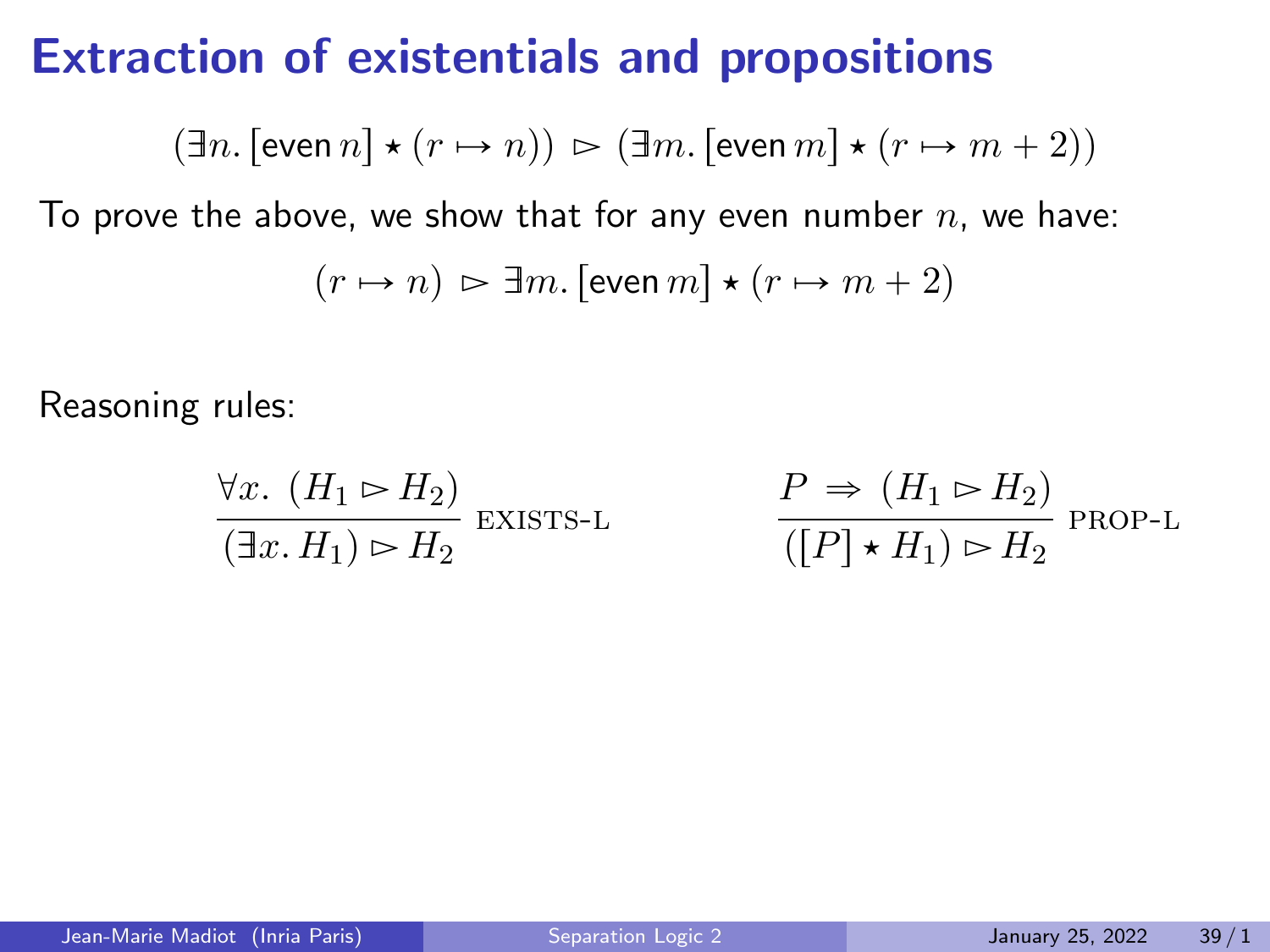#### Extraction of existentials and propositions

$$
(\exists n.\, [\text{even}\, n] \star (r \mapsto n)) \, \rhd \, (\exists m.\, [\text{even}\, m] \star (r \mapsto m+2))
$$

To prove the above, we show that for any even number  $n$ , we have:

$$
(r \mapsto n) \, \rhd \, \exists m. \, [\text{even } m] \star (r \mapsto m+2)
$$

Reasoning rules:

$$
\frac{\forall x. (H_1 \rhd H_2)}{(\exists x. H_1) \rhd H_2} \text{ existsrs-L}
$$
\n
$$
\frac{P \Rightarrow (H_1 \rhd H_2)}{([P] \cdot H_1) \rhd H_2} \text{ prop-L}
$$

Same with explicit proof contexts:

$$
\frac{\Gamma, x:A \vdash H_1 \rhd H_2}{\Gamma \vdash (\exists (x:A).H_1) \rhd H_2} \quad (x \notin H_2)
$$

$$
\frac{\Gamma, h : P \vdash H_1 \rhd H_2}{\Gamma \vdash ([P] \star H_1) \rhd H_2}
$$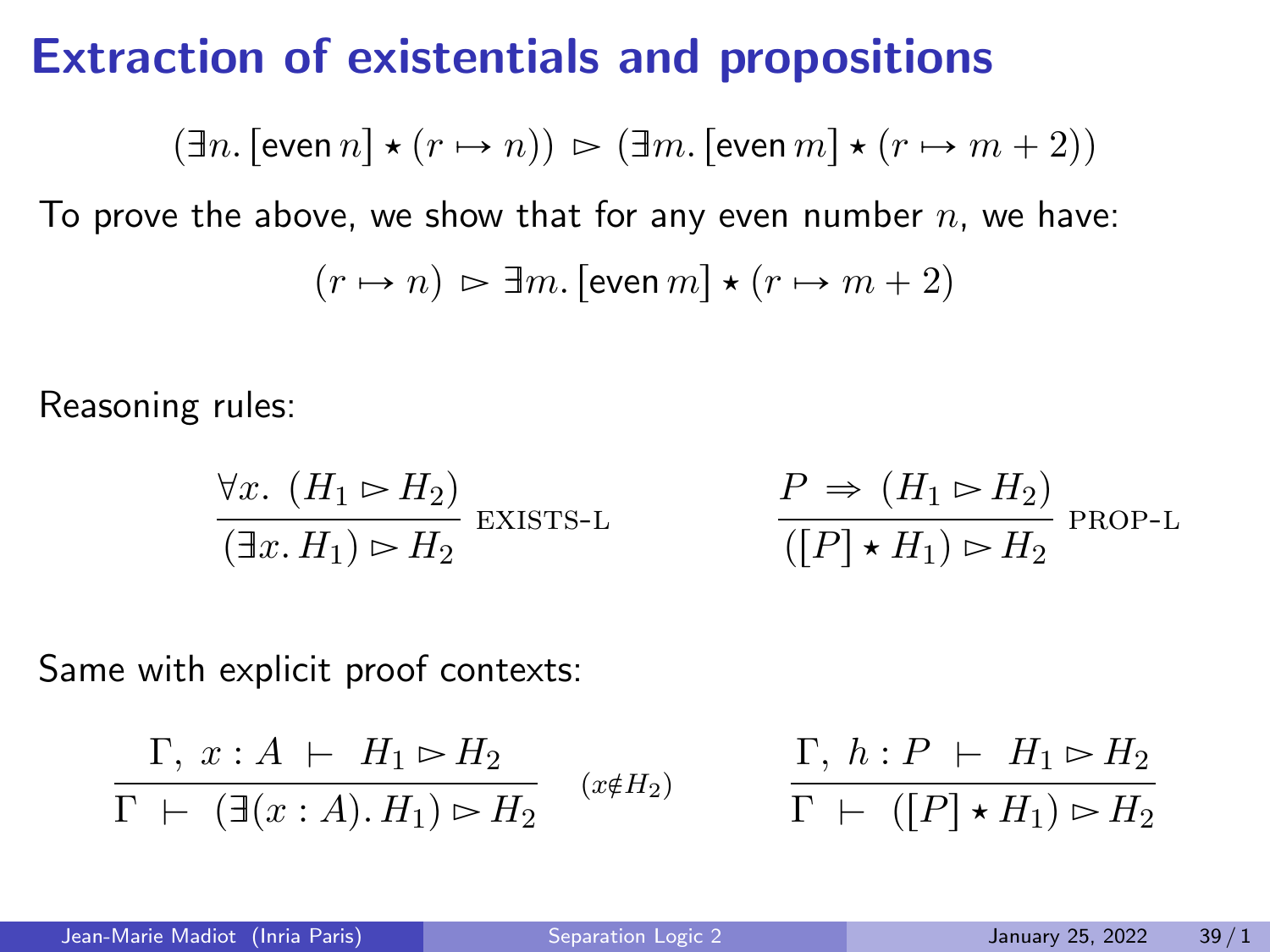1. 
$$
(r \mapsto 3) \triangleright \exists n. (r \mapsto n)
$$
  
\n2.  $\exists n. (r \mapsto n) \triangleright (r \mapsto 3)$   
\n3.  $\exists n. (r \mapsto n) \star [n > 0] \triangleright \exists n. [n > 1] \star (r \mapsto (n - 1))$   
\n4.  $(r \mapsto 3) \star (s \mapsto 3) \triangleright \exists n. (r \mapsto n) \star (s \mapsto n)$   
\n5.  $\exists n. (r \mapsto n) \star [n > 0] \star [n < 0] \triangleright (r \mapsto m) \star (r \mapsto m)$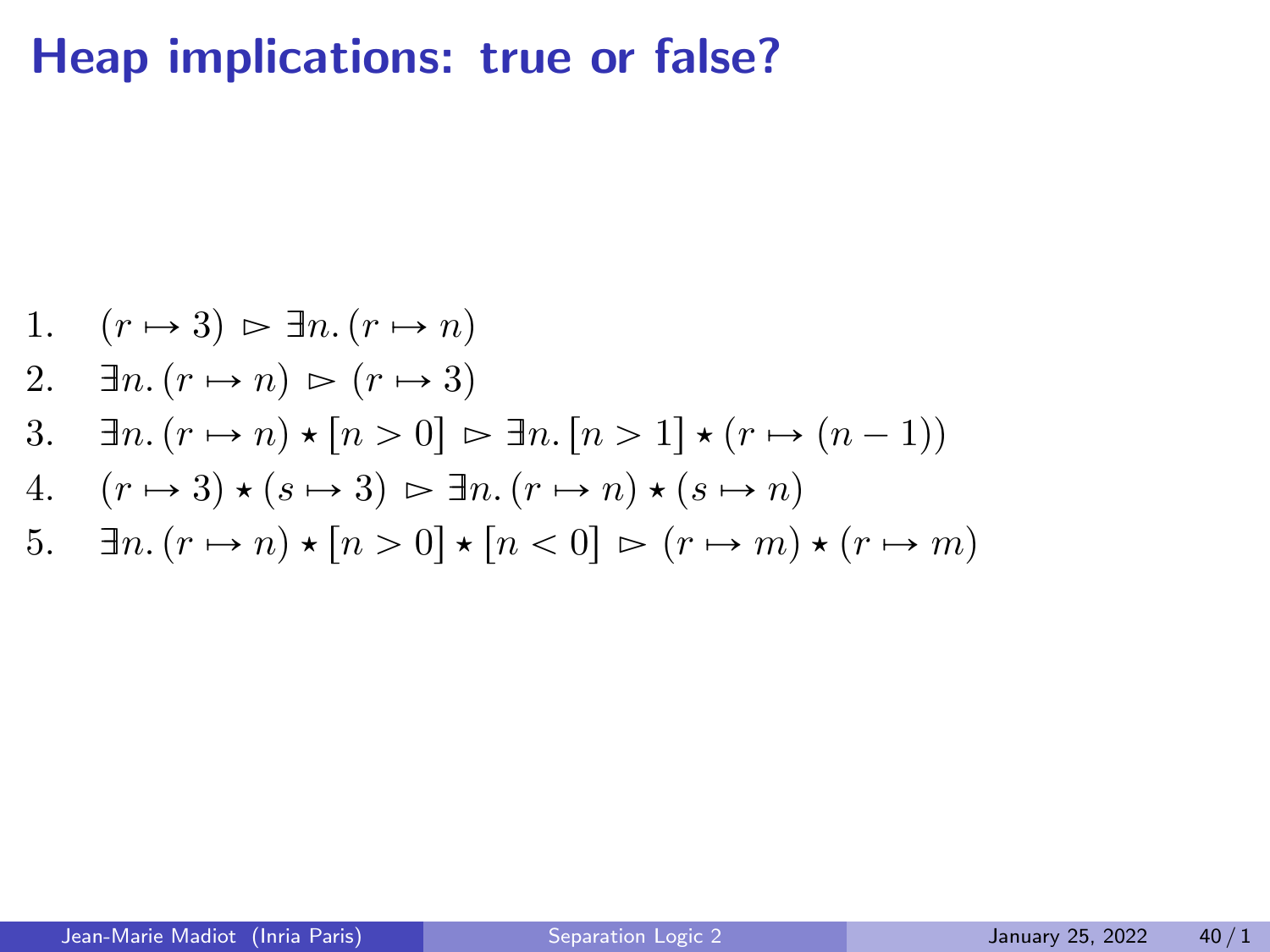1. 
$$
(r \mapsto 3) \triangleright \exists n. (r \mapsto n)
$$
 true  
\n2.  $\exists n. (r \mapsto n) \triangleright (r \mapsto 3)$   
\n3.  $\exists n. (r \mapsto n) \star [n > 0] \triangleright \exists n. [n > 1] \star (r \mapsto (n - 1))$   
\n4.  $(r \mapsto 3) \star (s \mapsto 3) \triangleright \exists n. (r \mapsto n) \star (s \mapsto n)$   
\n5.  $\exists n. (r \mapsto n) \star [n > 0] \star [n < 0] \triangleright (r \mapsto m) \star (r \mapsto m)$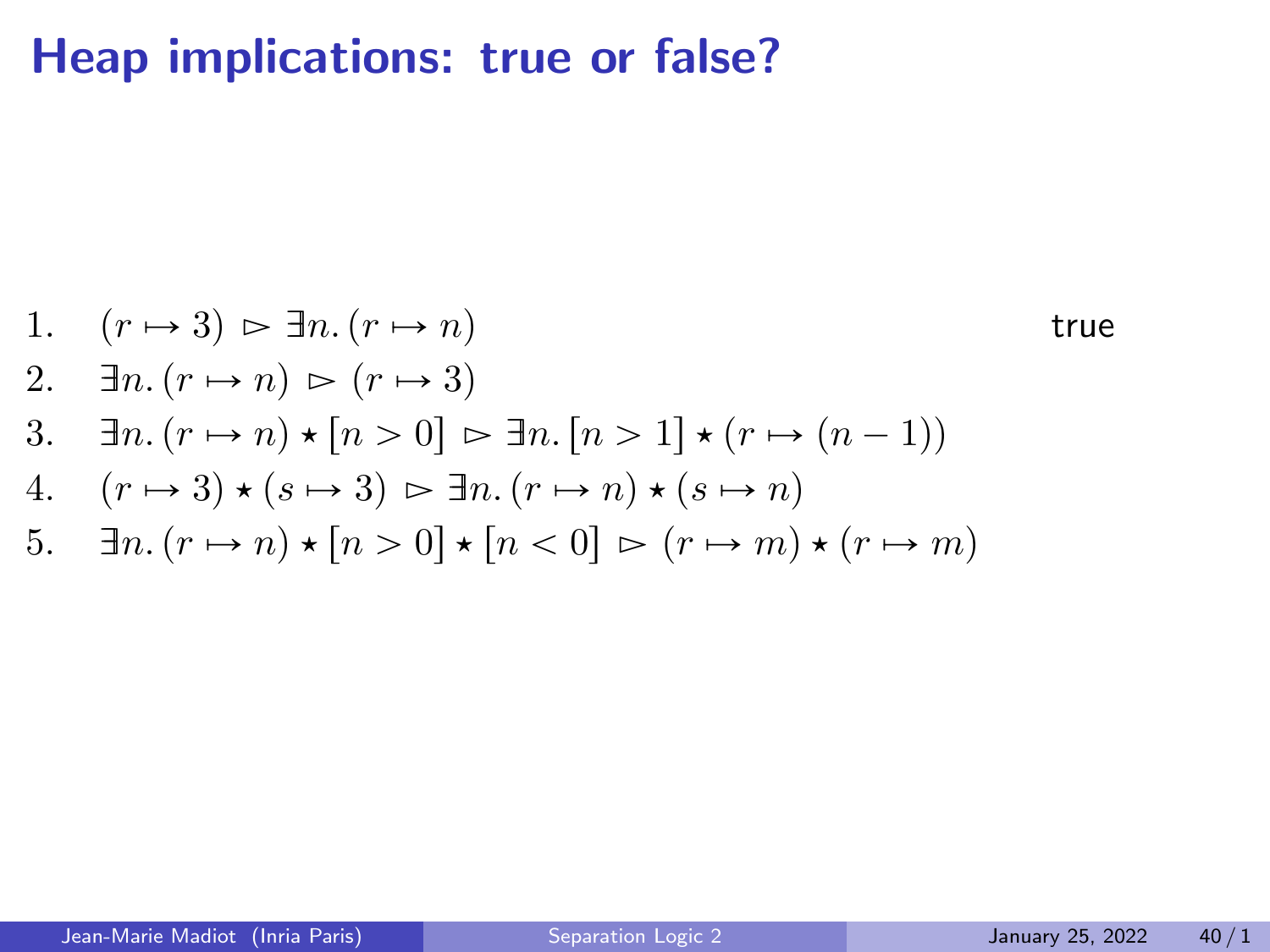1. 
$$
(r \rightarrow 3) \rightharpoonup \exists n. (r \rightarrow n)
$$
 true  
\n2.  $\exists n. (r \rightarrow n) \rightharpoonup (r \rightarrow 3)$  false  
\n3.  $\exists n. (r \rightarrow n) \star [n > 0] \rightharpoonup \exists n. [n > 1] \star (r \rightarrow (n - 1))$   
\n4.  $(r \rightarrow 3) \star (s \rightarrow 3) \rightharpoonup \exists n. (r \rightarrow n) \star (s \rightarrow n)$   
\n5.  $\exists n. (r \rightarrow n) \star [n > 0] \star [n < 0] \rightharpoonup (r \rightarrow m) \star (r \rightarrow m)$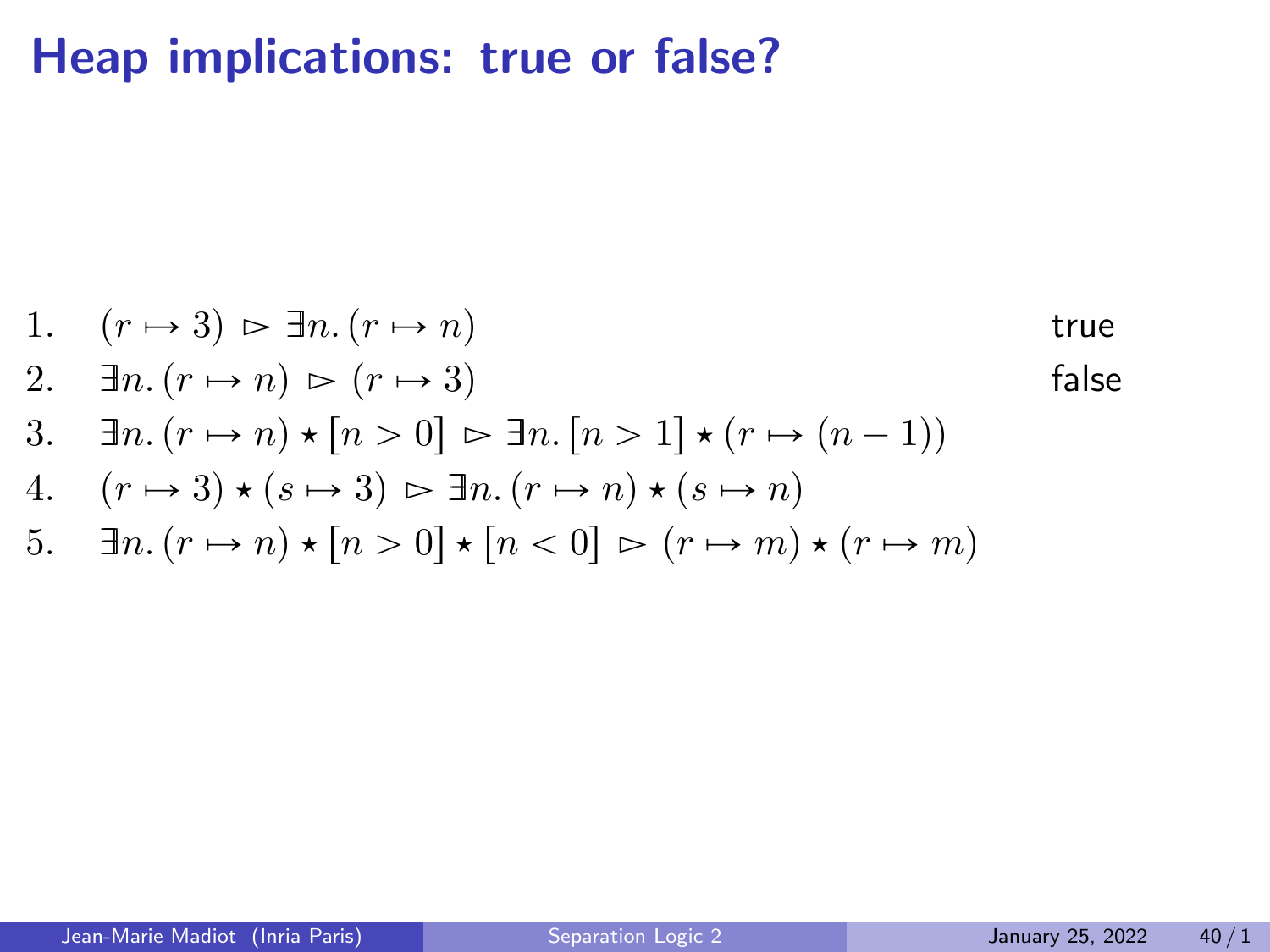1. 
$$
(r \mapsto 3) \geq \exists n \ (r \mapsto n)
$$
 true

2. 
$$
\exists n. (r \mapsto n) \ge (r \mapsto 3)
$$
 false

3. 
$$
\exists n.(r \mapsto n) \star [n > 0] \succ \exists n.[n > 1] \star (r \mapsto (n-1))
$$
 true

4. 
$$
(r \mapsto 3) \star (s \mapsto 3) \Rightarrow \exists n. (r \mapsto n) \star (s \mapsto n)
$$

5. 
$$
\exists n.(r \mapsto n) \star [n > 0] \star [n < 0] \succ (r \mapsto m) \star (r \mapsto m)
$$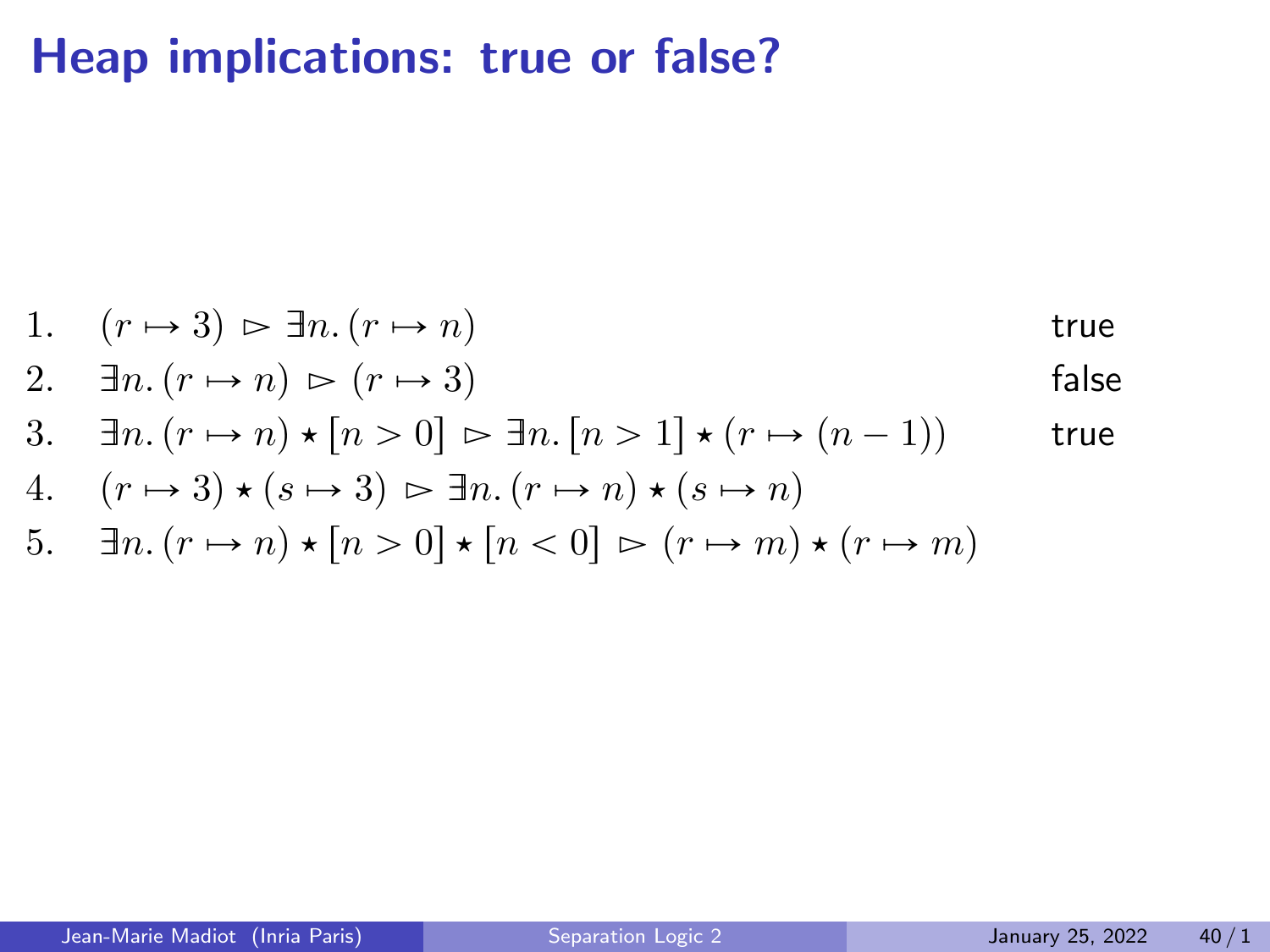1. 
$$
(r \mapsto 3) \geq \exists n \ (r \mapsto n)
$$
 true

2. 
$$
\exists n. (r \mapsto n) \ge (r \mapsto 3)
$$
 false

3. 
$$
\exists n.(r \mapsto n) \star [n > 0] \succ \exists n.[n > 1] \star (r \mapsto (n-1))
$$
 true

4. 
$$
(r \mapsto 3) \star (s \mapsto 3) \geq \exists n. (r \mapsto n) \star (s \mapsto n)
$$
 true

5. 
$$
\exists n.(r \mapsto n) \star [n > 0] \star [n < 0] \succ (r \mapsto m) \star (r \mapsto m)
$$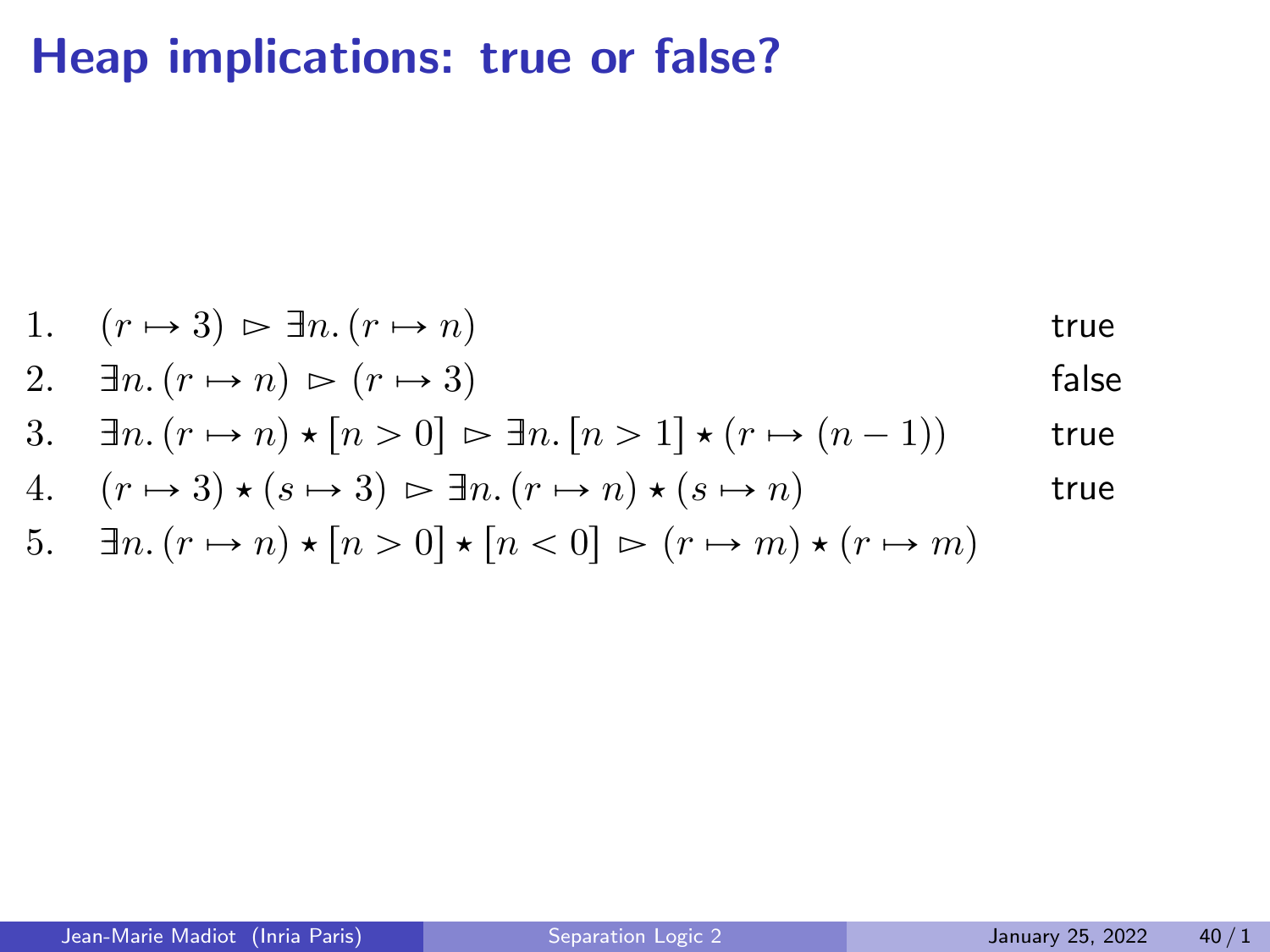# Heap implications: true or false?

1. 
$$
(r \mapsto 3) \geq \exists n \ (r \mapsto n)
$$
 true

2. 
$$
\exists n. (r \mapsto n) \ge (r \mapsto 3)
$$
 false

3. 
$$
\exists n.(r \mapsto n) \star [n > 0] \succ \exists n.[n > 1] \star (r \mapsto (n-1))
$$
 true

4. 
$$
(r \mapsto 3) \star (s \mapsto 3) \Rightarrow \exists n. (r \mapsto n) \star (s \mapsto n)
$$
 true

5. 
$$
\exists n.(r \mapsto n) \star [n > 0] \star [n < 0] \succ (r \mapsto m) \star (r \mapsto m)
$$
 true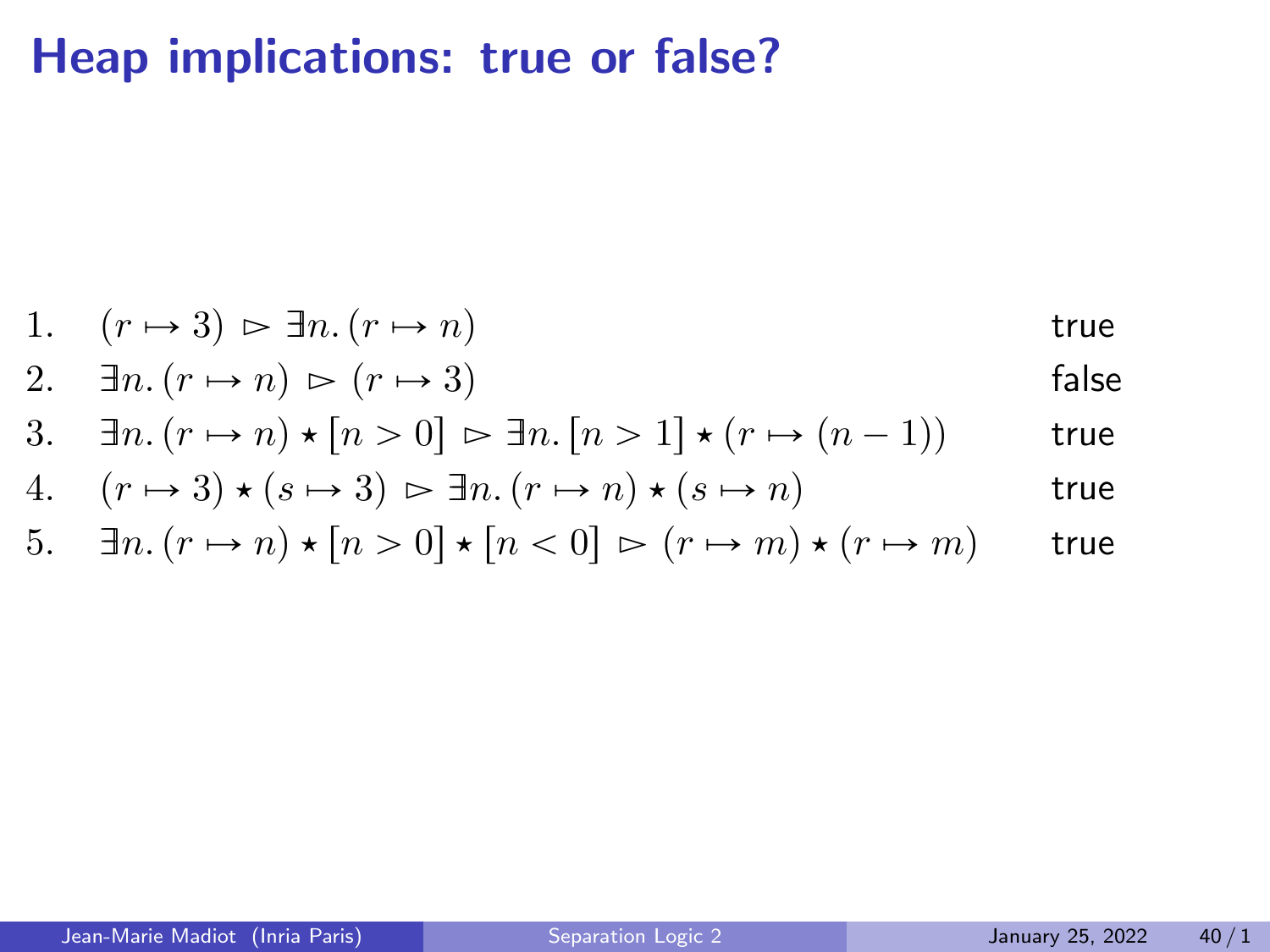# Proving heap entailment relations

Systematic approach to dealing with heap entailment:

- **1** extract from left hand side,
- 2 instantiate in right hand side,
- <sup>3</sup> cancel equal predicates on both sides.

Example:

$$
\frac{a:\operatorname{int}, a > 5 \mid (r \mapsto 3) \star (s \mapsto a) \ge (r \mapsto 3) \star (s \mapsto a)}{a:\operatorname{int}, a > 5 \mid (r \mapsto 3) \star (s \mapsto a) \ge (r \mapsto 3) \star (s \mapsto 3 + (a-3))}
$$
\n
$$
\frac{a:\operatorname{int}, a > 5 \mid (r \mapsto 3) \star (s \mapsto a) \ge \exists m. (r \mapsto 3) \star (s \mapsto 3 + m)}{a:\operatorname{int}, a > 5 \mid (r \mapsto 3) \star (s \mapsto a) \ge \exists nm. (r \mapsto n) \star (s \mapsto n + m)}
$$
\n
$$
\frac{\emptyset \mid \vdash \exists a. [a > 5] \star (r \mapsto 3) \star (s \mapsto a) \ge \exists nm. (r \mapsto n) \star (s \mapsto n + m)}{\emptyset \mid (r \mapsto 3) \star \exists a. [a > 5] \star (s \mapsto a) \ge \exists nm. (s \mapsto n + m) \star (r \mapsto n)}
$$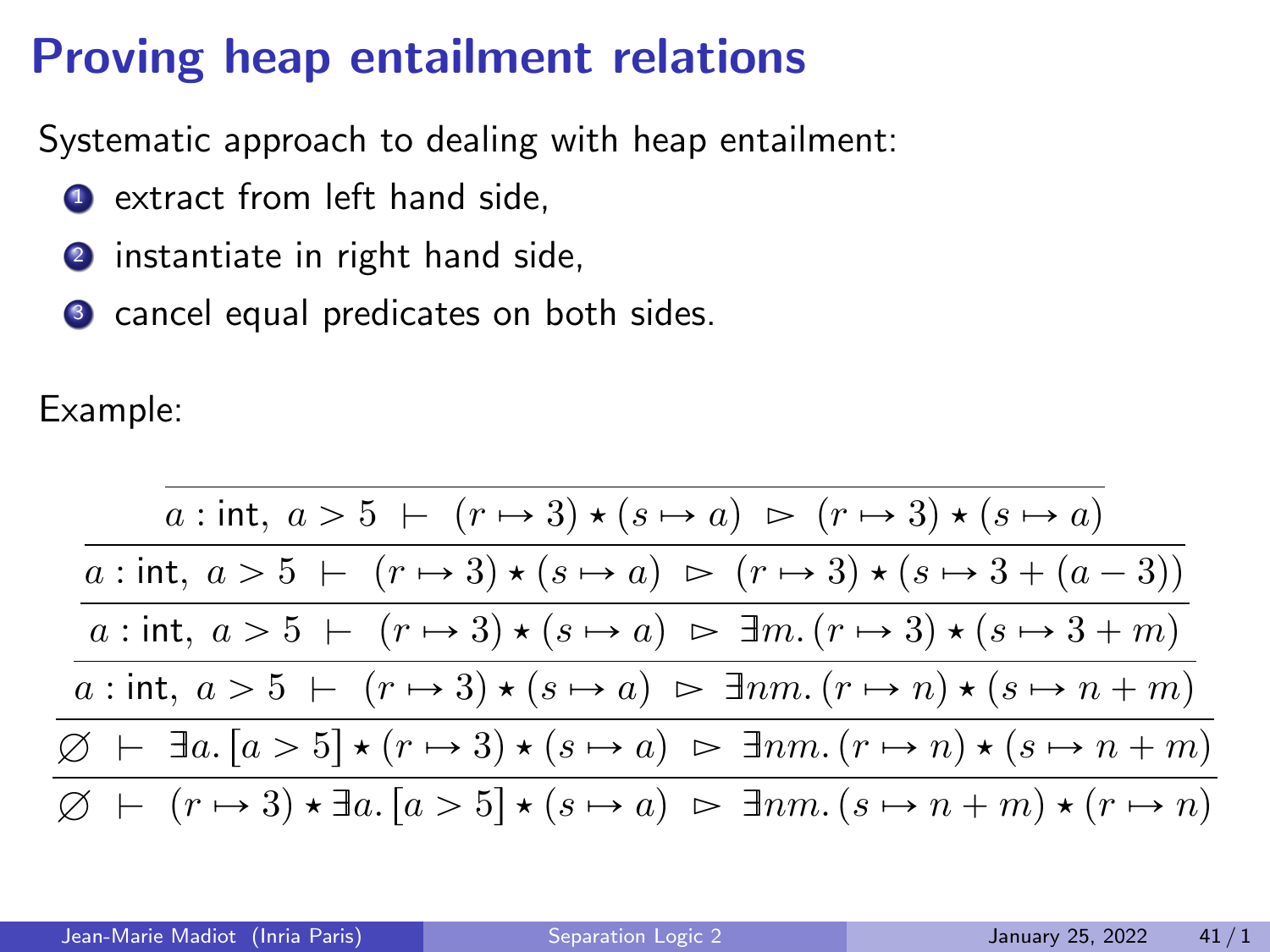# Summary

 $(\star)$  is associative, commutative, and has  $\lceil \cdot \rceil$  as neutral element.

Existentials and pure facts may be extruded from stars.

 $(\triangleright)$  is a partial order, satisfying the frame property.

"[False]  $\triangleright H$ " is always true.

" $(r \mapsto n) \star (r \mapsto m)$ " is equivalent to "[False]".

Strategy: extract from the left, instantiate on the right, then cancel out.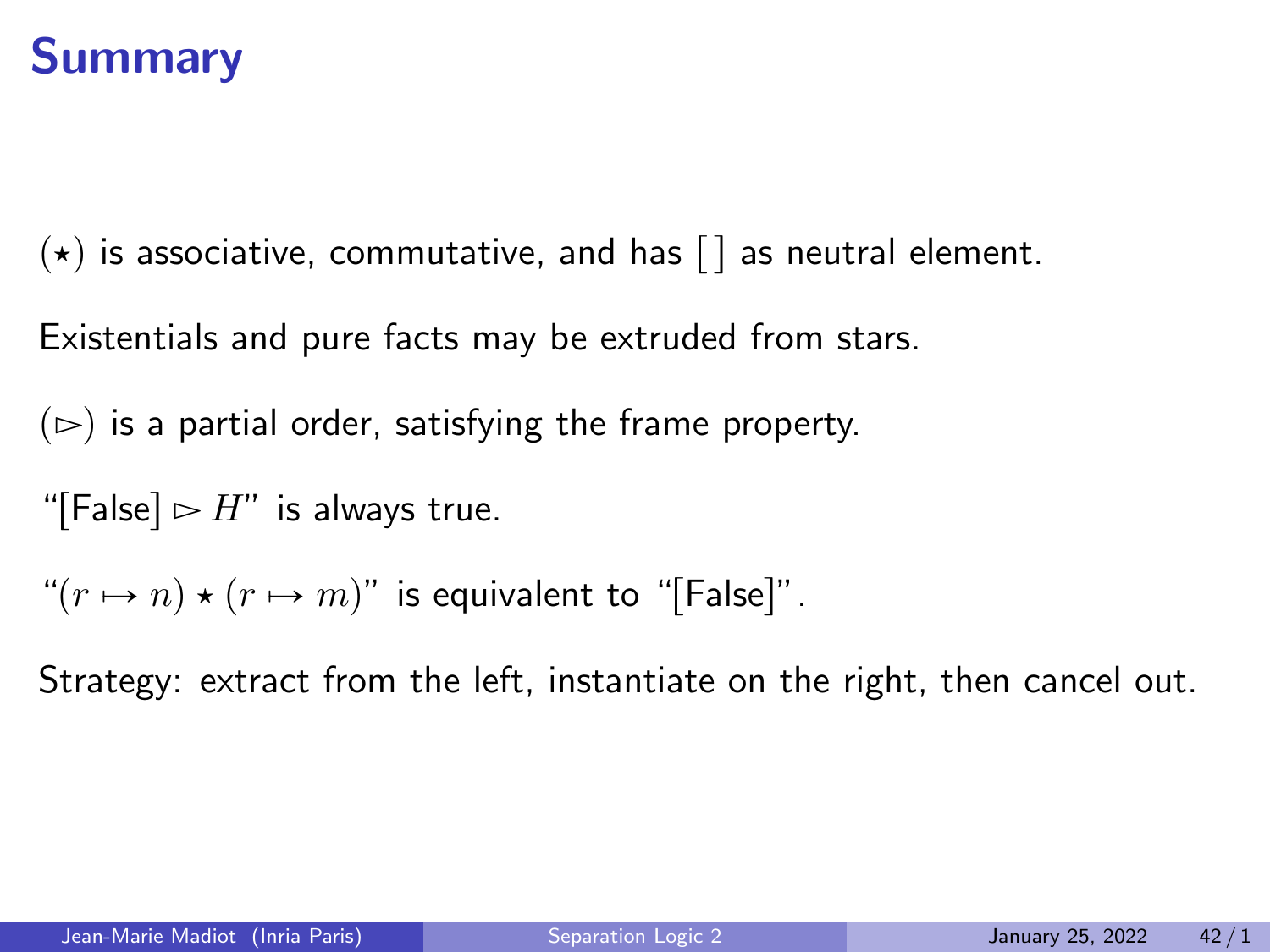Chapter 10 Structural rules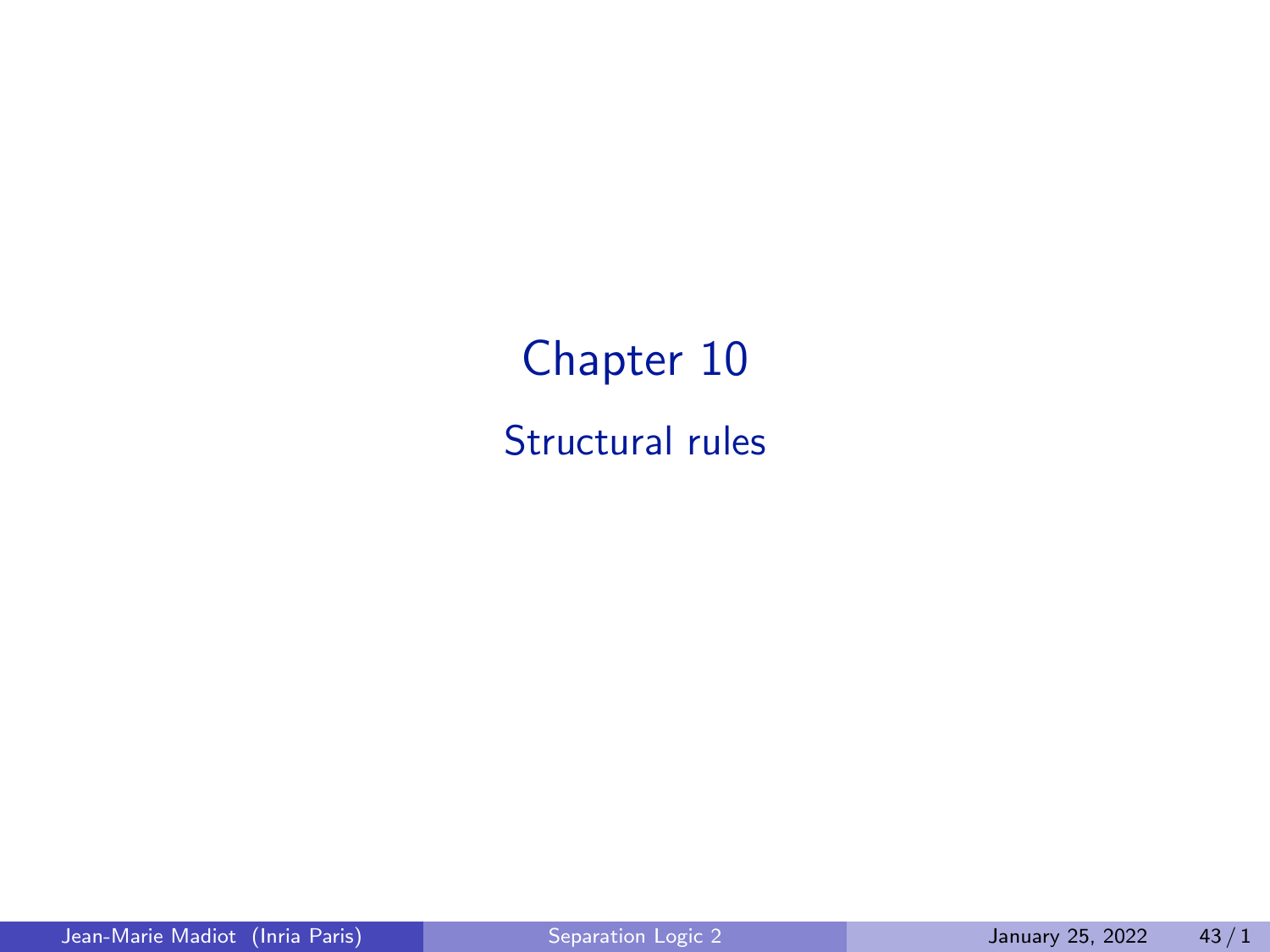### Frame rule

$$
\frac{\{H_1\} \, t \, \{\lambda x. H_1'\}}{\{H_1 \star H_2\} \, t \, \{\lambda x. H_1' \star H_2\}}
$$

Reformulation:

$$
\frac{\{H_1\} \ t \ \{Q_1\}}{\{H_1 \star H_2\} \ t \ \{Q_1 \star H_2\}} \ \text{frame}
$$

with the overloading:

$$
Q \star H \equiv \lambda x. (Q x \star H)
$$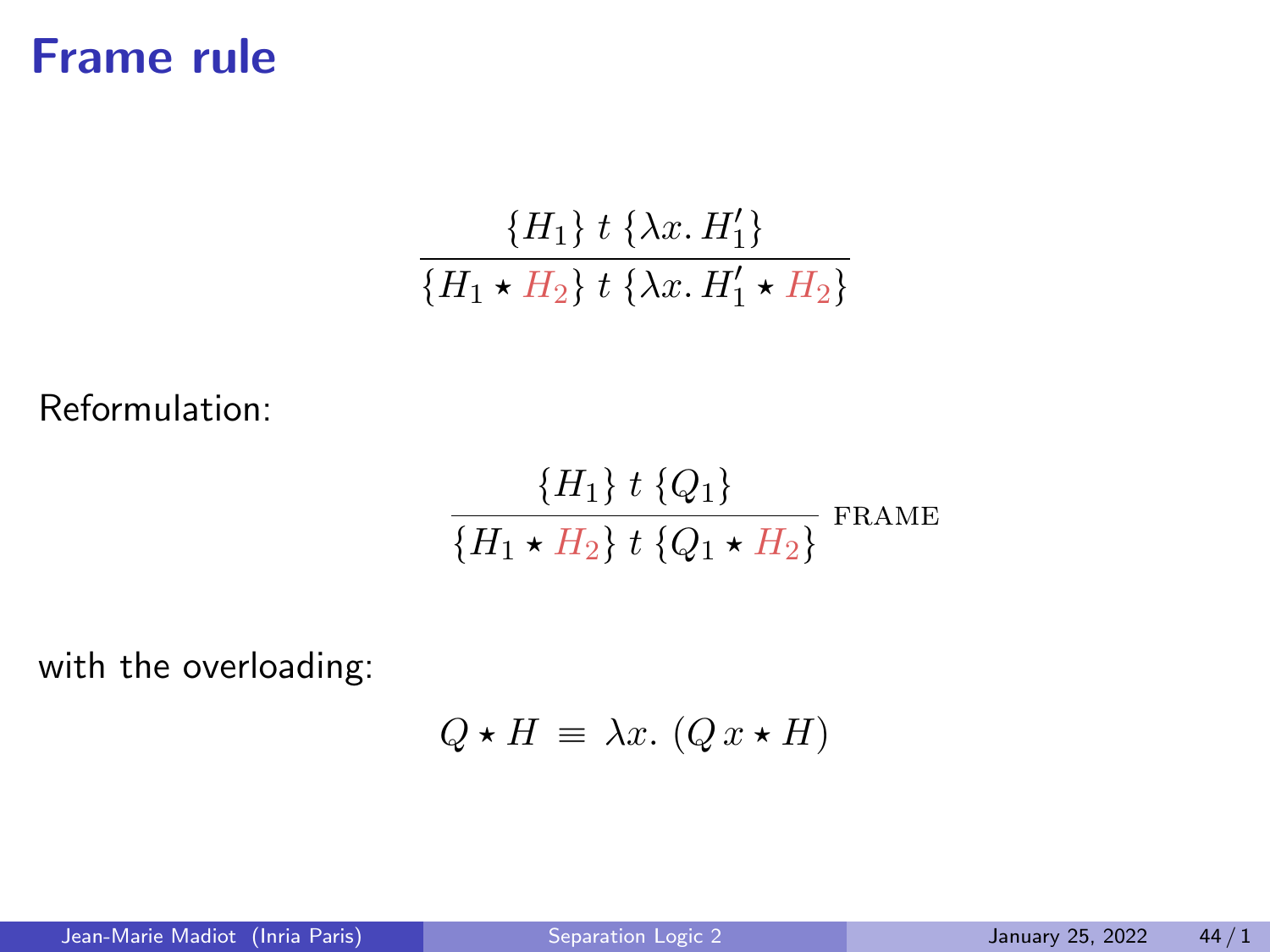### Consequence rule

$$
\frac{H \rhd H' \qquad \{H'\} \ t \ \{Q'\} \qquad Q' \rhd Q}{\{H\} \ t \ \{Q\}} \ \text{consequence}
$$

with the overloading:

$$
Q' \rhd Q \equiv \forall x. (Q'x \rhd Qx)
$$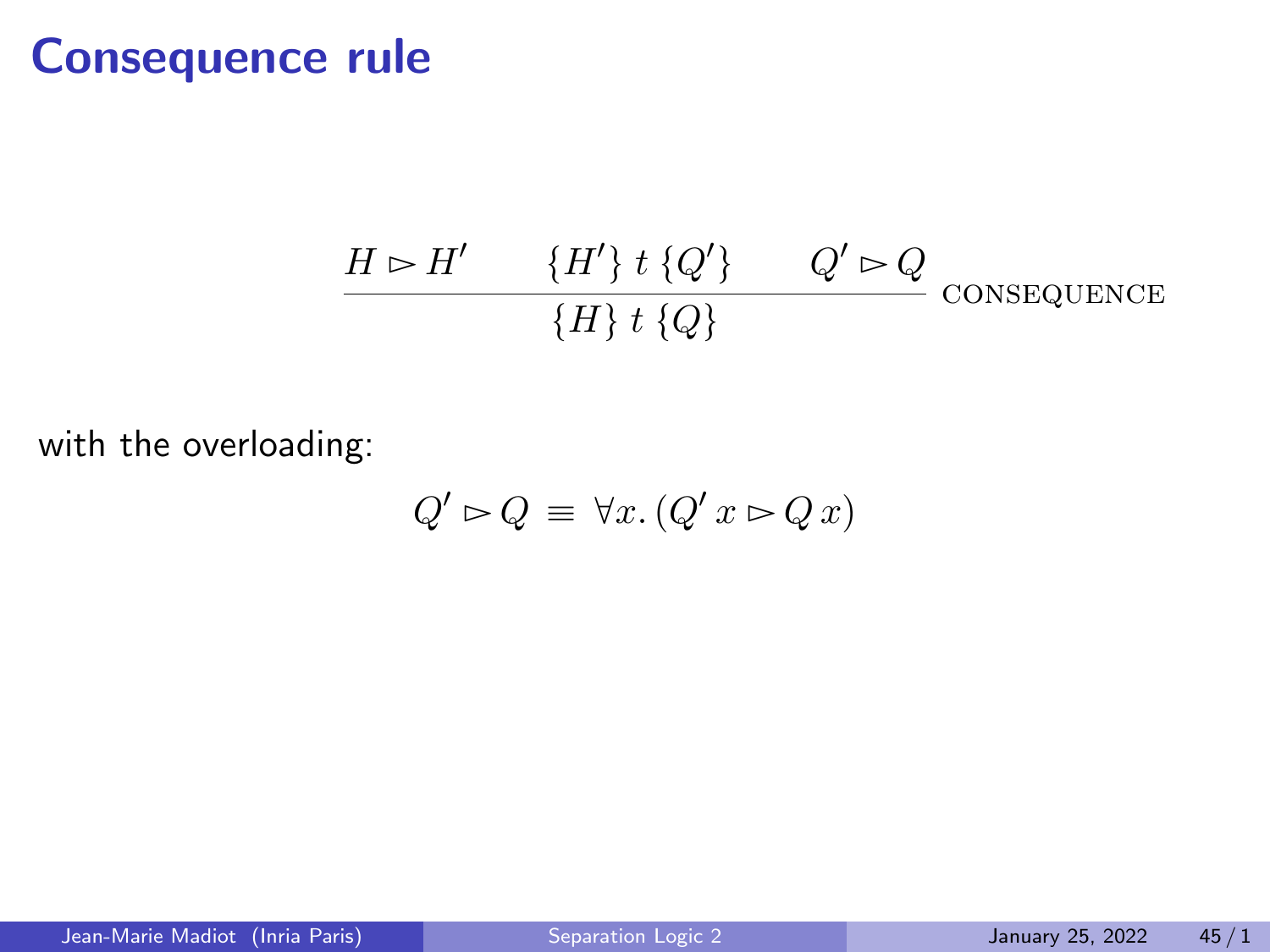#### Consequence rule

$$
\frac{H \rhd H' \qquad \{H'\} \ t \ \{Q'\} \qquad Q' \rhd Q}{\{H\} \ t \ \{Q\}} \ \text{consequence}
$$

with the overloading:

$$
Q' \rhd Q \equiv \forall x. (Q' \, x \rhd Q \, x)
$$

Note that  $H$  and  $H'$  must cover the same set of memory cells, that is, no garbage collection is allowed here. Similarly for  $Q$  and  $Q^{\prime}.$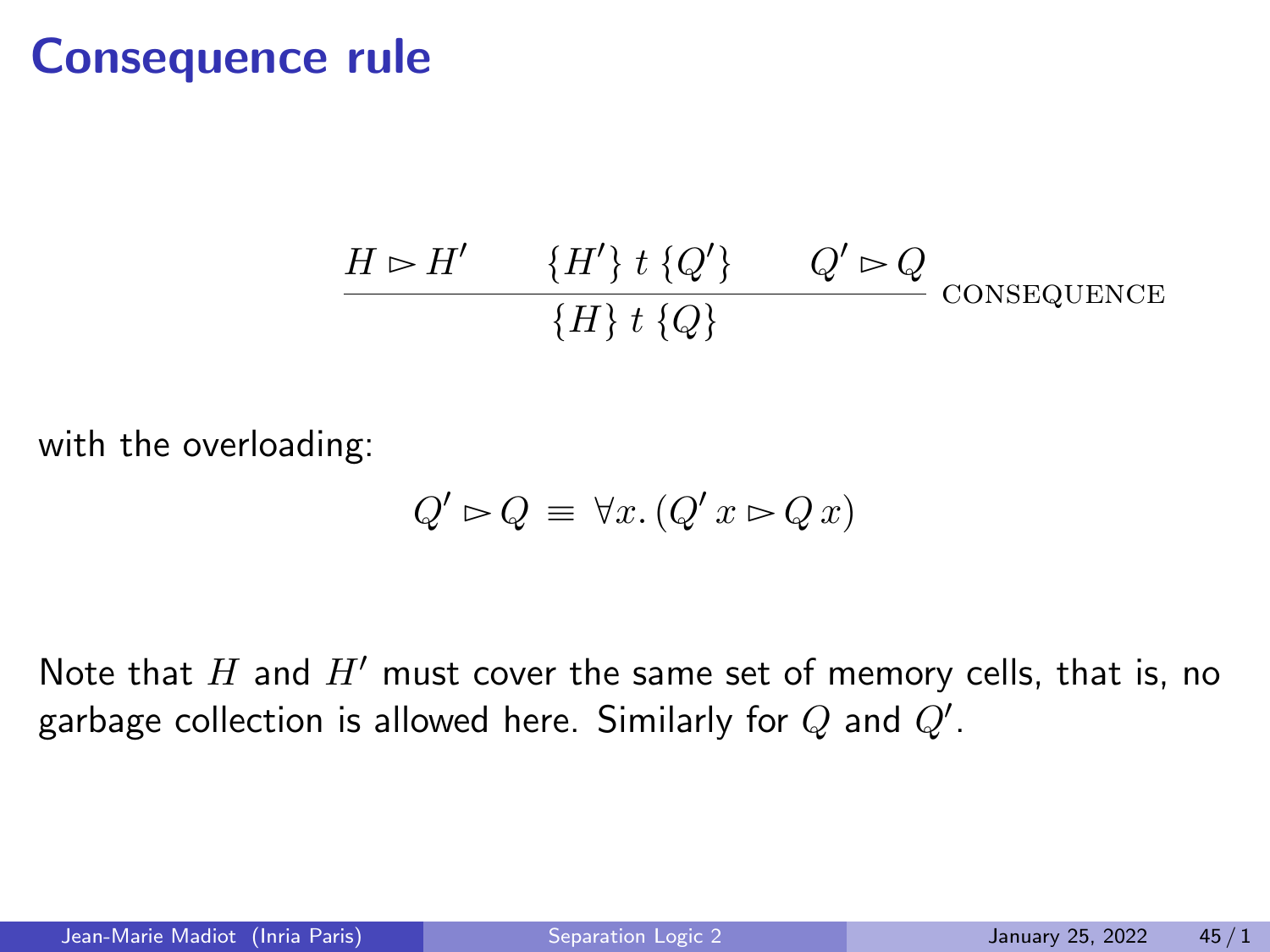### Recall the need for garbage collection

```
let myref x =let r = ref x inlet s = ref r inr
```
From:

$$
\{[\,]\} \text{ (myref x) } \{\lambda r. \ r \mapsto x \star \exists s. \ s \mapsto r\}
$$

 $To'$ 

 $\{\begin{bmatrix} \end{bmatrix}\}$  (myref x)  $\{\lambda r. \ r \mapsto x\}$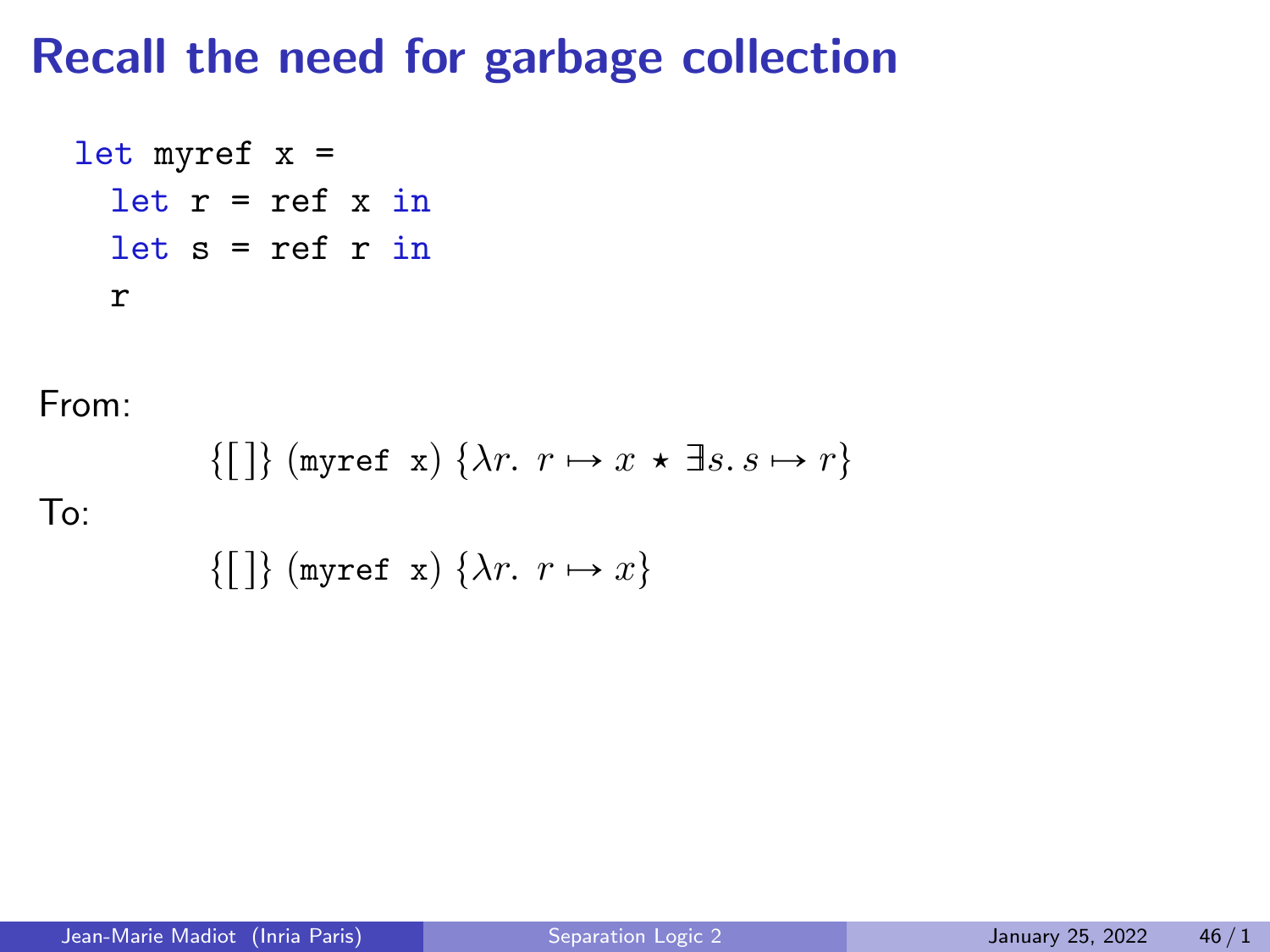## Recall the need for garbage collection

```
let myref x =let r = ref x inlet s = ref r in
 r
```
From:

$$
\{[\,]\}\text{ (myref x) }\{\lambda r.\ r \mapsto x \star \exists s.\ s \mapsto r\}
$$

 $To'$ 

$$
\{[\,]\} \text{ (myref x) }\{\lambda r. \ r \mapsto x\}
$$

Can the following rule be used?

$$
\frac{\{H\} t \{Q \star H'\}}{\{H\} t \{Q\}} \text{ GC-POST'}
$$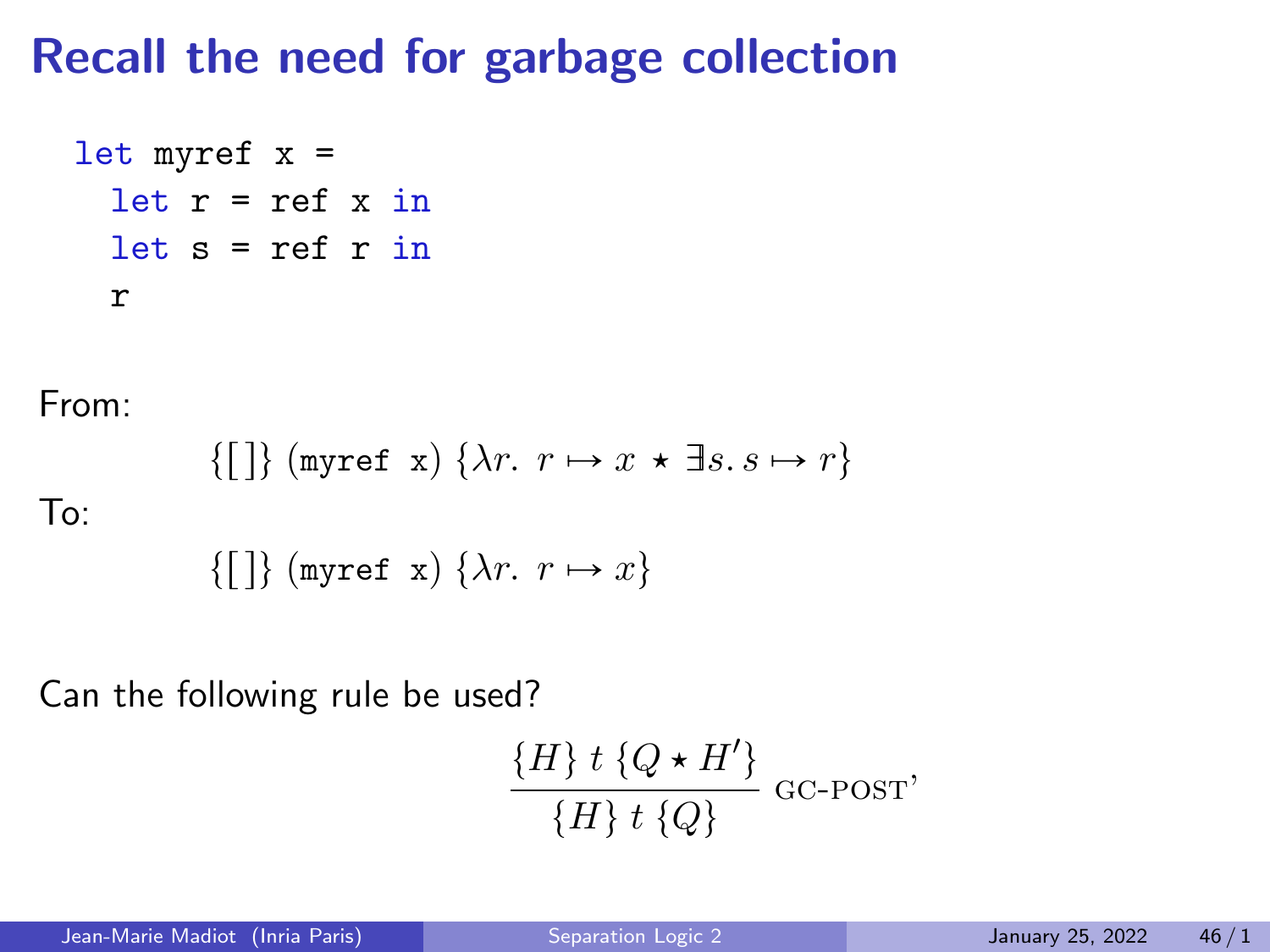### Garbage collection rule

$$
\frac{\{H\} t \{Q \star \mathsf{GC}\}}{\{H\} t \{Q\}} \ \mathrm{GC\text{-}POST} \qquad \text{where: } \ \mathsf{GC} \equiv \exists H'. H'
$$

Same as:

$$
\frac{\{H\} t \{\lambda x. (Q x \star \exists H'. H')\}}{\{H\} t \{Q\}}
$$

Observe that  $H'$  may depend on the return value  $x$ : For  $(\lambda r. r \mapsto x \star \exists s. s \mapsto r)$ , we may instantiate  $H'$  as  $(\exists s. s \mapsto r)$ .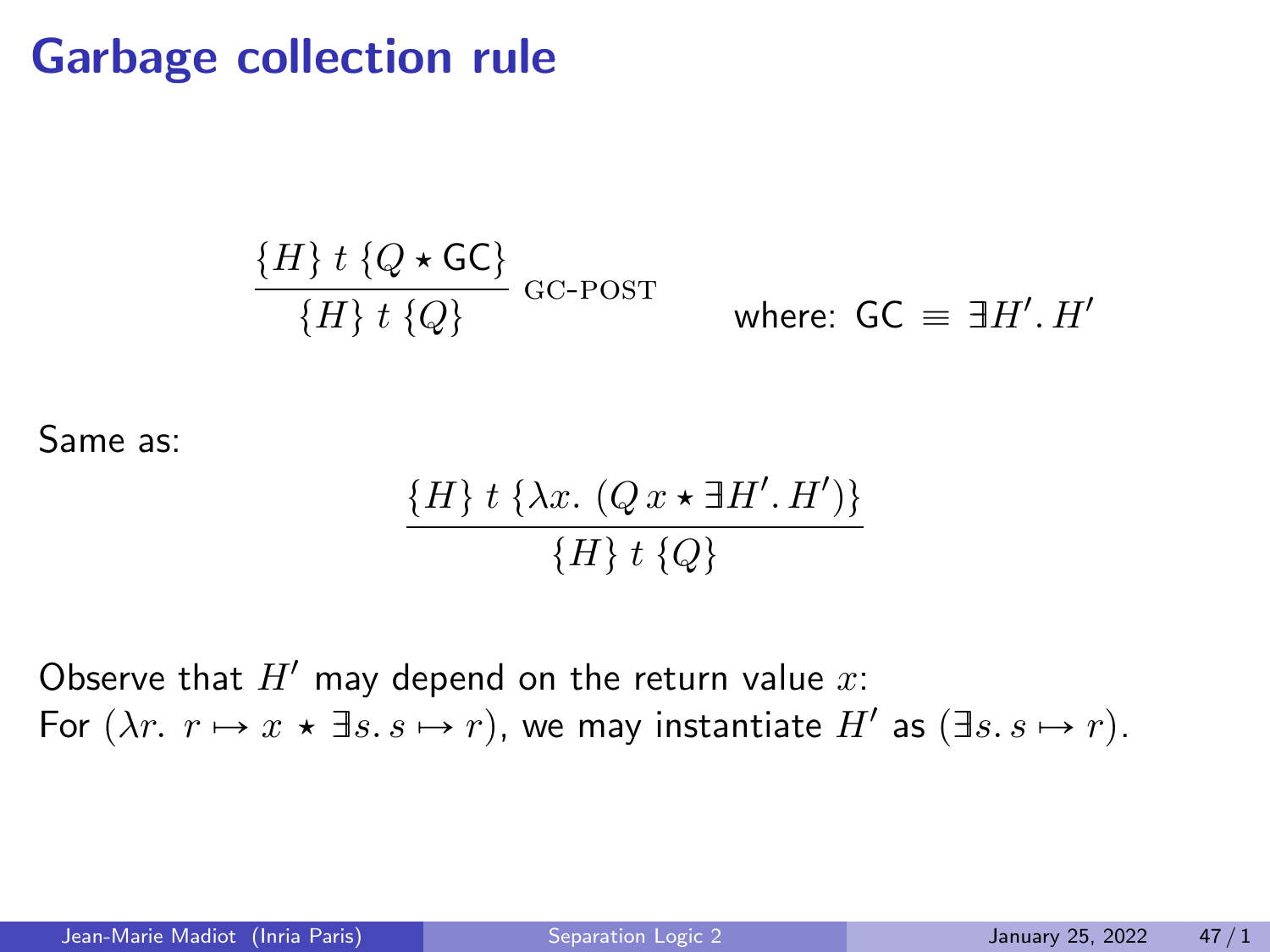### Garbage collection in the pre-condition

$$
\frac{\{H\} t \{Q\}}{\{H \star \mathsf{GC}\} t \{Q\}} \quad \text{GC-PRE} \qquad \frac{\{H\} t \{Q\}}{\{H \star H'\} t \{Q\}} \quad \text{GC-PRE'}
$$

**Exercise:** show that GC-PRE is derivable from GC-POST and FRAME.

$$
\frac{\{H\} t \{Q \star \mathsf{GC}\}}{\{H\} t \{Q\}} \text{ GC-POST} \qquad \frac{\{H_1\} t \{Q_1\}}{\{H_1 \star H_2\} t \{Q_1 \star H_2\}} \text{ FRAME}
$$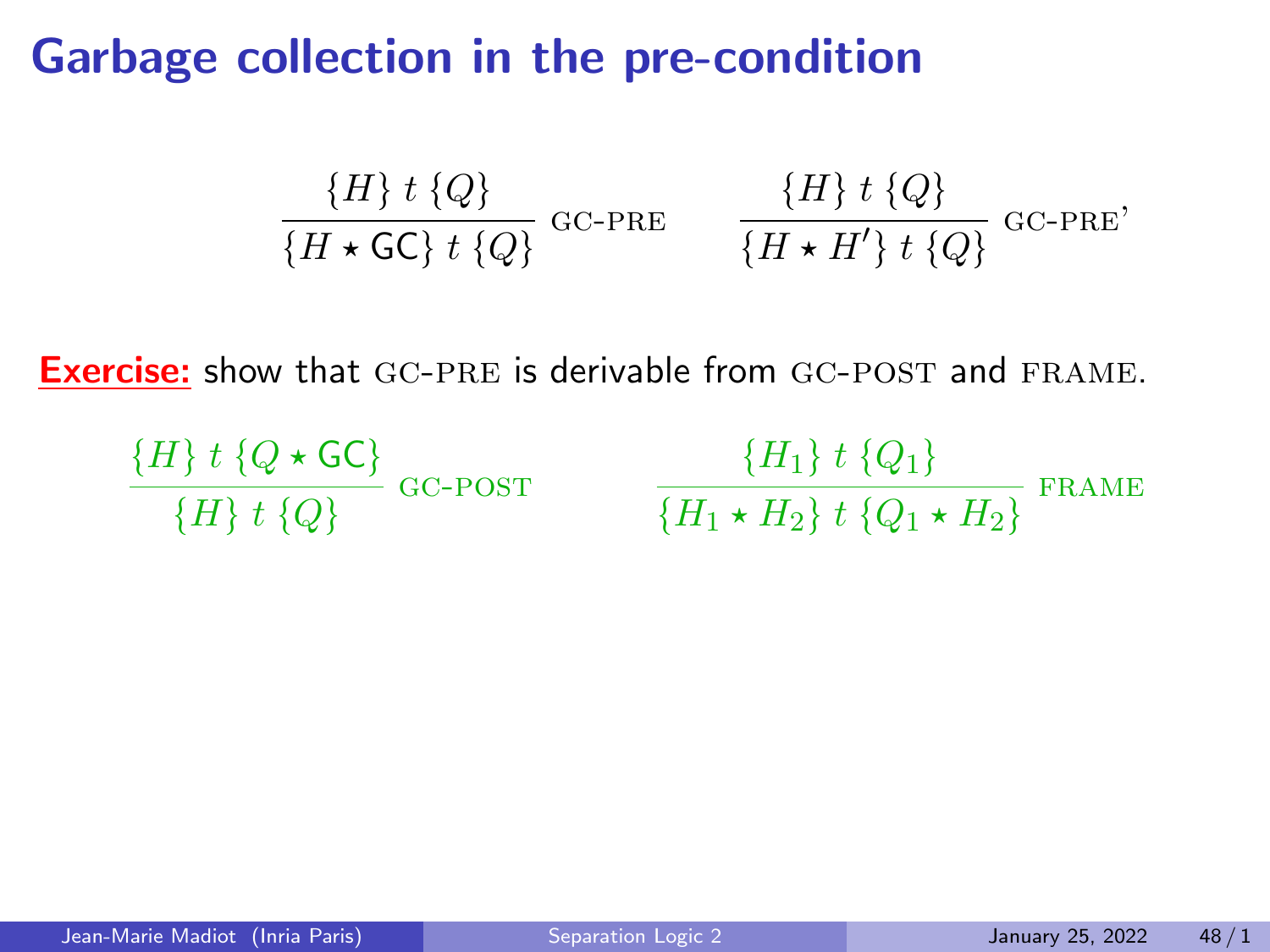### Garbage collection in the pre-condition

$$
\frac{\{H\} t \{Q\}}{\{H \star \mathsf{GC}\} t \{Q\}} \quad \text{GC-PRE} \qquad \frac{\{H\} t \{Q\}}{\{H \star H'\} t \{Q\}} \quad \text{GC-PRE'}
$$

**Exercise:** show that GC-PRE is derivable from GC-POST and FRAME.

$$
\frac{\{H\} t \{Q \star \mathsf{GC}\}}{\{H\} t \{Q\}} \ \mathsf{GC\text{-}POST} \qquad \frac{\{H_1\} t \{Q_1\}}{\{H_1 \star H_2\} t \{Q_1 \star H_2\}} \ \mathsf{FRAME}
$$

Proof:

$$
\frac{\{H\} t \{Q\}}{\{H \star \mathsf{GC}\} t \{Q \star \mathsf{GC}\}} \mathsf{FRAME}\n\frac{\{H \star \mathsf{GC}\} t \{Q \star \mathsf{GC}\}}{\{H \star \mathsf{GC}\} t \{Q\}} \mathsf{GC\text{-}POST}
$$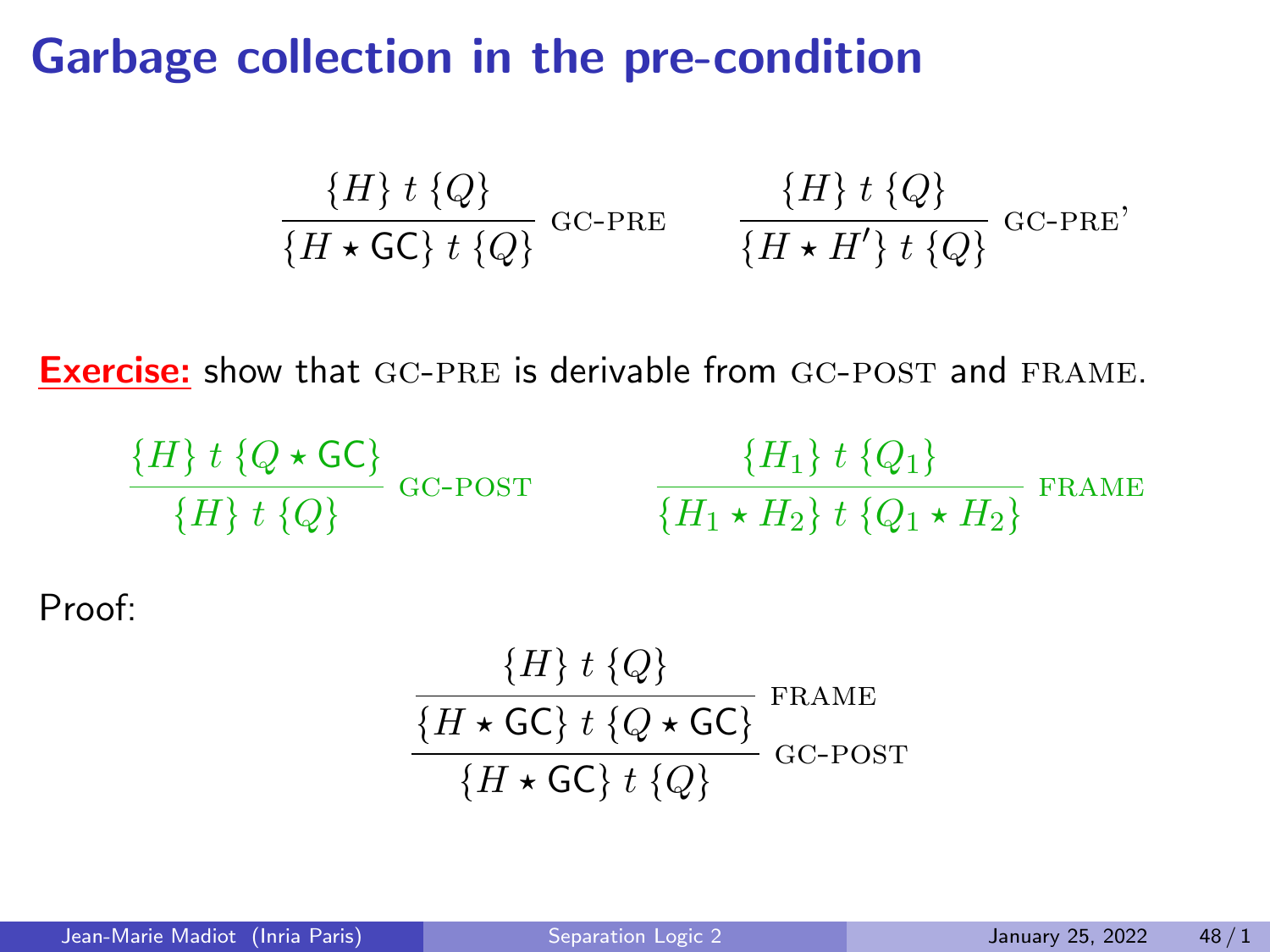### Combined structural rule

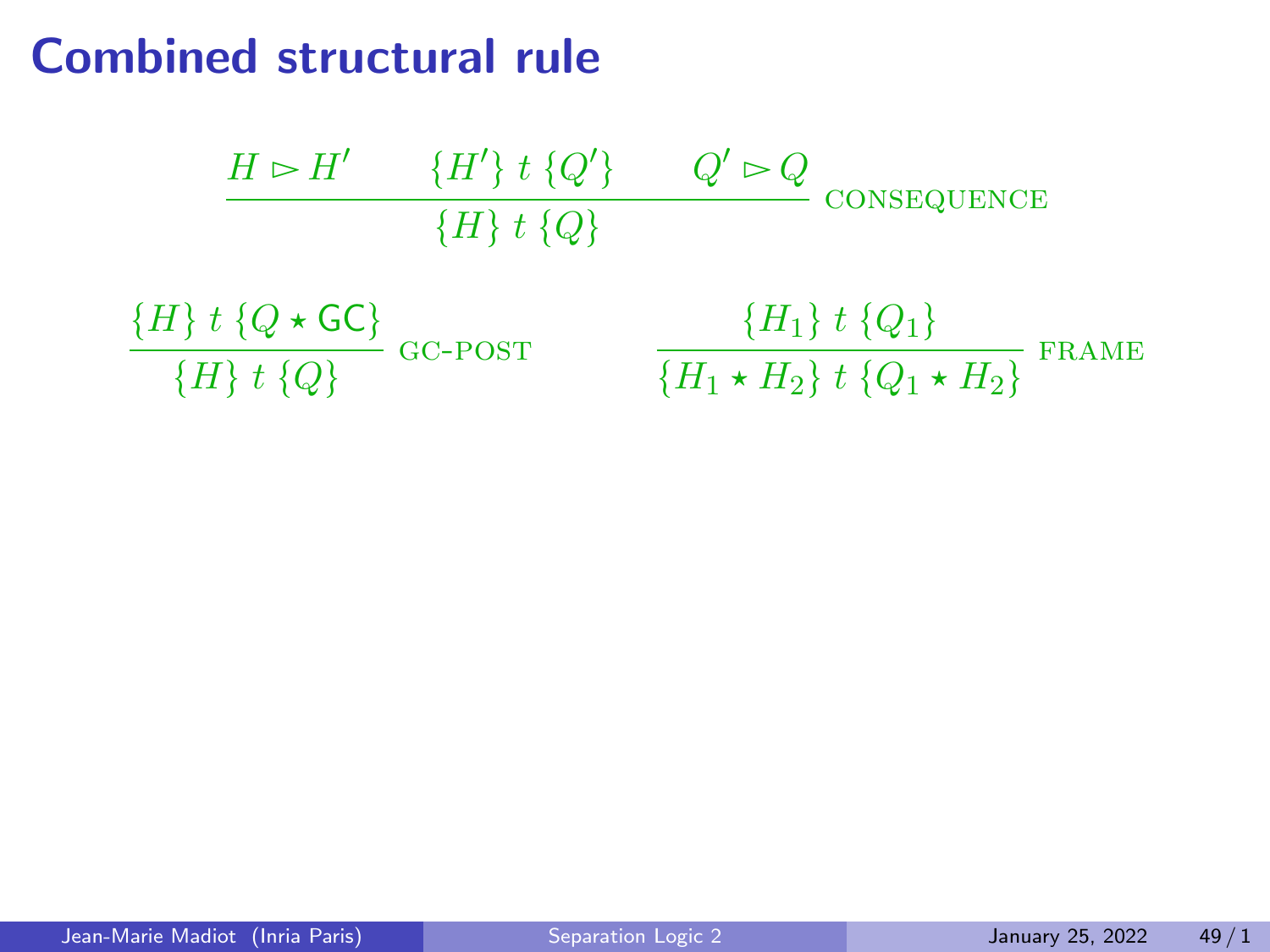## Combined structural rule

$$
\frac{H \rhd H' \quad \{H'\} \ t \ \{Q'\} \quad Q' \rhd Q}{\{H\} \ t \ \{Q\}}
$$
consequence  

$$
\frac{\{H\} \ t \ \{Q \star \mathsf{GC}\}}{\{H\} \ t \ \{Q\}}
$$
GC-POST  

$$
\frac{\{H_1\} \ t \ \{Q_1\}}{\{H_1 \star H_2\} \ t \ \{Q_1 \star H_2\}}
$$
 FRAME

$$
\frac{H = H_1 \star H_2 \qquad \{H_1\} \; t \; \{Q_1\}}{\{H\} \; t \; \{Q\}} \qquad Q_1 \star H_2 = Q \qquad \text{FRAME'}
$$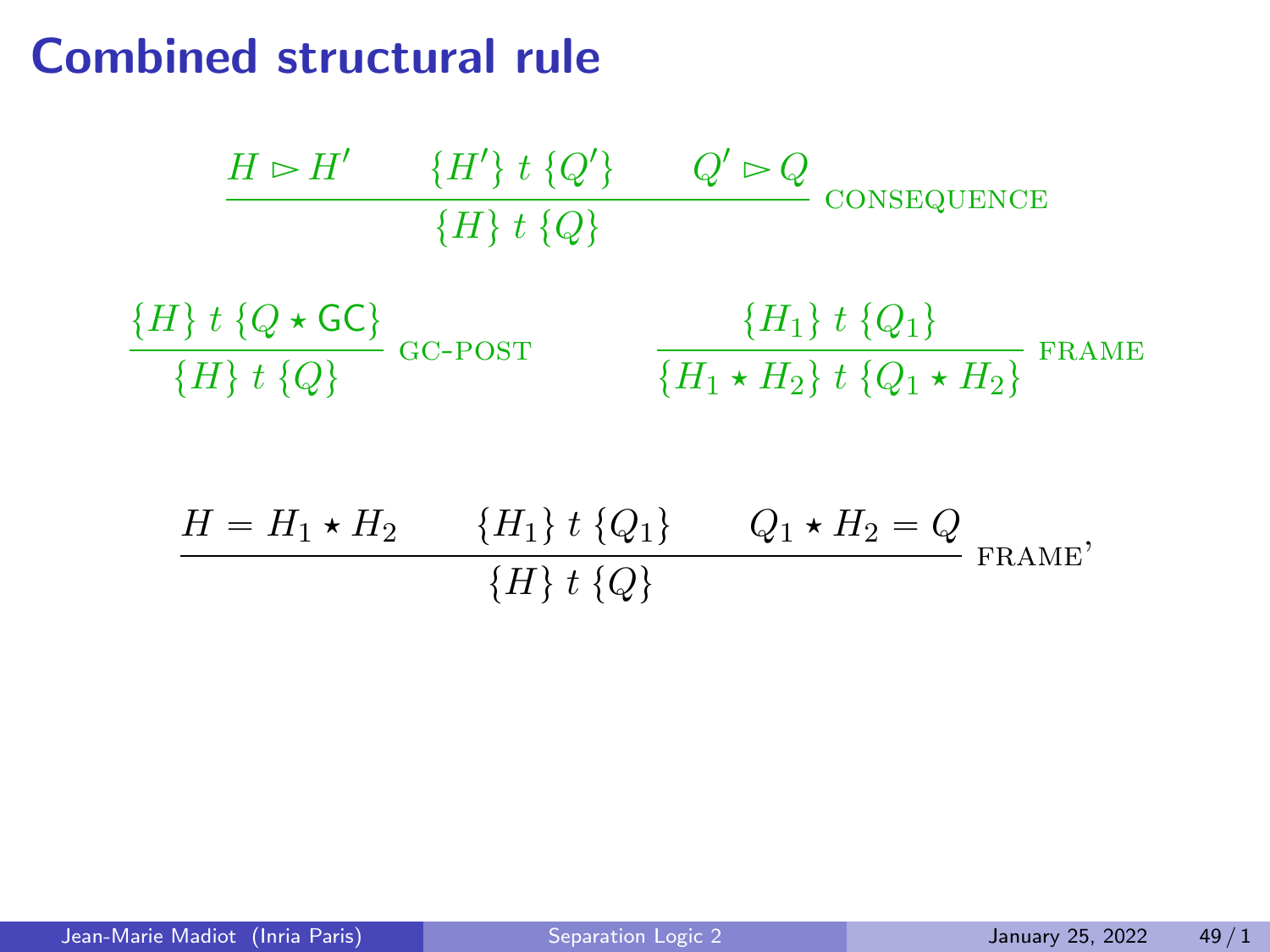## Combined structural rule

$$
\frac{H \rhd H' \quad \{H'\} t \{Q'\} \quad Q' \rhd Q}{\{H\} t \{Q\}}
$$
consequence  

$$
\frac{\{H\} t \{Q \star \mathsf{GC}\}}{\{H\} t \{Q\}}
$$
GC-POST  

$$
\frac{\{H_1\} t \{Q_1\}}{\{H_1 \star H_2\} t \{Q_1 \star H_2\}}
$$
FRAME  

$$
\frac{H = H_1 \star H_2 \quad \{H_1\} t \{Q_1\}}{\{H\} t \{Q\}}
$$

$$
\frac{H \rhd H_1 \star H_2 \quad \{H_1\} t \{Q_1\}}{\{H\} t \{Q\}}
$$
FRAME'  

$$
\frac{H \rhd H_1 \star H_2 \quad \{H_1\} t \{Q_1\}}{\{H\} t \{Q\}}
$$
COMBINED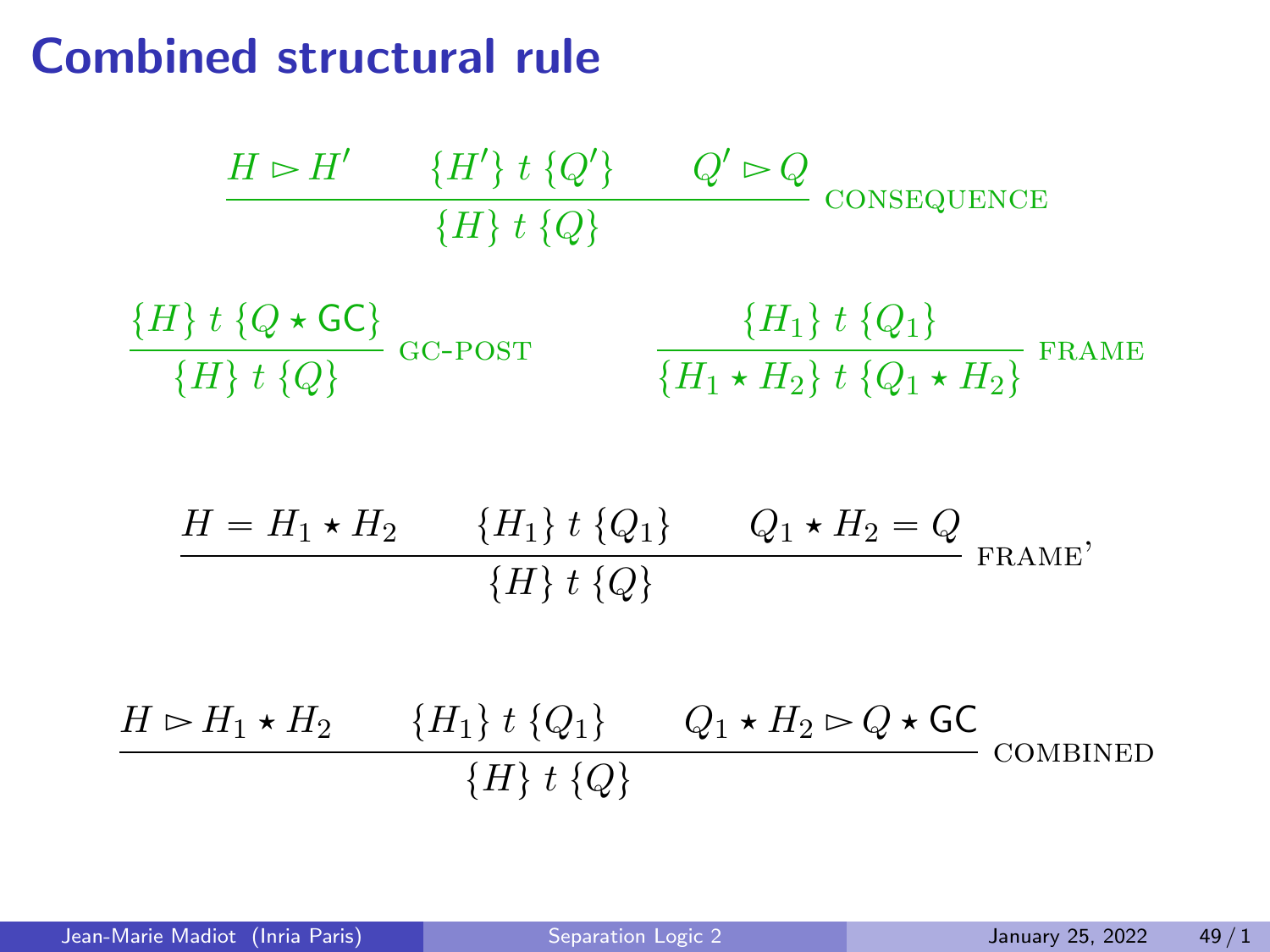### Extraction of existentials and propositions

$$
\{\exists n. (r \mapsto n) \star [\text{even } n] \} \; (\texttt{!r}) \; \{\lambda x. \ldots \}
$$

To prove the above, we need to show that:

$$
\forall n. \text{ even } n \Rightarrow \{r \mapsto n\} \text{ } (\text{!r}) \text{ } \{\lambda x \ldots\}
$$

Rules:

$$
\frac{\forall x. \{H\} \ t \{Q\}}{\{\exists x. \ H\} \ t \{Q\}} \ \text{EXISTS} \qquad \qquad \frac{P \Rightarrow \{H\} \ t \{Q\}}{\{[P] \star H\} \ t \{Q\}} \ \text{PROP}
$$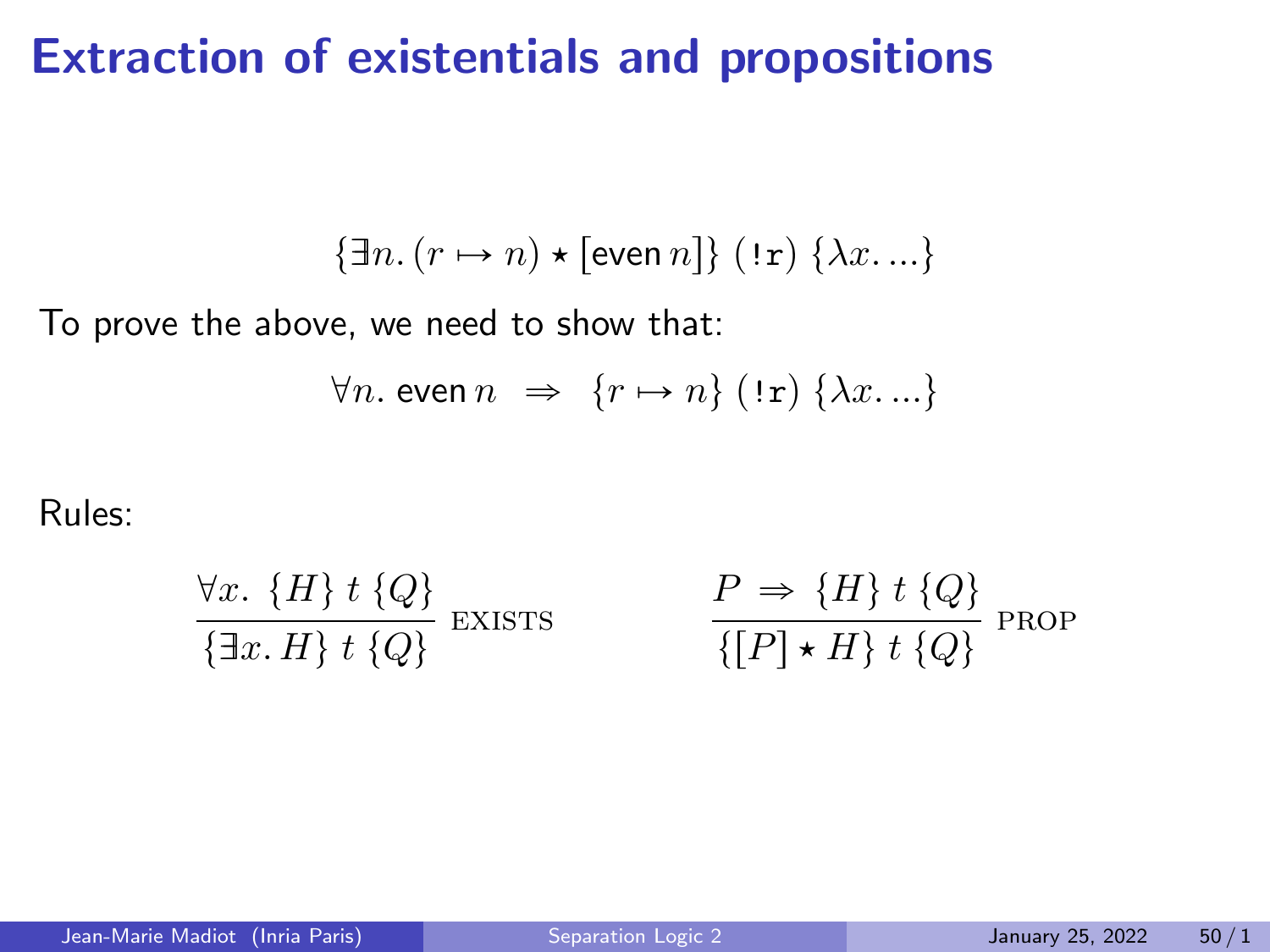# Application: copying a tree with invariants

Specification of copy for binary trees:

 $\{p \leadsto \mathsf{Mtree}\, T\}$  (copy p)  $\{\lambda p'.\, \ p \leadsto \mathsf{Mtree}\, T\,\star\, p' \leadsto \mathsf{Mtree}\, T\}$ 

Description of complete binary trees:

 $p \rightsquigarrow$  MtreeComplete  $T = \exists n.$   $(p \rightsquigarrow$  Mtree  $T) \star$  [depth  $nT$ ]

**Exercise:** give a specification of copy in terms of MtreeComplete; which rules are used to derive this specification?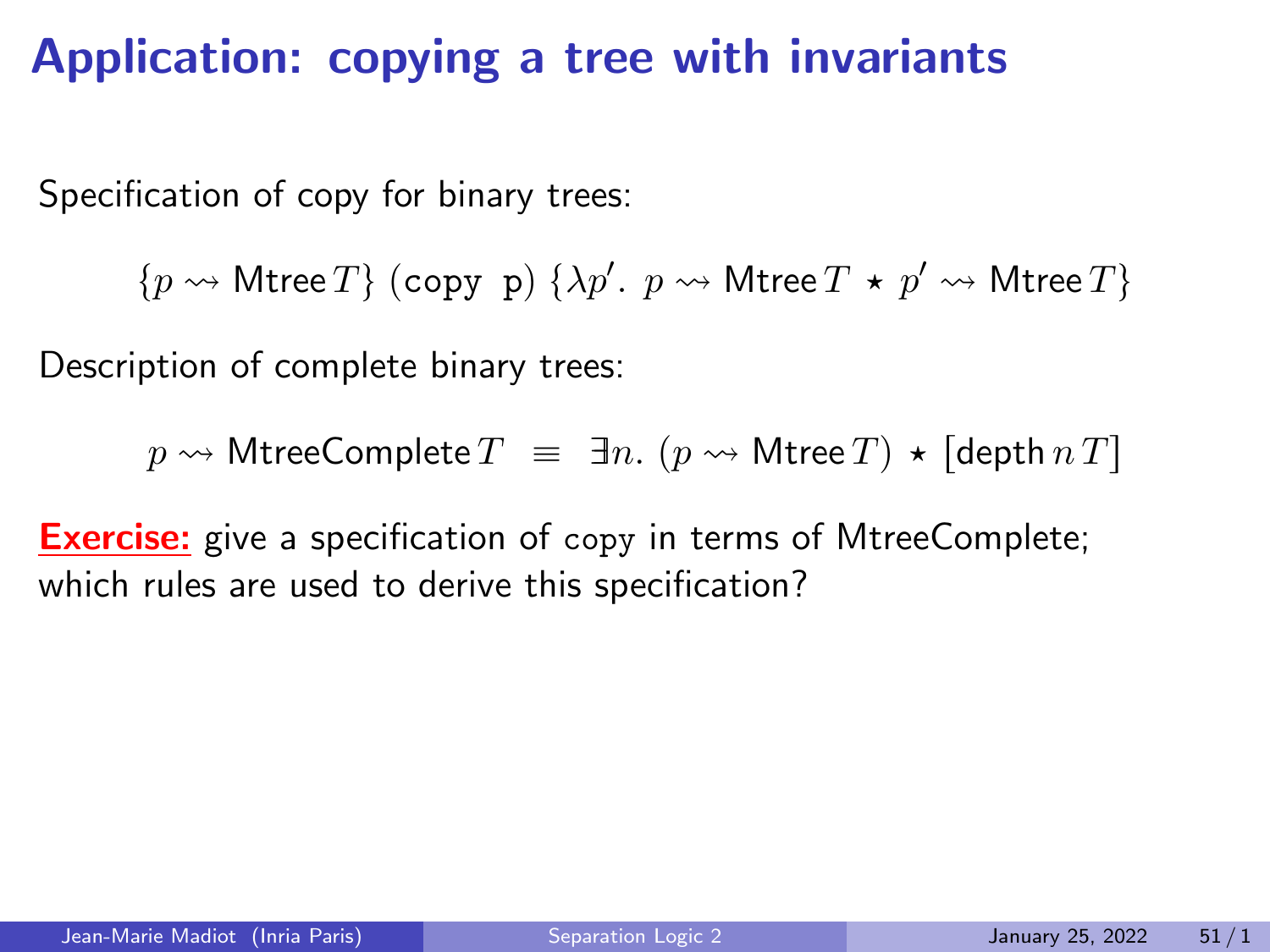# Application: copying a tree with invariants

Specification of copy for binary trees:

 $\{p \leadsto \mathsf{Mtree}\, T\}$  (copy p)  $\{\lambda p'.\, \ p \leadsto \mathsf{Mtree}\, T\,\star\, p' \leadsto \mathsf{Mtree}\, T\}$ 

Description of complete binary trees:

 $p \rightsquigarrow$  MtreeComplete  $T = \exists n.$   $(p \rightsquigarrow$  Mtree  $T) \star$  [depth  $nT$ ]

**Exercise:** give a specification of copy in terms of MtreeComplete; which rules are used to derive this specification?

 $\{p \leadsto \textsf{MtreeComplete}\, T\}$  (copy p)  $\{\lambda p'.\quad p \leadsto \textsf{MtreeComplete}\, T^-\}$  $\star~p' \leadsto \mathsf{MtreeComplete}~T$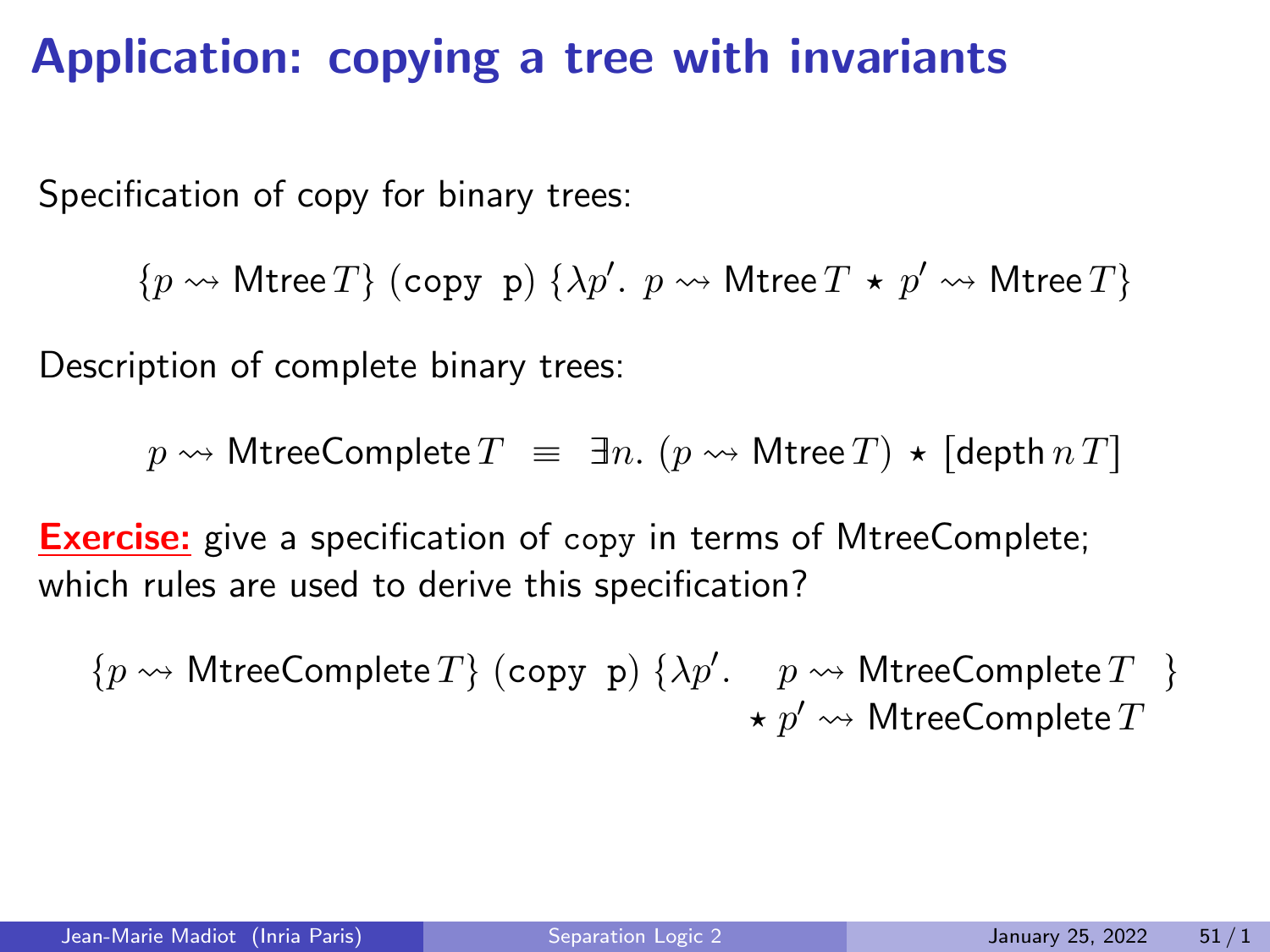# Proof of the derived specification

(1) By unfolding of MtreeComplete:

 $\{\exists n. \ (p \leadsto \mathsf{Mtree}\,T) \star [\mathsf{depth}\,n\,T]\}$  $(copy p)$  $\{\lambda p'. \quad \exists n. \ (p \leadsto \mathsf{Mtree}\,T) \ \star \ [\mathsf{depth}\, n \, T] \ \}$  $\star$   $\exists n.$   $(p' \leadsto$  Mtree  $T) \star$  [depth  $nT$ ]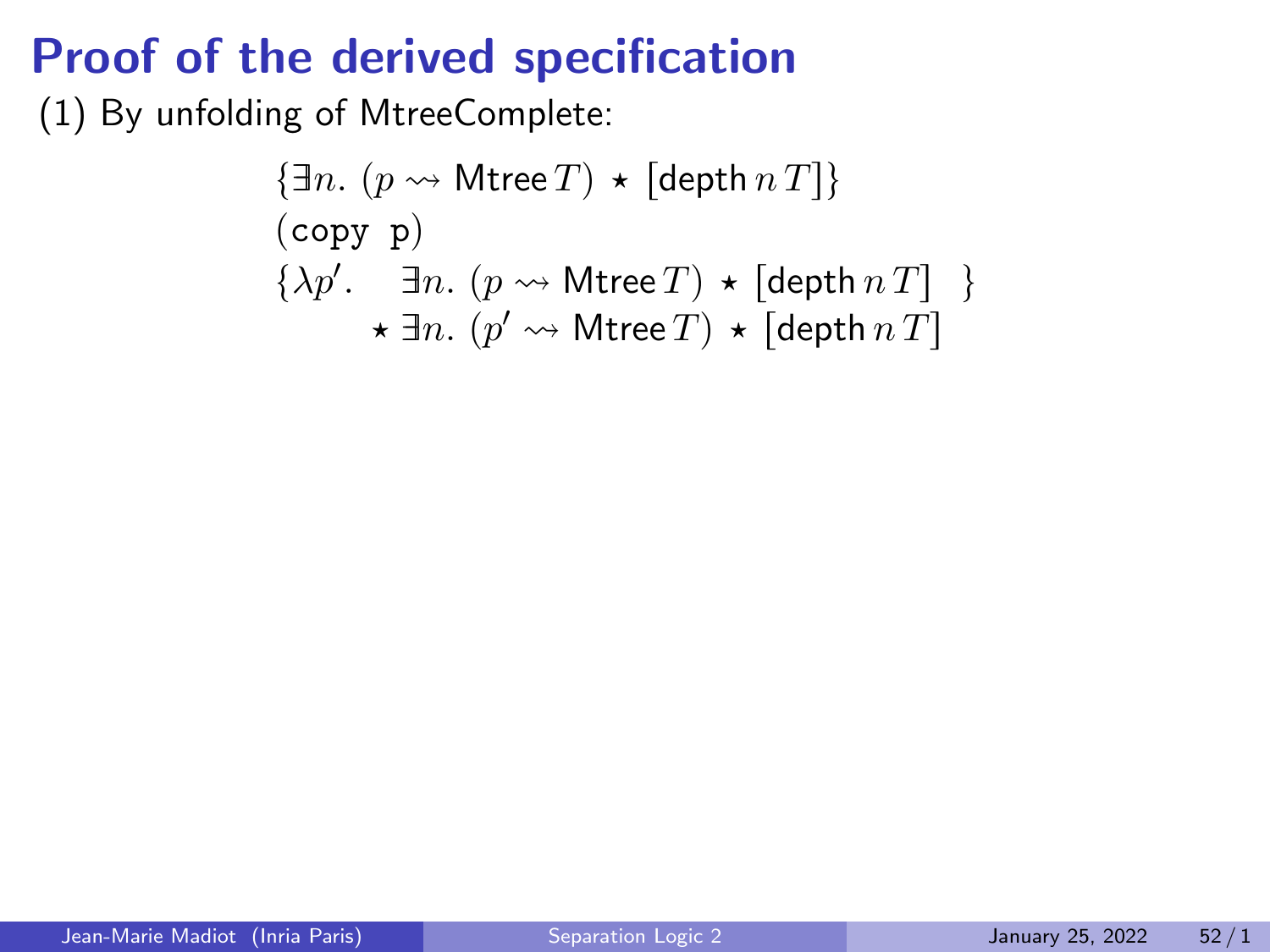# Proof of the derived specification

(1) By unfolding of MtreeComplete:

$$
\{\exists n. (p \rightsquigarrow \text{Mtree } T) \star [\text{depth } n] \}
$$
  
(copy p)  

$$
\{\lambda p'. \quad \exists n. (p \rightsquigarrow \text{Mtree } T) \star [\text{depth } n] \}
$$
  

$$
\star \exists n. (p' \rightsquigarrow \text{Mtree } T) \star [\text{depth } n] \}
$$

(2) By the EXISTS and PROP rules:

$$
\forall n. \text{ depth } n \, T \implies \{p \leadsto \text{Mtree } T\}
$$
  
\n
$$
\begin{array}{c}\n\text{(copy p)}\\
\{\lambda p'. \quad \exists n. \ (p \leadsto \text{Mtree } T) \star [\text{depth } n \, T] \quad \} \\
\star \exists n. \ (p' \leadsto \text{Mtree } T) \star [\text{depth } n \, T]\n\end{array}
$$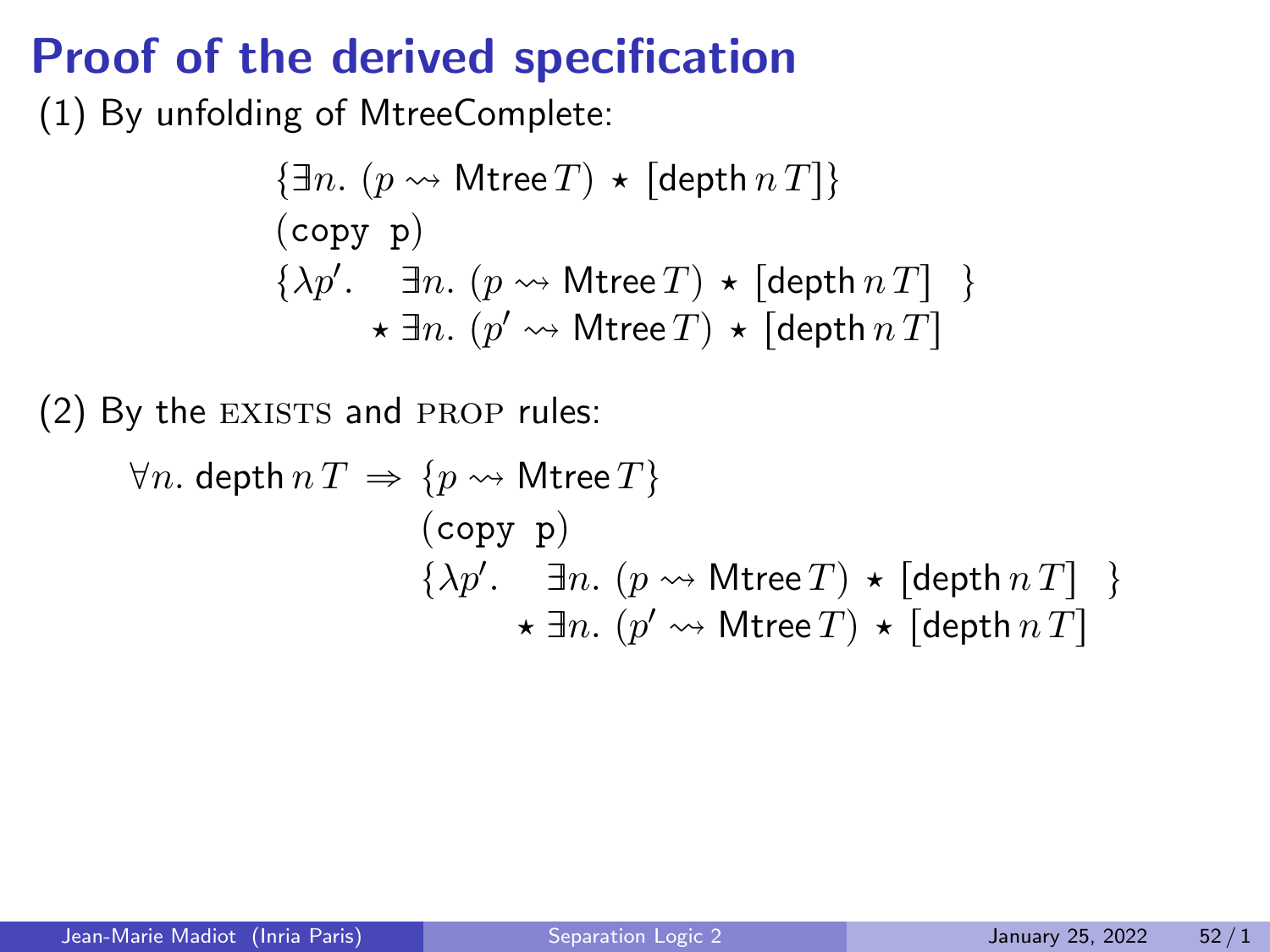# Proof of the derived specification

(1) By unfolding of MtreeComplete:

$$
\{\exists n. (p \rightsquigarrow \text{Mtree } T) \star [\text{depth } n] \}
$$
  
(copy p)  

$$
\{\lambda p'. \quad \exists n. (p \rightsquigarrow \text{Mtree } T) \star [\text{depth } n] \}
$$
  

$$
\star \exists n. (p' \rightsquigarrow \text{Mtree } T) \star [\text{depth } n] \}
$$

 $(2)$  By the EXISTS and PROP rules:

$$
\forall n. \text{ depth } n \, T \implies \{p \leadsto \text{Mtree } T\}
$$
  
\n
$$
\begin{array}{c}\n\text{(copy p)}\\
\{\lambda p'. \quad \exists n. \ (p \leadsto \text{Mtree } T) \star [\text{depth } n \, T] \quad \} \\
\star \exists n. \ (p' \leadsto \text{Mtree } T) \star [\text{depth } n \, T]\n\end{array}
$$

(3) By the consequence rule:

$$
\begin{array}{c} p \rightsquigarrow \mathsf{Mtree}\, T \,\star\, p' \rightsquigarrow \mathsf{Mtree}\, T \,\rhd\, \begin{array}{c} \exists n. \ (p \rightsquigarrow \mathsf{Mtree}\, T) \,\star\, \mathsf{[depth}\, n\, T] \\ \ast\, \exists n. \ (p' \rightsquigarrow \mathsf{Mtree}\, T) \,\star\, \mathsf{[depth}\, n\, T] \end{array} \end{array}
$$

 $(4)$  Conclude using comm., assoc., extrusion, and EXISTS-R and PROP-R.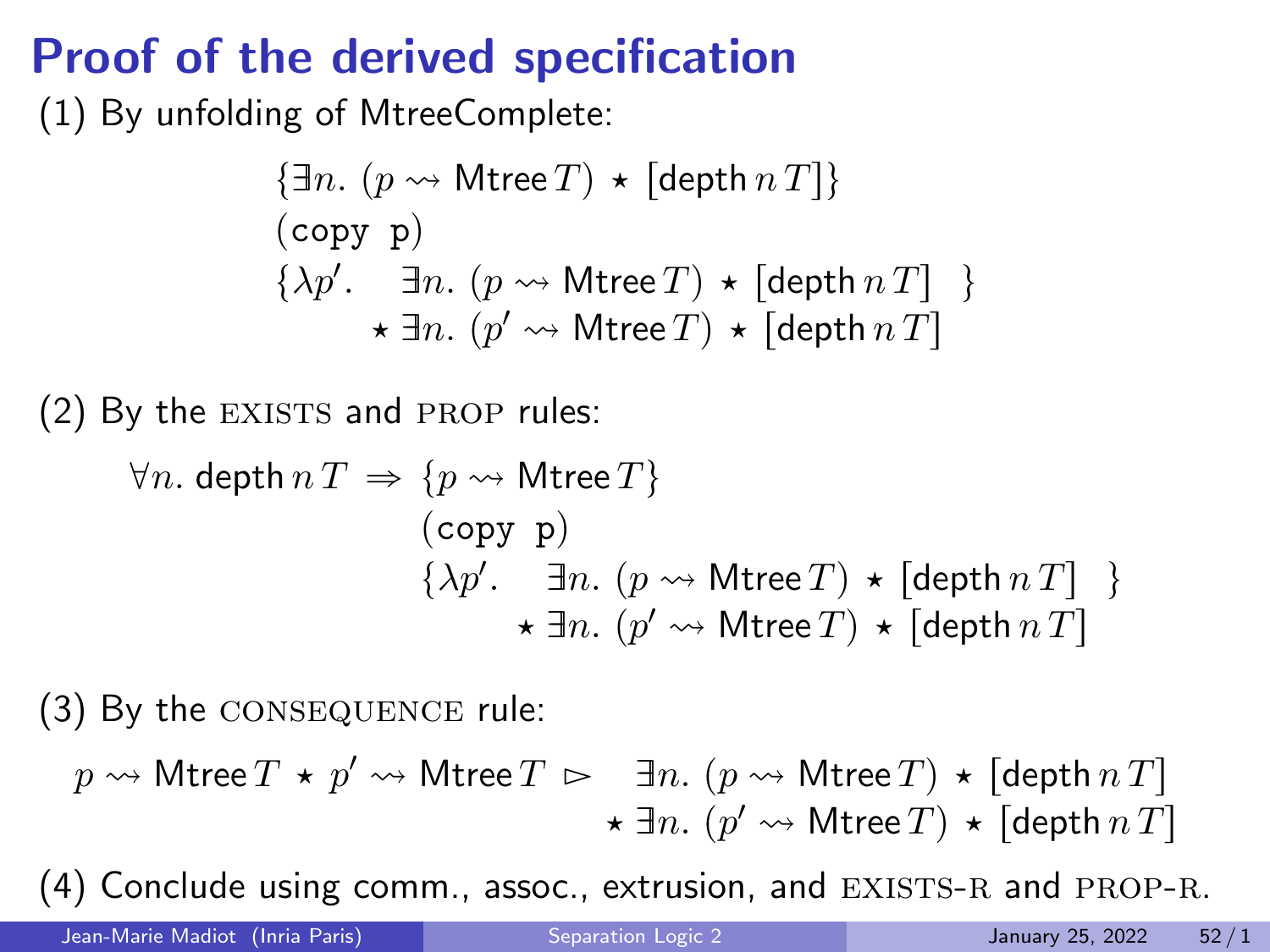# **Summary**

Structural rules:

$$
H \rhd H_1 \star H_2 \qquad \{H_1\} \; t \; \{Q_1\} \qquad Q_1 \star H_2 \rhd Q \star \mathsf{GC}
$$
\n
$$
\{H\} \; t \; \{Q\}
$$
\n
$$
\forall x. \; \{H\} \; t \; \{Q\}
$$
\n
$$
\frac{\forall x. \; \{H\} \; t \; \{Q\}}{\{\exists x. \; H\} \; t \; \{Q\}}
$$
\n
$$
\text{EXISTS} \qquad \qquad \frac{P \Rightarrow \{H\} \; t \; \{Q\}}{\{[P] \star H\} \; t \; \{Q\}}
$$
\n
$$
\text{PROP}
$$

Other structural rules are derivable.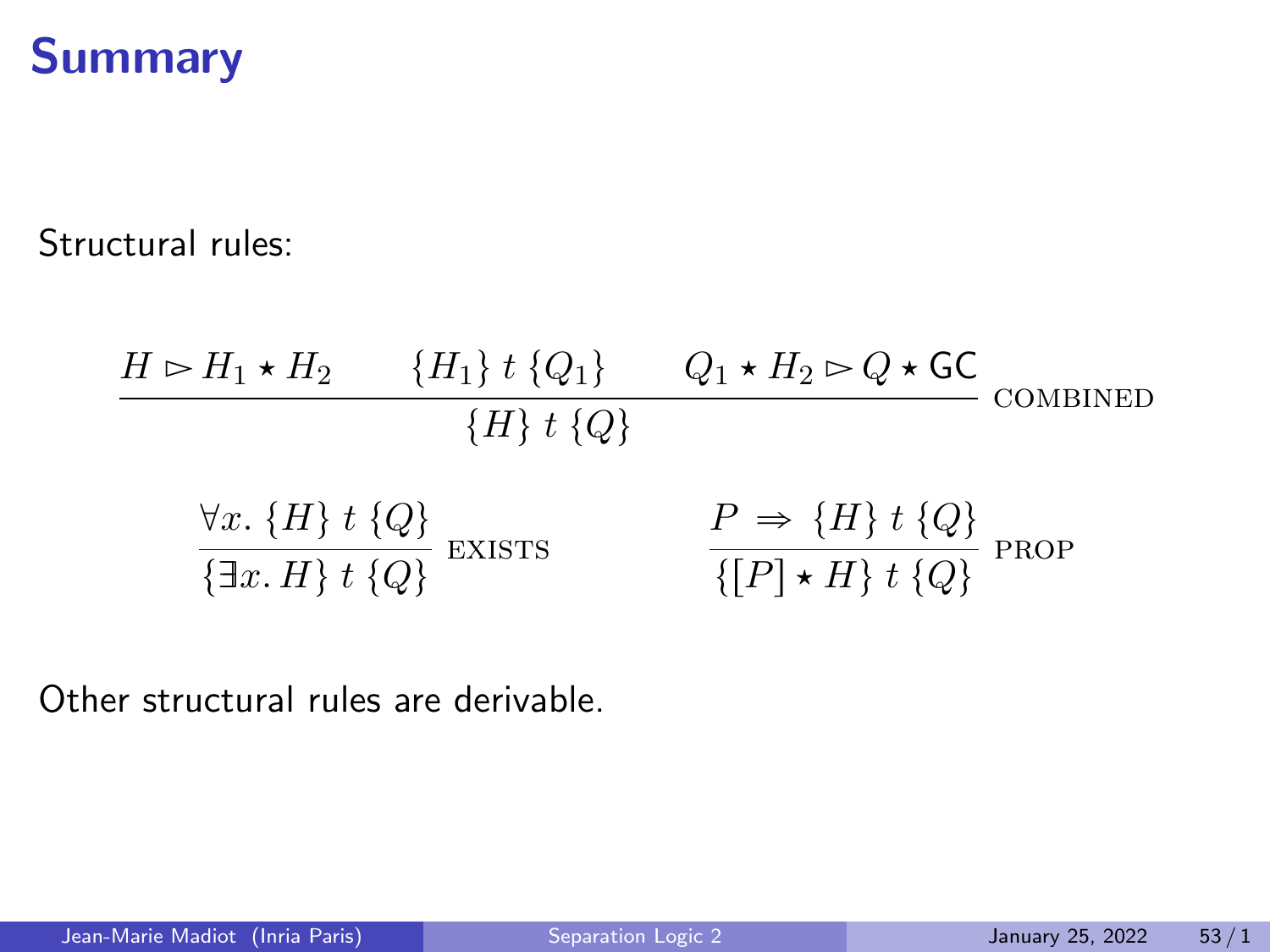# Chapter 11

#### Reasoning rules for terms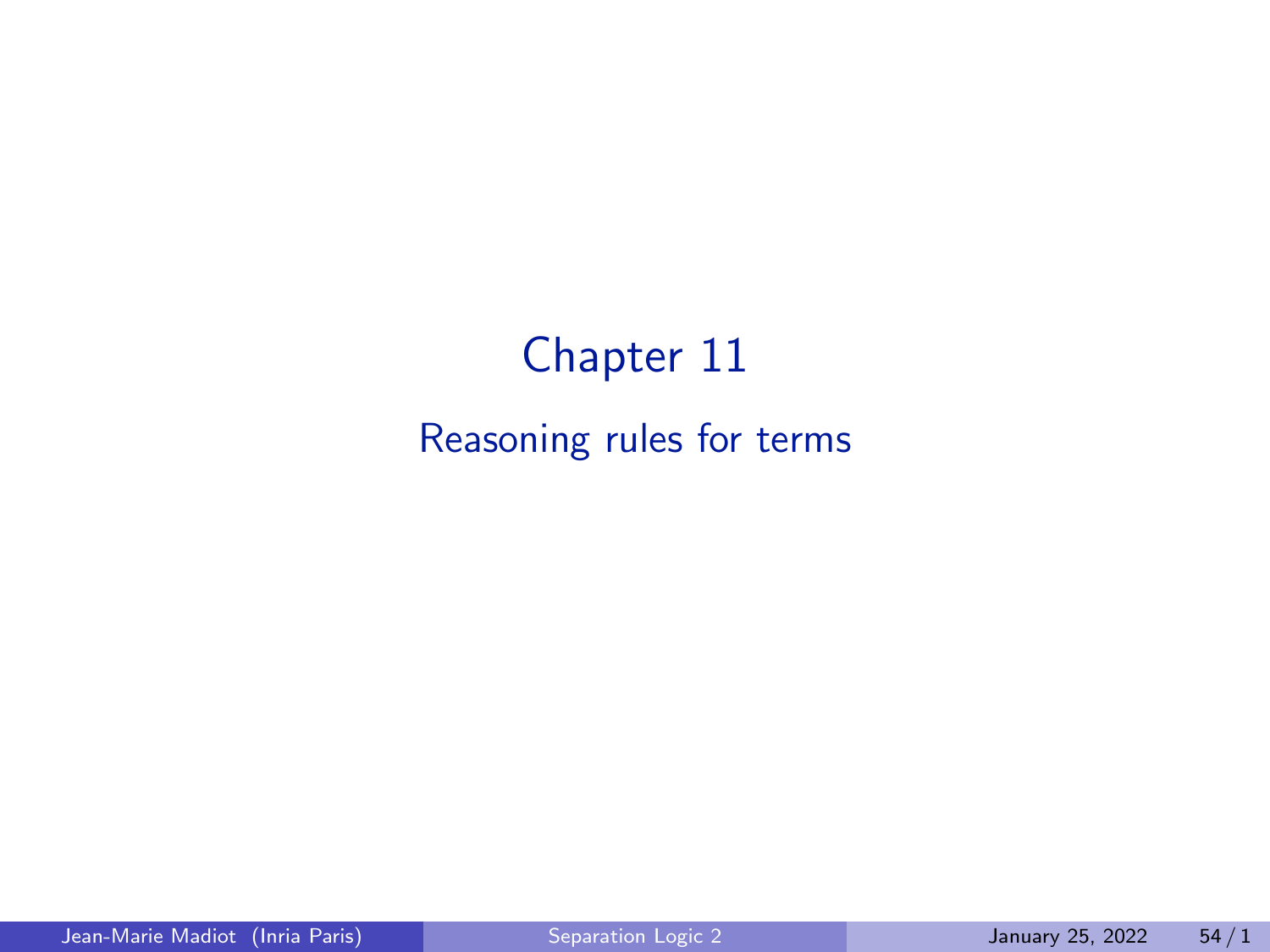# Reasoning rule for sequences

Example:

$$
\{r \mapsto n\} \text{ (incr r)} \{\lambda_{-} r \mapsto n+1\}
$$

$$
\frac{\{r \mapsto n+1\} \text{ (!r)} \{\lambda x. [x=n+1] \star r \mapsto n+1\}}{\{r \mapsto n\} \text{ (incr r; !r)} \{\lambda x. [x=n+1] \star r \mapsto n+1\}}
$$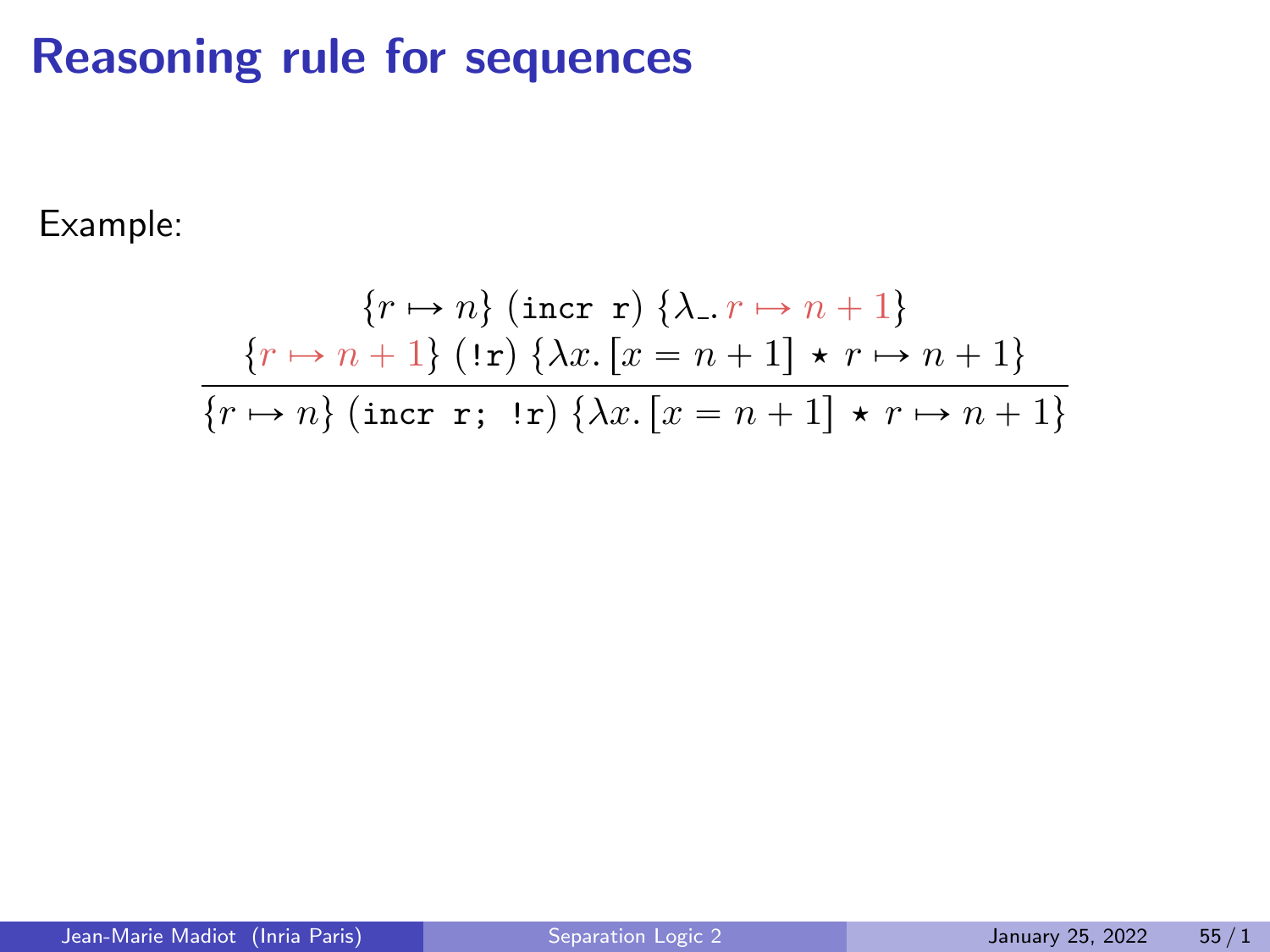# Reasoning rule for sequences

Example:

$$
\{r \mapsto n\} \text{ (incr r)} \{\lambda_{-} r \mapsto n+1\}
$$

$$
\frac{\{r \mapsto n+1\} \text{ (!r)} \{\lambda x. [x=n+1] \star r \mapsto n+1\}}{\{r \mapsto n\} \text{ (incr r; !r)} \{\lambda x. [x=n+1] \star r \mapsto n+1\}}
$$

**Exercise:** complete the rule for sequences.

$$
\frac{\{...\}t_1\{\ldots\}}{\{H\}\ (t_1\,;\,t_2)\ \{Q\}}
$$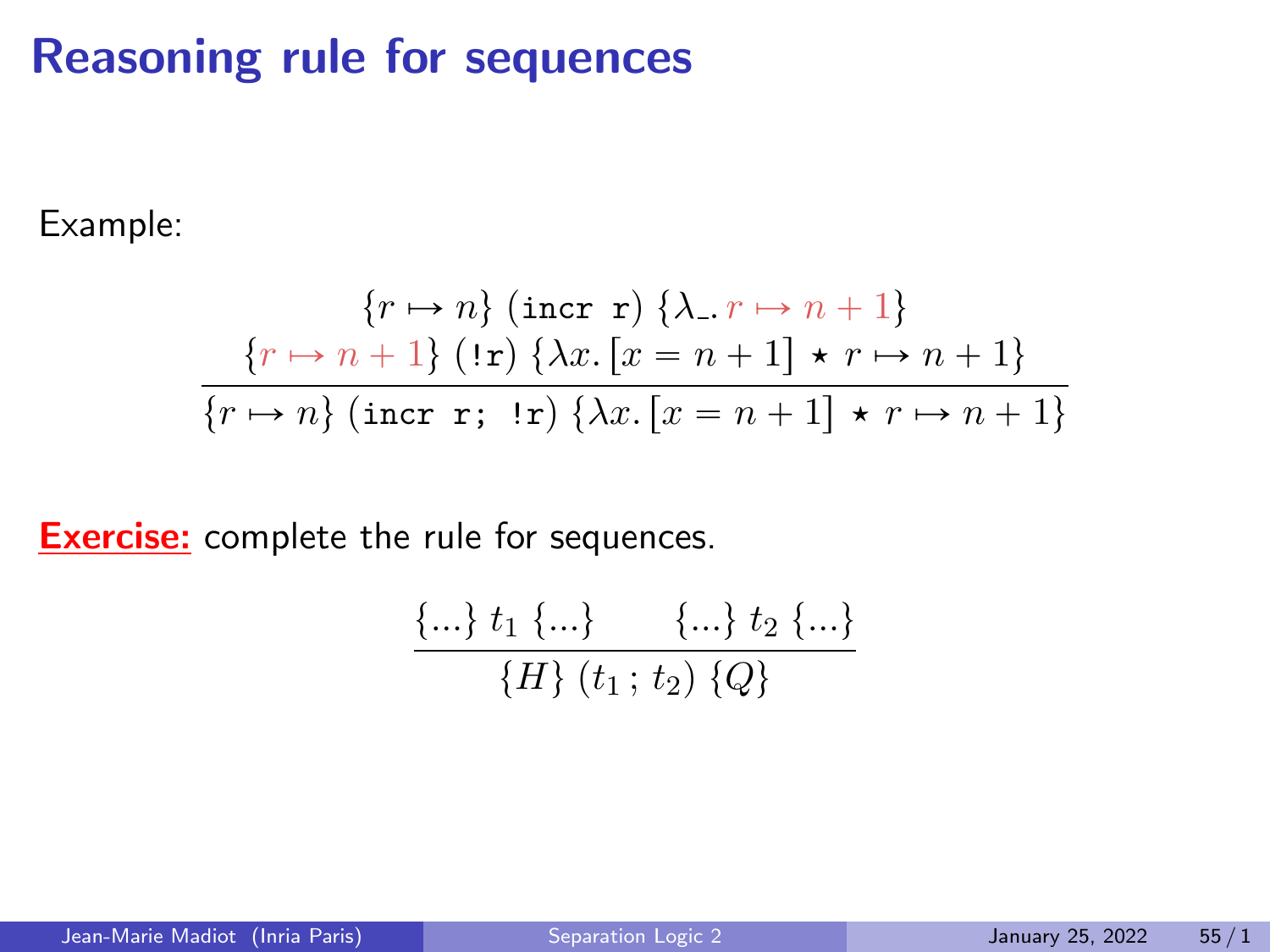# Reasoning rule for sequences

Solution 1:

$$
\frac{\{H\} t_1 \{\lambda \dots H'\} \qquad \{H'\} t_2 \{Q\}}{\{H\} (t_1;t_2) \{Q\}}
$$

Solution 2:

$$
\frac{\{H\} t_1 \{Q'\}}{\{H\} (t_1; t_2) \{Q\}} \text{SEQ}
$$

Remark:  $Q' = \lambda_-. H'$  is equivalent to  $Q'() = H'.$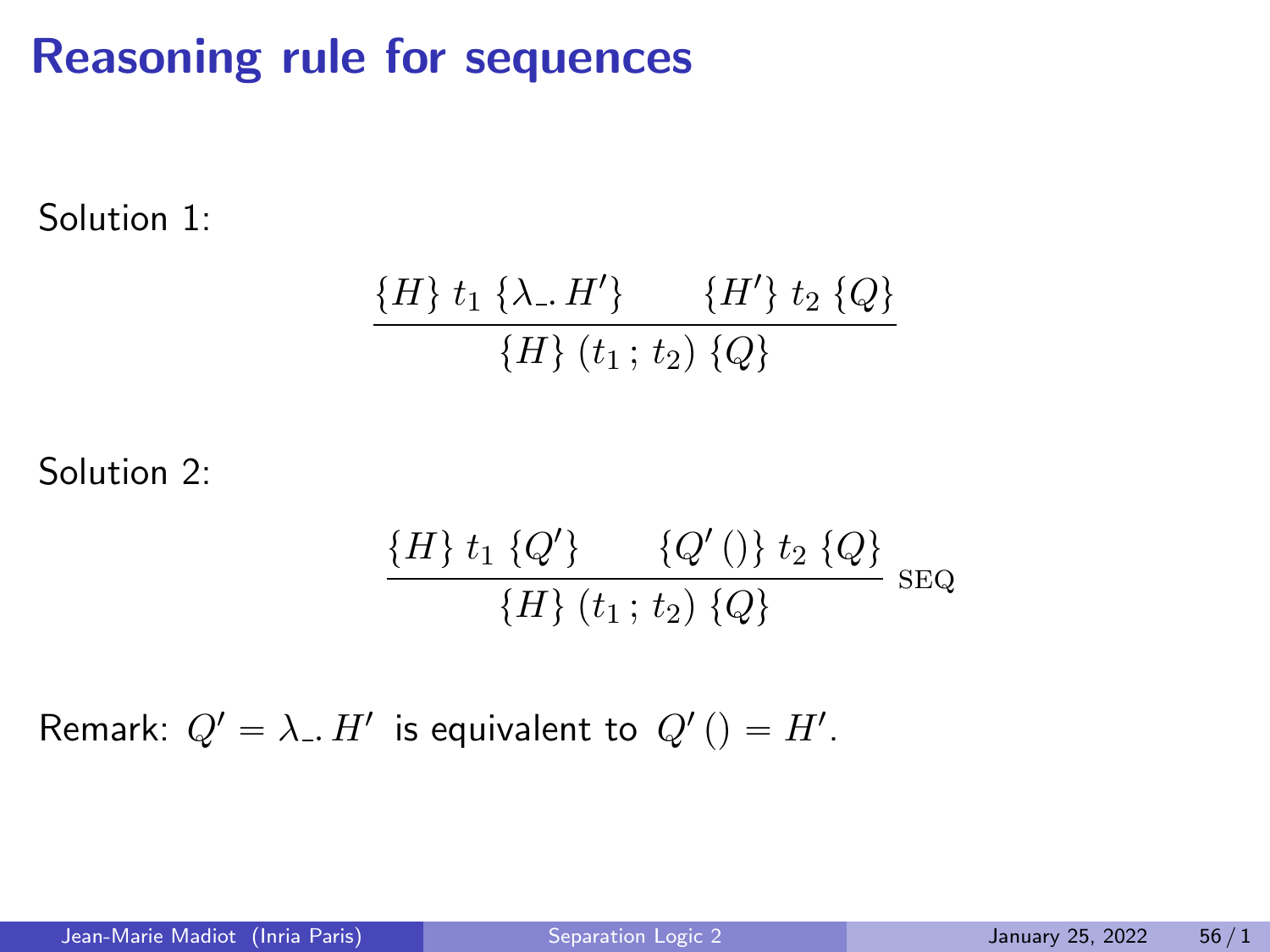# Reasoning rule for let-bindings

**Exercise:** complete the reasoning rule for let-bindings.

$$
\{\ldots\} \ t_1 \ \{\ldots\} \quad \forall x. \ (\{\ldots\} \ t_2 \ \{\ldots\})
$$
  

$$
\{H\} \ (\mathsf{let} \ x = t_1 \ \mathsf{in} \ t_2) \ \{Q\}
$$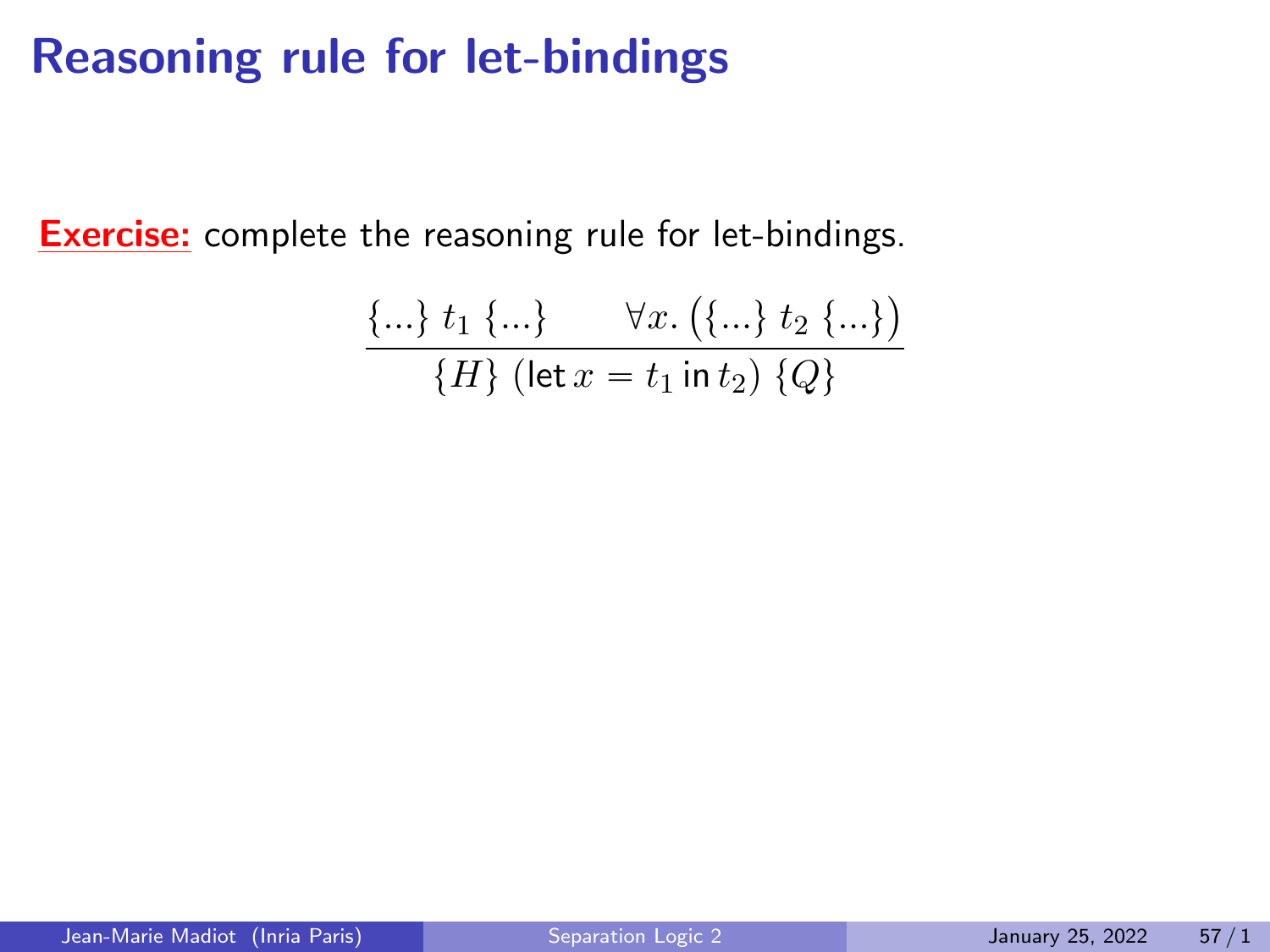## Reasoning rule for let-bindings

**Exercise:** complete the reasoning rule for let-bindings.

$$
\{\ldots\} \ t_1 \ \{\ldots\} \quad \forall x. \ (\{\ldots\} \ t_2 \ \{\ldots\})
$$
  

$$
\{H\} \ (\mathsf{let} \ x = t_1 \ \mathsf{in} \ t_2) \ \{Q\}
$$

Solution:

$$
\frac{\{H\} t_1 \{Q'\} \quad \forall x. \{Q'x\} t_2 \{Q\}}{\{H\} (\text{let } x = t_1 \text{ in } t_2) \{Q\}} \text{ LET}
$$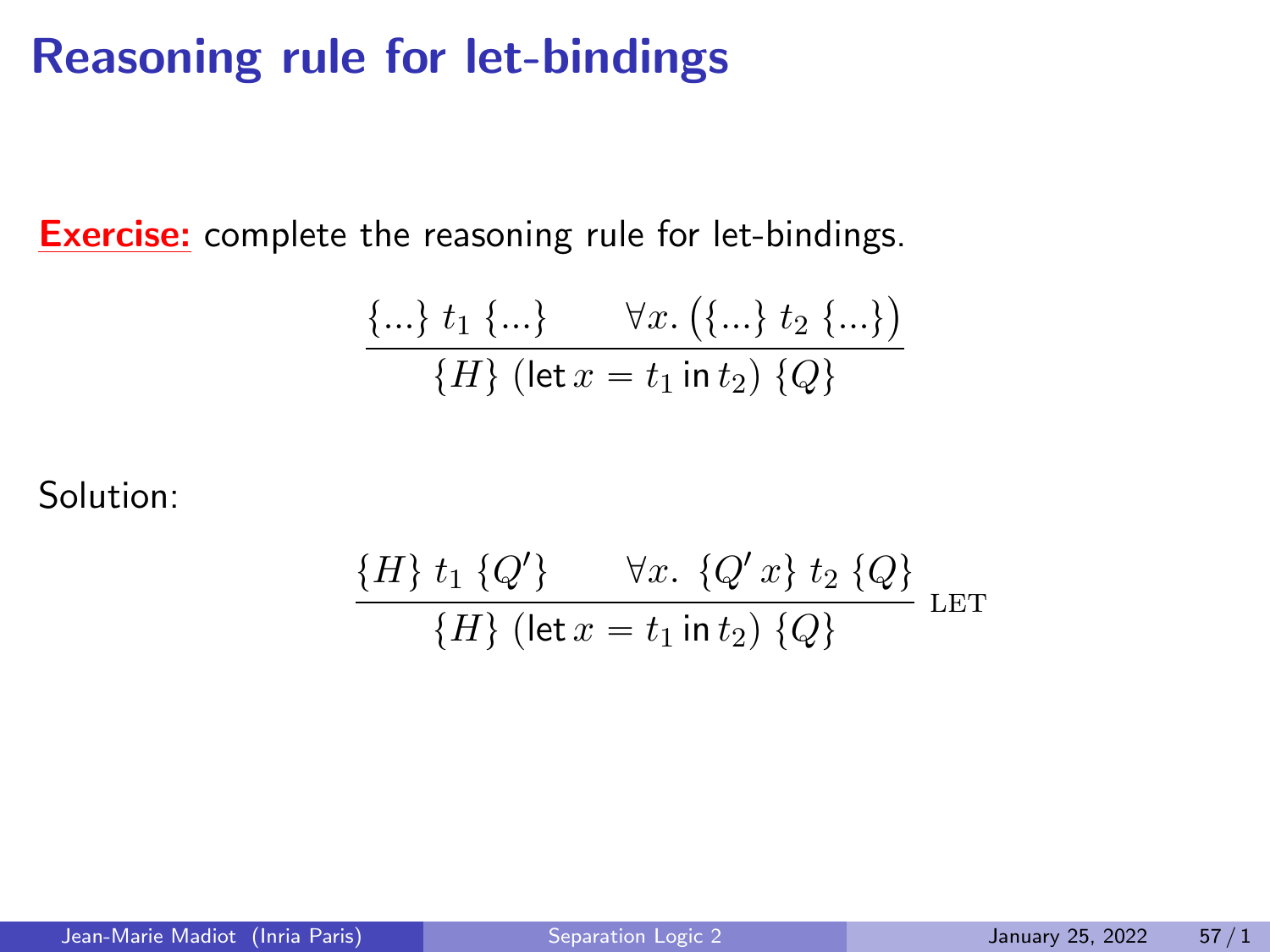### Example of let-binding

$$
\frac{\{H\} t_1 \{Q'\} \quad \forall x. \{Q'x\} t_2 \{Q\}}{\{H\} (\text{let } x = t_1 \text{ in } t_2) \{Q\}}
$$

**Exercise:** instantiate the rule for let-bindings on the following code.

$$
\{r \mapsto 3\} \text{ (let a = !r in a+1) } \{Q\}
$$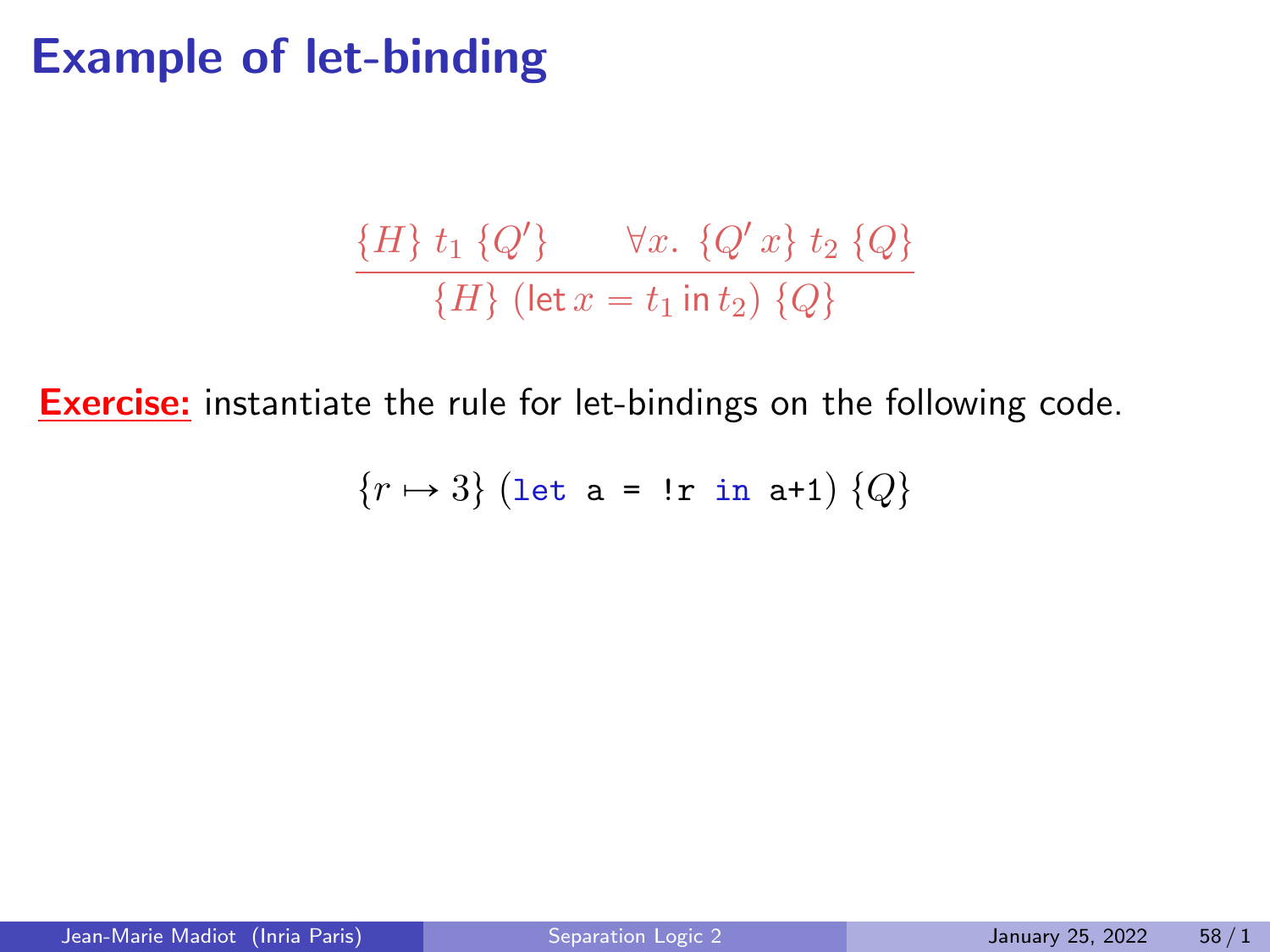### Example of let-binding

$$
\frac{\{H\} t_1 \{Q'\} \quad \forall x. \{Q'x\} t_2 \{Q\}}{\{H\} (\text{let } x = t_1 \text{ in } t_2) \{Q\}}
$$

**Exercise:** instantiate the rule for let-bindings on the following code.

$$
{r \mapsto 3} (\text{let a = !r in a+1}) {Q}
$$

Solution:

$$
H = (r \rightarrow 3)
$$
  
\n
$$
Q = \lambda x. [x = 4] \star (r \rightarrow 3)
$$
  
\n
$$
Q' = \lambda y. [y = 3] \star (r \rightarrow 3)
$$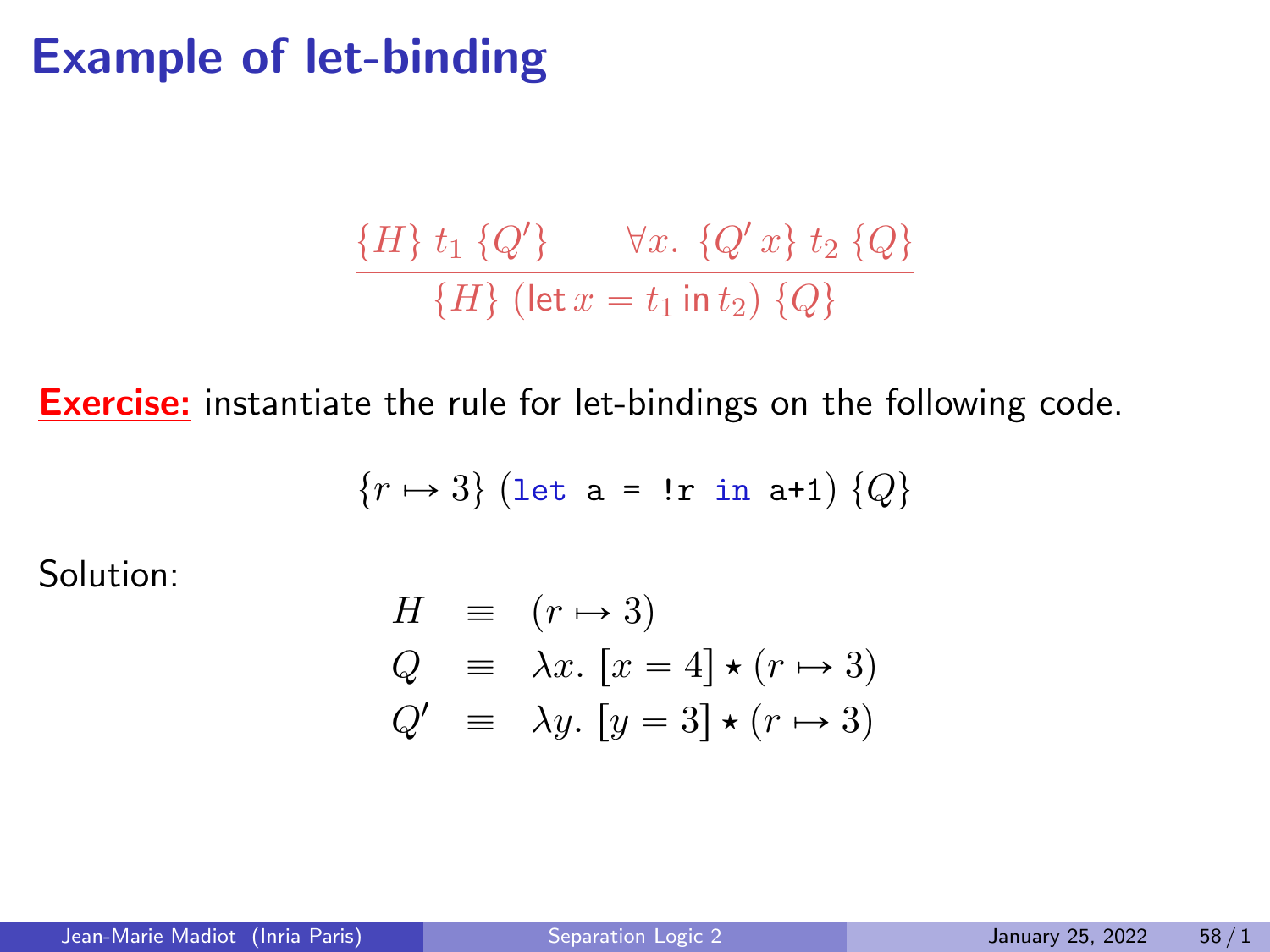# Reasoning rule for values

Example:

$$
\{ [ ] \} 3 \{ \lambda x . [x = 3] \}
$$

Rule:

$$
\overline{\{\,\big[\,\big]\,\}\,v\,\{\lambda x.\,[x=v]\}\,} \text{VAL}
$$

**Exercise:** state a reasoning rule for values using a heap implication.

$$
\frac{1.00 \times 10^{-10}}{\{H\} \times \{Q\}}
$$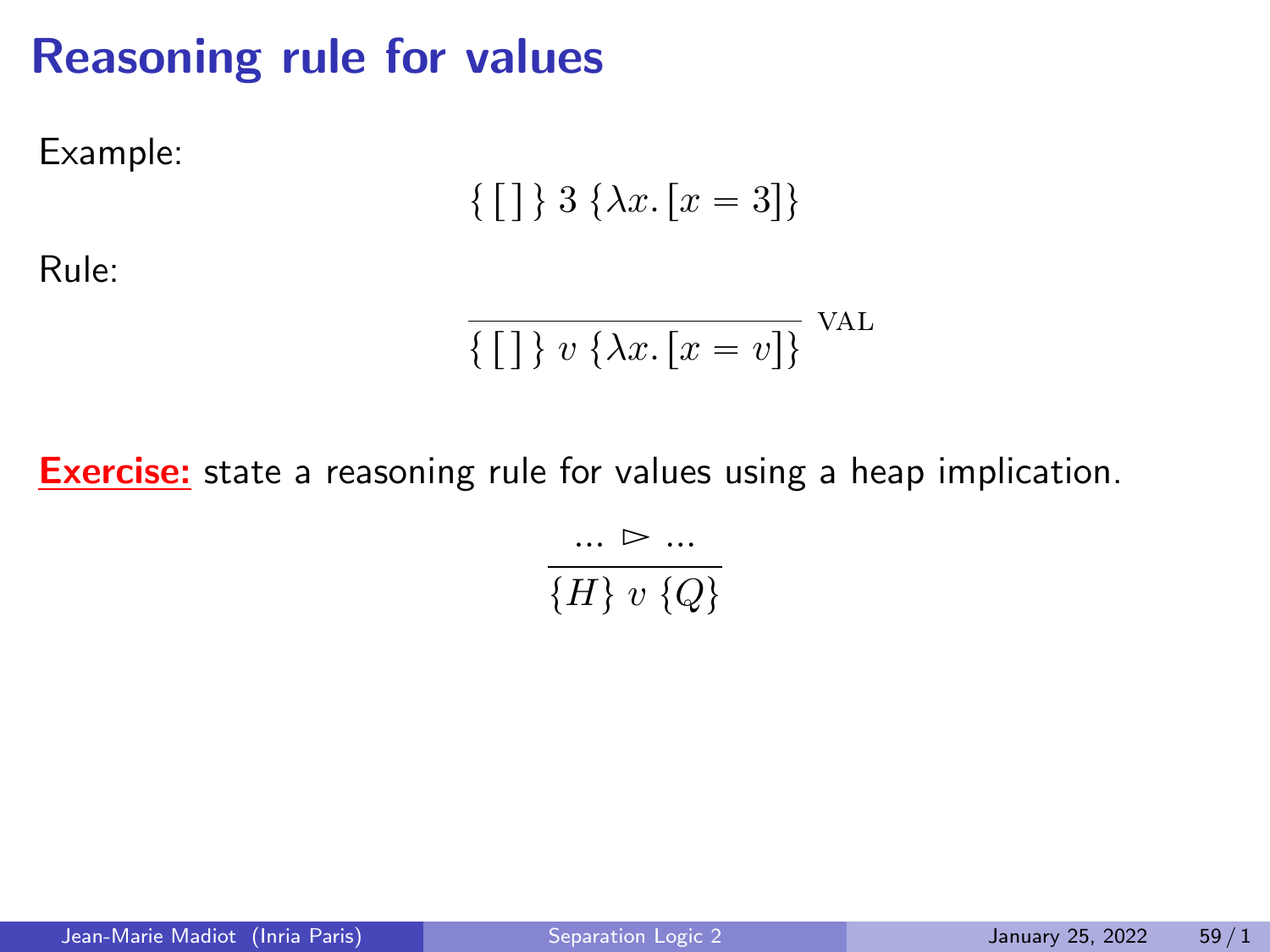# Reasoning rule for values

Example:

$$
\{ [ ] \} 3 \{ \lambda x . [x = 3] \}
$$

Rule:

$$
\overline{\{\,\big[\,\big]\,\}\,v\,\{\lambda x.\,[x=v]\}\,} \text{VAL}
$$

**Exercise:** state a reasoning rule for values using a heap implication.

Solution:

$$
\frac{\dots \triangleright \dots}{\{H\} \ v \ Q\}}\nH \rightharpoonup Q \ v\n\frac{\{H\} \rightharpoonup Q \ v}{\{H\} \ v \ Q\}}\n\text{VAL-FRAME}
$$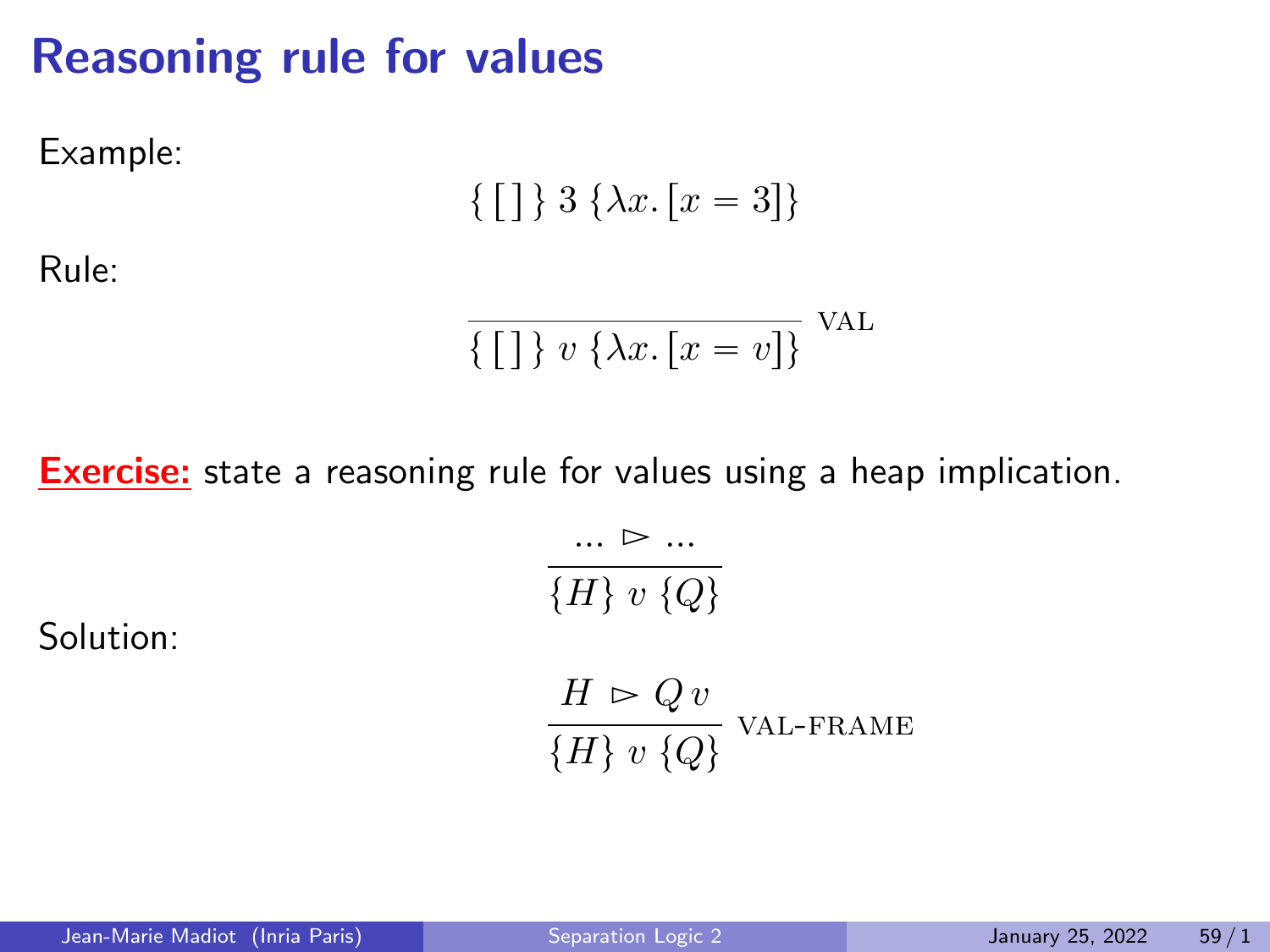# Derivability of the val-frame rule

$$
\frac{H \rhd Q v}{\{H\} v \{Q\}} \text{VAL-FRAME}
$$

Proof:

$$
\frac{\overline{H} \rhd Qv}{\{\[\]\}v \{\lambda x.\ [x=v]\}} \text{VAL}_{\text{FRAME}} \qquad \frac{\overline{H} \rhd Qv}{\forall x.\ x=v \Rightarrow (H \rhd Qx)} \text{SUBST}_{\text{PROP-L}} \\\frac{\{\{\]\}v \{\lambda x.\ [x=v]\}\}}{\{\text{ER}} v \{\lambda x.\ [x=v] \star H\}} \text{FRAME}_{\text{FRAME}} \qquad \frac{\forall x.\ ([x=v] \star H) \rhd (Qx)}{(\lambda x.\ [x=v] \star H) \rhd Q} \text{DEF of } \rhd \text{CONSEQ}_{\text{CMB}} \\\frac{\{\text{ER}} v \{\lambda x.\ [x=v] \star H\}}{\{\text{ER}} v \{\lambda y\}} \qquad \frac{\text{CE}}{\{\text{ER}} v \{\lambda y\}} \qquad \frac{\text{DE}}{\{\text{ER}} v \{\lambda z.\ [x=v] \star H\}} \text{CMB}_{\text{CMB}} \\\frac{\text{DE}}{\{\text{ER}} v \{\lambda z.\ [x=v] \star H\}} \qquad \frac{\text{DE}}{\{\text{ER}} v \{\lambda z.\ [x=v] \star H\}} \qquad \frac{\text{DE}}{\{\text{ER}} v \{\lambda z.\ [x=v] \star H\}} \qquad \frac{\text{DE}}{\{\text{ER}} v \{\lambda z.\ [x=v] \star H\}} \qquad \frac{\text{DE}}{\{\text{ER}} v \{\lambda z.\ [x=v] \star H\}} \qquad \frac{\text{DE}}{\{\text{ER}} v \{\lambda z.\ [x=v] \star H\}} \qquad \frac{\text{DE}}{\{\text{ER}} v \{\lambda z.\ [x=v] \star H\}} \qquad \frac{\text{DE}}{\{\text{ER}} v \{\lambda z.\ [x=v] \star H\}} \qquad \frac{\text{DE}}{\{\text{ER}} v \{\lambda z.\ [x=v] \star H\}} \qquad \frac{\text{DE}}{\{\text{ER}} v \{\lambda z.\ [x=v] \star H\}} \qquad \frac{\text{DE}}{\{\text{ER}} v \{\lambda z.\ [x=v] \star H\}} \qquad \frac{\text{DE}}{\{\text{ER}} v \{\lambda z.\ [x=v] \star H\}} \qquad \frac{\text{DE}}{\{\text{ER}} v \{\lambda z.\ [x=v] \star H\}} \qquad \frac{\text{DE}}{\{\text{ER}} v \{\lambda z.\ [x=v] \star H\}} \qquad \frac{\text{DE}}{\{\text{ER}} v
$$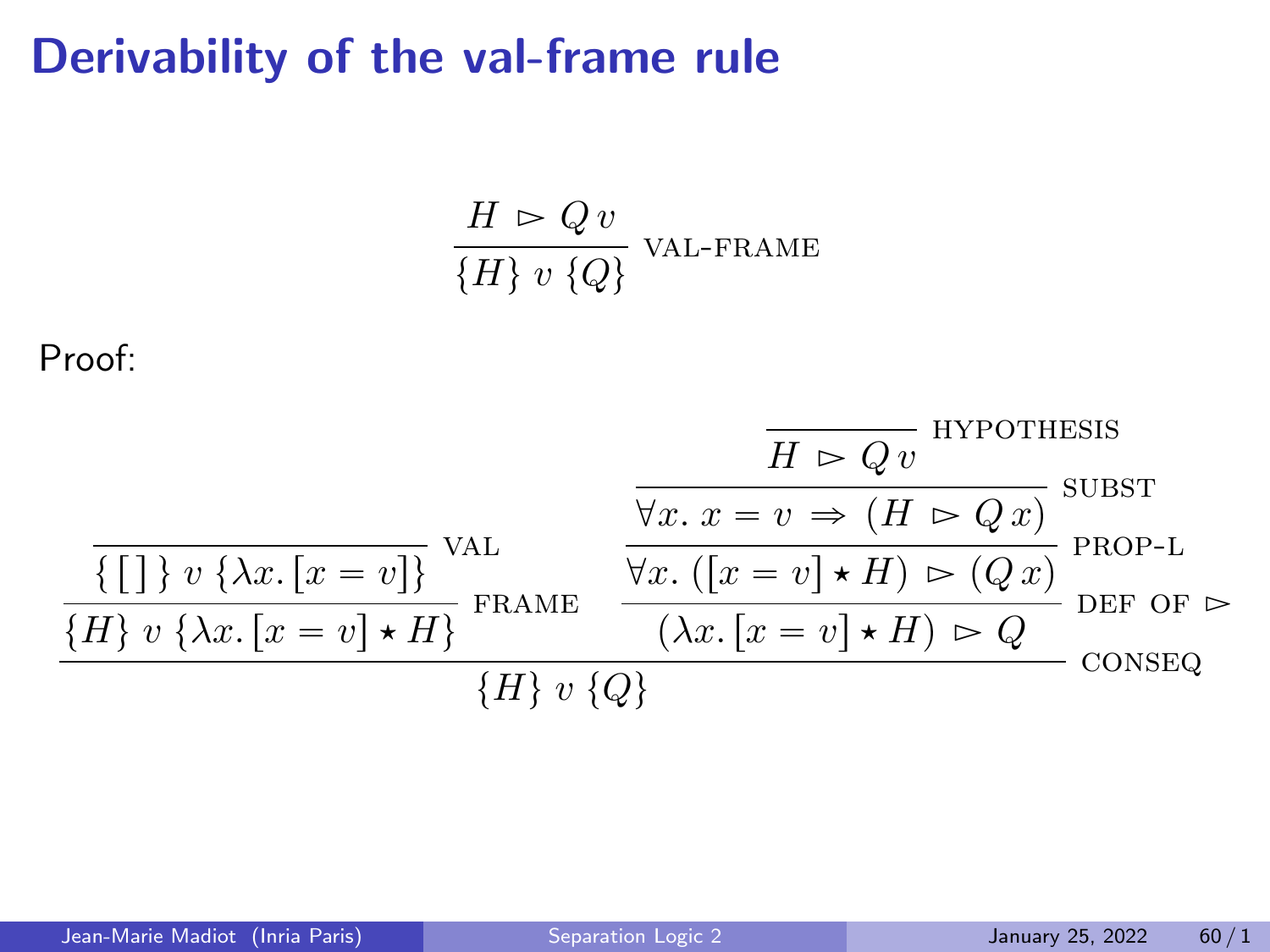# Reasoning rule for conditionals

Rule:

$$
\frac{(v = \text{true} \Rightarrow \{H\} \ t_1 \ \{Q\})}{\{H\} \ (\text{if } v \ \text{then } t_1 \ \text{else } t_2) \ \{Q\}} \ \ \text{IF}
$$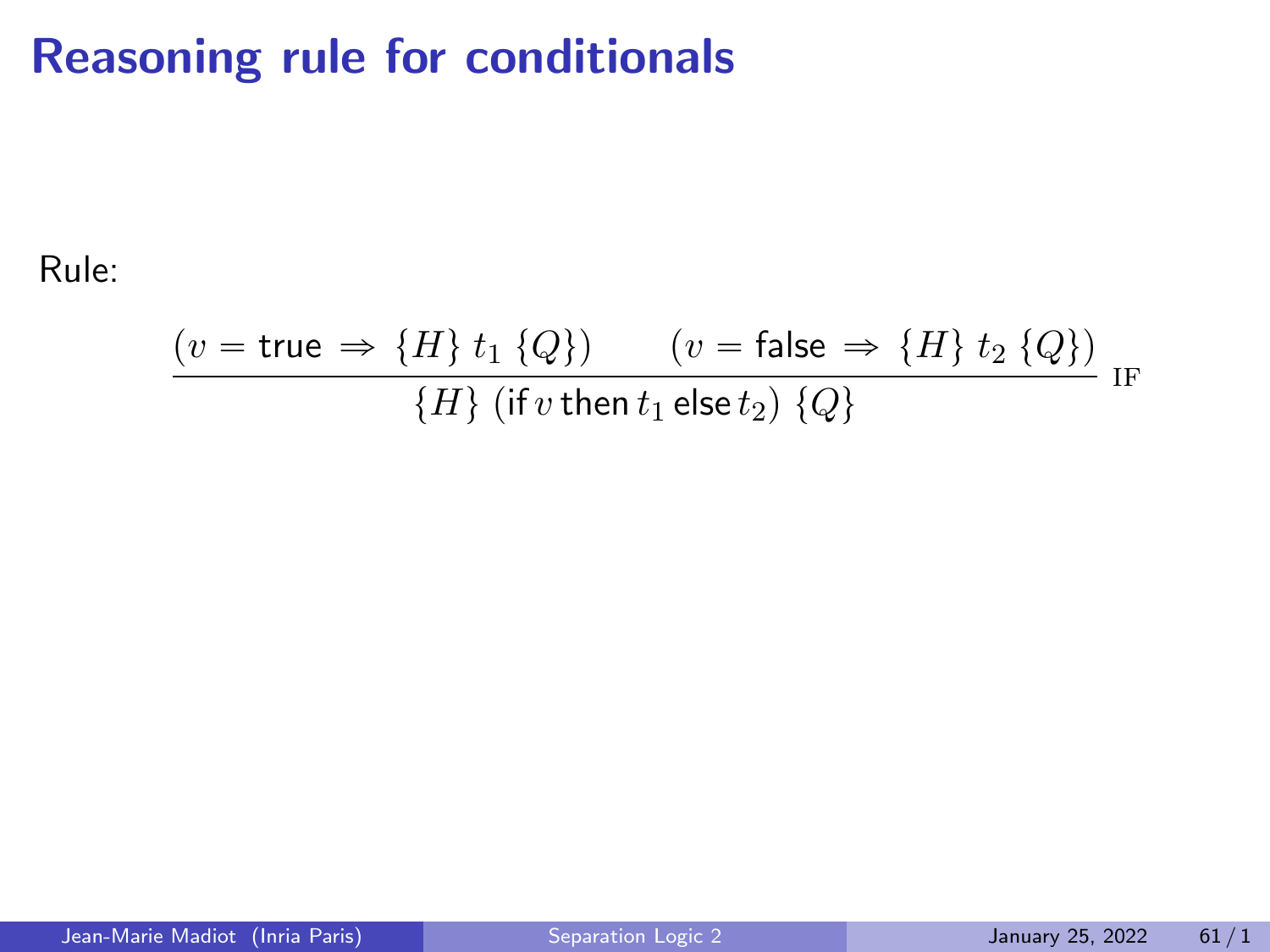# Reasoning rule for conditionals

Rule:

$$
\frac{(v = \text{true} \Rightarrow \{H\} \ t_1 \ \{Q\})}{\{H\} \ (\text{if } v \ \text{then } t_1 \ \text{else } t_2) \ \{Q\}} \ \ \text{IF}
$$

Transformation to A-normal form:

 $(\text{if } t_0 \text{ then } t_1 \text{ else } t_2) = (\text{let } v = t_0 \text{ in } (\text{if } v \text{ then } t_1 \text{ else } t_2))$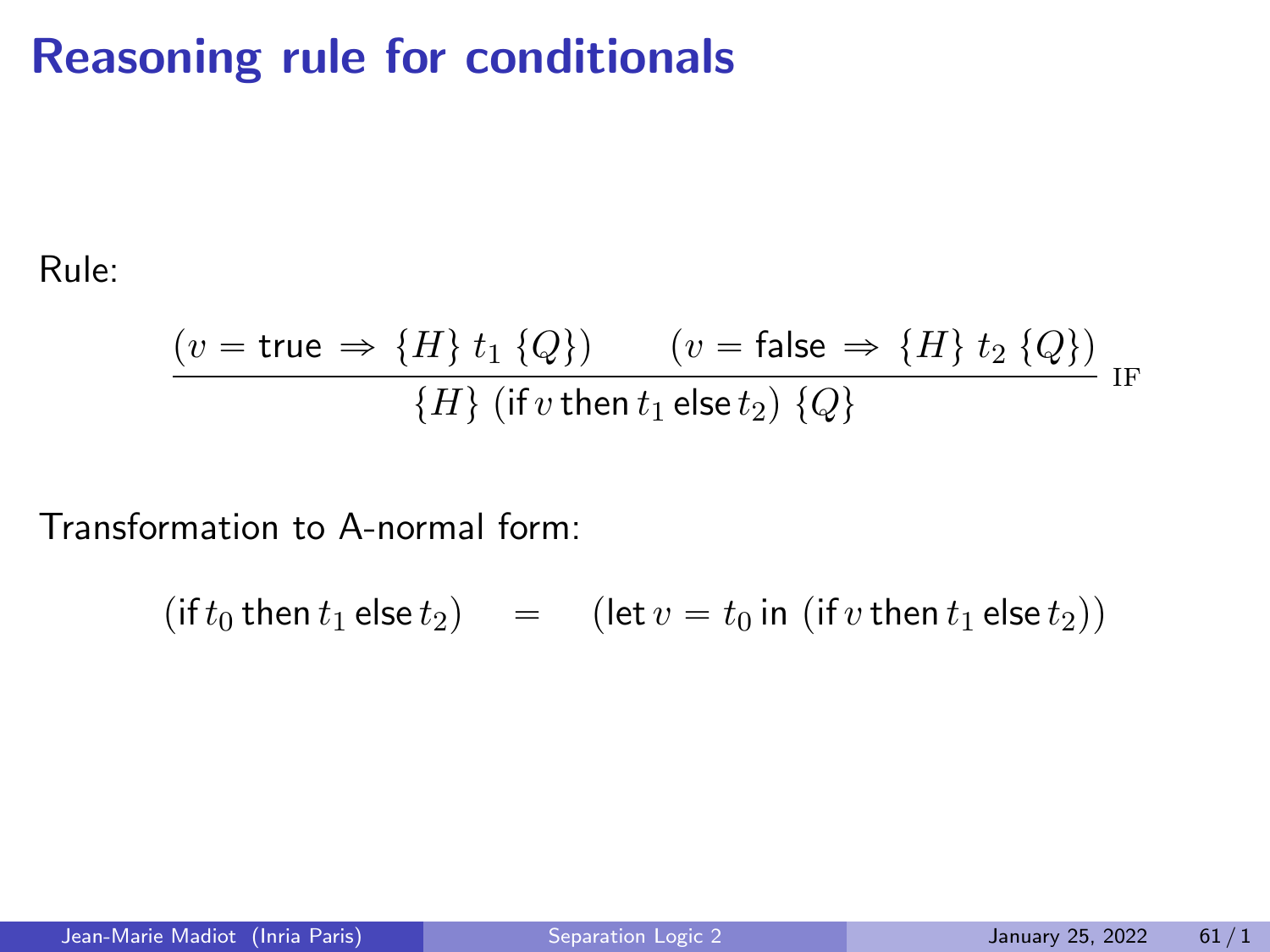# Reasoning rule for top-level functions

Rule:

$$
\frac{v_1 = \lambda x \cdot t \quad \{H\} ((x \rightarrow v_2] t) \{Q\}}{\{H\} (v_1 v_2) \{Q\}}
$$
 TOP-FUN

Transformation to A-normal form:

$$
(t_1 t_2) = (\text{let } f = t_1 \text{ in } \text{let } v = t_2 \text{ in } (f v))
$$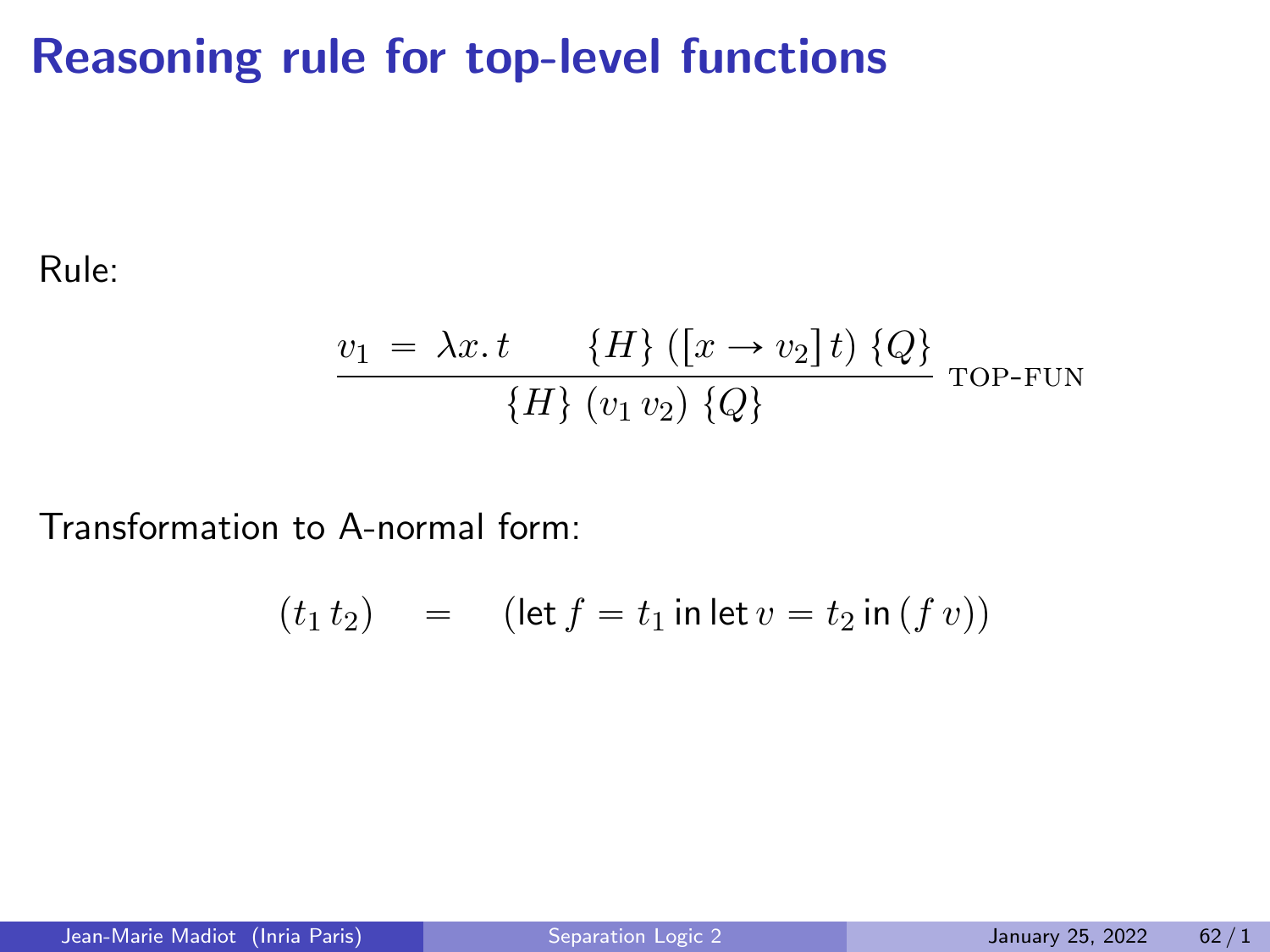### Verification of a simple function

```
let incr r =
let a = !r in
r := a + 1
```
Specification:

$$
\forall rn. \quad \{r \mapsto n\} \text{ (incr r) } \{\lambda_-. \ r \mapsto n+1\}
$$

Verification:

Fix  $r$  and  $n$ . We need to prove that the body satisfies the specification:

$$
\{r \mapsto n\} \text{ (let a = !r in r := a+1) } \{\lambda_-, r \mapsto n+1\}
$$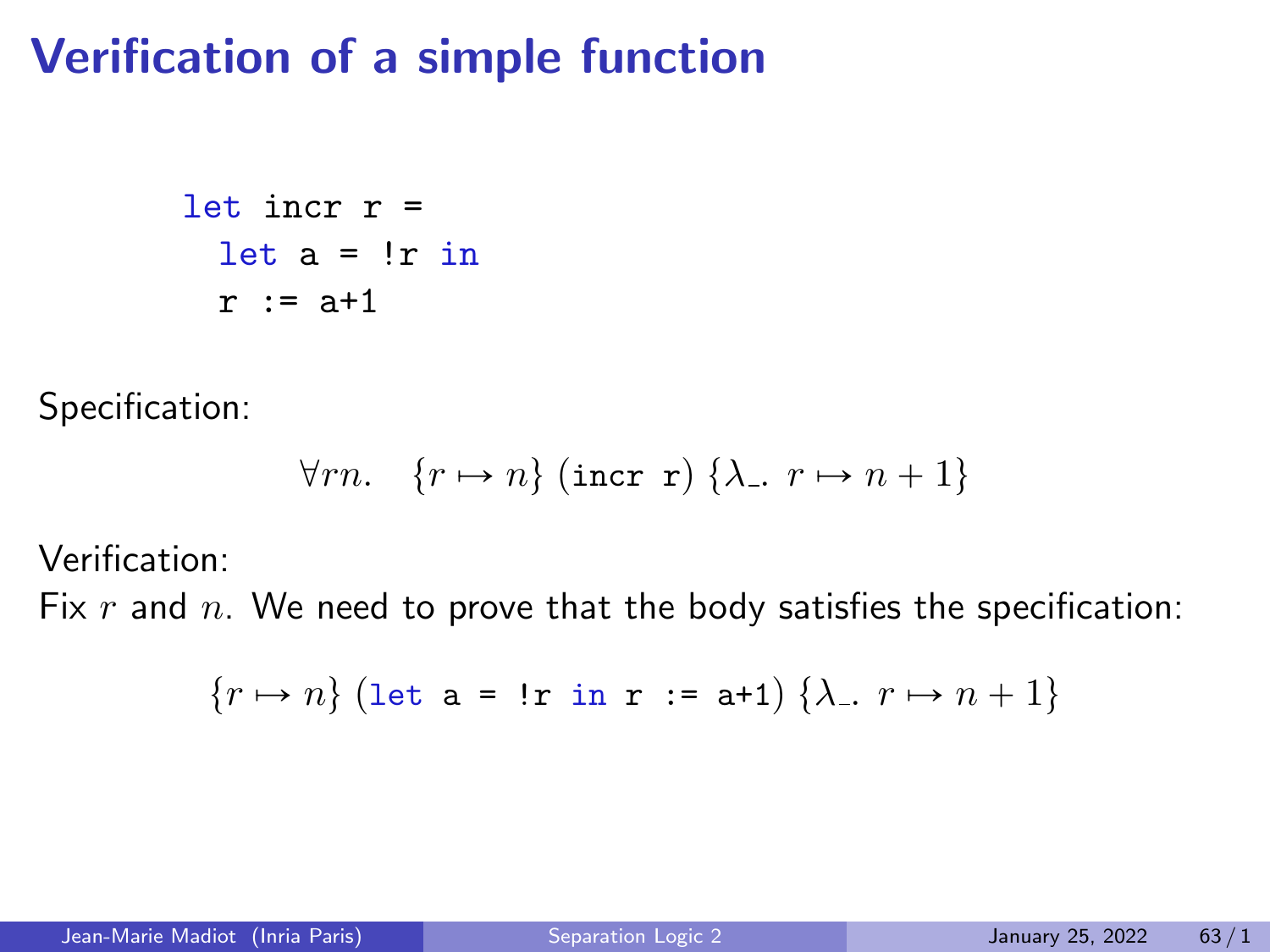### Verification of a simple function

```
let incr r =let a = !r in
r := a+1
```
Specification:

$$
\forall rn. \quad \{r \mapsto n\} \text{ (incr r) } \{\lambda_-. \ r \mapsto n+1\}
$$

Verification:

Fix  $r$  and  $n$ . We need to prove that the body satisfies the specification:

$$
\{r \mapsto n\} \text{ (let a = !r in r := a+1) } \{\lambda_-, r \mapsto n+1\}
$$

We conclude using the let-binding rule:  $Q' \equiv \lambda x$ .  $[x = n] \star (r \mapsto n)$ .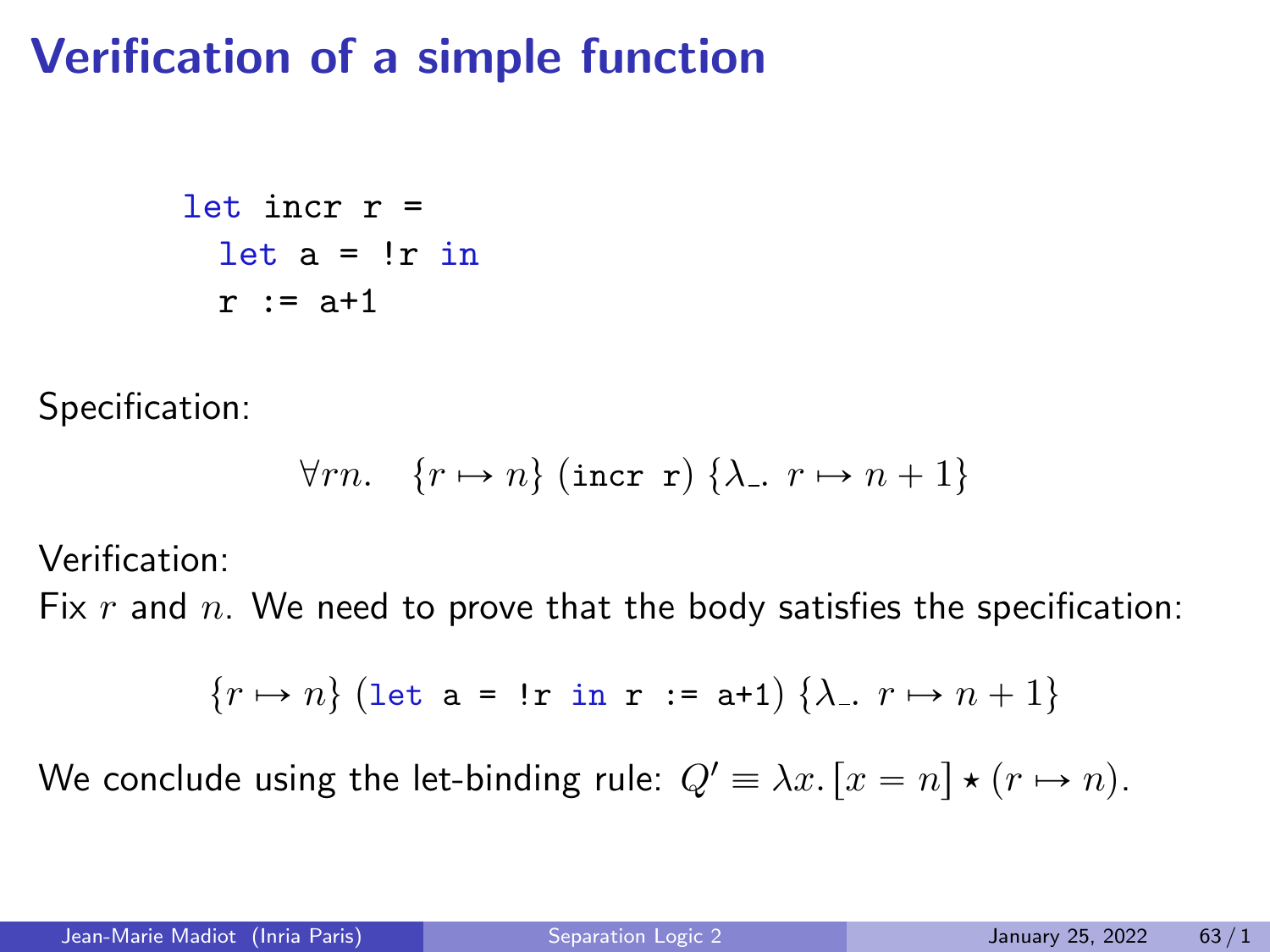#### Reasoning rule for top-level recursive functions

Rule:

$$
\frac{v_1 = \mu f. \lambda x.t \quad \{H\} ((f \to v_1) [x \to v_2] t) \{Q\}}{\{H\} (v_1 v_2) \{Q\}}
$$
TOP-FIX

Specification of recursive functions may be established by induction.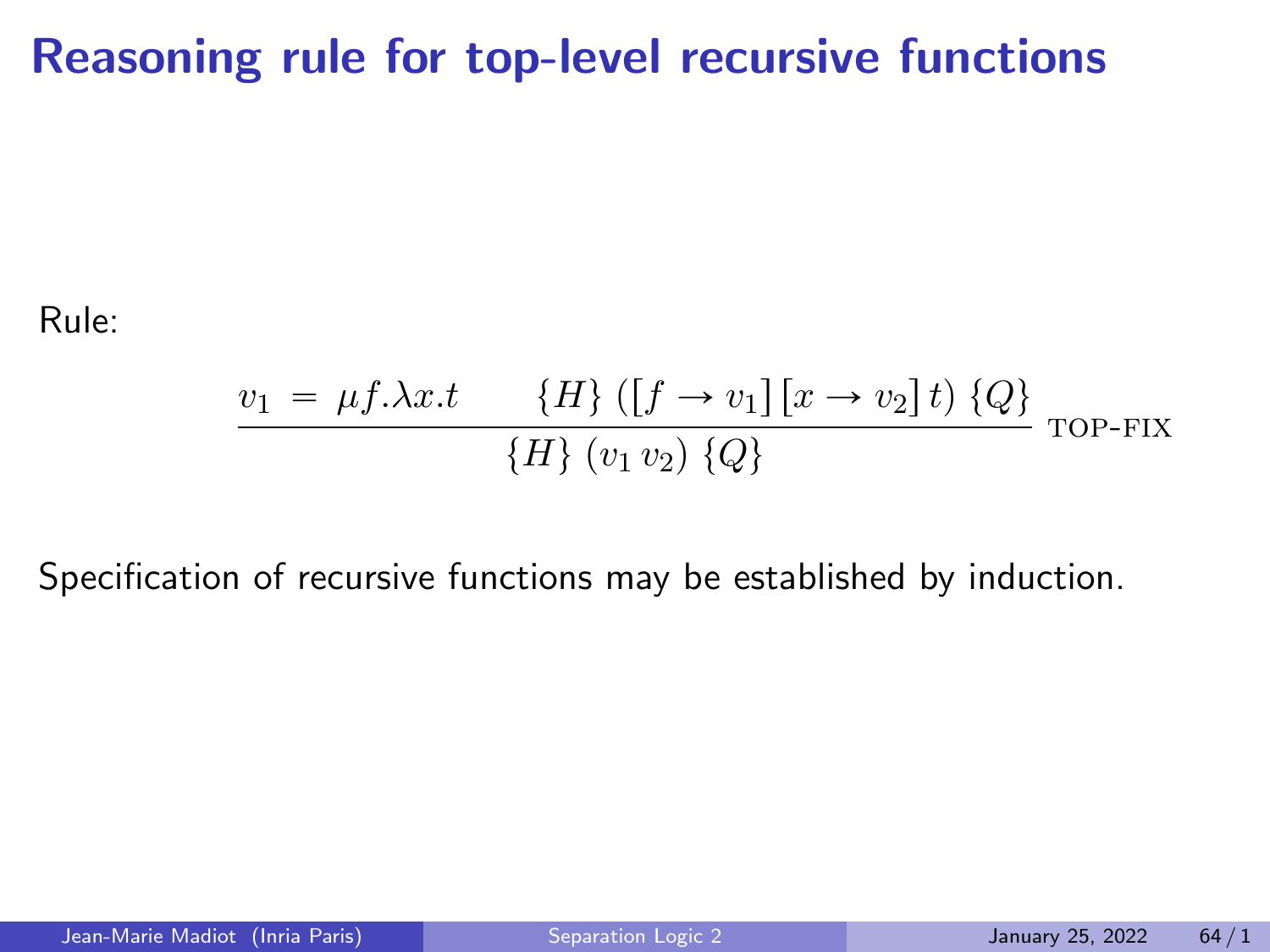## Verification of a recursive function

```
let rec mlength (p: a cell) =
 if p == nullthen 0
  else let p' = p.tl in
       let n' = mlength p' in
       1 + n'
```
Specification:

 $\forall pL. \quad \{p \leadsto \textsf{MList}\,L\} \text{ (mlength p) }\{\lambda n. \; \lceil n = |L|\} \star p \leadsto \textsf{MList}\,L\}$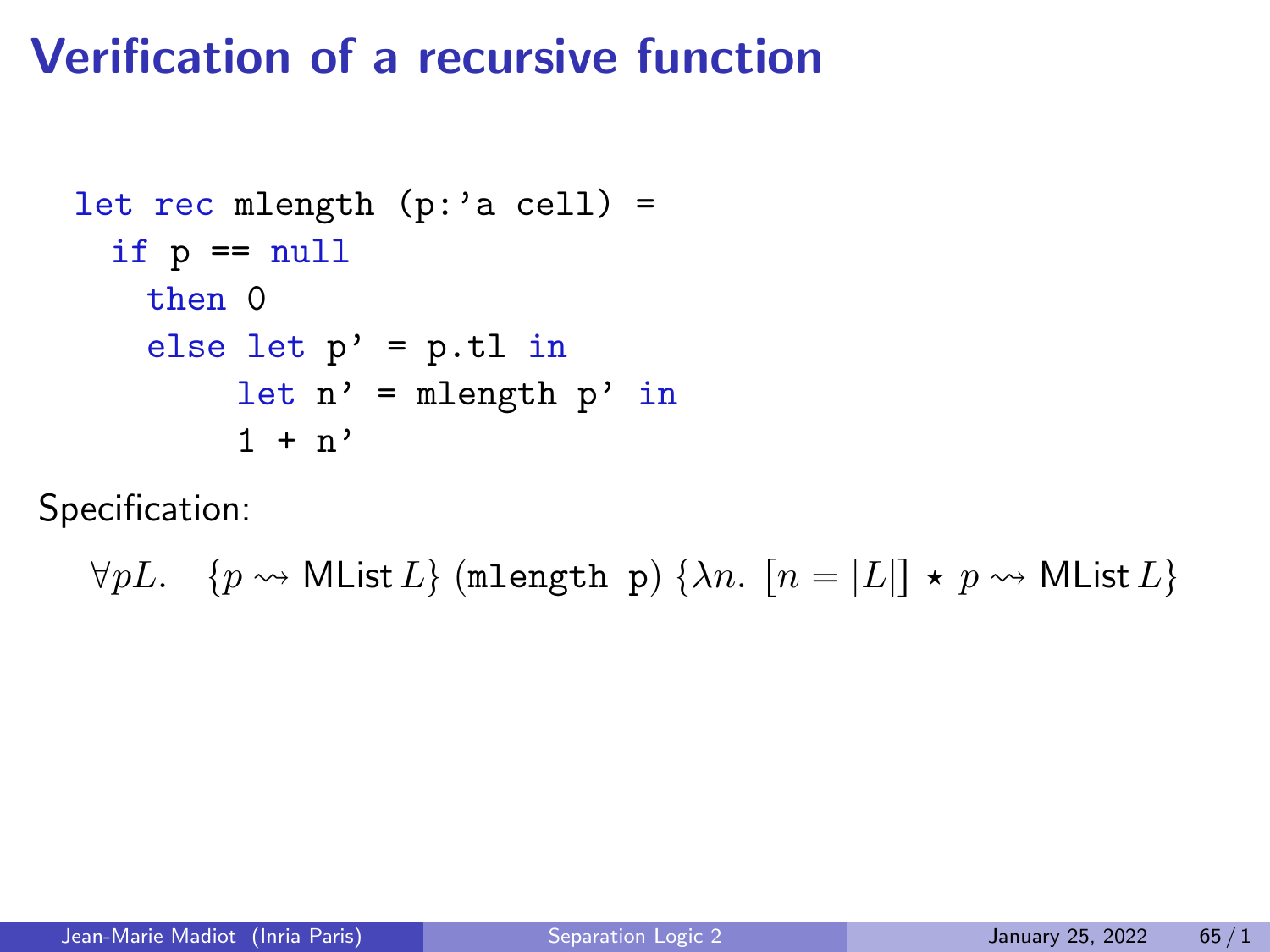# Verification of a recursive function

```
let rec mlength (p: a cell) =
 if p == nullthen 0
  else let p' = p.tl in
       let n' = mlength p' in
       1 + n'
```
Specification:

```
\forall pL. \quad \{p \leadsto \textsf{MList}\,L\} \text{ (mlength p)} \{\lambda n. \; [n = |L|] \star p \leadsto \textsf{MList}\,L\}
```
We prove this specification by induction on  $L$ . Consider  $p$  and  $L$ . Apply the "if" rule.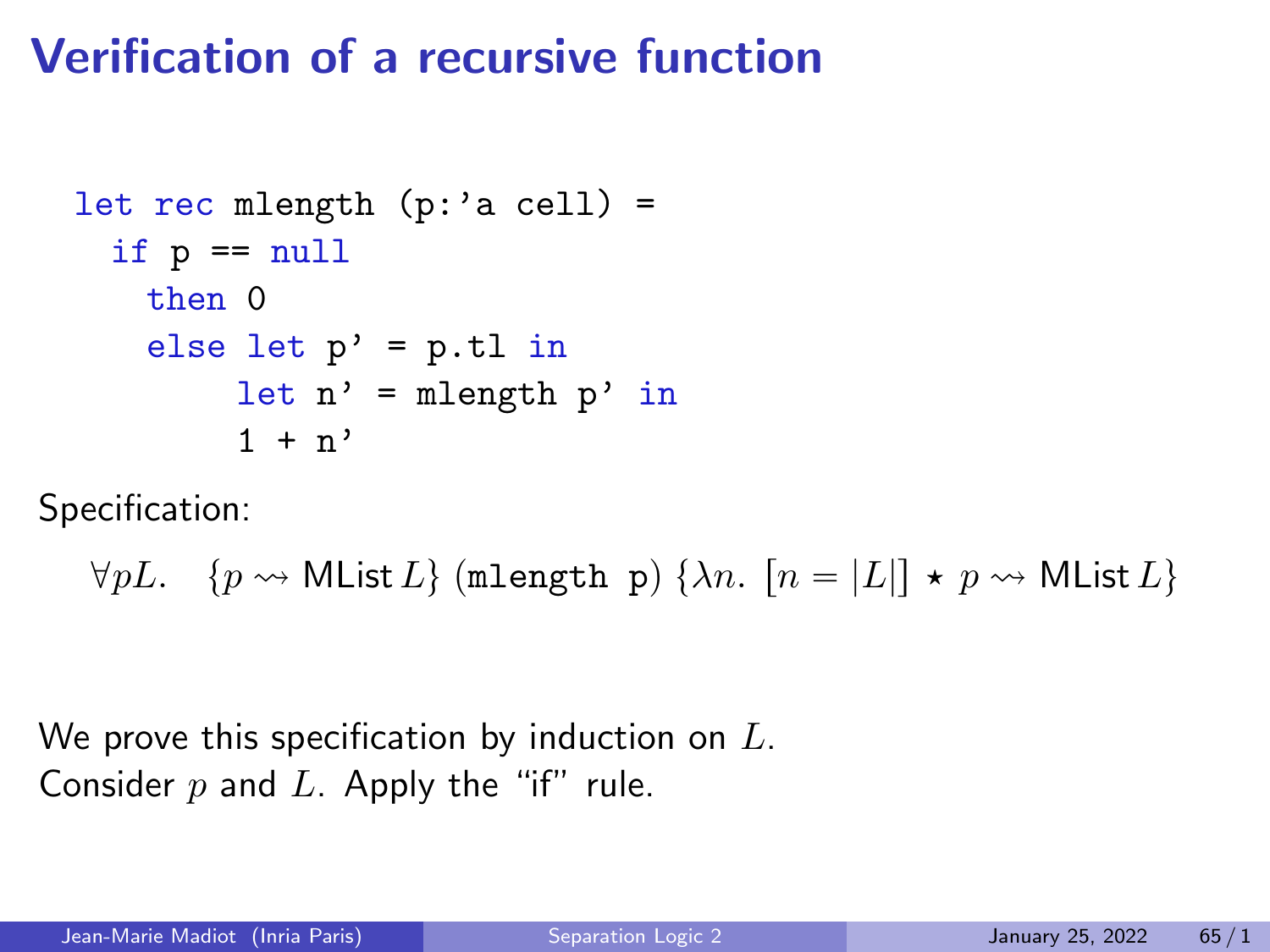### Verification of mlength: nil case

**Case**  $p = \text{null}$ . Goal is:

 $\{p \leadsto MList L\}$  (0)  $\{\lambda n.$   $[n = |L|] \star p \leadsto MList L\}$ 

- Replace  $p$  with null.
- Rewrite null  $\rightsquigarrow$  MList L to  $[L = nil]$  in the pre and the post.
- By the prop rule:

$$
L = \mathsf{nil} \ \Rightarrow \ \{ [\ ]\} \ (0) \ \{\lambda n. \ [n = |L|] \ \star \ [L = \mathsf{nil}] \}
$$

– Replace  $L$  with nil.

$$
\{ [ ] \} (0) \{ \lambda n. [n = |nil] \} \star [nil = nil] \}
$$

– Apply the val-frame rule.

$$
[ ] \rhd [0 = 0 ] \star [ \mathsf{nil} = \mathsf{nil} ]
$$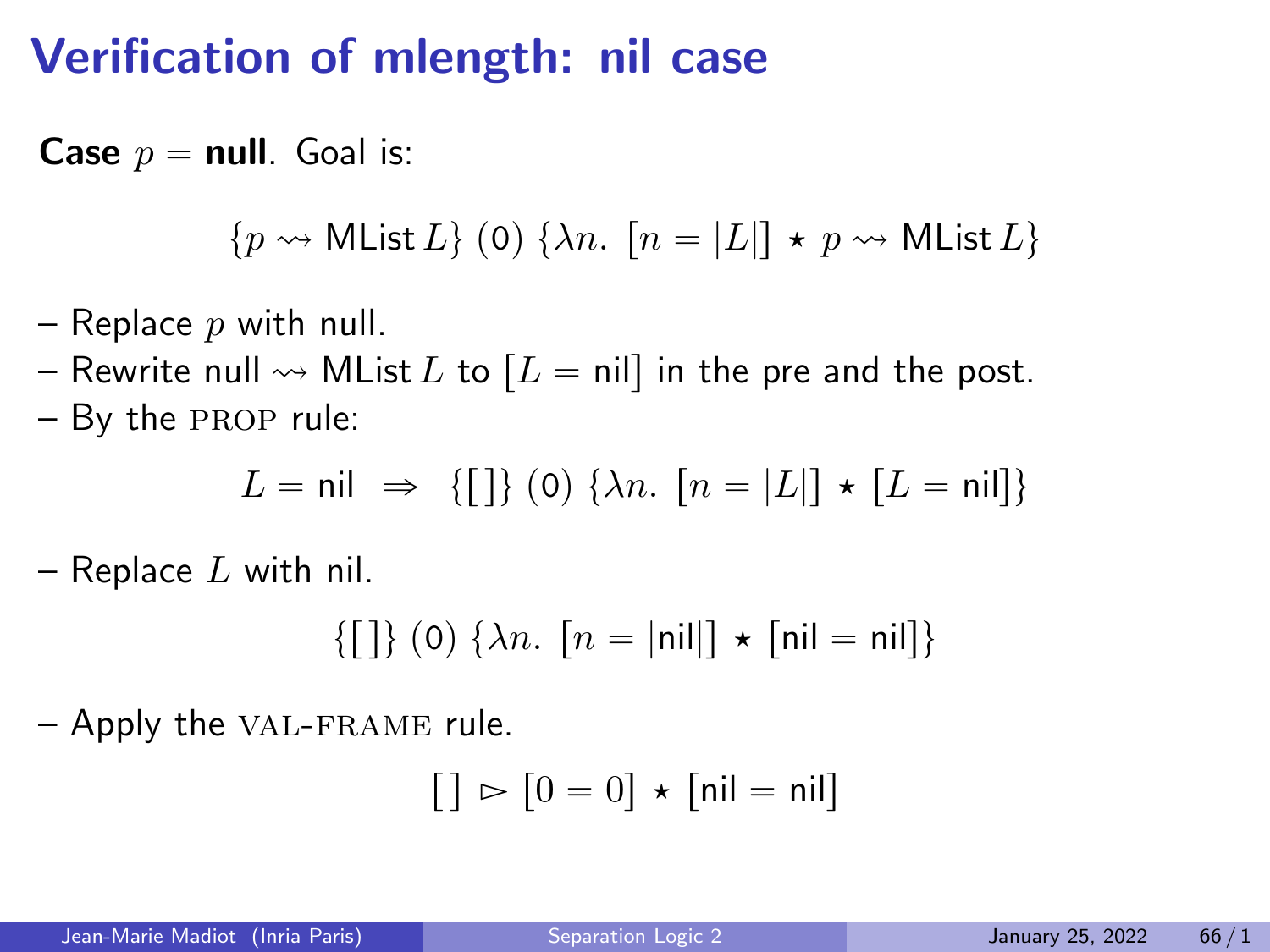### Verification of mlength: cons case (1/2)

**Case**  $p \neq$  **null**. Goal is:

 $\{p \leadsto MList L\}$ (let  $p' = p.tl$  in let  $n' = m$ length  $p'$  in  $1 + n'$ )  $\{\lambda n. \mid n = |L|\} \star p \rightsquigarrow \text{MList } L\}$ 

– Unfold MList in pre and post, and decompose  $L$  as  $x::L^{\prime}:$  $p' \leadsto \mathsf{MList}\,L' \,\star\, p \leadsto \{\!\!\{\mathsf{hd}{=}x;\, \mathsf{tl}{=}p'\}\!\!\}$ 

– Apply the let-binding rule, and the read axiom. Remains:

$$
\{p' \leadsto \text{MList } L' \star p \leadsto \{\text{hd}=x; \, \text{tl}=p'\}\}
$$
  
(let n' = mlength p' in 1 + n')  

$$
\{\lambda n. [n = |L|] \star p' \leadsto \text{MList } L' \star p \leadsto \{\text{hd}=x; \, \text{tl}=p'\}\}
$$

– Apply the frame rule to remove:  $p \rightsquigarrow \{\vert \mathsf{hd}{=}x;\, \mathsf{tl}{=}p'\}$  .

– Apply the let-binding rule with  $\colon Q \equiv \lambda n'. \left[ n' = |L'| \right] \star p' \rightsquigarrow {\sf MList}\, L'.$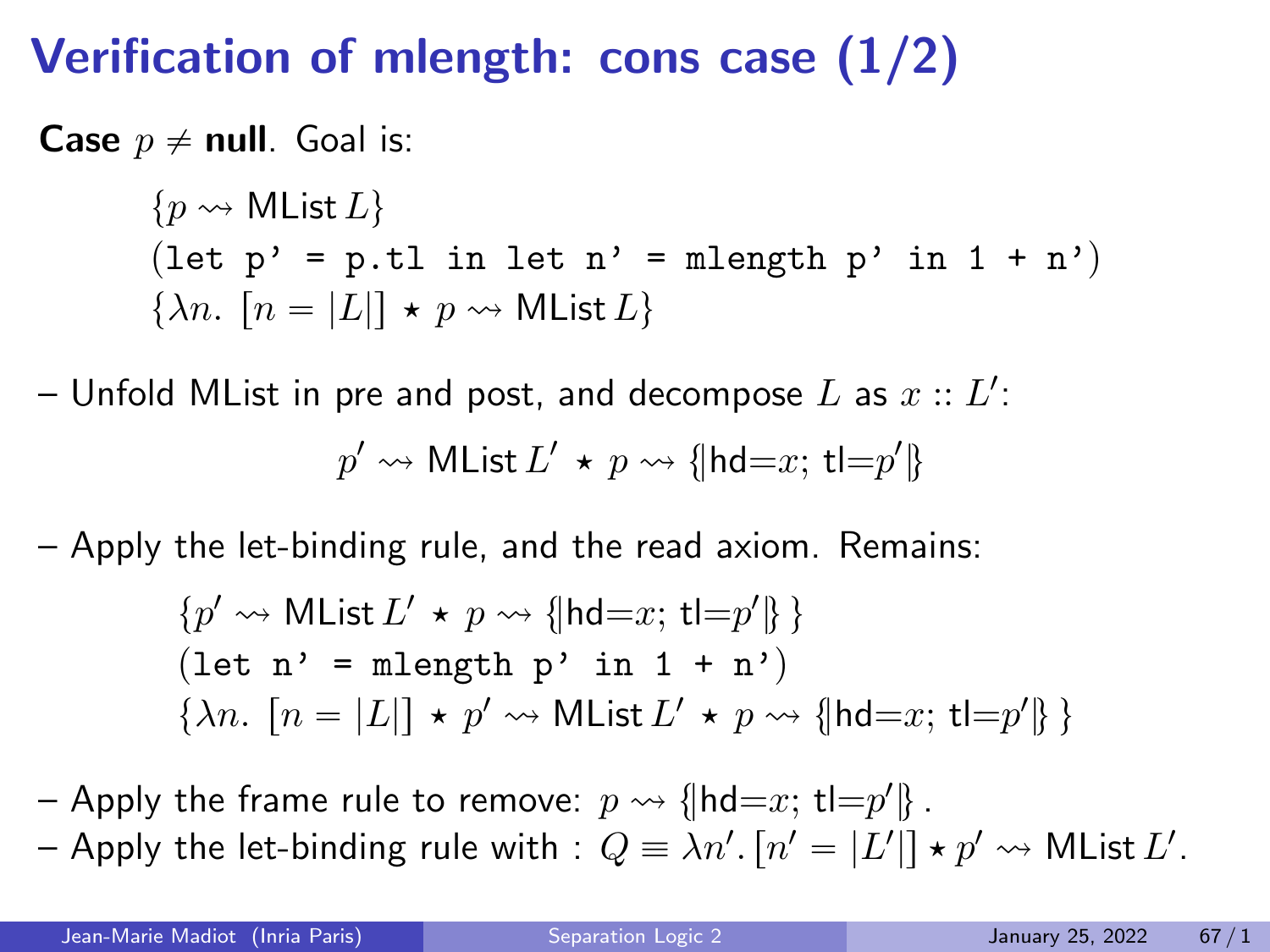### Verification of mlength: cons case (2/2)

There remains to prove the two premises of the let-rule.

– First branch, exploit the induction hypothesis:

 $\{p' \leadsto \mathsf{MList}\, L'\}$  (mlength  $\mathsf{p'}$ )  $\{\lambda n'.\; [n = |L'|] \, \star \, p' \leadsto \mathsf{MList}\, L'\}$ 

– Second branch:

$$
\{p' \leadsto \mathsf{MList}\, L' \,\star\, [n' = |L'|]\} \ (1\; +\; \mathbf{n'} ) \ \{\lambda n. \ [n = |L|] \,\star\, p' \leadsto \mathsf{MList}\, L'\}
$$

– Apply the prop rule and the val-frame rule.

 $n' = |L'| \quad \Rightarrow \quad p' \leadsto \mathsf{MList}\, L' \;\; \rhd \;\; [1+n' = |L|] \, \star \, p' \leadsto \mathsf{MList}\, L'$ 

– Cancel equal parts, conclude using  $|L| = |x::L'| = 1 + |L'| = 1 + n'.$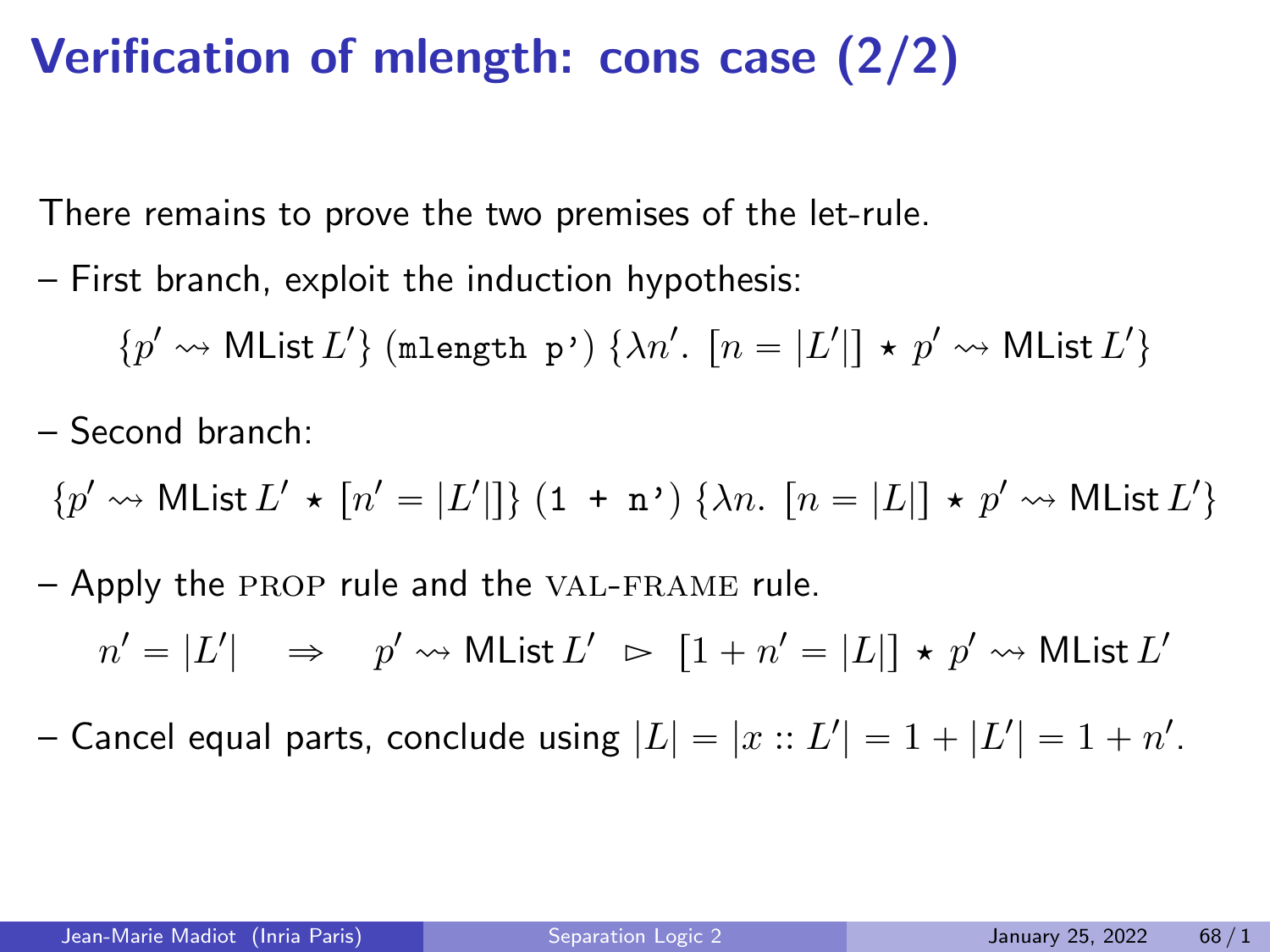### Reasoning rule for local functions

Rule template:

$$
\frac{\forall f. \ (\ldots) \Rightarrow \{H\} \ t \ \{Q\}}{\{H\} \ (\text{let rec } f \ x = body \ \text{in } t) \ \{Q\}}
$$

Hypothesis about  $f$ :

$$
\forall x H' Q'. \{H'\} body \{Q'\} \Rightarrow \{H'\} (f x) \{Q'\}
$$

Rule:

$$
\forall f. \; Pf \Rightarrow \{H\} \; t \; \{Q\}
$$
\n
$$
Pf = (\forall x H' Q'. \; \{H'\} \; body \; \{Q'\} \Rightarrow \{H'\} \; (f \; x) \; \{Q'\})
$$
\n
$$
\{H\} \; (\text{let rec } f \; x = body \; \text{int } \; \{Q\}
$$
\n
$$
\text{Fix}
$$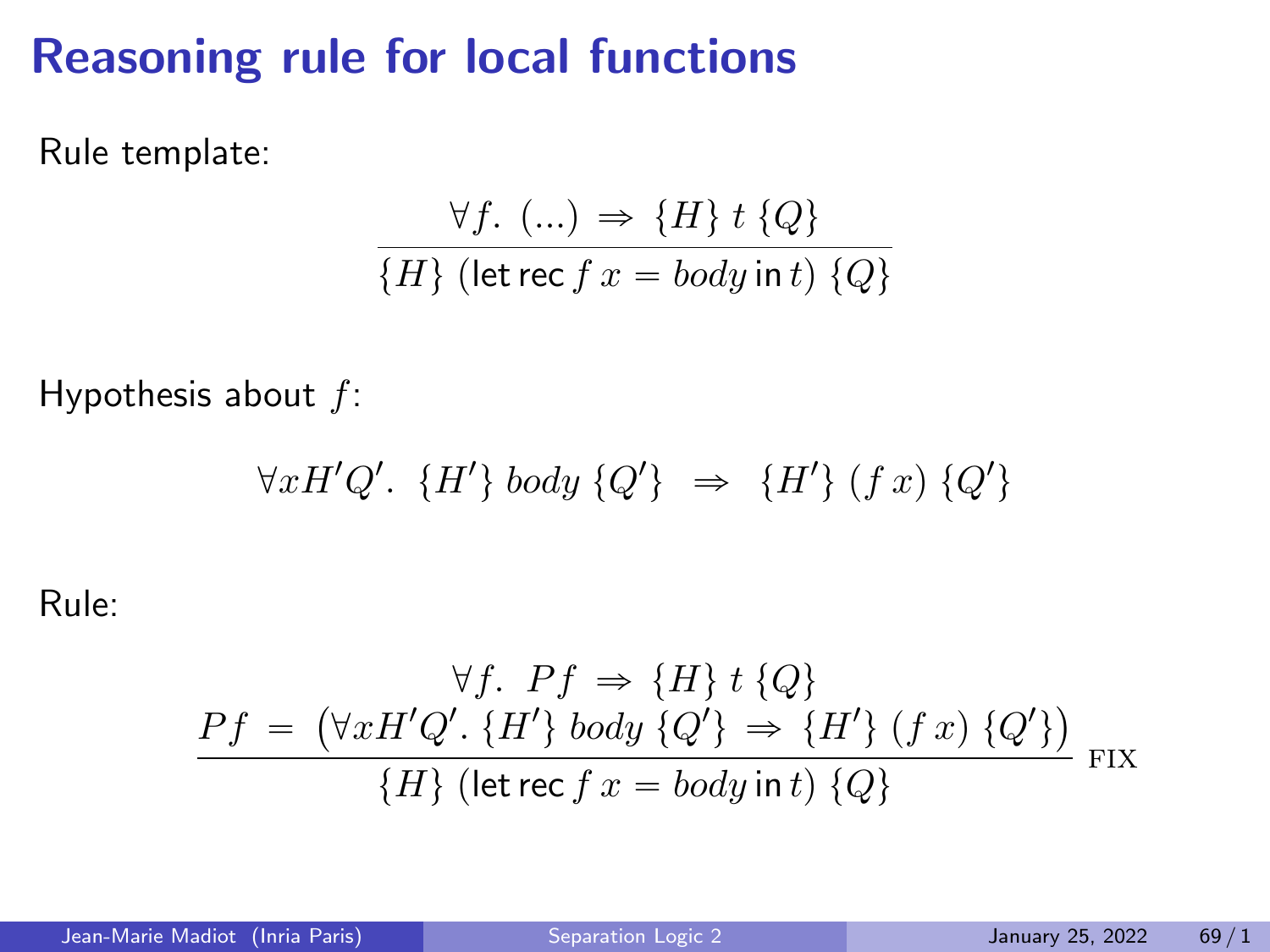### Summary

$$
\overline{\{[] } v \{ \lambda x. [x = v] \}}
$$
\n
$$
\frac{\{H\} t_1 \{Q'\} \quad \forall x. \{Q' x\} t_2 \{Q\}}{\{H\} (\text{let } x = t_1 \text{ in } t_2) \{Q\}}
$$
\n
$$
v = \text{true} \Rightarrow \{H\} t_1 \{Q\} \quad v = \text{false} \Rightarrow \{H\} t_2 \{Q\}
$$
\n
$$
\overline{\{H\} (\text{if } v \text{ then } t_1 \text{ else } t_2) \{Q\}}
$$
\n
$$
\frac{\forall f. \ (\forall x H' Q'. \{H'\} t_1 \{Q'\} \Rightarrow \{H'\} (f x) \{Q'\}) \Rightarrow \{H\} t_2 \{Q\}}{\{H\} (\text{let } \text{rec } f x = t_1 \text{ in } t_2) \{Q\}}
$$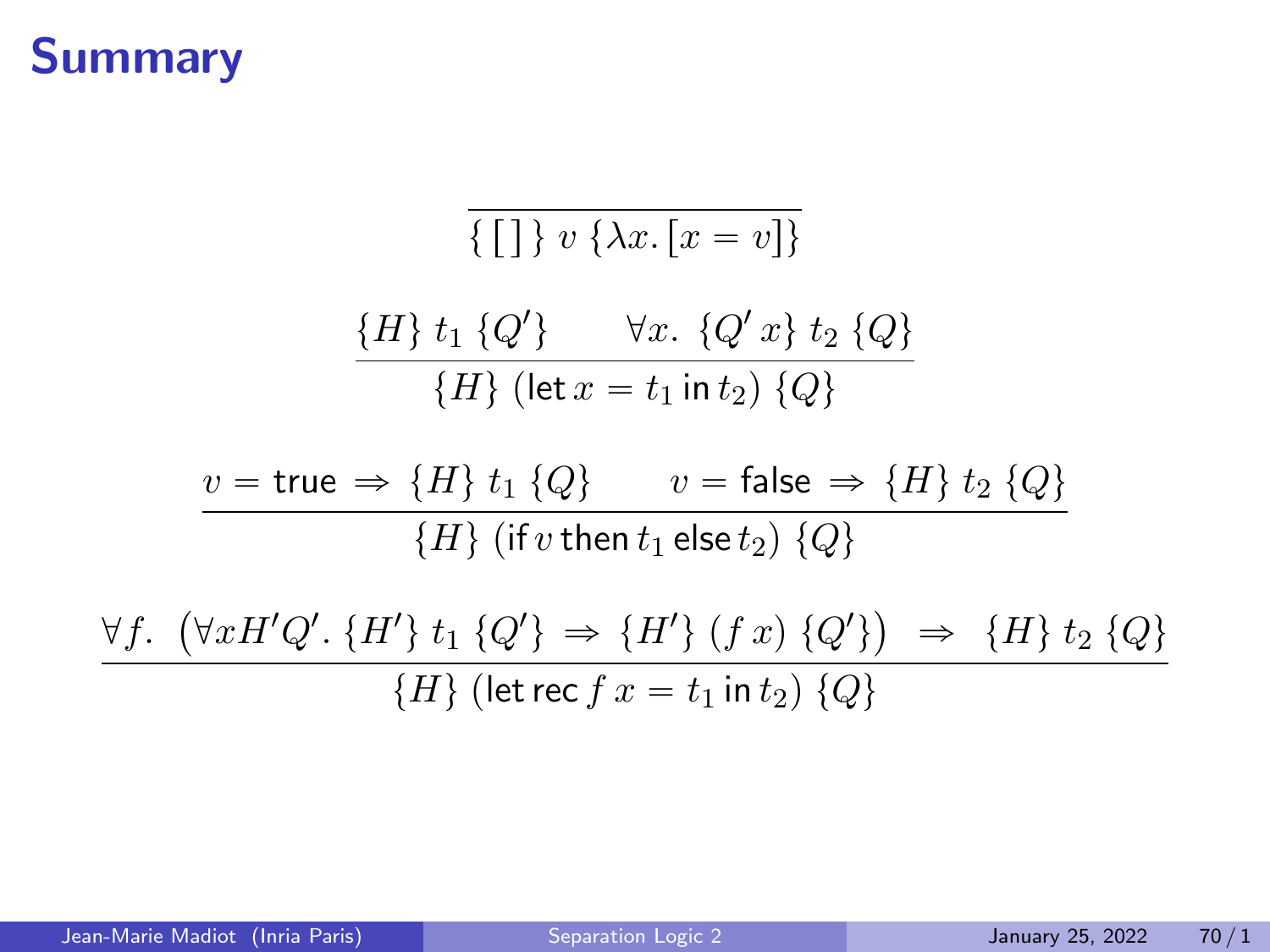# Summary of Course 2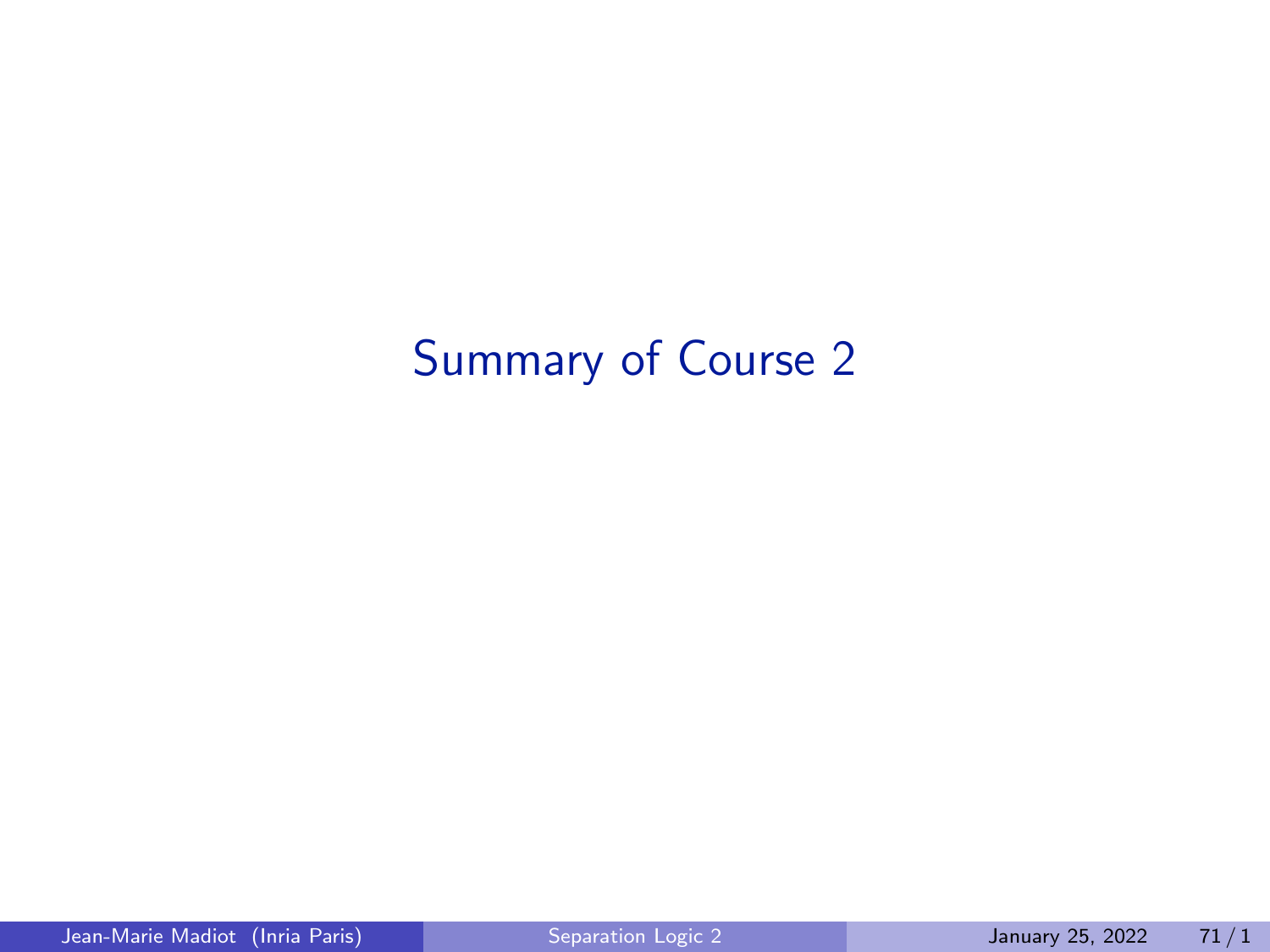$$
\frac{\{H_1\} \ t \ \{\lambda x. H_1'\}}{\{H_1 \star H_2\} \ t \ \{\lambda x. H_1' \star H_2\}} \ \text{frame}
$$

In-place mutable list increment, when  $L = x :: L'.$ 

 $p \rightsquigarrow$  MList L  $p \rightsquigarrow \{\mathsf{hd}{=}x;\, \mathsf{tl}{=}p'\} \qquad \star \ p' \rightsquigarrow \mathsf{MList}\, L$ by unfolding  $p \rightsquigarrow \{\mathsf{hd}{=}x+1; \, \mathsf{tl}{=}p'\} \; \star \; p' \rightsquigarrow \mathsf{MList}\, L'$ incrementing  $p' \leadsto \mathsf{MList}\,L'$ frame begins  $p' \leadsto \mathsf{MList}\left(\mathsf{map}\left(+1\right)L'\right)$ by induction  $p \rightsquigarrow \{\vert \mathsf{hd}{=}x+1; \, \mathsf{tl}{=}p'\}\; \star \; p' \rightsquigarrow \mathsf{MList}\left(\mathsf{map}\left(+1\right)L'\right)$ frame ends  $p \rightsquigarrow \mathsf{MList}\left( (x+1) :: \mathsf{(map}\left( +1\right) L'\right)$ by folding  $p \rightsquigarrow$  MList  $(\text{map}(+1)L)$  by rewriting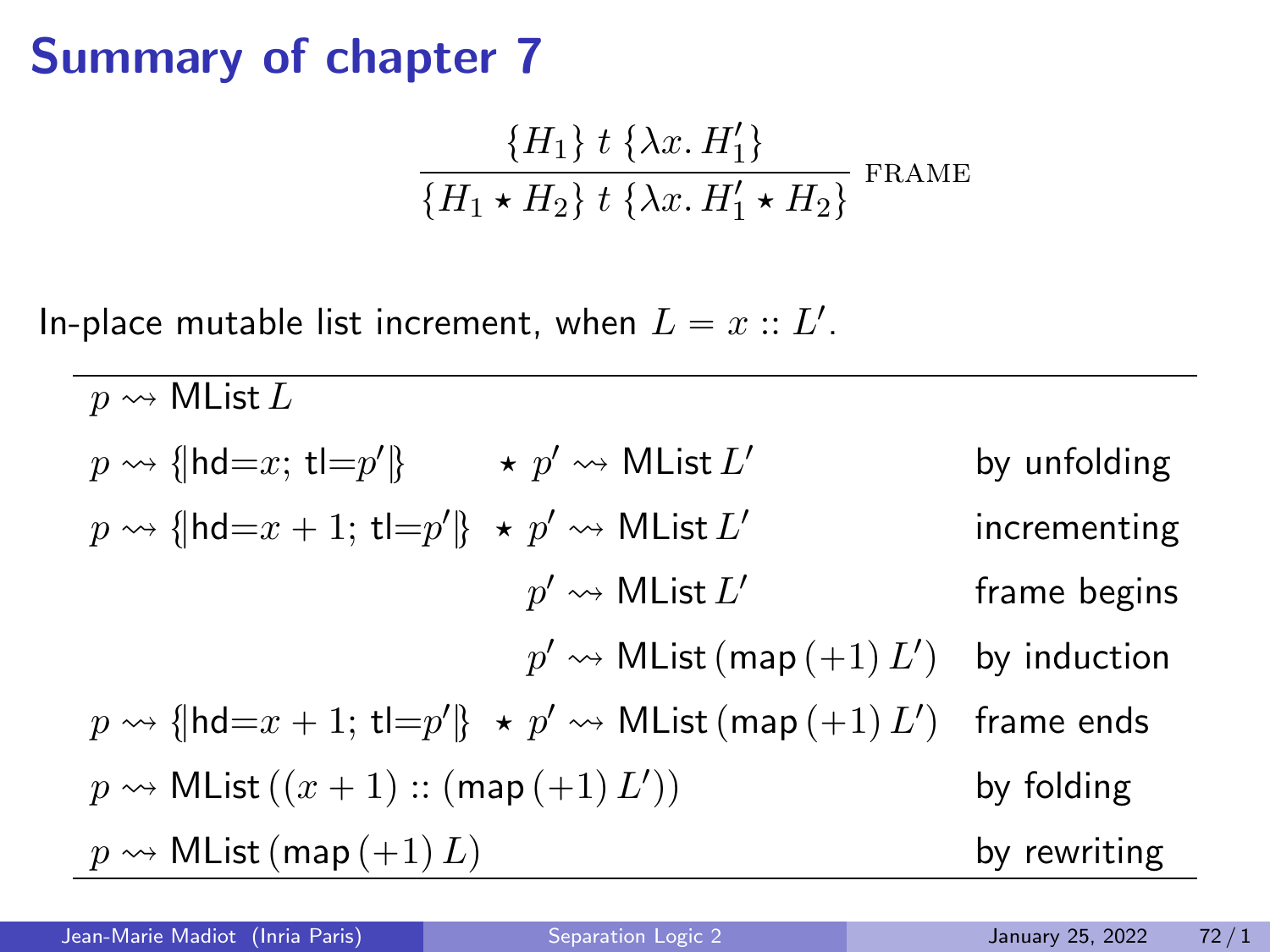Small footprint specification for C-style memory accesses:

$$
\{p \mapsto w\} \; (*\mathbf{p} = \mathbf{v}) \; \{\lambda_-, p \mapsto v\} \{p \mapsto v\} \; (*\mathbf{p}) \qquad \{\lambda x. [x = v] \star p \mapsto v\}
$$

Representation of a full array using a list:

$$
p \rightsquigarrow
$$
 Array  $L \equiv p$ .length  $\mapsto |L| \star \underset{v \text{ at index } i \text{ in } L}{\bigotimes} p[i] \mapsto v$ 

Representation of a set of array cells using a finite map:

$$
p \rightsquigarrow \mathsf{Cells}\, M \quad \equiv \quad \bigotimes_{(i,v)\in M} p[i] \mapsto v
$$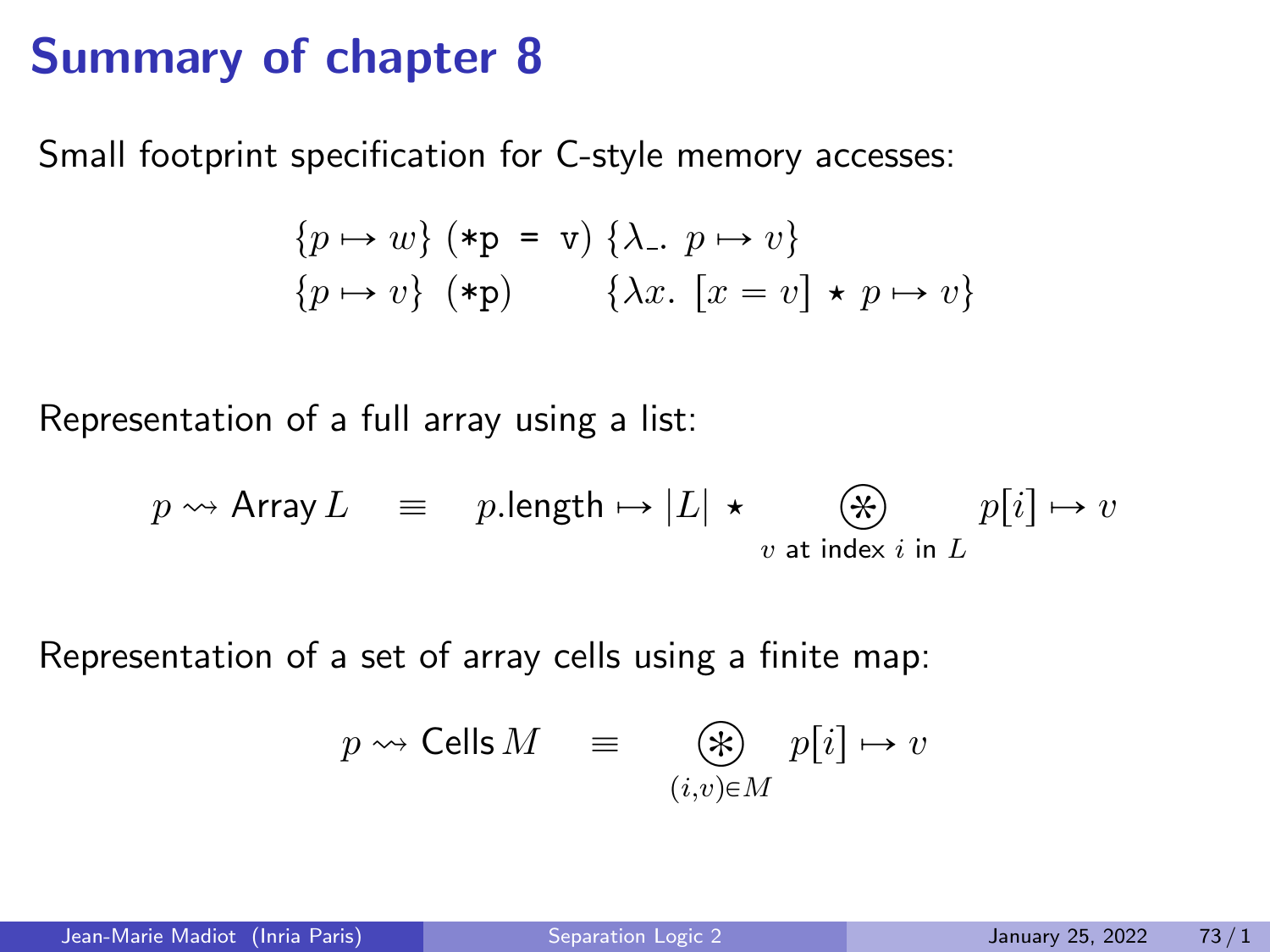$(\star)$  is associative, commutative, and has  $\lceil \cdot \rceil$  as neutral element.

 $(\triangleright)$  is a partial order, regular w.r.t.  $(\star)$ .

"[False]  $\triangleright$  H" is always true.

" $(r \mapsto n) \star (r \mapsto m)$ " is equivalent to "[False]".

Strategy: extract from the left, instantiate on the right, then cancel out.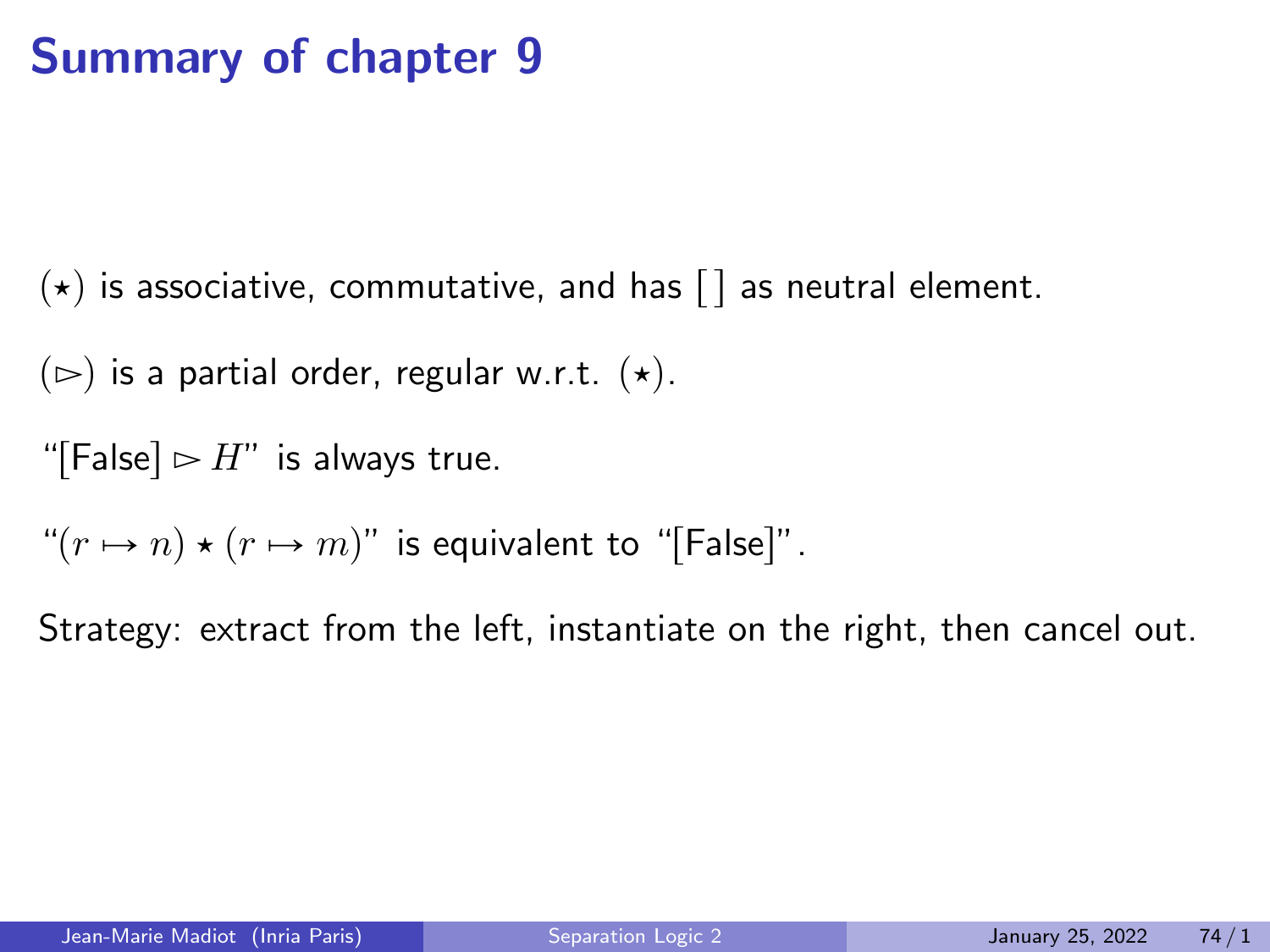Structural rules:

$$
H \rhd H_1 \star H_2 \qquad \{H_1\} \; t \; \{Q_1\} \qquad Q_1 \star H_2 \rhd Q \star \mathsf{GC}
$$
\n
$$
\{H\} \; t \; \{Q\}
$$
\n
$$
\forall x. \; \{H\} \; t \; \{Q\}
$$
\n
$$
\frac{\forall x. \; \{H\} \; t \; \{Q\}}{\{\exists x. \; H\} \; t \; \{Q\}}
$$
\n
$$
\text{EXISTS} \qquad \qquad \frac{P \Rightarrow \{H\} \; t \; \{Q\}}{\{[P] \star H\} \; t \; \{Q\}}
$$
\n
$$
\text{PROP}
$$

Other structural rules are derivable.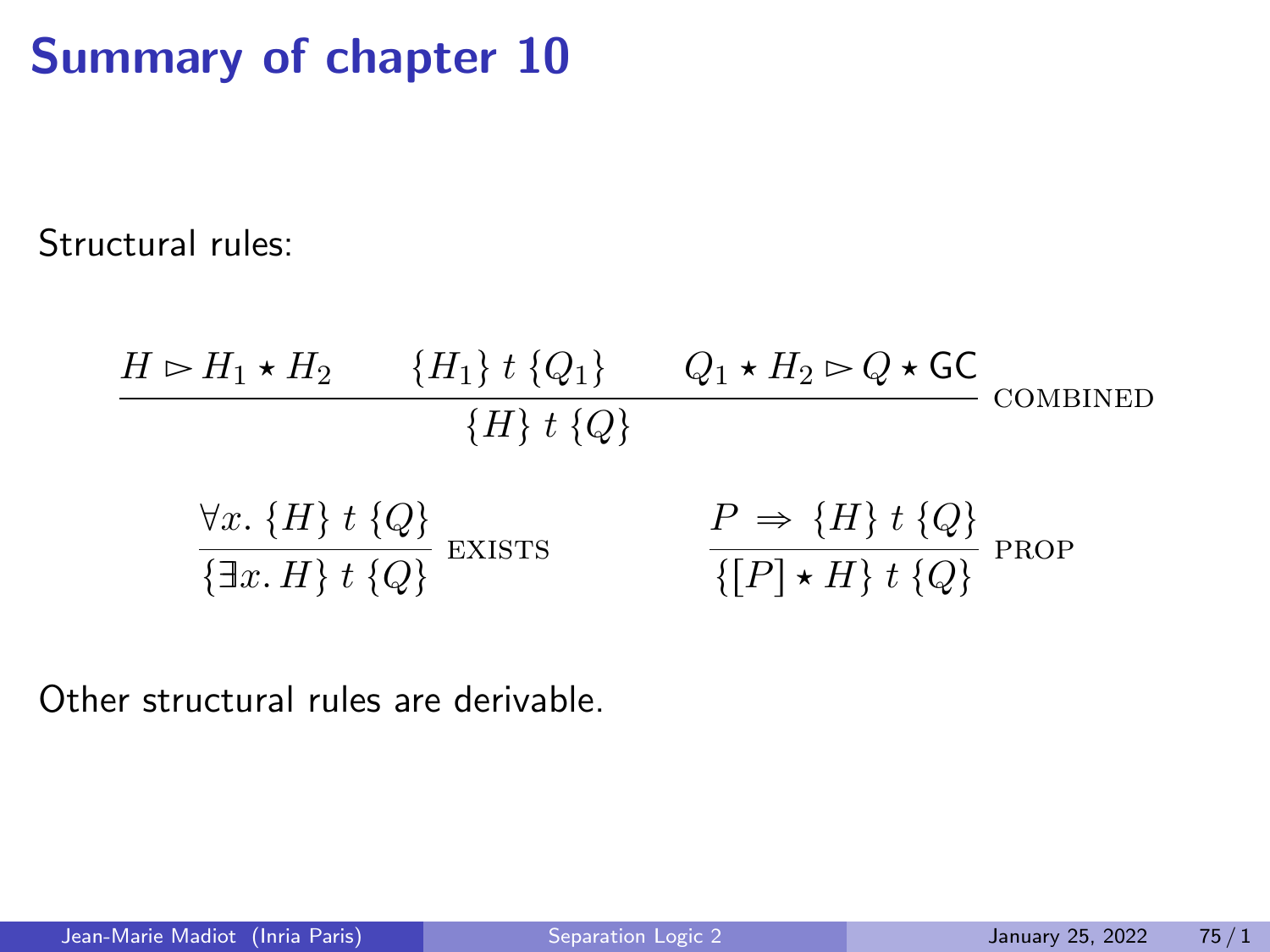$$
\{\textcolor{blue}{\fbox{}}\textcolor{blue}{\fbox{}}\} \ v \ \{\lambda x. \ [x=v]\}
$$

$$
\frac{\{H\} t_1 \{Q'\} \quad \forall x. \{Q' x\} t_2 \{Q\}}{\{H\} (\text{let } x = t_1 \text{ in } t_2) \{Q\}}
$$

$$
v = \text{true} \Rightarrow \{H\} \ t_1 \ \{Q\} \qquad v = \text{false} \Rightarrow \{H\} \ t_2 \ \{Q\}
$$

$$
\{H\} \ (\text{if } v \text{ then } t_1 \text{ else } t_2) \ \{Q\}
$$

$$
\forall f. \quad Pf \Rightarrow \{H\} \quad t_2 \quad \{Q\}
$$
\n
$$
Pf = (\forall x H' Q'. \quad \{H'\} \quad t_1 \quad \{Q'\} \Rightarrow \{H'\} \quad (f x) \quad \{Q'\}\})
$$
\n
$$
\{H\} \quad (\text{let rec } f \quad x = t_1 \text{ in } t_2) \quad \{Q\}
$$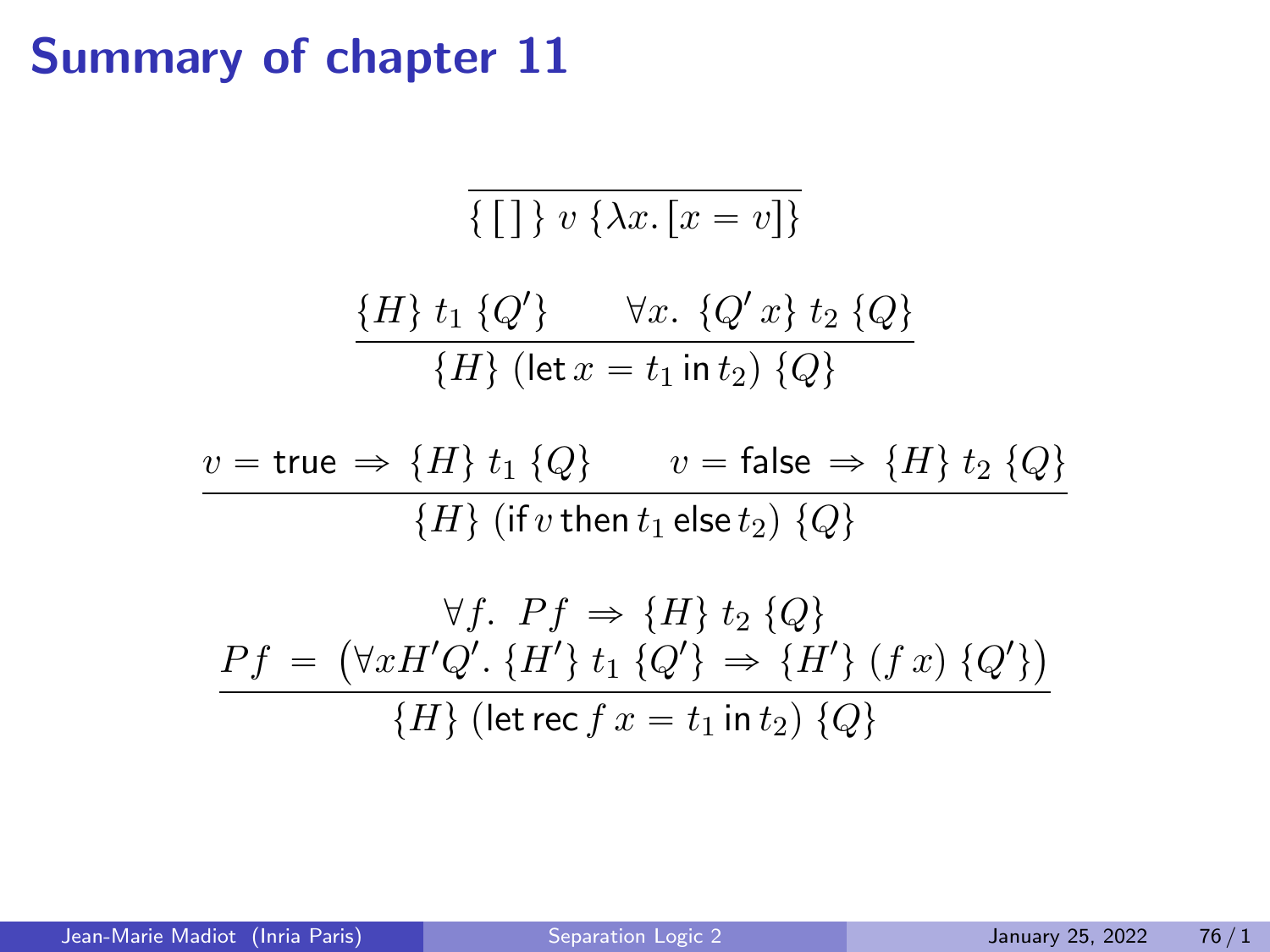#### **Exercises**

Exam from 2015, Exercise 2: Operations on binary search trees.

Available from the webpage of the course.